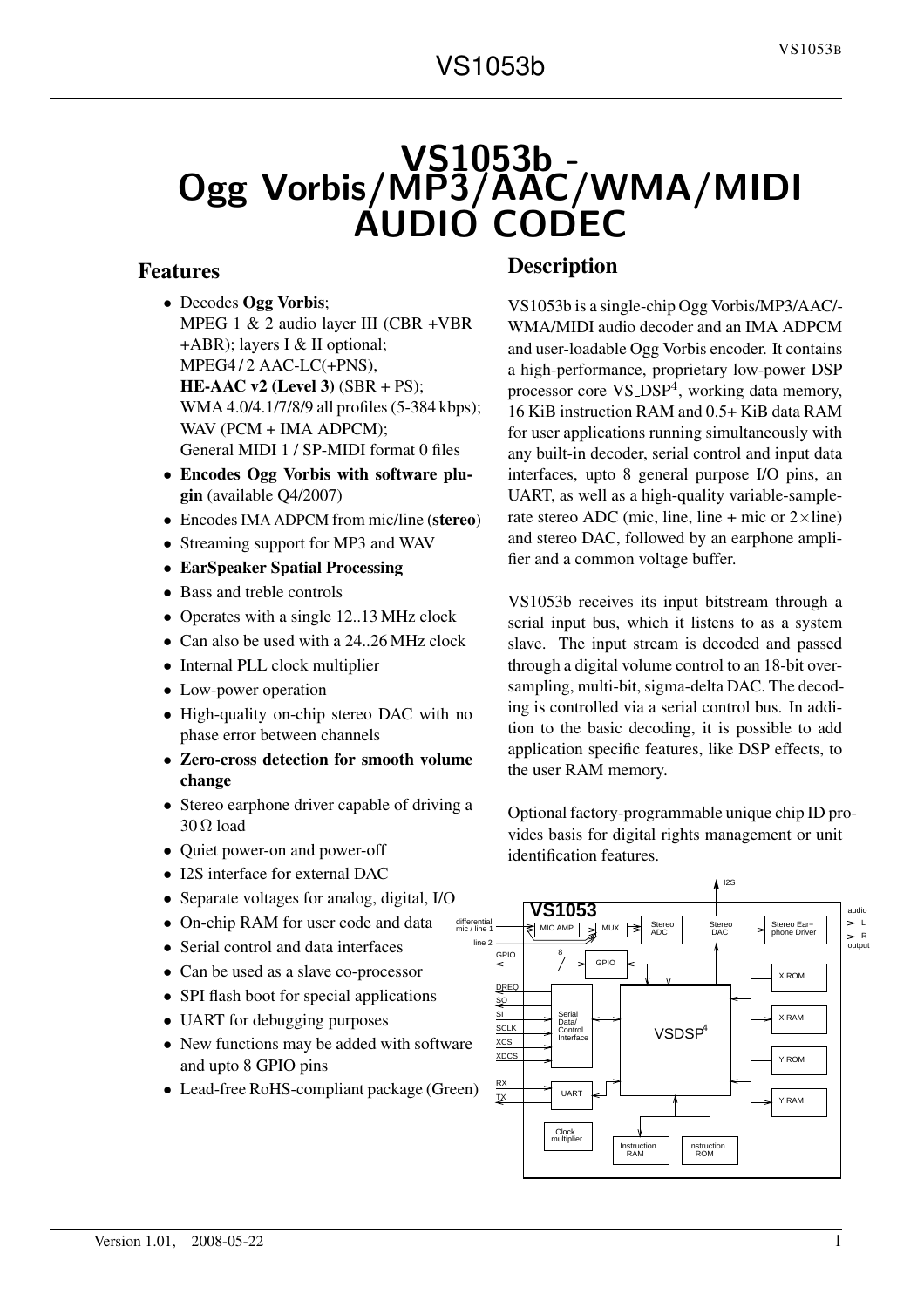# **Contents**

| 1 | <b>Licenses</b> |                                                                                                          | $\boldsymbol{9}$ |
|---|-----------------|----------------------------------------------------------------------------------------------------------|------------------|
| 2 |                 | <b>Disclaimer</b>                                                                                        | 9                |
| 3 |                 | <b>Definitions</b>                                                                                       | 9                |
| 4 |                 | <b>Characteristics &amp; Specifications</b>                                                              | 10               |
|   | 4.1             |                                                                                                          | 10               |
|   | 4.2             |                                                                                                          | 10               |
|   | 4.3             |                                                                                                          | 11               |
|   | 4.4             |                                                                                                          | 12               |
|   | 4.5             |                                                                                                          | 12               |
|   | 4.6             |                                                                                                          | 12               |
| 5 |                 | <b>Packages and Pin Descriptions</b>                                                                     | 13               |
|   | 5.1             |                                                                                                          | 13               |
|   |                 | 5.1.1                                                                                                    | 13               |
| 6 |                 | <b>Connection Diagram, LQFP-48</b>                                                                       | 16               |
| 7 |                 | <b>SPI Buses</b>                                                                                         | 18               |
|   | 7.1             |                                                                                                          | 18               |
|   | 7.2             |                                                                                                          | 18               |
|   |                 | 7.2.1<br>VS1002 Native Modes (New Mode) $\ldots \ldots \ldots \ldots \ldots \ldots \ldots \ldots \ldots$ | 18               |
|   |                 | 7.2.2                                                                                                    | 18               |
|   | 7.3             |                                                                                                          | 19               |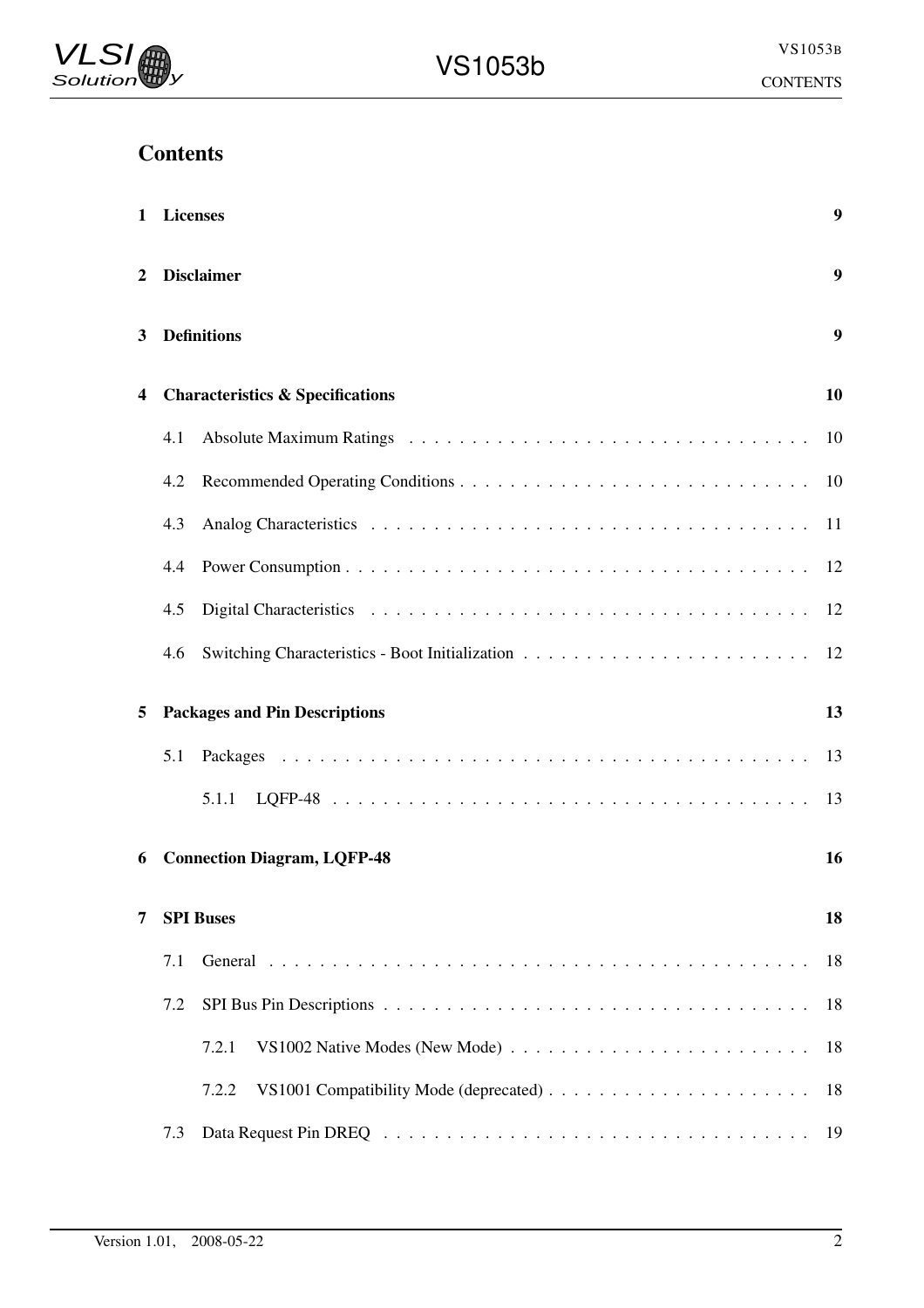

|   | 7.4 |       |                                                                                   |    |
|---|-----|-------|-----------------------------------------------------------------------------------|----|
|   |     | 7.4.1 |                                                                                   | 19 |
|   |     | 7.4.2 | SDI in VS1002 Native Modes (New Mode) $\dots \dots \dots \dots \dots \dots \dots$ | 19 |
|   |     | 7.4.3 | SDI in VS1001 Compatibility Mode (deprecated)                                     | 20 |
|   |     | 7.4.4 |                                                                                   | 20 |
|   | 7.5 |       |                                                                                   | 20 |
|   |     | 7.5.1 |                                                                                   | 20 |
|   |     | 7.5.2 |                                                                                   | 21 |
|   |     | 7.5.3 |                                                                                   | 21 |
|   |     | 7.5.4 |                                                                                   | 22 |
|   | 7.6 |       |                                                                                   | 23 |
|   | 7.7 |       | SPI Examples with SM_SDINEW and SM_SDISHARED set                                  | 24 |
|   |     | 7.7.1 |                                                                                   | 24 |
|   |     | 7.7.2 |                                                                                   | 24 |
|   |     | 7.7.3 |                                                                                   |    |
| 8 |     |       | <b>Functional Description</b>                                                     | 26 |
|   | 8.1 |       |                                                                                   | 26 |
|   | 8.2 |       |                                                                                   | 26 |
|   |     | 8.2.1 |                                                                                   | 26 |
|   |     | 8.2.2 |                                                                                   | 27 |
|   |     | 8.2.3 |                                                                                   | 27 |
|   |     | 8.2.4 |                                                                                   | 27 |
|   |     | 8.2.5 | Supported AAC (ISO/IEC 13818-7 and ISO/IEC 14496-3) Formats                       | 28 |
|   |     | 8.2.6 |                                                                                   | 30 |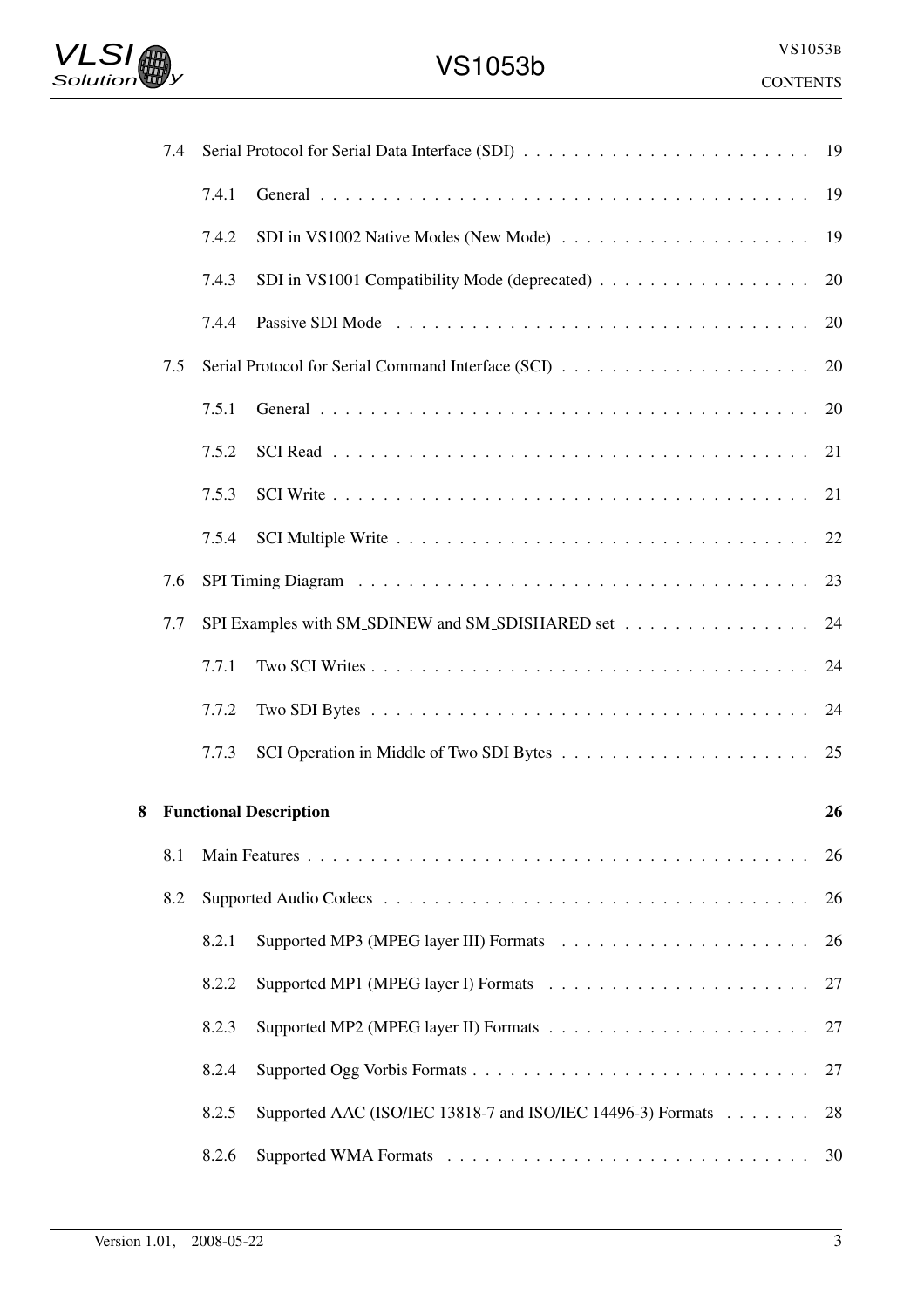|   |     | 8.2.7                                                                                                             | 31 |
|---|-----|-------------------------------------------------------------------------------------------------------------------|----|
|   |     | 8.2.8                                                                                                             | 32 |
|   | 8.3 |                                                                                                                   | 34 |
|   | 8.4 |                                                                                                                   | 35 |
|   | 8.5 | Serial Data Interface (SDI) $\ldots \ldots \ldots \ldots \ldots \ldots \ldots \ldots \ldots \ldots \ldots \ldots$ | 36 |
|   | 8.6 |                                                                                                                   | 36 |
|   | 8.7 |                                                                                                                   | 37 |
|   |     | 8.7.1                                                                                                             | 38 |
|   |     | 8.7.2                                                                                                             | 40 |
|   |     | 8.7.3                                                                                                             | 41 |
|   |     | 8.7.4                                                                                                             | 42 |
|   |     | 8.7.5                                                                                                             | 43 |
|   |     | 8.7.6                                                                                                             | 43 |
|   |     | 8.7.7                                                                                                             | 43 |
|   |     | 8.7.8                                                                                                             | 43 |
|   |     | 8.7.9                                                                                                             | 45 |
|   |     |                                                                                                                   | 46 |
|   |     |                                                                                                                   | 47 |
|   |     |                                                                                                                   | 47 |
|   |     |                                                                                                                   |    |
| 9 |     | Operation                                                                                                         | 48 |
|   | 9.1 |                                                                                                                   | 48 |
|   | 9.2 |                                                                                                                   | 48 |
|   | 9.3 |                                                                                                                   | 48 |
|   | 9.4 |                                                                                                                   | 49 |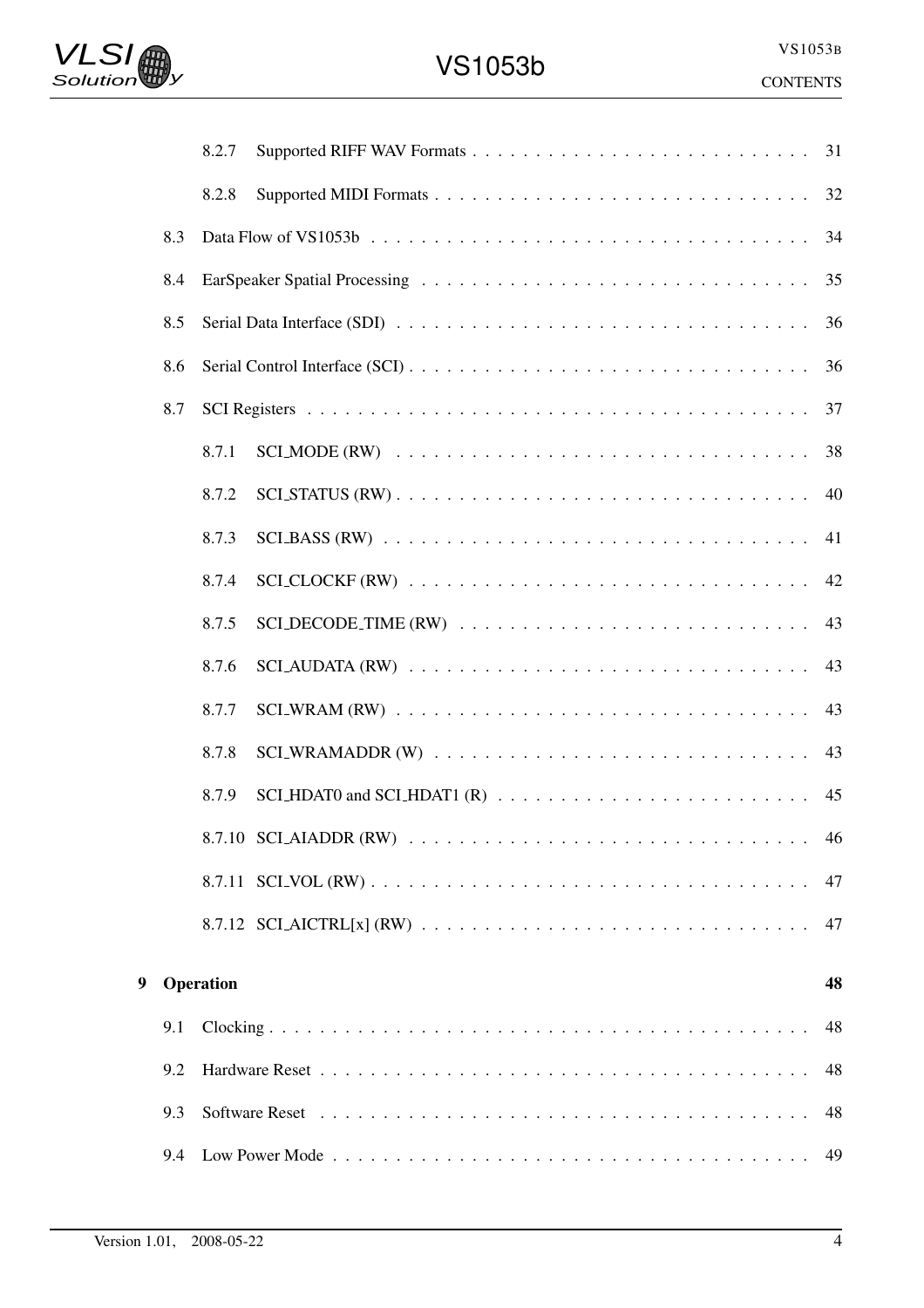

| 9.5 |       |                                                                                                                                                         | 49 |
|-----|-------|---------------------------------------------------------------------------------------------------------------------------------------------------------|----|
|     | 9.5.1 |                                                                                                                                                         | 49 |
|     | 9.5.2 |                                                                                                                                                         | 50 |
|     | 9.5.3 |                                                                                                                                                         | 50 |
|     | 9.5.4 |                                                                                                                                                         | 50 |
|     | 9.5.5 |                                                                                                                                                         | 51 |
| 9.6 |       |                                                                                                                                                         | 52 |
| 9.7 |       |                                                                                                                                                         | 52 |
| 9.8 |       |                                                                                                                                                         | 53 |
|     | 9.8.1 |                                                                                                                                                         |    |
|     | 9.8.2 |                                                                                                                                                         | 54 |
|     | 9.8.3 |                                                                                                                                                         | 55 |
|     | 9.8.4 |                                                                                                                                                         | 56 |
|     | 9.8.5 |                                                                                                                                                         | 56 |
| 9.9 |       |                                                                                                                                                         | 57 |
|     |       |                                                                                                                                                         |    |
|     |       | 9.11 Extra Parameters $\ldots$ , $\ldots$ , $\ldots$ , $\ldots$ , $\ldots$ , $\ldots$ , $\ldots$ , $\ldots$ , $\ldots$ , $\ldots$ , $\ldots$ , $\ldots$ | 58 |
|     |       |                                                                                                                                                         | 59 |
|     |       |                                                                                                                                                         | 60 |
|     |       |                                                                                                                                                         | 61 |
|     |       |                                                                                                                                                         | 62 |
|     |       |                                                                                                                                                         | 62 |
|     |       |                                                                                                                                                         | 63 |
|     |       |                                                                                                                                                         | 63 |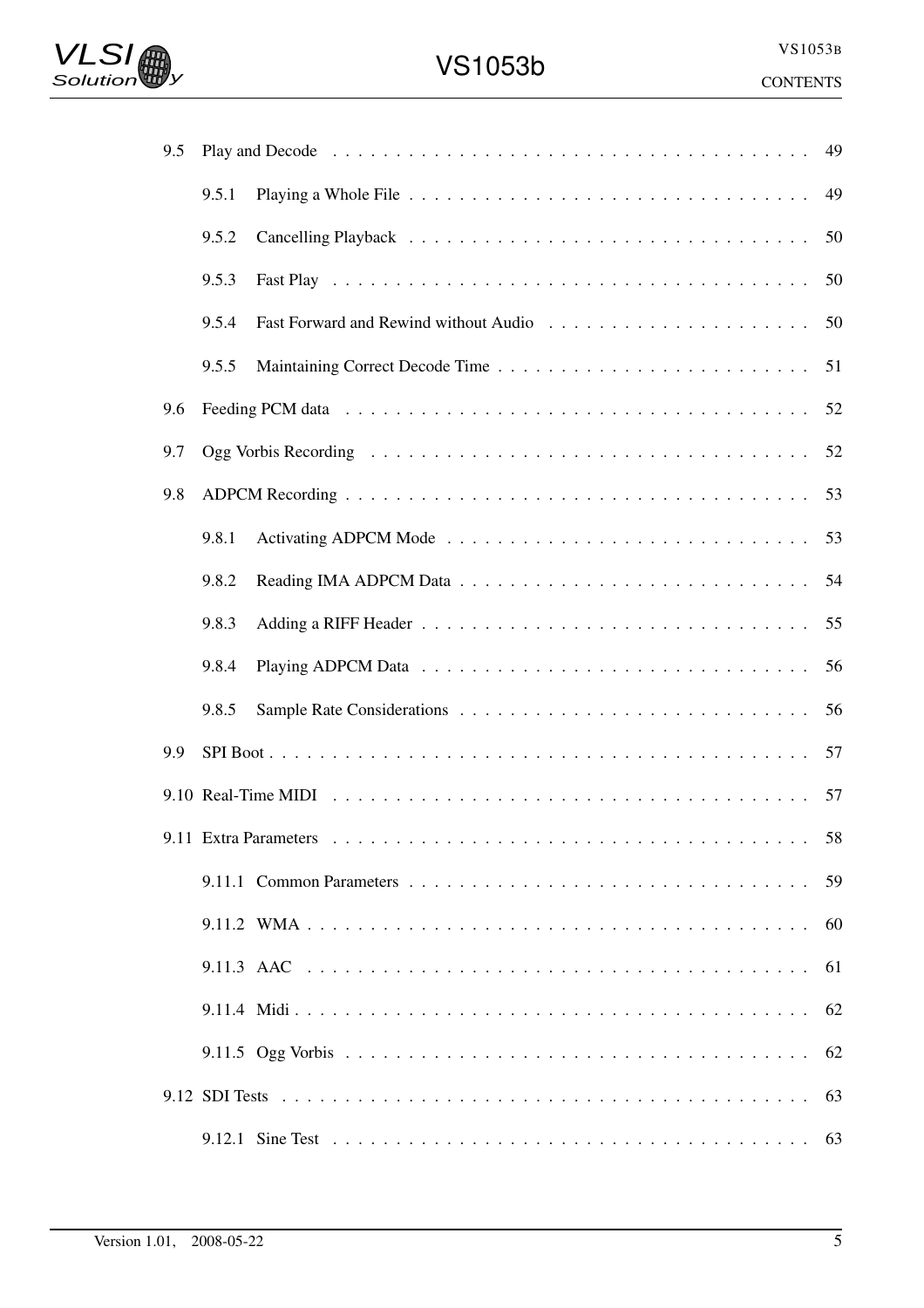|                      | 63                                                                                                                        |  |
|----------------------|---------------------------------------------------------------------------------------------------------------------------|--|
|                      | 64                                                                                                                        |  |
|                      | 64                                                                                                                        |  |
|                      | 64                                                                                                                        |  |
| 10 VS1053b Registers | 66                                                                                                                        |  |
|                      | 66                                                                                                                        |  |
|                      | 66                                                                                                                        |  |
|                      | 66                                                                                                                        |  |
|                      | 66                                                                                                                        |  |
|                      | 67                                                                                                                        |  |
|                      | 67                                                                                                                        |  |
|                      | 67                                                                                                                        |  |
|                      | 68                                                                                                                        |  |
|                      | 69                                                                                                                        |  |
|                      | -69                                                                                                                       |  |
|                      |                                                                                                                           |  |
|                      | 70                                                                                                                        |  |
|                      | $10.10.2$ Status UARTx_STATUS $\ldots \ldots \ldots \ldots \ldots \ldots \ldots \ldots \ldots \ldots \ldots \ldots$<br>70 |  |
|                      | 71                                                                                                                        |  |
|                      | 71                                                                                                                        |  |
|                      | 71                                                                                                                        |  |
|                      | 72                                                                                                                        |  |
|                      | 73                                                                                                                        |  |
|                      | 73                                                                                                                        |  |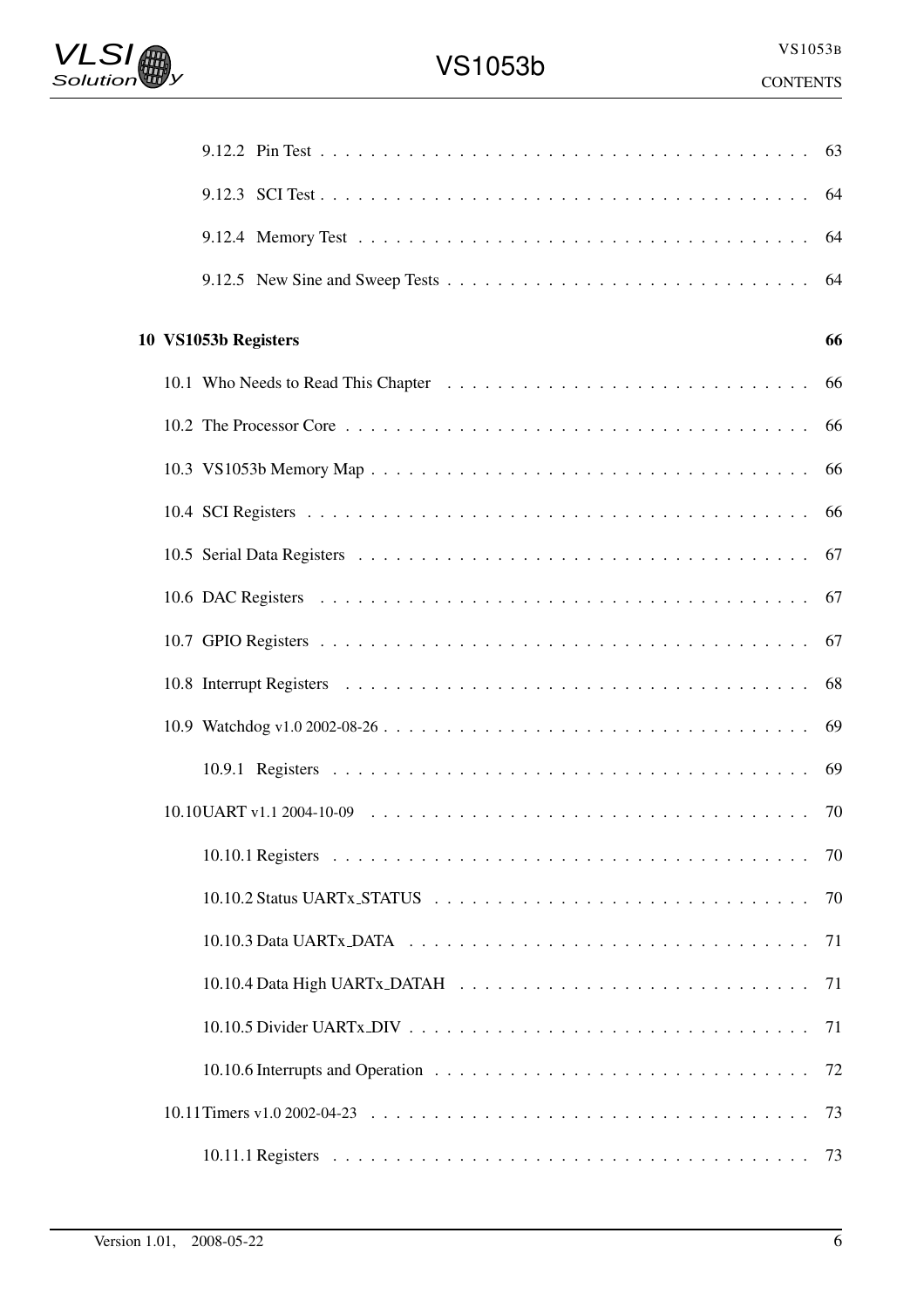| 11 VS1053 Version Changes                                          | 77 |
|--------------------------------------------------------------------|----|
| 11.1 Changes Between VS1033c and VS1053a/b Firmware, 2007-03-08 77 |    |
| <b>12 Document Version Changes</b>                                 | 79 |
| <b>13 Contact Information</b>                                      | 80 |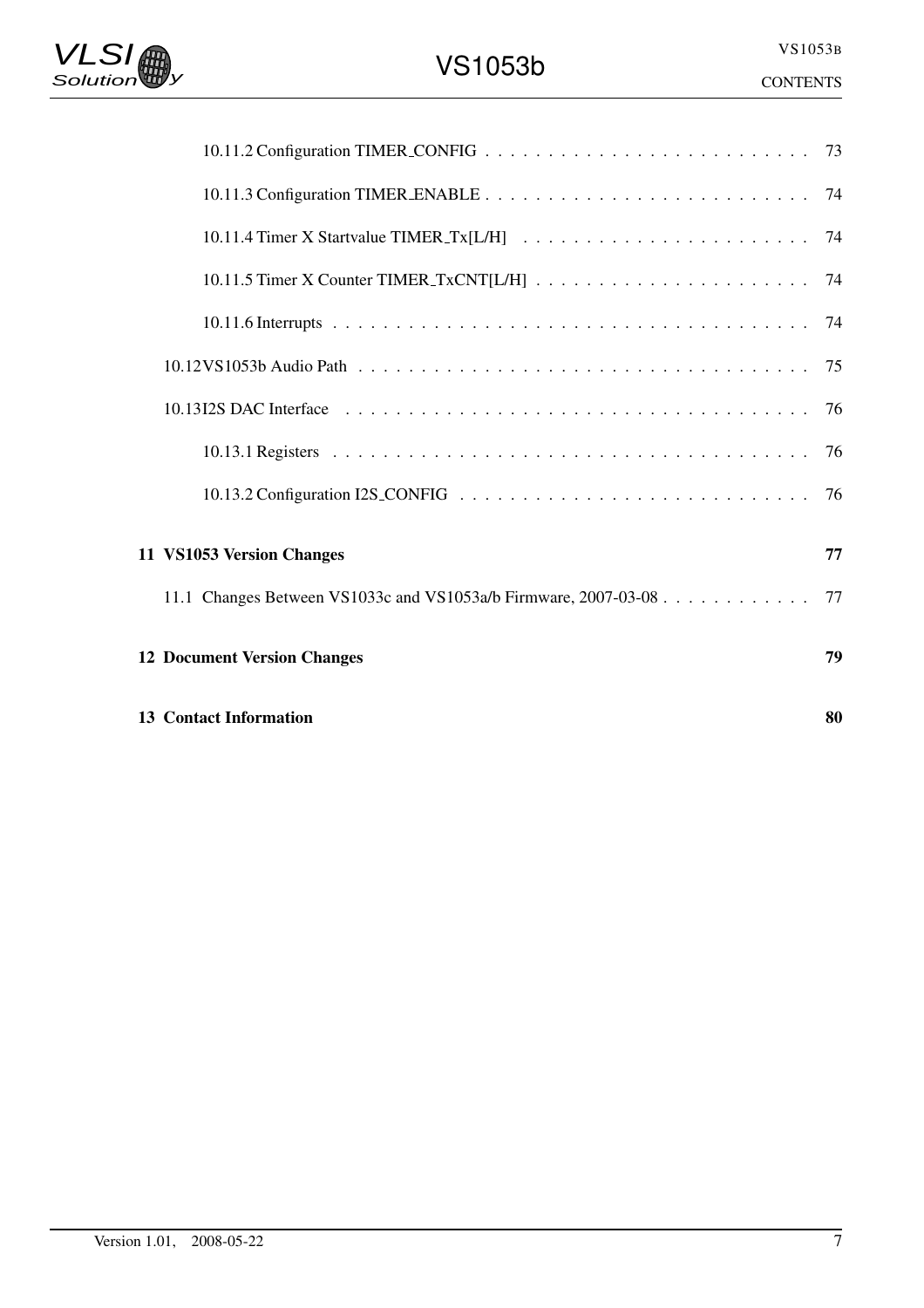# List of Figures

| $\mathbf{1}$   |                                                                                                         | 13 |
|----------------|---------------------------------------------------------------------------------------------------------|----|
| $\overline{2}$ |                                                                                                         | 13 |
| 3              | Typical Connection Diagram Using LQFP-48. $\dots \dots \dots \dots \dots \dots \dots \dots \dots \dots$ | 16 |
| 4              |                                                                                                         | 20 |
| 5              |                                                                                                         | 20 |
| 6              |                                                                                                         | 21 |
| $\tau$         |                                                                                                         | 21 |
| 8              |                                                                                                         | 22 |
| 9              |                                                                                                         | 23 |
| 10             |                                                                                                         | 24 |
| 11             |                                                                                                         | 24 |
| 12             |                                                                                                         | 25 |
| 13             |                                                                                                         | 34 |
| 14             | EarSpeaker externalized sound sources vs. normal inside-the-head sound                                  | 35 |
| 15             |                                                                                                         | 70 |
| 16             |                                                                                                         | 75 |
| 17             |                                                                                                         | 76 |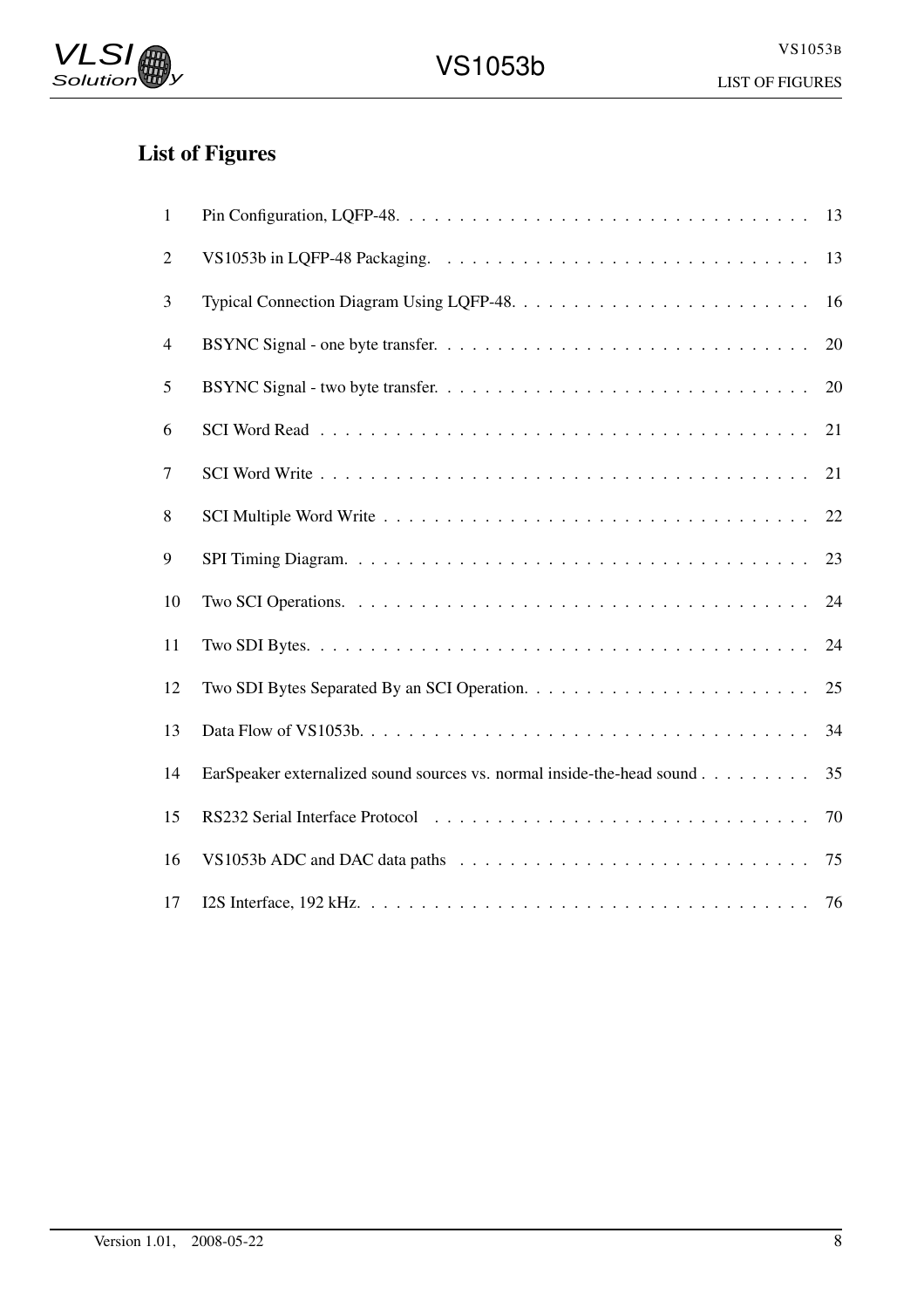

# 1 Licenses

MPEG Layer-3 audio decoding technology licensed from Fraunhofer IIS and Thomson.

Note: If you enable Layer I and Layer II decoding, you are liable for any patent issues that may arise from using these formats. Joint licensing of MPEG 1.0 / 2.0 Layer III does not cover all patents pertaining to layers I and II.

VS1053b contains WMA decoding technology from Microsoft.

This product is protected by certain intellectual property rights of Microsoft and cannot be used or further distributed without a license from Microsoft.

VS1053b contains AAC technology (ISO/IEC 13818-7 and ISO/IEC 14496-3) which cannot be used without a proper license from Via Licensing Corporation or individual patent holders.

VS1053b contains spectral band replication (SBR) and parametric stereo (PS) technologies developed by Coding Technologies. Licensing of SBR is handled within MPEG4 through Via Licensing Corporation. Licensing of PS is handled with Coding Technologies. See *http://www.codingtechnologies.com/licensing/aacplus.htm* for more information.

To the best of our knowledge, if the end product does not play a specific format that otherwise would require a customer license: MPEG 1.0/2.0 layers I and II, WMA, or AAC, the respective license should not be required. Decoding of MPEG layers I and II are disabled by default, and WMA and AAC format exclusion can be easily performed based on the contents of the SCI HDAT1 register. Also PS and SBR decoding can be separately disabled.

# 2 Disclaimer

This is a *preliminary* datasheet. All properties and figures are subject to change.

# 3 Definitions

B Byte, 8 bits.

b Bit.

**Ki** "Kibi" =  $2^{10}$  = 1024 (IEC 60027-2).

**Mi** "Mebi" =  $2^{20}$  = 1048576 (IEC 60027-2).

VS DSP VLSI Solution's DSP core.

W Word. In VS\_DSP, instruction words are 32-bit and data words are 16-bit wide.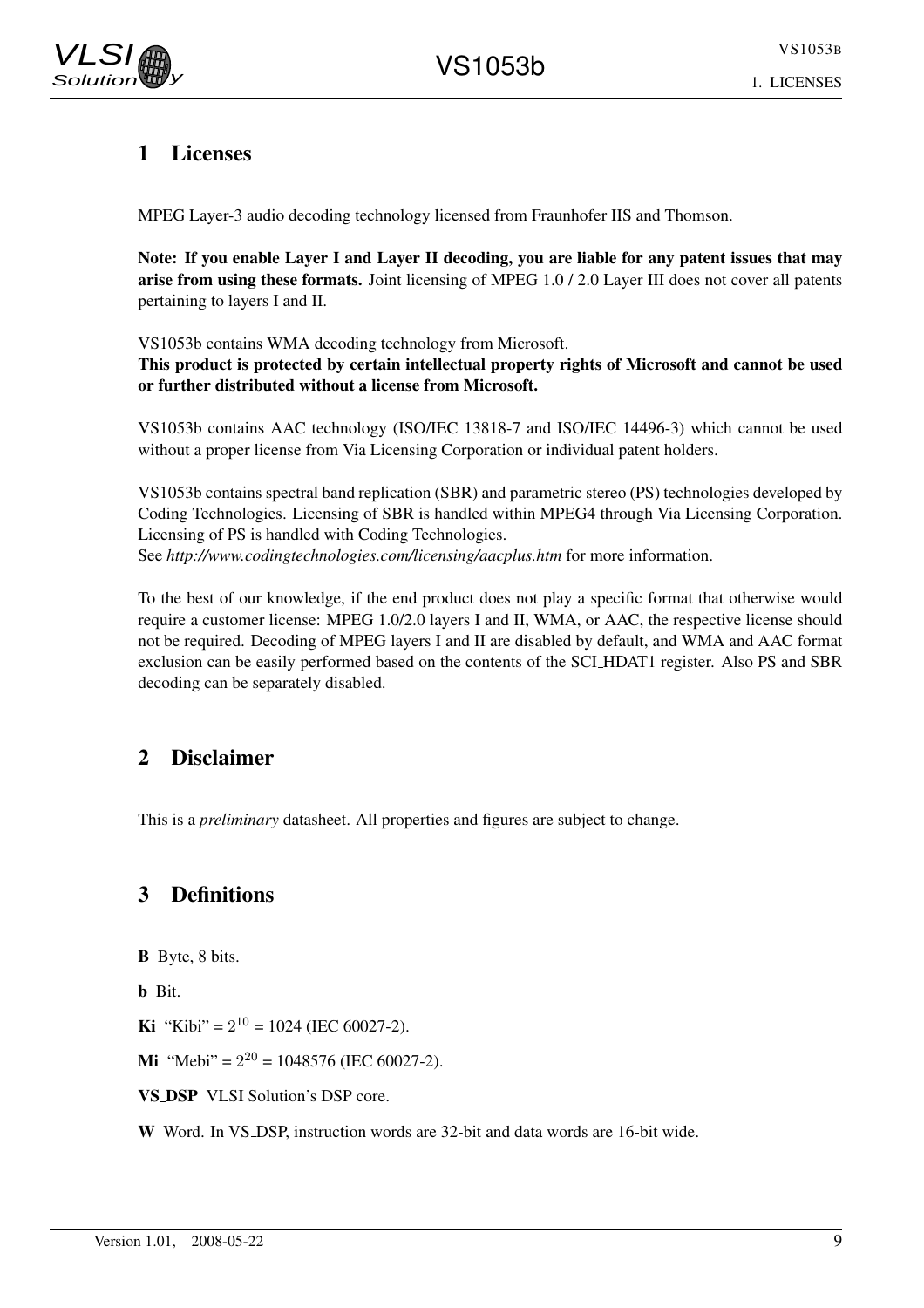

# 4 Characteristics & Specifications

| <b>Parameter</b>                          | <b>Symbol</b> | Min    | Max          | Unit           |
|-------------------------------------------|---------------|--------|--------------|----------------|
| <b>Analog Positive Supply</b>             | <b>AVDD</b>   | $-0.3$ | 3.6          | V              |
| <b>Digital Positive Supply</b>            | <b>CVDD</b>   | $-0.3$ | 1.85         | V              |
| I/O Positive Supply                       | <b>IOVDD</b>  | $-0.3$ | 3.6          | V              |
| Current at Any Non-Power Pin <sup>1</sup> |               |        | $\pm 50$     | mA             |
| Voltage at Any Digital Input              |               | $-0.3$ | $IOVDD+0.32$ | $\mathbf{V}$   |
| <b>Operating Temperature</b>              |               | $-30$  | $+85$        | $\circ$        |
| <b>Storage Temperature</b>                |               | -65    | $+150$       | $\circ$ $\cap$ |

## 4.1 Absolute Maximum Ratings

 $<sup>1</sup>$  Higher current can cause latch-up.</sup>

 $2$  Must not exceed 3.6 V

### 4.2 Recommended Operating Conditions

| <b>Parameter</b>                       | <b>Symbol</b>    | Min         | <b>Typ</b>  | <b>Max</b>  | Unit            |
|----------------------------------------|------------------|-------------|-------------|-------------|-----------------|
| <b>Ambient Operating Temperature</b>   |                  | $-30$       |             | $+85$       | $\rm ^{\circ}C$ |
| Analog and Digital Ground <sup>1</sup> | <b>AGND DGND</b> |             | 0.0         |             | V               |
| Positive Analog, REF=1.23V             | <b>AVDD</b>      | 2.5         | 2.8         | 3.6         | V               |
| Positive Analog, REF= $1.65V2$         | <b>AVDD</b>      | 3.3         | 3.3         | 3.6         | V               |
| Positive Digital                       | <b>CVDD</b>      | 1.7         | 1.8         | 1.85        | v               |
| I/O Voltage                            | <b>IOVDD</b>     | 1.8         | 2.8         | 3.6         | V               |
| Input Clock Frequency <sup>3</sup>     | <b>XTALI</b>     | 12          | 12.288      | 13          | <b>MHz</b>      |
| <b>Internal Clock Frequency</b>        | CLKI             | 12          | 36.864      | 55.3        | <b>MHz</b>      |
| Internal Clock Multiplier <sup>4</sup> |                  | $1.0\times$ | $3.0\times$ | $4.5\times$ |                 |
| Master Clock Duty Cycle                |                  | 40          | 50          | 60          | $\%$            |

 $1$  Must be connected together as close the device as possible for latch-up immunity.

 $2$  Reference voltage can be internally selected between 1.23V and 1.65V, see section 8.7.2.

<sup>3</sup> The maximum sample rate that can be played with correct speed is XTALI/256 (or XTALI/512 if SM CLK RANGE is set). Thus, XTALI must be at least 12.288 MHz (24.576 MHz) to be able to play 48 kHz at correct speed.

<sup>4</sup> Reset value is  $1.0 \times$ . Recommended SC\_MULT=3.5 $\times$ , SC\_ADD= $1.0 \times$  (SCI\_CLOCKF=0x8800). Do not exceed maximum specification for CLKI.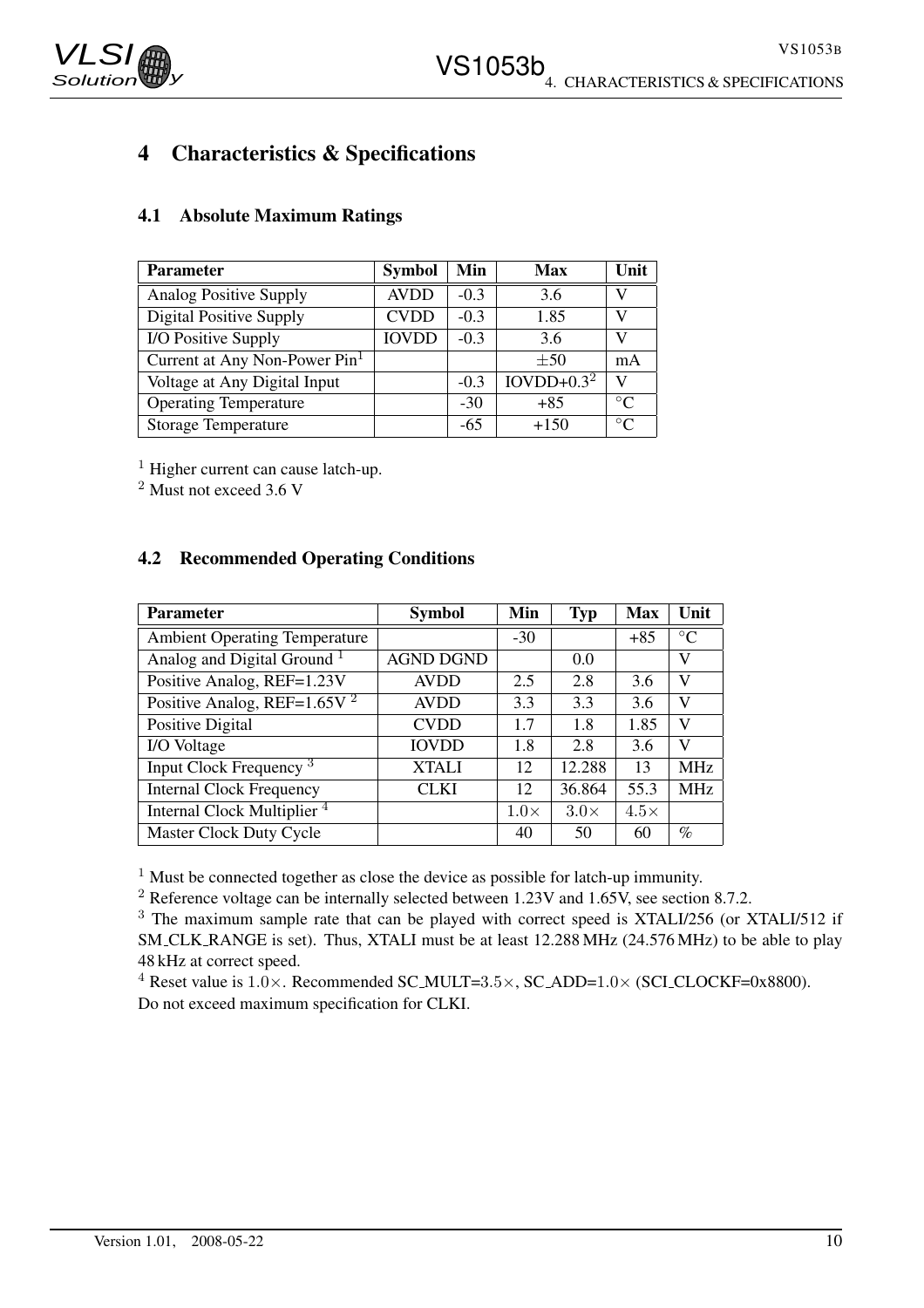

### 4.3 Analog Characteristics

Unless otherwise noted: AVDD=3.3V, CVDD=1.8V, IOVDD=2.8V, REF=1.65V, TA=-30..+85◦C, XTALI=12..13MHz, Internal Clock Multiplier 3.5×. DAC tested with 1307.894 Hz full-scale output sinewave, measurement bandwidth 20..20000 Hz, analog output load: LEFT to GBUF 30 Ω, RIGHT to GBUF 30  $\Omega$ . Microphone test amplitude 48 mVpp,  $f_s$ =1 kHz, Line input test amplitude 1.26 V,  $f_s$ =1 kHz.

| <b>Parameter</b>                                        | <b>Symbol</b> | Min    | <b>Typ</b>        | <b>Max</b> | Unit      |
|---------------------------------------------------------|---------------|--------|-------------------|------------|-----------|
| <b>DAC</b> Resolution                                   |               |        | 18                |            | bits      |
| <b>Total Harmonic Distortion</b>                        | <b>THD</b>    |        |                   | 0.07       | $\%$      |
| Third Harmonic Distortion                               |               |        |                   | 0.02       | $\%$      |
| Dynamic Range (DAC unmuted, A-weighted)                 | <b>IDR</b>    |        | 100               |            | dB        |
| S/N Ratio (full scale signal)                           | <b>SNR</b>    |        | 94                |            | dB        |
| Interchannel Isolation (Cross Talk), $600\Omega + GBUF$ |               |        | 80                |            | dB        |
| Interchannel Isolation (Cross Talk), $30\Omega + GBUF$  |               |        | 53                |            | dB        |
| <b>Interchannel Gain Mismatch</b>                       |               | $-0.5$ |                   | 0.5        | dB        |
| <b>Frequency Response</b>                               |               | $-0.1$ |                   | 0.1        | dB        |
| Full Scale Output Voltage (Peak-to-peak)                |               | 1.64   | 1.85 <sup>1</sup> | 2.06       | Vpp       |
| Deviation from Linear Phase                             |               |        |                   | 5          | $\circ$   |
| Analog Output Load Resistance                           | <b>AOLR</b>   | 16     | 30 <sup>2</sup>   |            | $\Omega$  |
| Analog Output Load Capacitance                          |               |        |                   | 100        | pF        |
| Microphone input amplifier gain                         | <b>MICG</b>   |        | 26                |            | dB        |
| Microphone input amplitude                              |               |        | 48                | $140^{3}$  | mVpp AC   |
| Microphone Total Harmonic Distortion                    | <b>MTHD</b>   |        | 0.03              | 0.07       | $\%$      |
| Microphone S/N Ratio                                    | <b>MSNR</b>   | 60     | 70                |            | dB        |
| Microphone input impedances, per pin                    |               |        | 45                |            | $k\Omega$ |
| Line input amplitude                                    |               |        | 2500              | $2800^{3}$ | mVpp AC   |
| Line input Total Harmonic Distortion                    | <b>LTHD</b>   |        | 0.005             | 0.014      | $\%$      |
| Line input S/N Ratio                                    | <b>LSNR</b>   | 85     | 90                |            | dB        |
| Line input impedance                                    |               |        | 80                |            | $k\Omega$ |

<sup>1</sup> 3.0 volts can be achieved with +-to-+ wiring for mono difference sound.

<sup>2</sup> AOLR may be much lower, but below *Typical* distortion performance may be compromised.

<sup>3</sup> Above typical amplitude the Harmonic Distortion increases.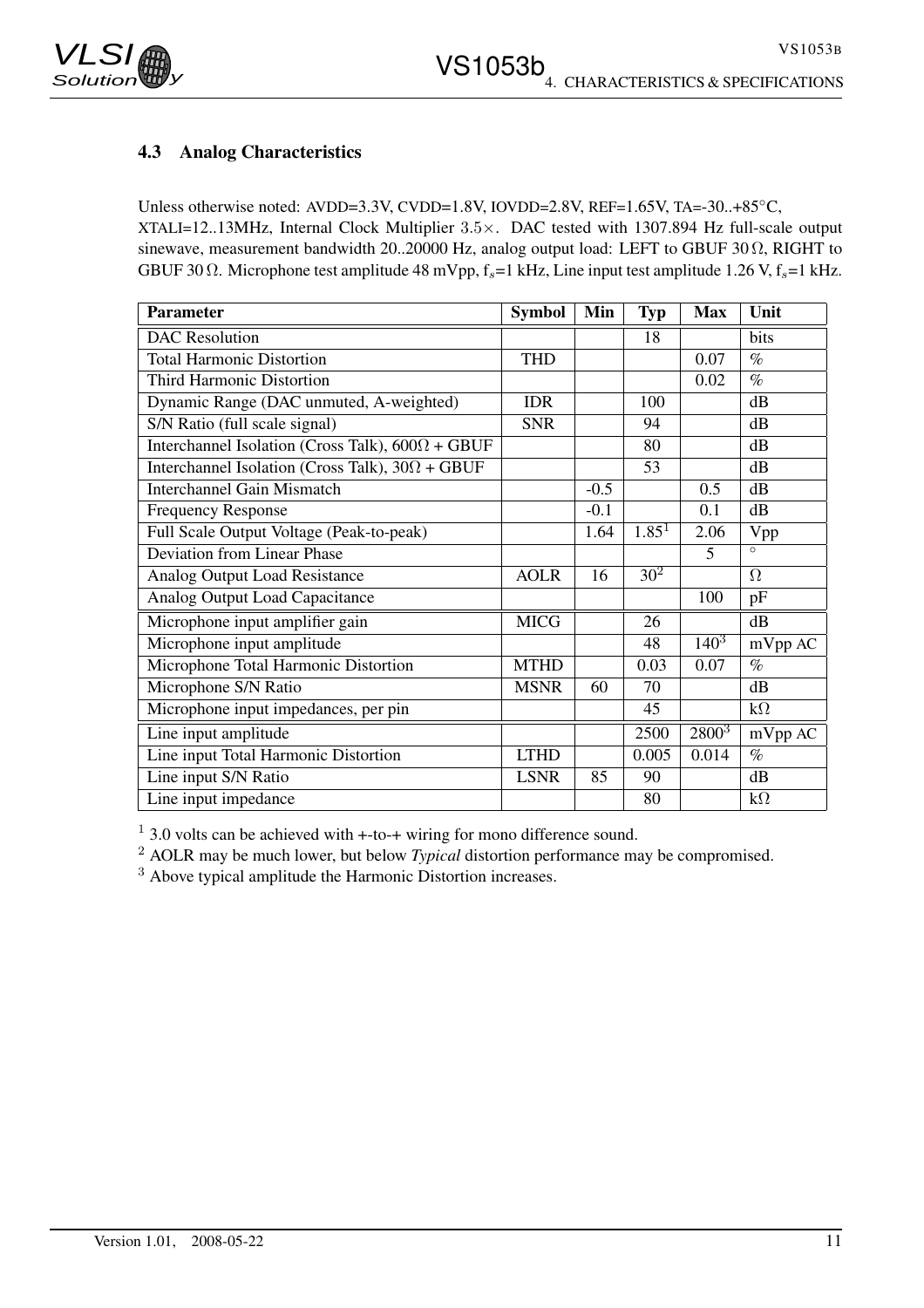

# 4.4 Power Consumption

Tested with an MPEG 1.0 Layer-3 128 kbps sample and generated sine. Output at full volume. Internal clock multiplier 3.0×. TA=+25◦C.

| <b>Parameter</b>                                            | Min | Typ  | <b>Max</b> | Unit    |
|-------------------------------------------------------------|-----|------|------------|---------|
| Power Supply Consumption AVDD, Reset                        |     | 0.6  | 5.0        | $\mu$ A |
| Power Supply Consumption $CVDD = 1.8V$ , Reset              |     | 12   | 20.0       | $\mu$ A |
| Power Supply Consumption AVDD, sine test, $30\Omega + GBUF$ | 30  | 36.9 | 60         | mA      |
| Power Supply Consumption $CVDD = 1.8V$ , sine test          | 8   | 10   | 15         | mA      |
| Power Supply Consumption AVDD, no load                      |     | 5    |            | mA      |
| Power Supply Consumption AVDD, output load $30\Omega$       |     | 11   |            | mA      |
| Power Supply Consumption AVDD, $30\Omega + GBUF$            |     | 11   |            | mA      |
| Power Supply Consumption CVDD = 1.8V                        |     | 11   |            | mA      |

# 4.5 Digital Characteristics

| <b>Parameter</b>                             | Min                      | <b>Max</b>               | Unit       |
|----------------------------------------------|--------------------------|--------------------------|------------|
| High-Level Input Voltage                     | $0.7 \times$ CVDD        | $IOVDD+0.31$             | v          |
| Low-Level Input Voltage                      | $-0.2$                   | $0.3 \times$ CVDD        | v          |
| High-Level Output Voltage at XTALO = -0.1 mA | $0.7\times$ <b>IOVDD</b> |                          | V          |
| Low-Level Output Voltage at $XTALO = 0.1$ mA |                          | $0.3\times$ <b>IOVDD</b> | V          |
| High-Level Output Voltage at $IO = -1.0$ mA  | $0.7\times$ IOVDD        |                          | V          |
| Low-Level Output Voltage at $I_O = 1.0$ mA   |                          | $0.3\times$ IOVDD        | V          |
| <b>Input Leakage Current</b>                 | $-1.0$                   | 1.0                      | $\mu$ A    |
| SPI Input Clock Frequency <sup>2</sup>       |                          | CLK l                    | <b>MHz</b> |
| Rise time of all output pins, $load = 50$ pF |                          | 50                       | ns         |

<sup>1</sup> Must not exceed 3.6V

<sup>2</sup> Value for SCI reads. SCI and SDI writes allow  $\frac{CLKI}{4}$ .

# 4.6 Switching Characteristics - Boot Initialization

| <b>Parameter</b>                  | Symbol | Min   | Max                | Unit         |
|-----------------------------------|--------|-------|--------------------|--------------|
| XRESET active time                |        |       |                    | <b>XTALI</b> |
| XRESET inactive to software ready |        | 22000 | 50000 <sup>1</sup> | <b>XTALI</b> |
| Power on reset, rise time to CVDD |        |       |                    | V/s          |

<sup>1</sup> DREQ rises when initialization is complete. You should not send any data or commands before that.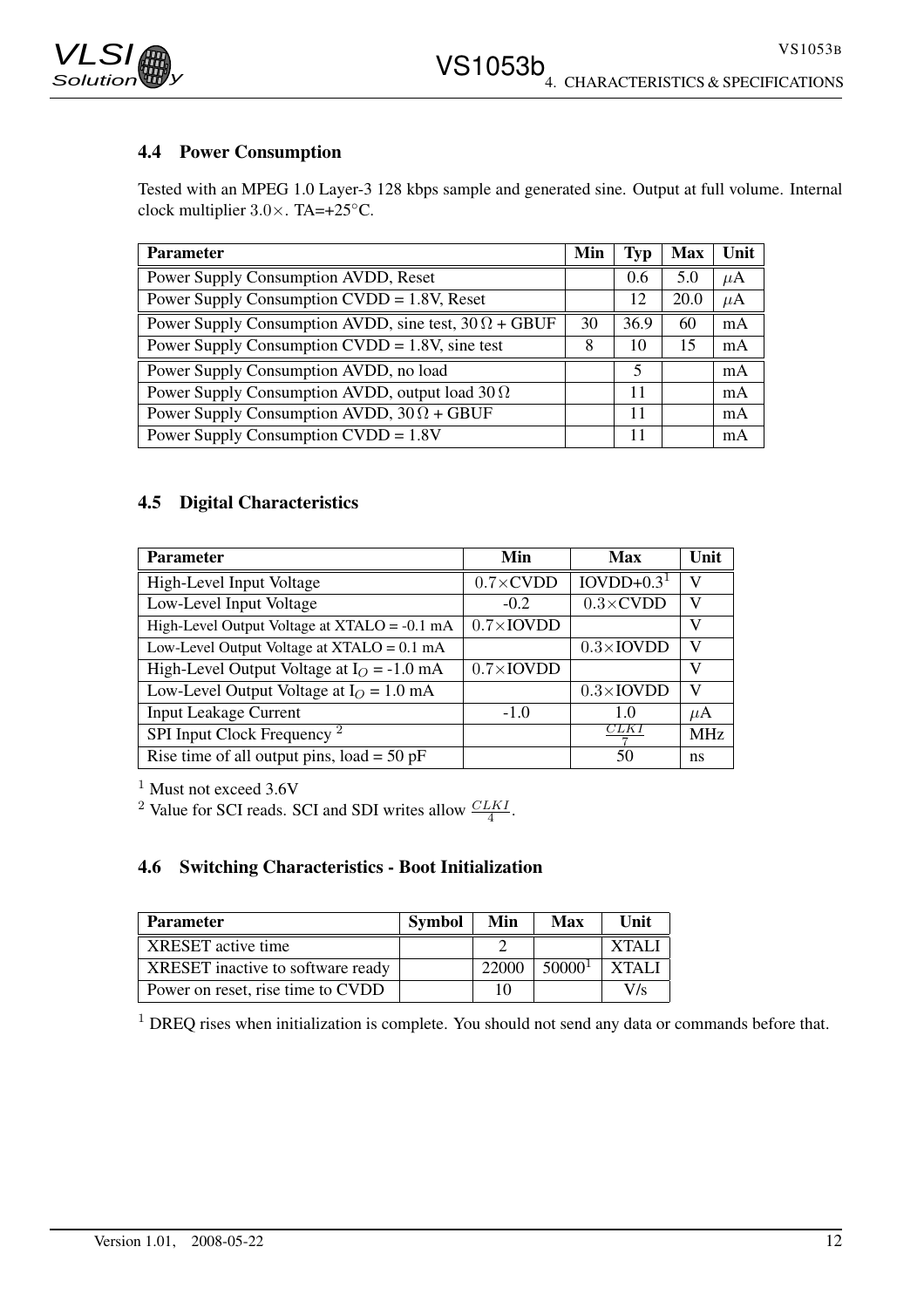

# 5 Packages and Pin Descriptions

# 5.1 Packages

LPQFP-48 is a lead (Pb) free and also RoHS compliant package. RoHS is a short name of *Directive 2002/95/EC on the restriction of the use of certain hazardous substances in electrical and electronic equipment*.

### 5.1.1 LQFP-48



Figure 1: Pin Configuration, LQFP-48.

LQFP-48 package dimensions are at *http://www.vlsi.fi/* .



Figure 2: VS1053b in LQFP-48 Packaging.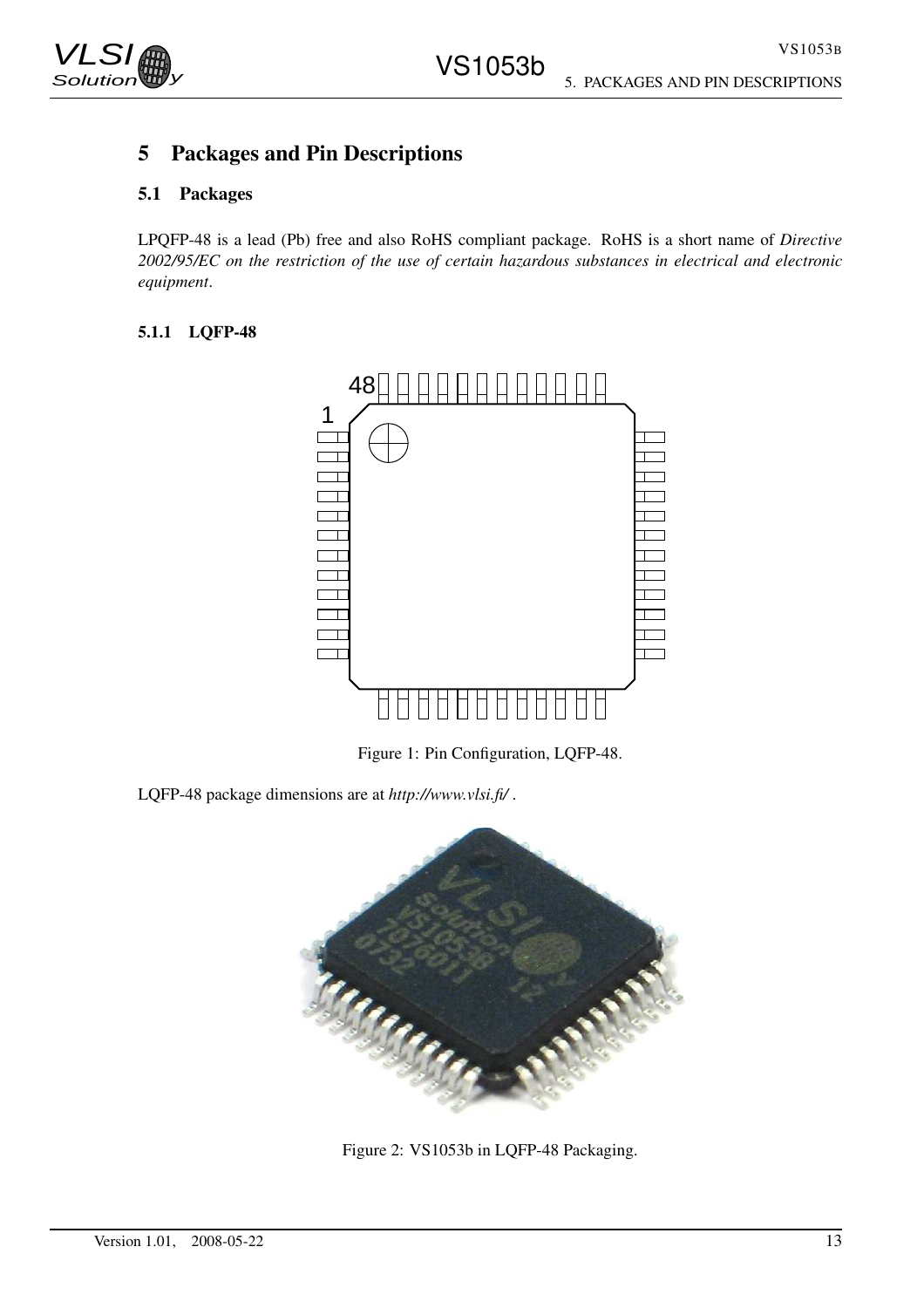| <b>Pad Name</b>                                       | <b>LQFP</b>     | Pin                      | <b>Function</b>                                                               |
|-------------------------------------------------------|-----------------|--------------------------|-------------------------------------------------------------------------------|
|                                                       | Pin             | <b>Type</b>              |                                                                               |
| MICP/LINE1                                            | $\mathbf 1$     | $\overline{AI}$          | Positive differential mic input, self-biasing / Line-in 1                     |
| <b>MICN</b>                                           | 2               | AI                       | Negative differential mic input, self-biasing                                 |
| <b>XRESET</b>                                         | 3               | $\overline{DI}$          | Active low asynchronous reset, schmitt-trigger input                          |
| DGND0                                                 | $\overline{4}$  | $\overline{\text{DGND}}$ | Core & I/O ground                                                             |
| CVD <sub>D</sub> <sub>0</sub>                         | 5               | <b>CPWR</b>              | Core power supply                                                             |
| <b>IOVDD0</b>                                         | 6               | <b>IOPWR</b>             | I/O power supply                                                              |
| CVDD1                                                 | 7               | <b>CPWR</b>              | Core power supply                                                             |
| <b>DREQ</b>                                           | 8               | D <sub>O</sub>           | Data request, input bus                                                       |
| GPIO2 / DCLK <sup>1</sup>                             | 9               | <b>DIO</b>               | General purpose IO 2 / serial input data bus clock                            |
| GPIO3 / SDATA <sup>1</sup>                            | 10              | <b>DIO</b>               | General purpose IO 3 / serial data input                                      |
| $GPIO6 / I2S$ _SCLK <sup>3</sup>                      | 11              | <b>DIO</b>               | General purpose IO 6 / I2S_SCLK                                               |
| GPIO7 / I2S_SDATA <sup>3</sup>                        | $\overline{12}$ | <b>DIO</b>               | General purpose IO 7 / I2S_SDATA                                              |
| XDCS/BSYNC <sup>1</sup>                               | $\overline{13}$ | DI                       | Data chip select / byte sync                                                  |
| <b>IOVDD1</b>                                         | 14              | <b>IOPWR</b>             | I/O power supply                                                              |
| $\overline{VCO}$                                      | 15              | D <sub>O</sub>           | For testing only (Clock VCO output)                                           |
| DGND1                                                 | 16              | <b>DGND</b>              | Core & I/O ground                                                             |
| <b>XTALO</b>                                          | 17              | AO                       | Crystal output                                                                |
| <b>XTALI</b>                                          | 18              | $\overline{AI}$          | Crystal input                                                                 |
| <b>IOVDD2</b>                                         | 19              | <b>IOPWR</b>             | I/O power supply                                                              |
| DGND <sub>2</sub>                                     | 20              | <b>DGND</b>              | Core & I/O ground                                                             |
| DGND3                                                 | 21              | <b>DGND</b>              | Core & I/O ground                                                             |
| DGND4                                                 | $\overline{22}$ | <b>DGND</b>              | Core & I/O ground                                                             |
| $\overline{XCS}$                                      | 23              | DI                       | Chip select input (active low)                                                |
| CVDD <sub>2</sub>                                     | 24              | <b>CPWR</b>              | Core power supply                                                             |
| GPIO5 / I2S_MCLK <sup>3</sup>                         | $\overline{25}$ | $\overline{DIO}$         | General purpose IO 5 / I2S_MCLK                                               |
| RX                                                    | 26              | DI                       | UART receive, connect to IOVDD if not used                                    |
| <b>TX</b>                                             | 27              | D <sub>O</sub>           | <b>UART</b> transmit                                                          |
| <b>SCLK</b>                                           | $\overline{28}$ | DI                       | Clock for serial bus                                                          |
| $\overline{SI}$                                       | 29              | DI                       | Serial input                                                                  |
| $\overline{SO}$                                       | $\overline{30}$ | DO <sub>3</sub>          | Serial output                                                                 |
| CVDD3                                                 | 31              | <b>CPWR</b>              | Core power supply                                                             |
| <b>XTEST</b>                                          | $\overline{32}$ | DI                       | Reserved for test, connect to IOVDD                                           |
| GPIO <sub>0</sub>                                     | $\overline{33}$ | <b>DIO</b>               | Gen. purp. IO 0 (SPIBOOT), use 100 k $\Omega$ pull-down resistor <sup>2</sup> |
| GPIO1                                                 | $\overline{34}$ | <b>DIO</b>               | General purpose IO 1                                                          |
| <b>GND</b>                                            | 35              | <b>DGND</b>              | I/O Ground                                                                    |
| GPIO <sub>4</sub> /I <sub>2S</sub> LROUT <sup>3</sup> | 36              | $\overline{DIO}$         | General purpose IO 4 / I2S_LROUT                                              |
| AGND0                                                 | $\overline{37}$ | <b>APWR</b>              | Analog ground, low-noise reference                                            |
| AVD <sub>D</sub>                                      | $\overline{38}$ | <b>APWR</b>              | Analog power supply                                                           |
| <b>RIGHT</b>                                          | 39              | AO                       | Right channel output                                                          |
| AGND1                                                 | 40              | <b>APWR</b>              | Analog ground                                                                 |
| AGND <sub>2</sub>                                     | 41              | <b>APWR</b>              | Analog ground                                                                 |
| <b>GBUF</b>                                           | 42              | AO                       | Common buffer for headphones, do NOT connect to ground!                       |
| AVDD1                                                 | 43              | <b>APWR</b>              | Analog power supply                                                           |
| <b>RCAP</b>                                           | 44              | <b>AIO</b>               | Filtering capacitance for reference                                           |
| AVDD <sub>2</sub>                                     | 45              | <b>APWR</b>              | Analog power supply                                                           |
| <b>LEFT</b>                                           | 46              | AO                       | Left channel output                                                           |
| AGND3                                                 | 47              | <b>APWR</b>              | Analog ground                                                                 |
| LINE <sub>2</sub>                                     | 48              | AI                       | Line-in 2 (right channel)                                                     |

 $<sup>1</sup>$  First pin function is active in New Mode, latter in Compatibility Mode.</sup>

 $2$  Unless pull-down resistor is used, SPI Boot is tried. See Chapter 9.9 for details.

 $3$  If I2S CF ENA is '0' the pins are used for GPIO. See Chapter 10.13 for details.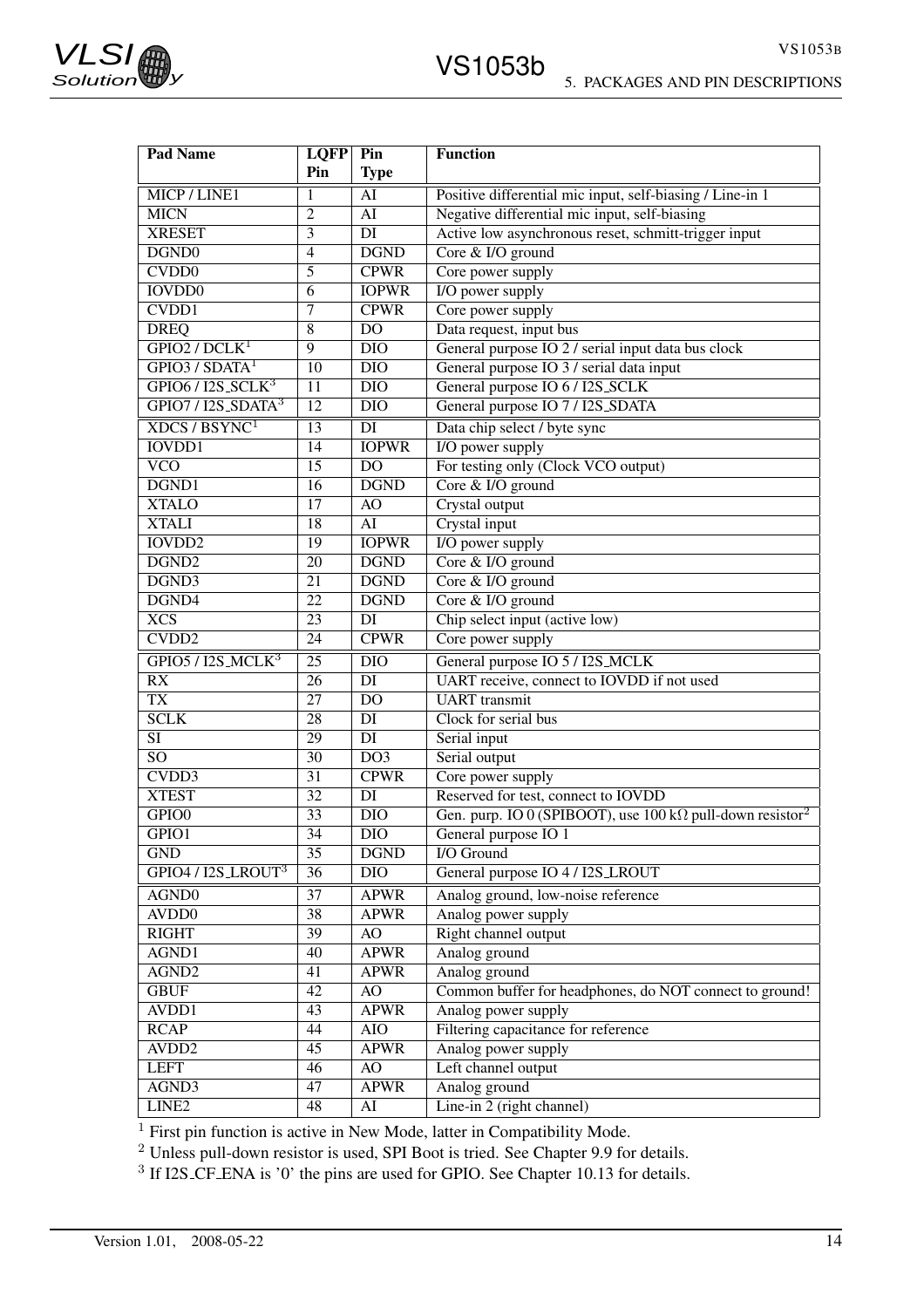

Pin types:

| <b>Type</b> | <b>Description</b>                         |
|-------------|--------------------------------------------|
| DI          | Digital input, CMOS Input Pad              |
| DO          | Digital output, CMOS Input Pad             |
| <b>DIO</b>  | Digital input/output                       |
| DO3         | Digital output, CMOS Tri-stated Output Pad |
| ΑI          | Analog input                               |

| Type         | <b>Description</b>      |
|--------------|-------------------------|
| AO           | Analog output           |
| <b>AIO</b>   | Analog input/output     |
| <b>APWR</b>  | Analog power supply pin |
| <b>DGND</b>  | Core or I/O ground pin  |
| <b>CPWR</b>  | Core power supply pin   |
| <b>IOPWR</b> | I/O power supply pin    |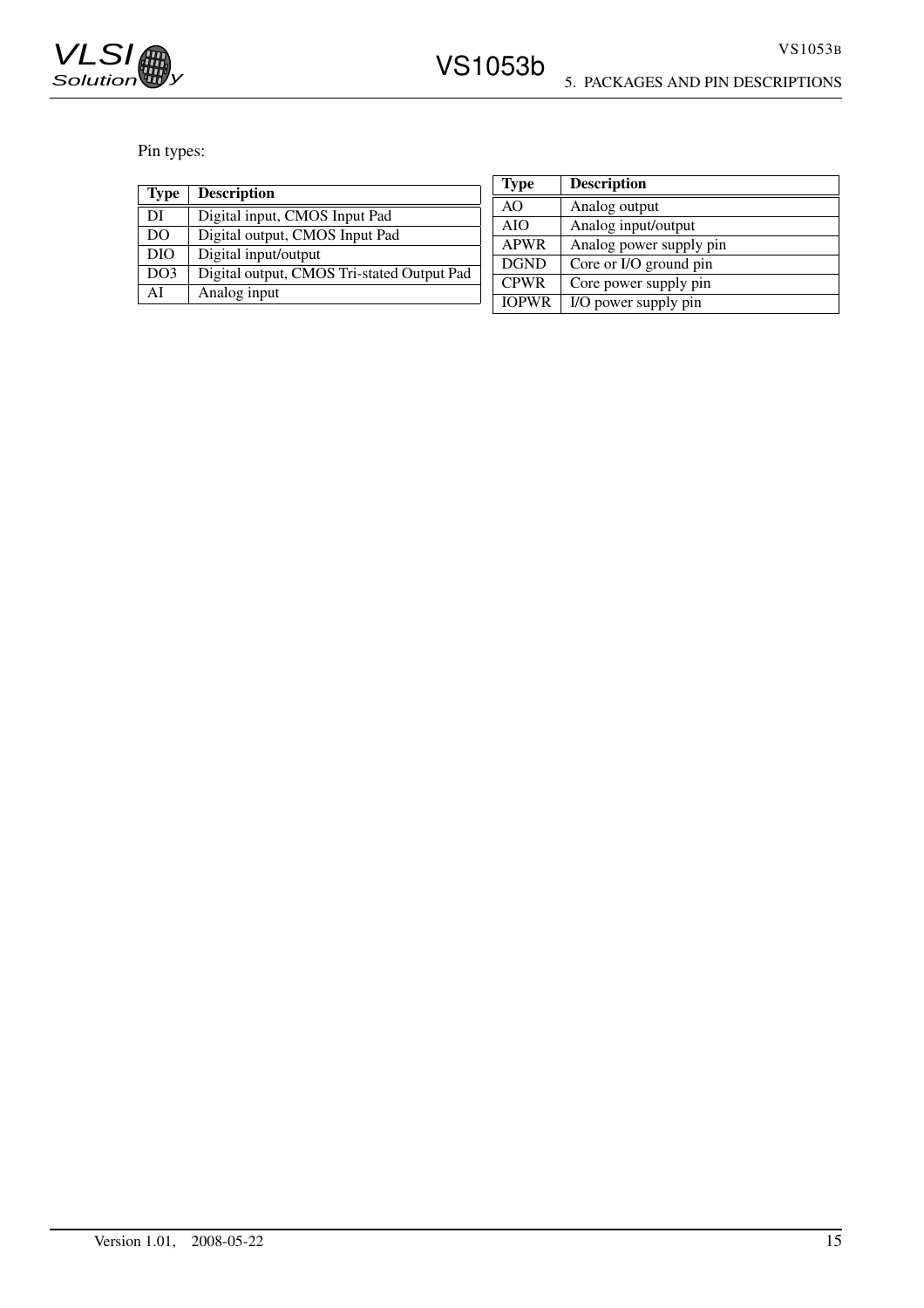

# 6 Connection Diagram, LQFP-48



Figure 3: Typical Connection Diagram Using LQFP-48.

Figure 3 shows a typical connection diagram for VS1053.

Figure Note 1: Connect either Microphone In or Line In, but not both at the same time.

Note: This connection assumes SM SDINEW is active (see Chapter 8.7.1). If also SM SDISHARE is used, xDCS should be tied low or high (see Chapter 7.2.1).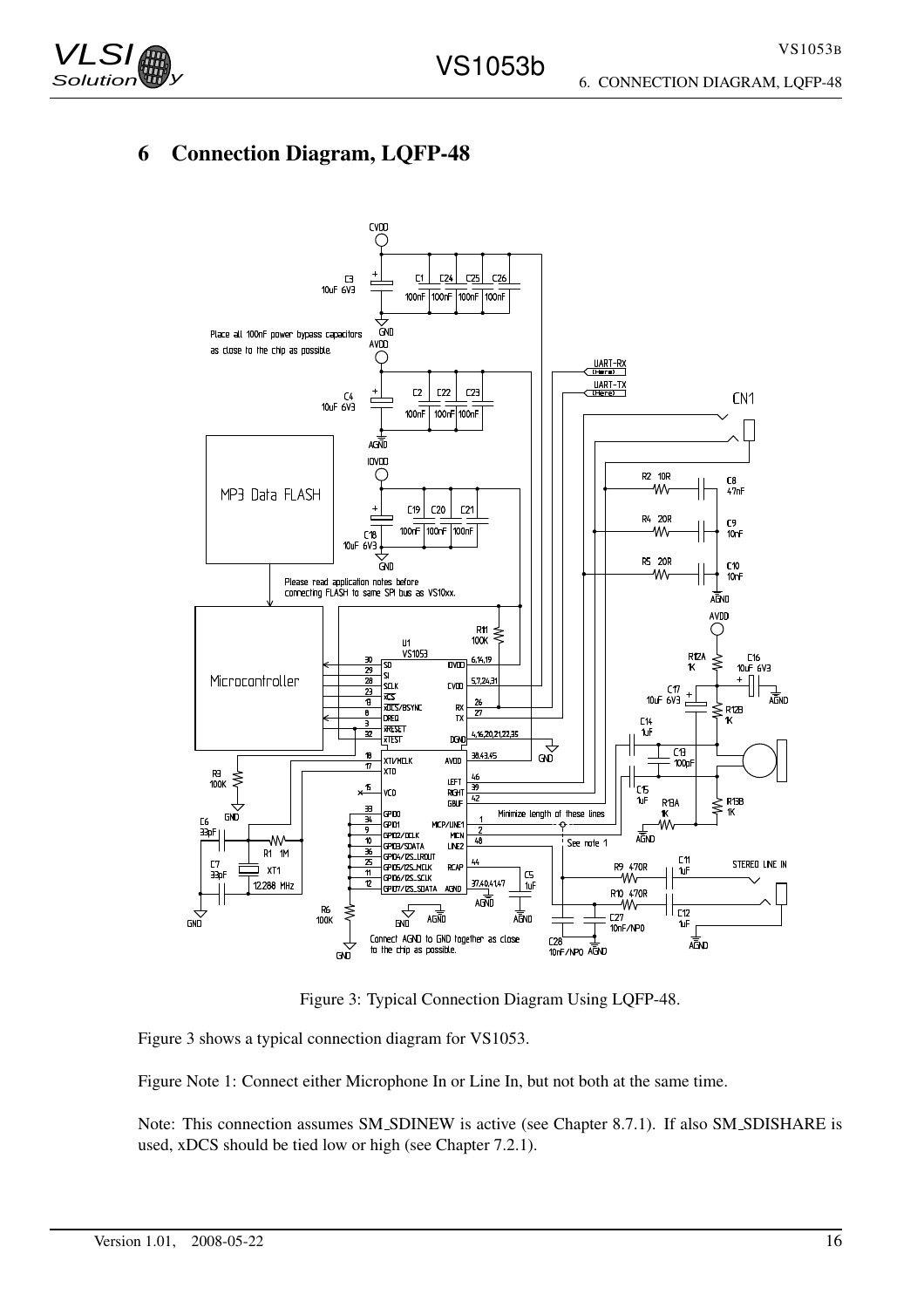The common buffer GBUF can be used for common voltage (1.23 V) for earphones. This will eliminate the need for large isolation capacitors on line outputs, and thus the audio output pins from VS1053b may be connected directly to the earphone connector.

GBUF must NOT be connected to ground under any circumstances. If GBUF is not used, LEFT and RIGHT must be provided with coupling capacitors. To keep GBUF stable, you should always have the resistor and capacitor even when GBUF is not used. See application notes for details.

Unused GPIO pins should have a pull-down resistor. Unused line and microphone inputs should not be connected.

If UART is not used, RX should be connected to IOVDD and TX be unconnected.

Do not connect any external load to XTALO.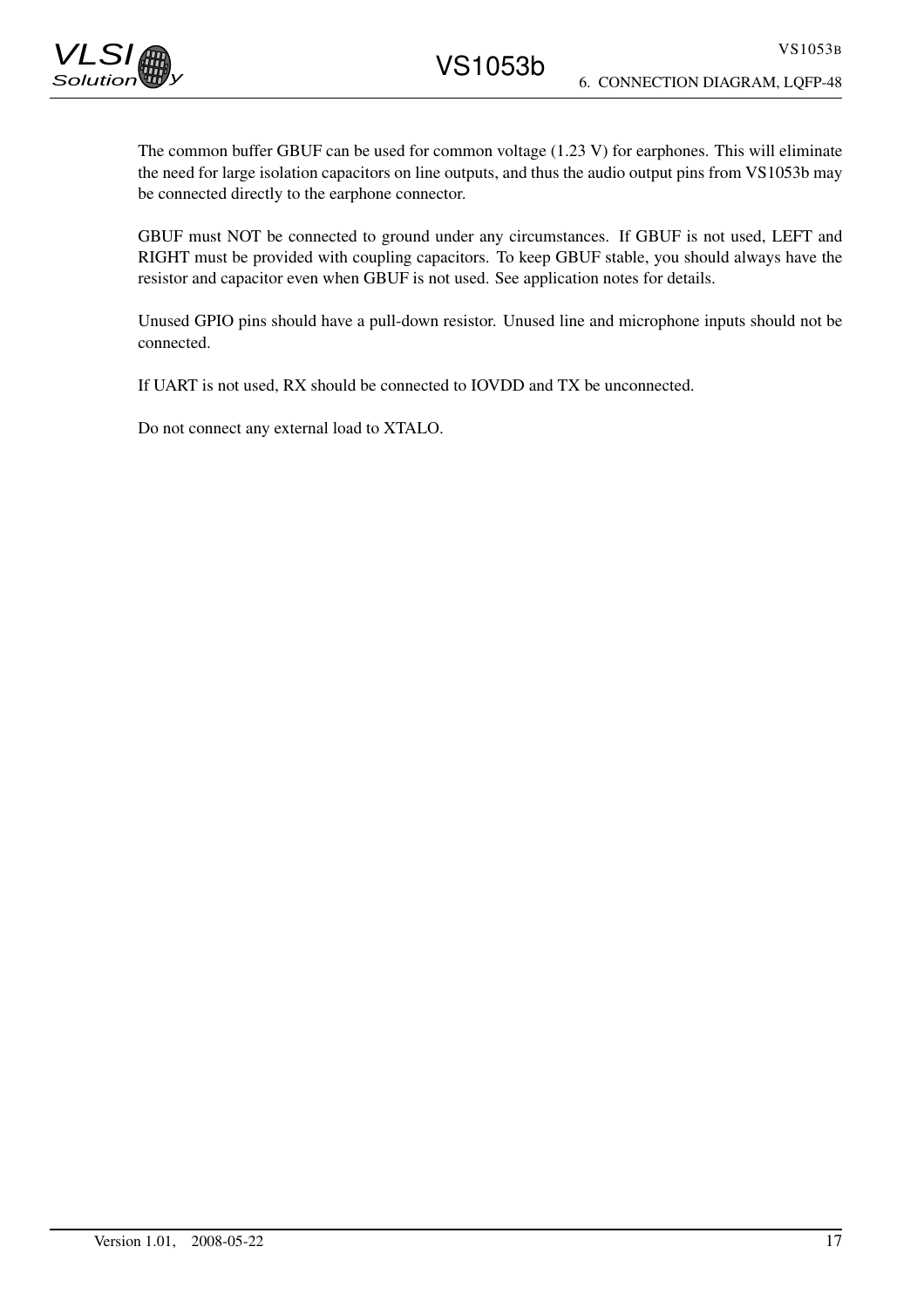# 7 SPI Buses

# 7.1 General

The SPI Bus - that was originally used in some Motorola devices - has been used for both VS1053b's Serial Data Interface SDI (Chapters 7.4 and 8.5) and Serial Control Interface SCI (Chapters 7.5 and 8.6).

# 7.2 SPI Bus Pin Descriptions

#### 7.2.1 VS1002 Native Modes (New Mode)

These modes are active on VS1053b when SM SDINEW is set to 1 (default at startup). DCLK and SDATA are not used for data transfer and they can be used as general-purpose I/O pins (GPIO2 and GPIO3). BSYNC function changes to data interface chip select (XDCS).

| SDI Pin     | <b>SCI Pin</b> | Description                                                                     |  |  |  |  |  |  |
|-------------|----------------|---------------------------------------------------------------------------------|--|--|--|--|--|--|
| <b>XDCS</b> | <b>XCS</b>     | Active low chip select input. A high level forces the serial interface into     |  |  |  |  |  |  |
|             |                | standby mode, ending the current operation. A high level also forces serial     |  |  |  |  |  |  |
|             |                | output (SO) to high impedance state. If SM_SDISHARE is 1, pin                   |  |  |  |  |  |  |
|             |                | XDCS is not used, but the signal is generated internally by inverting           |  |  |  |  |  |  |
| XCS.        |                |                                                                                 |  |  |  |  |  |  |
| <b>SCK</b>  |                | Serial clock input. The serial clock is also used internally as the master      |  |  |  |  |  |  |
|             |                | clock for the register interface.                                               |  |  |  |  |  |  |
|             |                | SCK can be gated or continuous. In either case, the first rising clock edge     |  |  |  |  |  |  |
|             |                | after XCS has gone low marks the first bit to be written.                       |  |  |  |  |  |  |
|             | SI             | Serial input. If a chip select is active, SI is sampled on the rising CLK edge. |  |  |  |  |  |  |
|             | SO.            | Serial output. In reads, data is shifted out on the falling SCK edge.           |  |  |  |  |  |  |
|             |                | In writes SO is at a high impedance state.                                      |  |  |  |  |  |  |

### 7.2.2 VS1001 Compatibility Mode (deprecated)

This mode is active when SM SDINEW is set to 0. In this mode, DCLK, SDATA and BSYNC are active.

| SDI Pin      | <b>SCI Pin</b> | Description                                                                 |
|--------------|----------------|-----------------------------------------------------------------------------|
|              | <b>XCS</b>     | Active low chip select input. A high level forces the serial interface into |
|              |                | standby mode, ending the current operation. A high level also forces serial |
|              |                | output (SO) to high impedance state.                                        |
| <b>BSYNC</b> |                | SDI data is synchronized with a rising edge of BSYNC.                       |
| <b>DCLK</b>  | SCK            | Serial clock input. The serial clock is also used internally as the master  |
|              |                | clock for the register interface.                                           |
|              |                | SCK can be gated or continuous. In either case, the first rising clock edge |
|              |                | after XCS has gone low marks the first bit to be written.                   |
| <b>SDATA</b> | SI.            | Serial input. SI is sampled on the rising SCK edge, if XCS is low.          |
|              | SO.            | Serial output. In reads, data is shifted out on the falling SCK edge.       |
|              |                | In writes SO is at a high impedance state.                                  |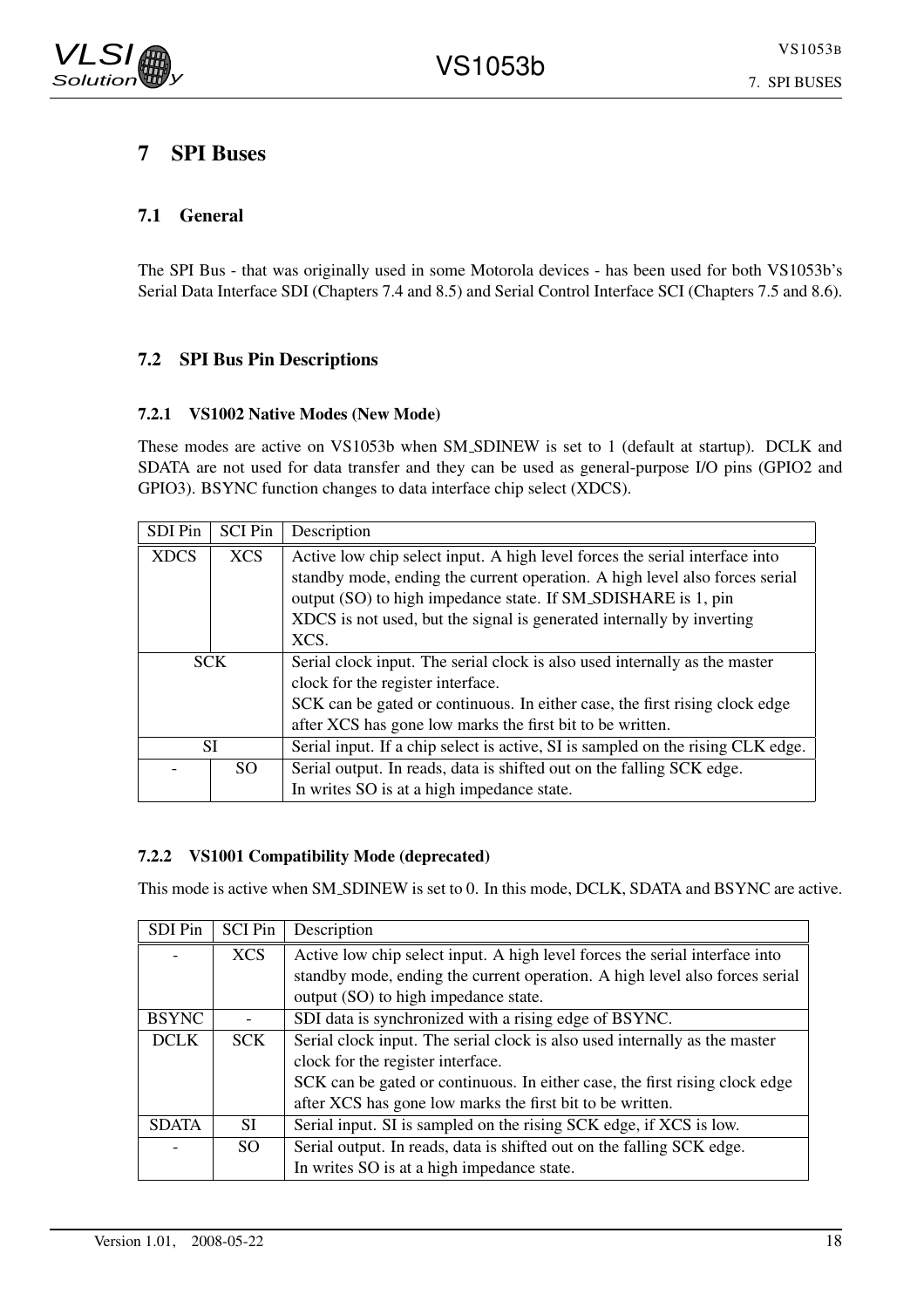# 7. SPI BUSES

# 7.3 Data Request Pin DREQ

The DREQ pin/signal is used to signal if VS1053b's 2048-byte FIFO is capable of receiving data. If DREQ is high, VS1053b can take at least 32 bytes of SDI data or one SCI command. DREQ is turned low when the stream buffer is too full and for the duration of a SCI command.

Because of the 32-byte safety area, the sender may send upto 32 bytes of SDI data at a time without checking the status of DREQ, making controlling VS1053b easier for low-speed microcontrollers.

Note: DREQ may turn low or high at any time, even during a byte transmission. Thus, DREQ should only be used to decide whether to send more bytes. It does not need to abort a transmission that has already started.

Note: In VS10XX products upto VS1002, DREQ was only used for SDI. In VS1053b DREQ is also used to tell the status of SCI.

There are cases when you still want to send SCI commands when DREQ is low. Because DREQ is shared between SDI and SCI, you can not determine if a SCI command has been executed if SDI is not ready to receive. In this case you need a long enough delay after every SCI command to make certain none of them is missed. The SCI Registers table in section 8.7 gives the worst-case handling time for each SCI register write.

### 7.4 Serial Protocol for Serial Data Interface (SDI)

#### 7.4.1 General

The serial data interface operates in slave mode so DCLK signal must be generated by an external circuit.

Data (SDATA signal) can be clocked in at either the rising or falling edge of DCLK (Chapter 8.7).

VS1053b assumes its data input to be byte-sychronized. SDI bytes may be transmitted either MSb or LSb first, depending of contents of SCI MODE (Chapter 8.7.1).

The firmware is able to accept the maximum bitrate the SDI supports.

#### 7.4.2 SDI in VS1002 Native Modes (New Mode)

In VS1002 native modes (SM NEWMODE is 1), byte synchronization is achieved by XDCS. The state of XDCS may not change while a data byte transfer is in progress. To always maintain data synchronization even if there may be glitches in the boards using VS1053b, it is recommended to turn XDCS every now and then, for instance once after every disk data block, just to make sure the host and VS1053b are in sync.

If SM SDISHARE is 1, the XDCS signal is internally generated by inverting the XCS input.

For new designs, using VS1002 native modes are recommended.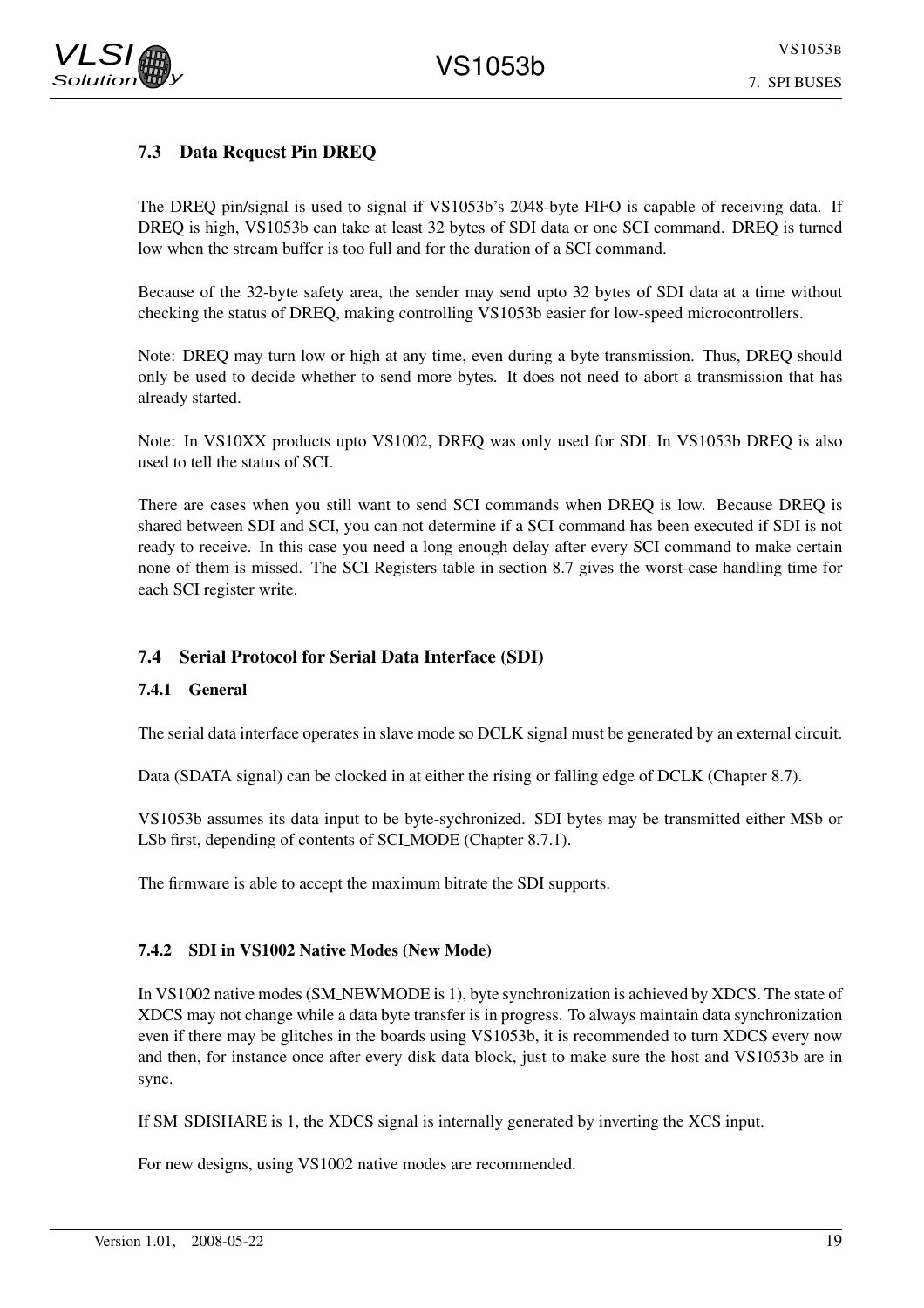#### 7.4.3 SDI in VS1001 Compatibility Mode (deprecated)



Figure 4: BSYNC Signal - one byte transfer.

When VS1053b is running in VS1001 compatibility mode, a BSYNC signal must be generated to ensure correct bit-alignment of the input bitstream. The first DCLK sampling edge (rising or falling, depending on selected polarity), during which the BSYNC is high, marks the first bit of a byte (LSB, if LSB-first order is used, MSB, if MSB-first order is used). If BSYNC is '1' when the last bit is received, the receiver stays active and next 8 bits are also received.



Figure 5: BSYNC Signal - two byte transfer.

#### 7.4.4 Passive SDI Mode

If SM NEWMODE is 0 and SM SDISHARE is 1, the operation is otherwise like the VS1001 compatibility mode, but bits are only received while the BSYNC signal is '1'. Rising edge of BSYNC is still used for synchronization.

#### 7.5 Serial Protocol for Serial Command Interface (SCI)

#### 7.5.1 General

The serial bus protocol for the Serial Command Interface SCI (Chapter 8.6) consists of an instruction byte, address byte and one 16-bit data word. Each read or write operation can read or write a single register. Data bits are read at the rising edge, so the user should update data at the falling edge. Bytes are always send MSb first. XCS should be low for the full duration of the operation, but you can have pauses between bits if needed.

The operation is specified by an 8-bit instruction opcode. The supported instructions are read and write. See table below.

| Instruction |             |            |  |  |  |  |  |  |  |  |  |
|-------------|-------------|------------|--|--|--|--|--|--|--|--|--|
| Name        | Operation   |            |  |  |  |  |  |  |  |  |  |
| <b>READ</b> | 0b0000 0011 | Read data  |  |  |  |  |  |  |  |  |  |
| WRITE       | 0b0000 0010 | Write data |  |  |  |  |  |  |  |  |  |

Note: VS1053b sets DREQ low after each SCI operation. The duration depends on the operation. It is not allowed to finish a new SCI/SDI operation before DREQ is high again.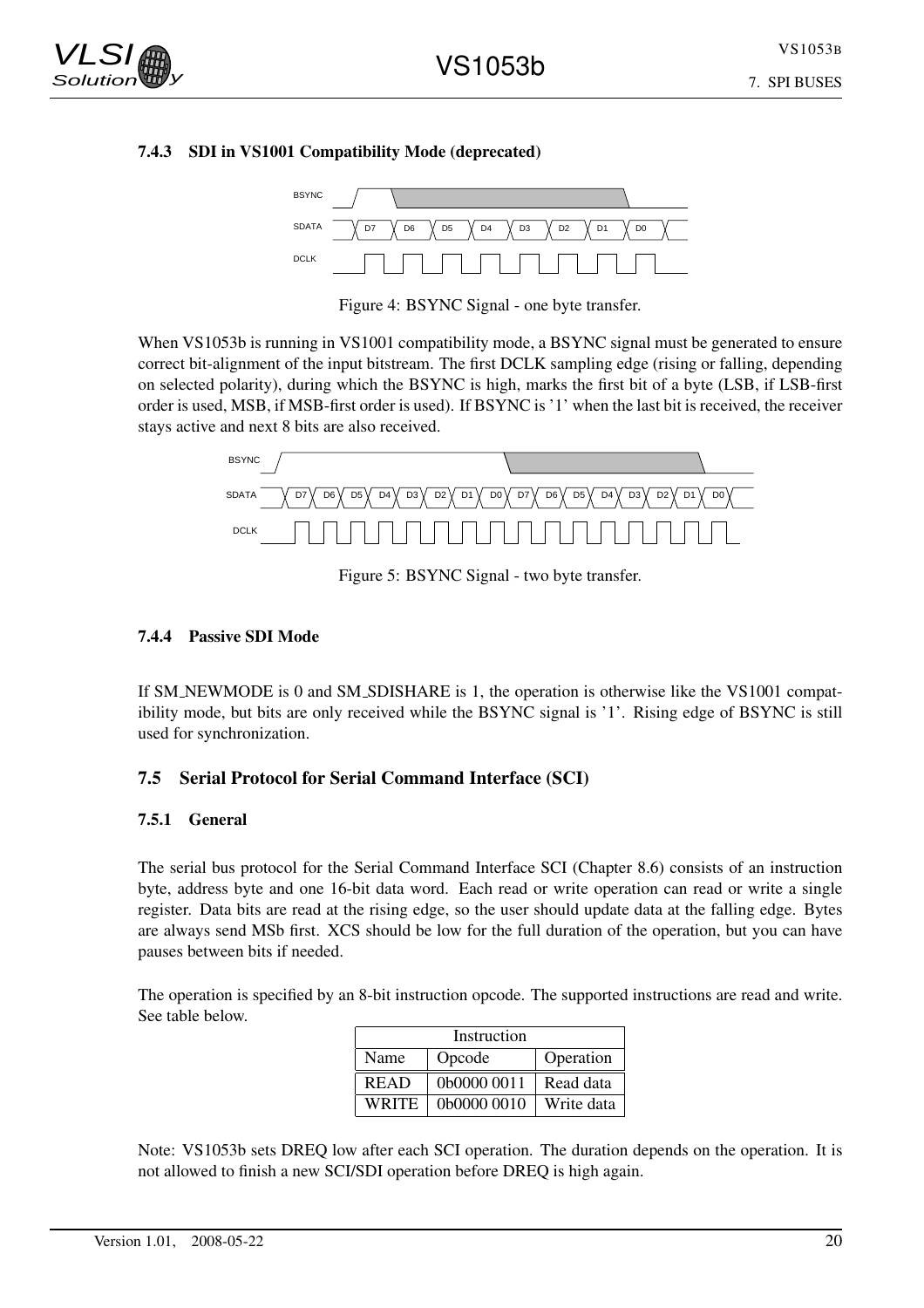#### 7.5.2 SCI Read



Figure 6: SCI Word Read

VS1053b registers are read from using the following sequence, as shown in Figure 6. First, XCS line is pulled low to select the device. Then the READ opcode (0x3) is transmitted via the SI line followed by an 8-bit word address. After the address has been read in, any further data on SI is ignored by the chip. The 16-bit data corresponding to the received address will be shifted out onto the SO line.

XCS should be driven high after data has been shifted out.

DREQ is driven low for a short while when in a read operation by the chip. This is a very short time and doesn't require special user attention.



### 7.5.3 SCI Write

#### Figure 7: SCI Word Write

VS1053b registers are written from using the following sequence, as shown in Figure 7. First, XCS line is pulled low to select the device. Then the WRITE opcode (0x2) is transmitted via the SI line followed by an 8-bit word address.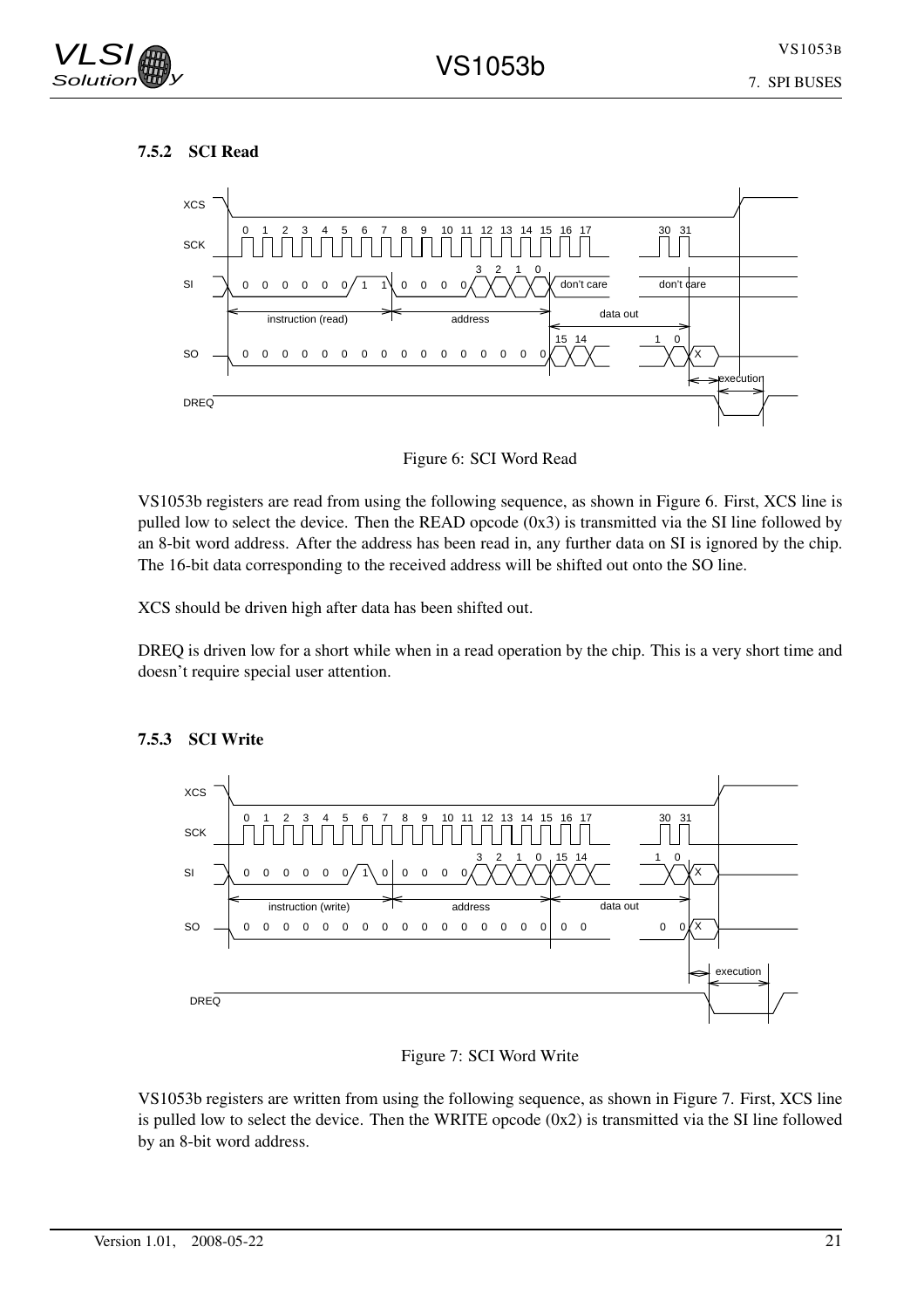

After the word has been shifted in and the last clock has been sent, XCS should be pulled high to end the WRITE sequence.

After the last bit has been sent, DREQ is driven low for the duration of the register update, marked "execution" in the figure. The time varies depending on the register and its contents (see table in Chapter 8.7 for details). If the maximum time is longer than what it takes from the microcontroller to feed the next SCI command or SDI byte, status of DREQ must be checked before finishing the next SCI/SDI operation.

#### 7.5.4 SCI Multiple Write



Figure 8: SCI Multiple Word Write

VS1053b allows for the user to send multiple words to the same SCI register, which allows fast SCI uploads, shown in Figure 8. The main difference to a single write is that instead of bringing XCS up after sending the last bit of a data word, the next data word is sent immediately. After the last data word, XCS is driven high as with a single word write.

After the last bit of a word has been sent, DREQ is driven low for the duration of the register update, marked "execution" in the figure. The time varies depending on the register and its contents (see table in Chapter 8.7 for details). If the maximum time is longer than what it takes from the microcontroller to feed the next SCI command or SDI byte, status of DREQ must be checked before finishing the next SCI/SDI operation.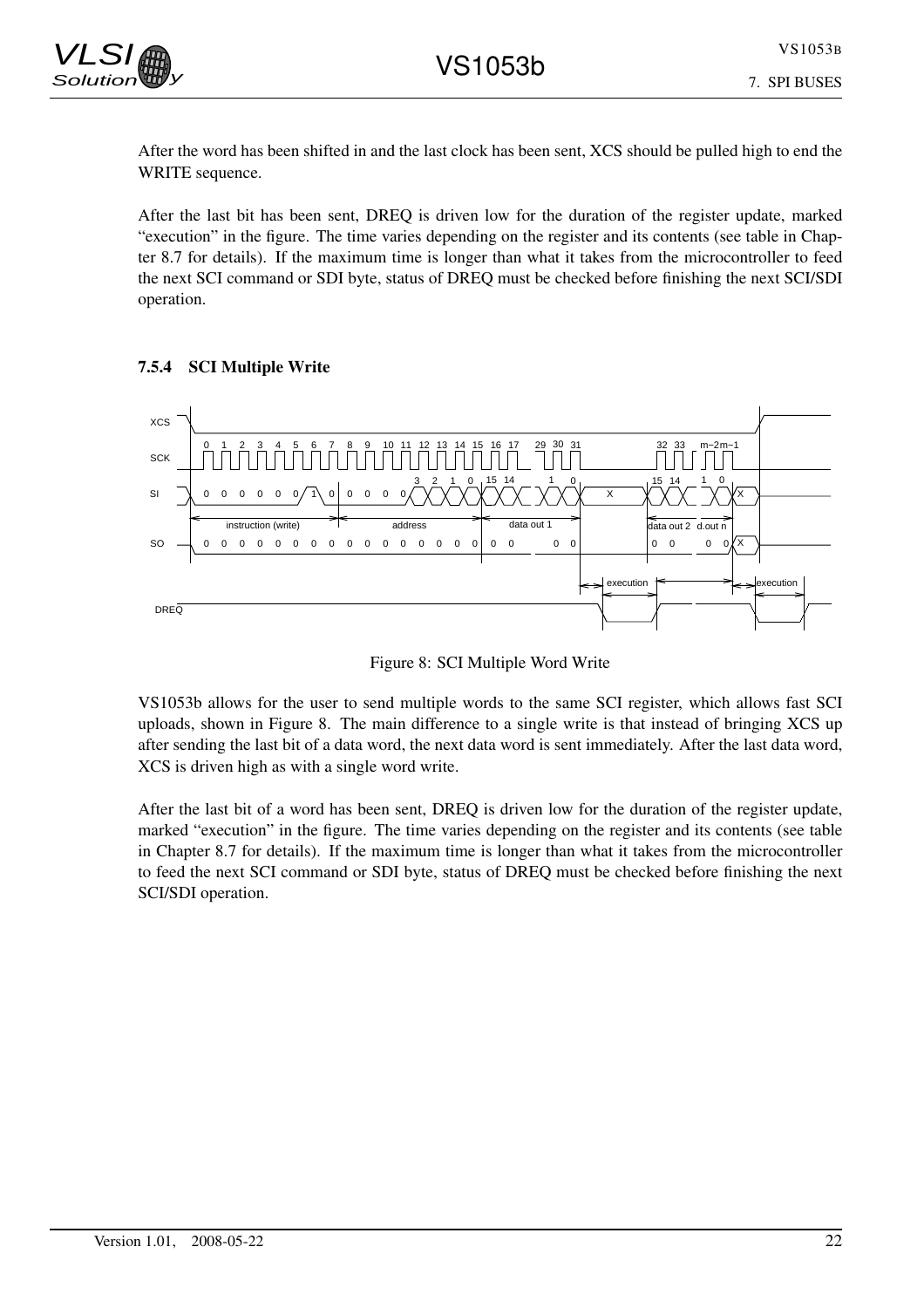# 7.6 SPI Timing Diagram



Figure 9: SPI Timing Diagram.

| <b>Symbol</b> | Min                     | <b>Max</b> | Unit               |
|---------------|-------------------------|------------|--------------------|
| tXCSS         | 5                       |            | ns                 |
| tSU           | 0                       |            | ns                 |
| tН            | 2                       |            | <b>CLKI</b> cycles |
| tZ            | 0                       |            | ns                 |
| tWL           | 2                       |            | <b>CLKI</b> cycles |
| tWH           | 2                       |            | <b>CLKI</b> cycles |
| tV            | $2 (+ 25 \text{ ns}^1)$ |            | <b>CLKI</b> cycles |
| tXCSH         |                         |            | <b>CLKI</b> cycles |
| tXCS          | 2                       |            | <b>CLKI</b> cycles |
| tDIS          |                         | 10         | ns                 |

 $125$  ns is when pin loaded with  $100$  pF capacitance. The time is shorter with lower capacitance.

Note: Although the timing is derived from the internal clock CLKI, the system always starts up in  $1.0\times$ mode, thus CLKI=XTALI. After you have configured a higher clock through SCI CLOCKF and waited for DREQ to rise, you can use a higher SPI speed as well.

Note: Because  $tWL + tWH + tH$  is  $6 \times CLKI + 25$  ns, the maximum speed for SCI reads is CLKI/7.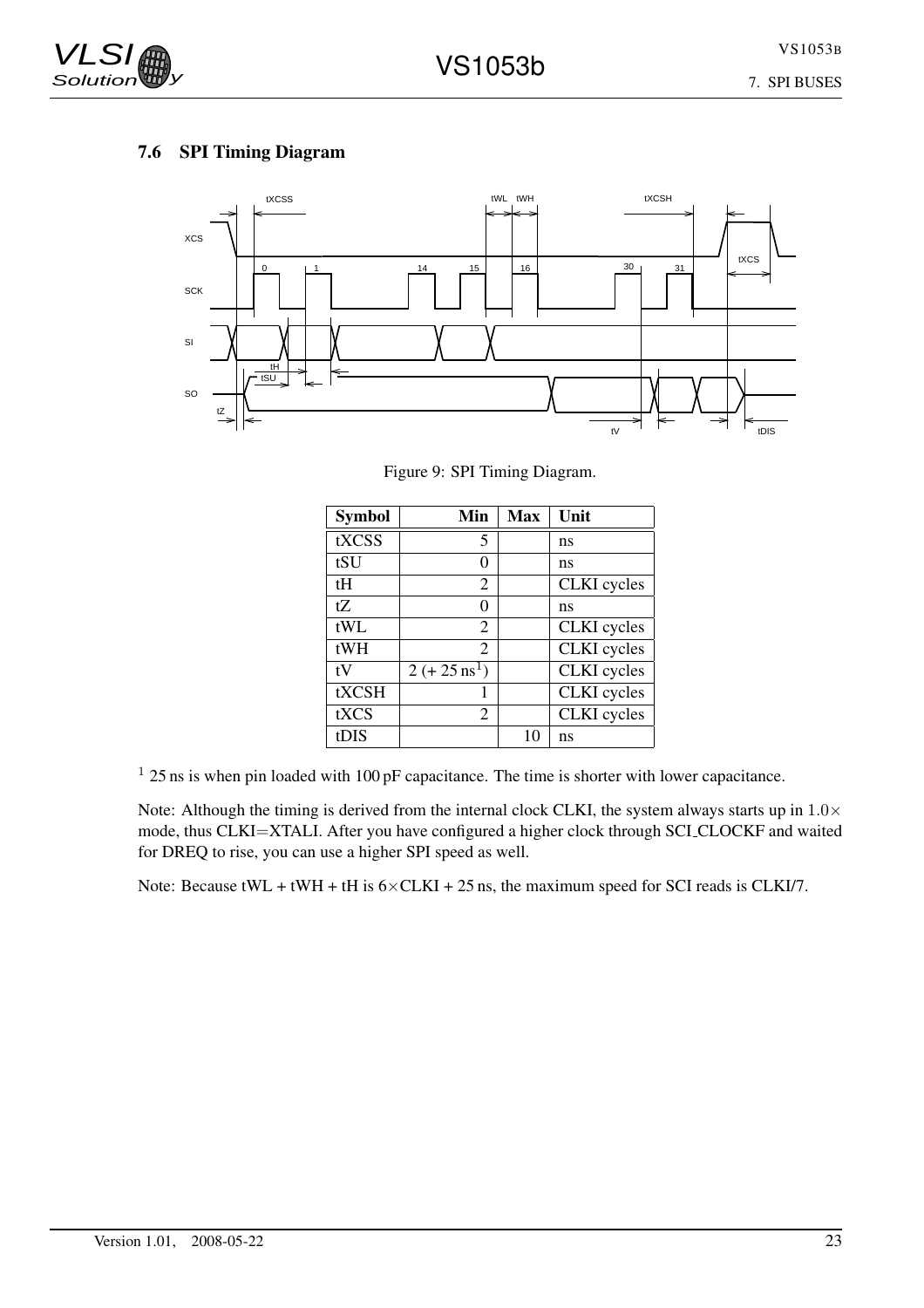VS1053B

# 7.7 SPI Examples with SM SDINEW and SM SDISHARED set

### 7.7.1 Two SCI Writes



Figure 10: Two SCI Operations.

Figure 10 shows two consecutive SCI operations. Note that xCS *must* be raised to inactive state between the writes. Also DREQ must be respected as shown in the figure.

#### 7.7.2 Two SDI Bytes



Figure 11: Two SDI Bytes.

SDI data is synchronized with a raising edge of xCS as shown in Figure 11. However, every byte doesn't need separate synchronization.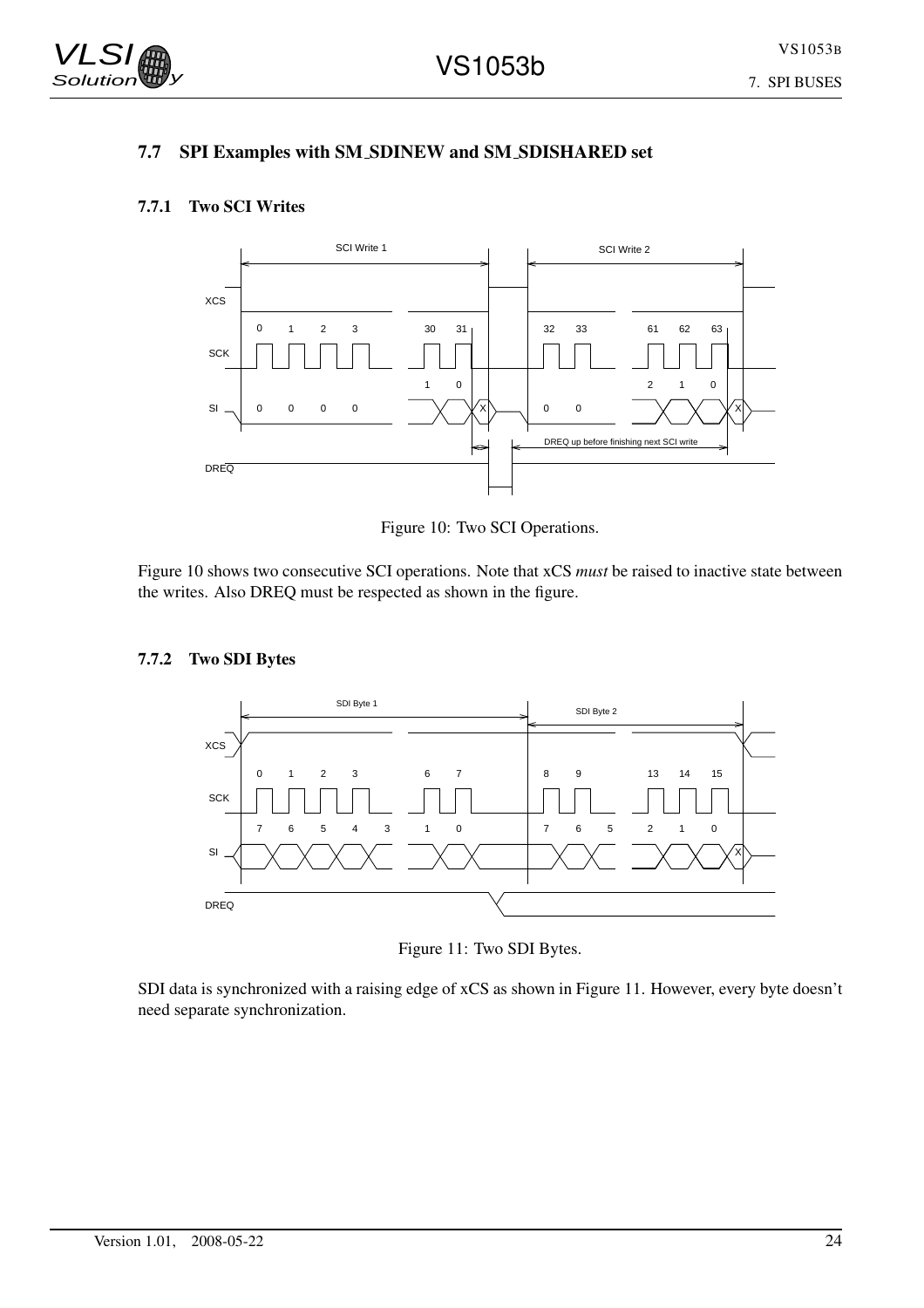

### 7.7.3 SCI Operation in Middle of Two SDI Bytes



Figure 12: Two SDI Bytes Separated By an SCI Operation.

Figure 12 shows how an SCI operation is embedded in between SDI operations. xCS edges are used to synchronize both SDI and SCI. Remember to respect DREQ as shown in the figure.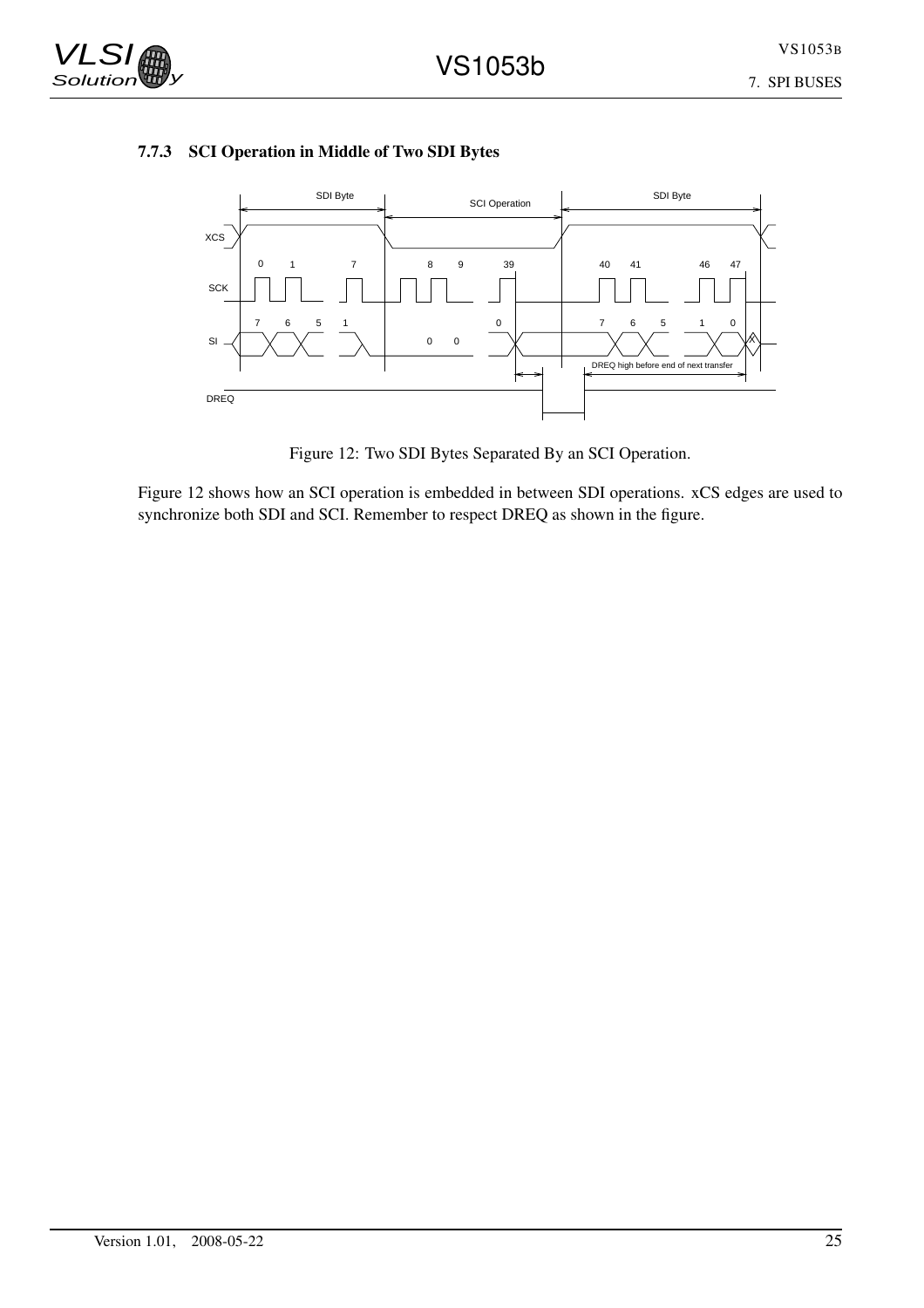# 8 Functional Description

# 8.1 Main Features

VS1053b is based on a proprietary digital signal processor, VS DSP. It contains all the code and data memory needed for Ogg Vorbis, MP3, AAC, WMA and WAV PCM + ADPCM audio decoding, MIDI synthesizer, together with serial interfaces, a multirate stereo audio DAC and analog output amplifiers and filters. Also ADPCM audio encoding is supported using a microphone amplifier and/or line-level inputs and a stereo A/D converter. A UART is provided for debugging purposes.

### 8.2 Supported Audio Codecs

|   | <b>Conventions</b>                            |  |  |  |  |  |  |  |  |  |  |
|---|-----------------------------------------------|--|--|--|--|--|--|--|--|--|--|
|   | Mark   Description                            |  |  |  |  |  |  |  |  |  |  |
|   | Format is supported                           |  |  |  |  |  |  |  |  |  |  |
| റ | Format is supported but not thoroughly tested |  |  |  |  |  |  |  |  |  |  |
|   | Format exists but is not supported            |  |  |  |  |  |  |  |  |  |  |
|   | Format doesn't exist                          |  |  |  |  |  |  |  |  |  |  |

#### 8.2.1 Supported MP3 (MPEG layer III) Formats

MPEG  $1.0^1$ :

| Samplerate / Hz | Bitrate / kbit/s |    |    |    |    |    |    |    |     |     |     |     |     |     |
|-----------------|------------------|----|----|----|----|----|----|----|-----|-----|-----|-----|-----|-----|
|                 | 32               | 40 | 48 | 56 | 64 | 80 | 96 | 12 | 128 | 160 | 192 | 224 | 256 | 320 |
| 48000           |                  |    |    |    |    |    |    |    |     |     |     |     |     |     |
| 44100           |                  |    |    |    |    |    |    |    |     |     |     |     |     |     |
| 32000           |                  |    |    |    |    |    |    |    |     |     |     |     |     |     |

MPEG 2.0 $^1$ :

| Samplerate / Hz | Bitrate / kbit/s |    |    |    |    |    |    |    |    |    |    |     |     |     |
|-----------------|------------------|----|----|----|----|----|----|----|----|----|----|-----|-----|-----|
|                 | $\circ$          | 16 | 24 | 32 | 40 | 48 | 56 | 64 | 80 | 96 | 12 | 128 | 144 | 160 |
| 24000           |                  |    |    |    |    |    |    |    |    |    |    |     |     |     |
| 22050           |                  |    |    |    |    |    |    |    |    |    |    |     |     |     |
| 16000           |                  |    |    |    |    |    |    |    |    |    |    |     |     |     |

MPEG 2.5<sup>1</sup>:

| Samplerate / Hz | Bitrate / kbit/s |    |    |    |    |    |    |    |    |    |                |     |     |     |
|-----------------|------------------|----|----|----|----|----|----|----|----|----|----------------|-----|-----|-----|
|                 | Ω                | 16 | 24 | 32 | 40 | 48 | 56 | 64 | 80 | 96 | 1 <sub>2</sub> | 128 | 144 | 160 |
| !2000           |                  |    |    | ÷  |    |    |    |    |    |    |                |     |     |     |
| 1025            |                  |    |    |    |    |    |    |    |    |    |                |     |     |     |
| 8000            |                  |    |    |    |    |    |    |    |    |    |                |     |     |     |

<sup>1</sup> Also all variable bitrate (VBR) formats are supported.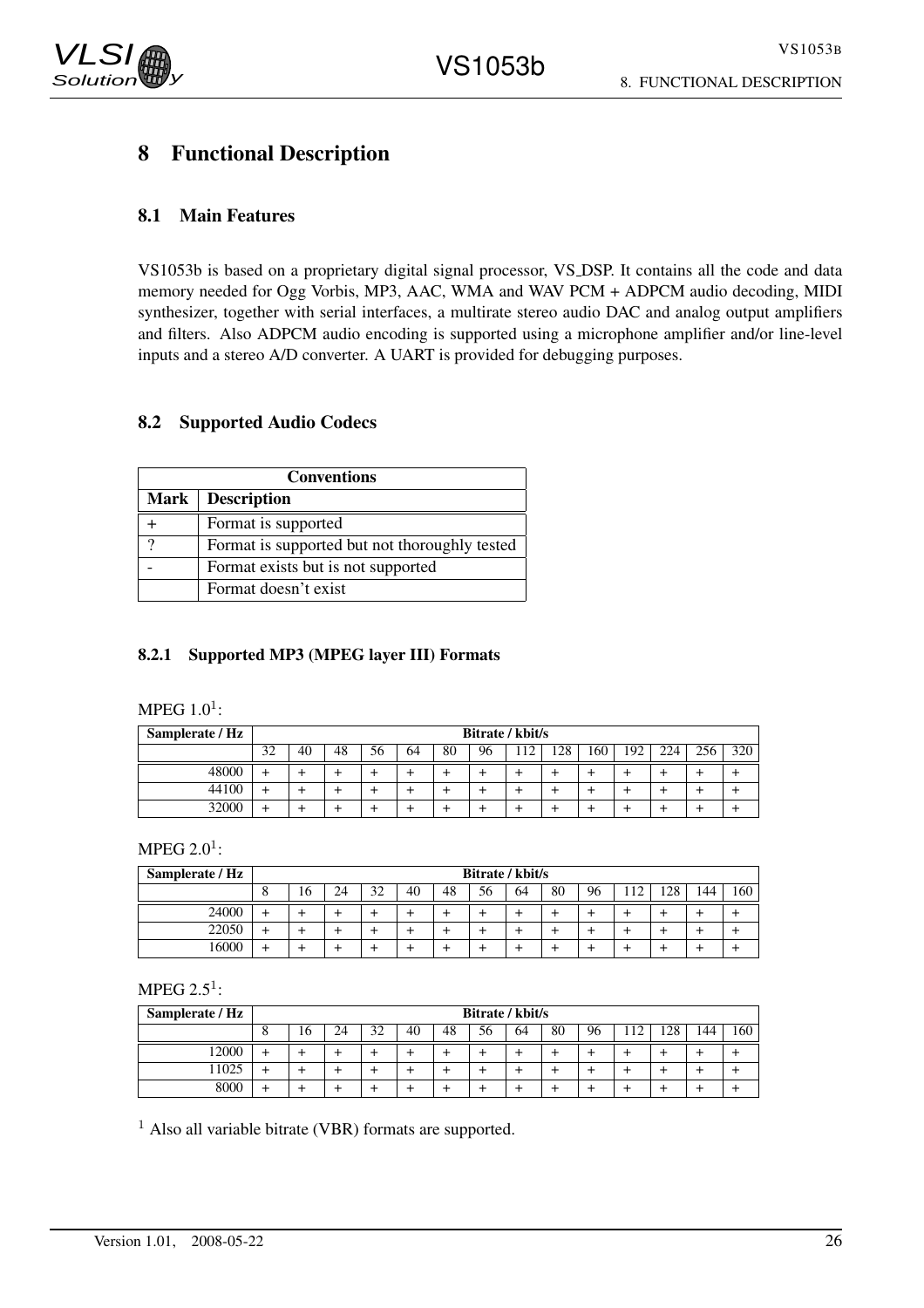

#### 8.2.2 Supported MP1 (MPEG layer I) Formats

Note: Layer I / II decoding must be specifically enabled from register SCI MODE.

MPEG 1.0:

| Samplerate / Hz |    |                                                                                       |  |  |  |  |  | Bitrate / kbit/s |  |  |  |  |  |  |
|-----------------|----|---------------------------------------------------------------------------------------|--|--|--|--|--|------------------|--|--|--|--|--|--|
|                 | 32 | 256<br>160<br>288<br>352<br>384<br>96<br>128<br>192<br>320<br>224<br>448<br>416<br>64 |  |  |  |  |  |                  |  |  |  |  |  |  |
| 48000           |    |                                                                                       |  |  |  |  |  |                  |  |  |  |  |  |  |
| 44100           |    |                                                                                       |  |  |  |  |  |                  |  |  |  |  |  |  |
| 32000           |    |                                                                                       |  |  |  |  |  |                  |  |  |  |  |  |  |

#### MPEG 2.0:

| Samplerate / Hz |           |                                                                                  |  |          |          |  | Bitrate / kbit/s |          |  |  |          |  |  |  |  |
|-----------------|-----------|----------------------------------------------------------------------------------|--|----------|----------|--|------------------|----------|--|--|----------|--|--|--|--|
|                 | 32<br>ے ر | 192<br>28<br>76<br>224<br>256<br>48<br>80<br>56<br>160<br>64<br>96<br>144<br>⊥∠∪ |  |          |          |  |                  |          |  |  |          |  |  |  |  |
| 24000           | ີ         |                                                                                  |  | ີ        | $\Omega$ |  |                  | $\Omega$ |  |  | $\Omega$ |  |  |  |  |
| 22050           | $\Omega$  |                                                                                  |  | $\Omega$ | $\Omega$ |  |                  | $\Omega$ |  |  |          |  |  |  |  |
| .6000           | $\Omega$  |                                                                                  |  | $\Omega$ | $\Omega$ |  |                  | $\Omega$ |  |  |          |  |  |  |  |

#### 8.2.3 Supported MP2 (MPEG layer II) Formats

Note: Layer I / II decoding must be specifically enabled from register SCI MODE.

| Samplerate / Hz |    |                                                                                   |  |  |  |  | Bitrate / kbit/s |  |  |  |  |  |  |  |  |
|-----------------|----|-----------------------------------------------------------------------------------|--|--|--|--|------------------|--|--|--|--|--|--|--|--|
|                 | 32 | 384<br>48<br>56<br>256<br>80<br>96<br>128<br>224<br>320<br>160<br>192<br>12<br>64 |  |  |  |  |                  |  |  |  |  |  |  |  |  |
| 48000           |    |                                                                                   |  |  |  |  |                  |  |  |  |  |  |  |  |  |
| 44100           |    |                                                                                   |  |  |  |  |                  |  |  |  |  |  |  |  |  |
| 32000           |    |                                                                                   |  |  |  |  |                  |  |  |  |  |  |  |  |  |

MPEG 2.0:

| Samplerate / Hz |          |    |    |    |    |    | Bitrate / kbit/s |    |    |    |    |     |     |     |
|-----------------|----------|----|----|----|----|----|------------------|----|----|----|----|-----|-----|-----|
|                 | $\bf{c}$ | 16 | 24 | 32 | 40 | 48 | 56               | 64 | 80 | 96 | 12 | 128 | 144 | 160 |
| 24000           |          |    |    |    |    |    |                  |    |    |    |    |     |     |     |
| 22050           |          |    |    |    |    |    |                  |    |    |    |    |     |     |     |
| 16000           |          |    |    |    |    |    |                  |    |    |    |    |     |     |     |

#### 8.2.4 Supported Ogg Vorbis Formats

| <b>Parameter</b> | Min | Max   | Unit     |
|------------------|-----|-------|----------|
| Channels         |     |       |          |
| Window size      | 64  | 4096  | samples  |
| Samplerate       |     | 48000 | Hz       |
| <b>B</b> itrate  |     | 500   | kbit/sec |

Only floor 1 is supported. No known current encoder uses floor 0. All one- and two-channel Ogg Vorbis files should be playable with this decoder.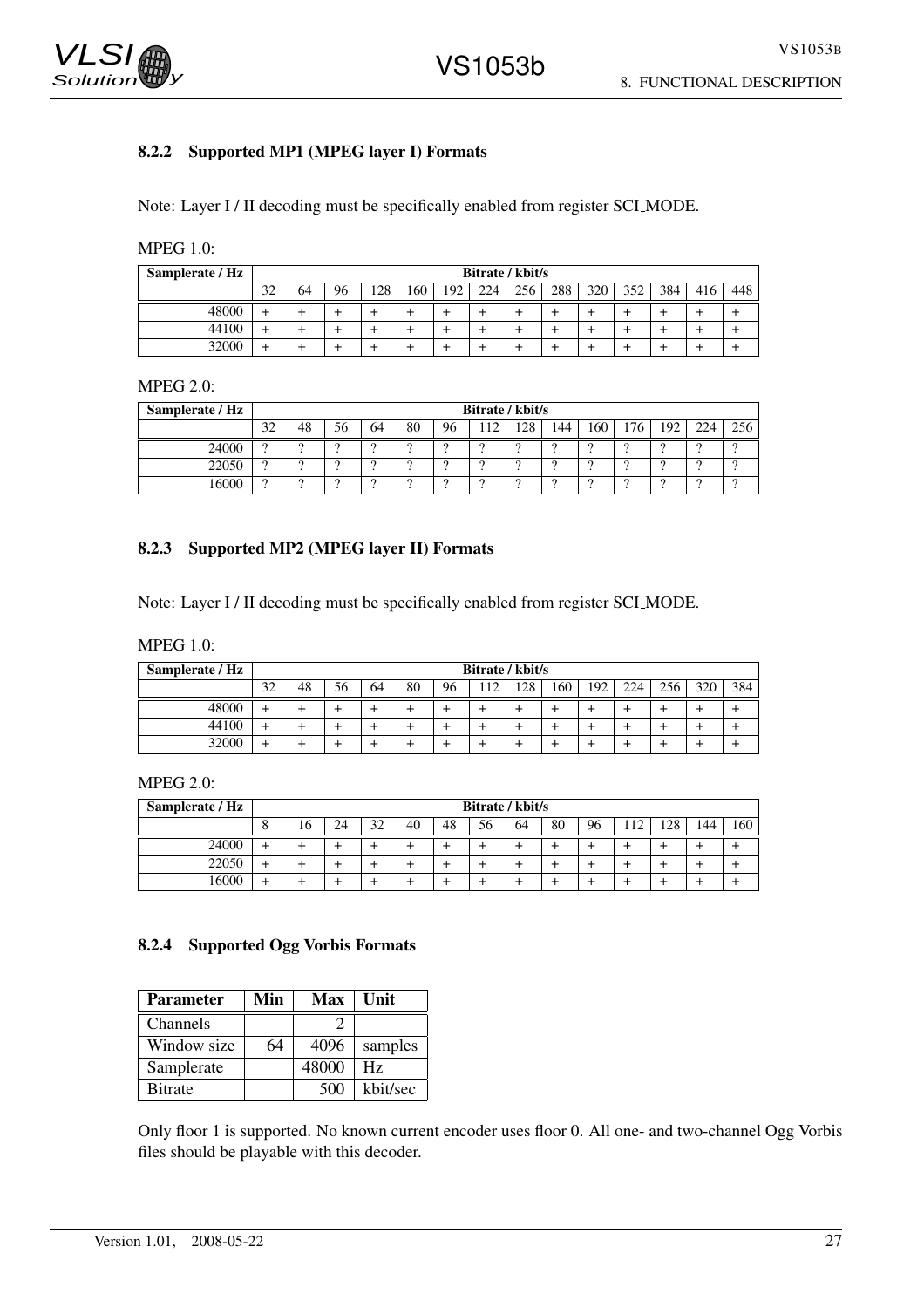

#### 8.2.5 Supported AAC (ISO/IEC 13818-7 and ISO/IEC 14496-3) Formats

VS1053b decodes MPEG2-AAC-LC-2.0.0.0 and MPEG4-AAC-LC-2.0.0.0 streams, i.e. the low complexity profile with maximum of two channels can be decoded. If a stream contains more than one element and/or element type, you can select which one to decode from the 16 single-channel, 16 channelpair, and 16 low-frequency elements. The default is to select the first one that appears in the stream.

Dynamic range control (DRC) is supported and can be controlled by the user to limit or enhance the dynamic range of the material that contains DRC information.

Both Sine window and Kaiser-Bessel-derived window are supported.

For MPEG4 pseudo-random noise substitution (PNS) is supported. Short frames (120 and 960 samples) are not supported.

Spectral Band Replication (SBR) level 3, and Parametric Stereo (PS) level 3 are supported (HE-AAC v2). Level 3 means that maximum of 2 channels, samplerates upto and including 48 kHz without and with SBR (with or without PS) are supported. Also, both mixing modes  $(R_a$  and  $R_b)$ , IPD/OPD synthesis and 34 frequency bands resolution are implemented. The downsampled synthesis mode (core coder samplerates  $> 24$  kHz and  $<= 48$  kHz with SBR) is implemented.

SBR and PS decoding can also be disabled. Also different operating modes can be selected. See config1 and sbrAndPsStatus in section 9.11 : "Extra parameters".

If enabled, the internal clock (CLKI) is automatically increased if AAC decoding needs a higher clock. PS and SBR operation is automatically switched off if the internal clock is too slow for correct decoding. Generally HE-AAC v2 files need  $4.5\times$  clock to decode both SBR and PS content. This is why  $3.5\times$  +  $1.0 \times$  clock is the recommended default.

For AAC the streaming ADTS format is recommended. This format allows easy rewind and fast forward because resynchronization is easily possible.

In addition to ADTS (.aac), MPEG2 ADIF (.aac) and MPEG4 AUDIO (.mp4 / .m4a) files are played, but these formats are less suitable for rewind and fast forward operations. You can still implement these features by using the safe jump points table, or using slightly less robust but much easier automatic resync mechanism (see Section 9.5.4).

Because 3GPP (.3gp) and 3GPPv2 (.3g2) files are just MPEG4 files, those that contain only HE-AAC or HE-AACv2 content are played.

Note: To be able to play the .3gp, .3g2, .mp4 and .m4a files, the **mdat** atom must be the last atom in the MP4 file. Because VS1053b receives all data as a stream, all metadata must be available before the music data is received. Several MP4 file formatters do not satisfy this requirement and some kind of conversion is required. This is also why the streamable ADTS format is recommended.

Programs exist that optimize the .mp4 and .m4a into so-called *streamable* format that has the mdat atom last in the file, and thus suitable for web servers' audio streaming. You can use this kind of tool to process files for VS1053b too. For example mp4creator -optimize file.mp4.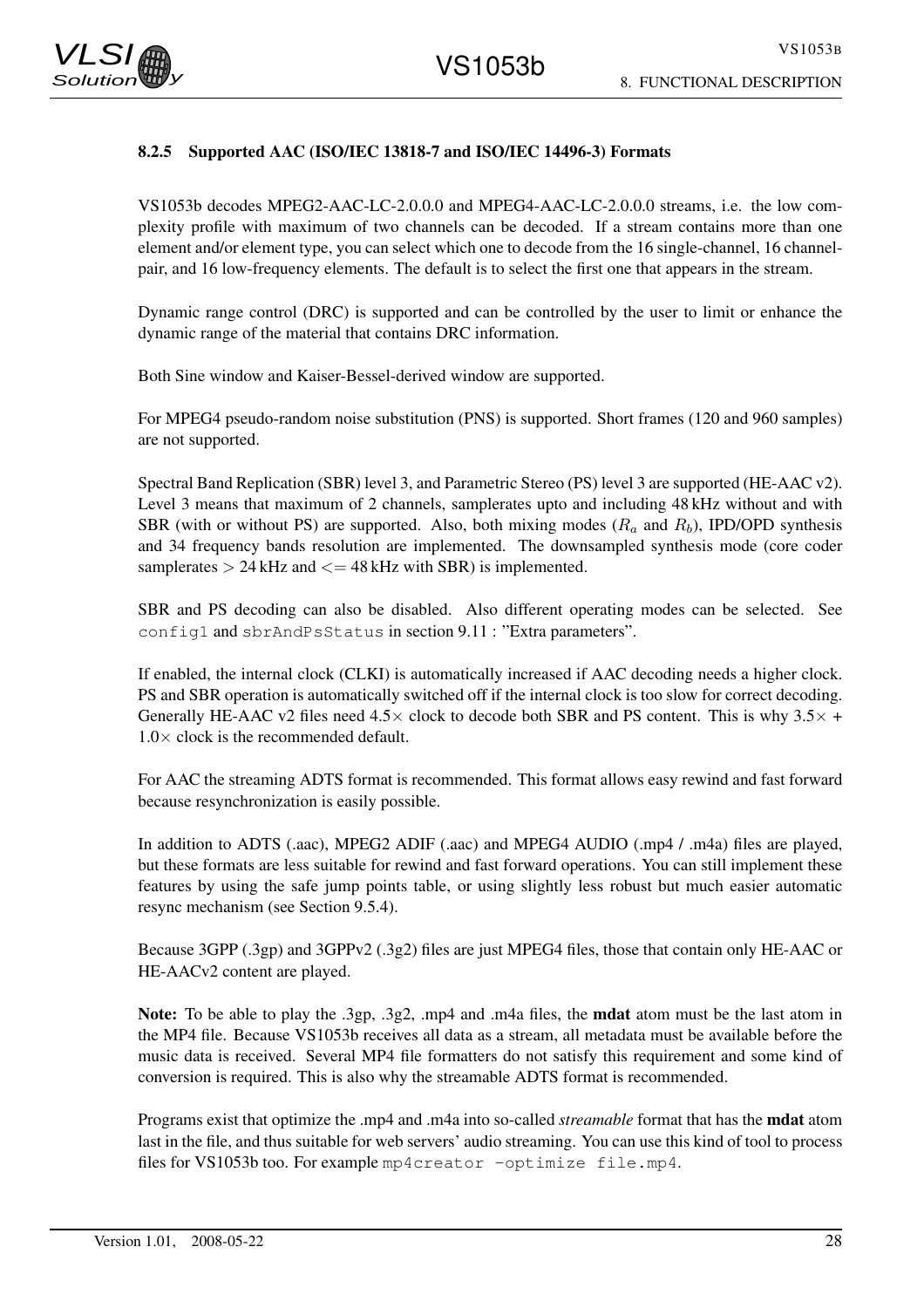

8. FUNCTIONAL DESCRIPTION

 $AAC<sup>12</sup>$ :

| Samplerate / Hz |           |           |           | <b>Maximum Bitrate kbit/s - for 2 channels</b> |           |                |           |     |           |
|-----------------|-----------|-----------|-----------|------------------------------------------------|-----------|----------------|-----------|-----|-----------|
|                 | $96$      | 132       | 144       | 192                                            | 264       | 288            | 384       | 529 | 576       |
| 48000           | $+$       | $^{+}$    | $\ddot{}$ | $+$                                            | $+$       | $\ddot{}$      | $\ddot{}$ | $+$ | $\ddot{}$ |
| 44100           | $\ddot{}$ | $\ddot{}$ | $\ddot{}$ | $\ddot{}$                                      | $+$       | $\ddot{}$      | $\ddot{}$ | $+$ |           |
| 32000           | $\ddot{}$ | $\ddot{}$ | $\ddot{}$ | $\ddot{}$                                      | $\ddot{}$ | $\ddot{}$      | $\ddot{}$ |     |           |
| 24000           | $\ddot{}$ | $^{+}$    | $\ddot{}$ | $\ddot{}$                                      | $+$       | $\overline{+}$ |           |     |           |
| 22050           | $\ddot{}$ | $^{+}$    | $\ddot{}$ | $\ddot{}$                                      | $\ddot{}$ |                |           |     |           |
| 16000           | $\ddot{}$ | $\ddot{}$ | $\ddot{}$ | $\ddot{}$                                      |           |                |           |     |           |
| 12000           | $\ddot{}$ | $\ddot{}$ | $\ddot{}$ |                                                |           |                |           |     |           |
| 11025           | $\ddot{}$ | $\ddot{}$ |           |                                                |           |                |           |     |           |
| 8000            | $\ddot{}$ |           |           |                                                |           |                |           |     |           |

<sup>1</sup> 64000 Hz, 88200 Hz, and 96000 Hz AAC files are played at the highest possible samplerate (48000 Hz with 12.288 MHz XTALI).

<sup>2</sup> Also all variable bitrate (VBR) formats are supported. Note that the table gives the maximum bitrate allowed for two channels for a specific samplerate as defined by the AAC specification. The decoder does not actually have a fixed lower or upper limit.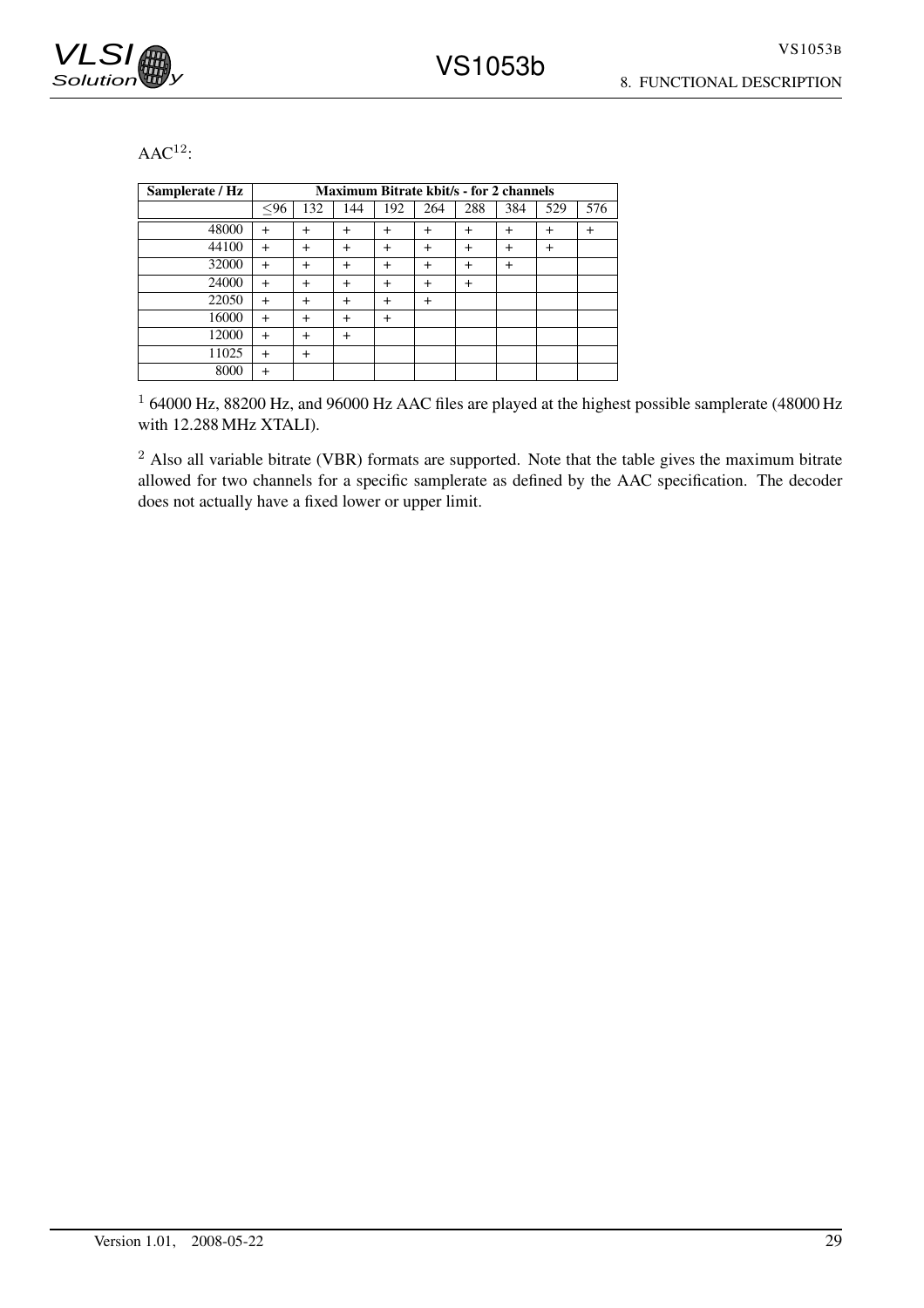

#### 8.2.6 Supported WMA Formats

Windows Media Audio codec versions 2, 7, 8, and 9 are supported. All WMA profiles (L1, L2, and L3) are supported. Previously streams were separated into Classes 1, 2a, 2b, and 3. The decoder has passed Microsoft's conformance testing program. Windows Media Audio Professional is a different codec and is not supported.

| WMA 4.0 / 4.1: |  |  |  |
|----------------|--|--|--|
|----------------|--|--|--|

| <b>Samplerate</b> |               |           |                |           |       |           |    |    | Bitrate / kbit/s |    |    |    |    |    |           |           |     |
|-------------------|---------------|-----------|----------------|-----------|-------|-----------|----|----|------------------|----|----|----|----|----|-----------|-----------|-----|
| / Hz              | $\mathcal{L}$ | O         | 8              | 10        | 12    | 16        | 20 | 22 | 32               | 40 | 48 | 64 | 80 | 96 | 128       | 160       | 192 |
| 8000              | $+$           | $\ddot{}$ | $\overline{+}$ |           | $\pm$ |           |    |    |                  |    |    |    |    |    |           |           |     |
| 11025             |               |           | $\mathrm{+}$   | $\ddot{}$ |       |           |    |    |                  |    |    |    |    |    |           |           |     |
| 16000             |               |           |                | +         |       | ┷         | ┿  |    |                  |    |    |    |    |    |           |           |     |
| 22050             |               |           |                |           |       | $\ddot{}$ | +  |    | +                |    |    |    |    |    |           |           |     |
| 32000             |               |           |                |           |       |           | +  |    |                  |    |    | ┶  |    |    |           |           |     |
| 44100             |               |           |                |           |       |           |    |    | +                |    |    |    |    |    | $\ddot{}$ | $\ddot{}$ |     |
| 48000             |               |           |                |           |       |           |    |    |                  |    |    |    |    |    | $^+$      | $^{+}$    |     |

WMA 7:

| <b>Samplerate</b> |        |       |                |          |     |    |           |    | Bitrate / kbit/s |    |    |    |    |    |        |       |     |
|-------------------|--------|-------|----------------|----------|-----|----|-----------|----|------------------|----|----|----|----|----|--------|-------|-----|
| ' Hz              |        | O     | 8              | 10       | 12  | 16 | 20        | 22 | 32               | 40 | 48 | 64 | 80 | 96 | 128    | 160   | 192 |
| 8000              | $^{+}$ | $\pm$ | $\overline{+}$ |          | $+$ |    |           |    |                  |    |    |    |    |    |        |       |     |
| 11025             |        |       | $\,{}^+$       | $^{+}$   |     |    |           |    |                  |    |    |    |    |    |        |       |     |
| 16000             |        |       |                | $\,{}^+$ | +   |    | $\div$    |    |                  |    |    |    |    |    |        |       |     |
| 22050             |        |       |                |          |     | +  |           | +  | ÷                |    |    |    |    |    |        |       |     |
| 32000             |        |       |                |          |     |    | $\ddot{}$ |    |                  |    | ٠  |    |    |    |        |       |     |
| 44100             |        |       |                |          |     |    |           |    | +                |    |    |    |    |    | $\,$   | +     |     |
| 48000             |        |       |                |          |     |    |           |    |                  |    |    |    |    |    | $\div$ | $\pm$ |     |

WMA 8:

| Samplerate     |        |           |        |              |           |    |        |    | Bitrate / kbit/s |    |    |    |    |    |     |           |     |
|----------------|--------|-----------|--------|--------------|-----------|----|--------|----|------------------|----|----|----|----|----|-----|-----------|-----|
| $^{\prime}$ Hz |        | 6         | 8      | 10           | 12        | 16 | 20     | 22 | 32               | 40 | 48 | 64 | 80 | 96 | 128 | 160       | 192 |
| 8000           | $\div$ | $\ddot{}$ | $\div$ |              | $\ddot{}$ |    |        |    |                  |    |    |    |    |    |     |           |     |
| 11025          |        |           | +      | $\ddot{}$    |           |    |        |    |                  |    |    |    |    |    |     |           |     |
| 16000          |        |           |        | $\mathrm{+}$ | $\div$    | +  | $\div$ |    |                  |    |    |    |    |    |     |           |     |
| 22050          |        |           |        |              |           |    |        | +  |                  |    |    |    |    |    |     |           |     |
| 32000          |        |           |        |              |           |    | $\div$ |    |                  |    | +  |    |    |    |     |           |     |
| 44100          |        |           |        |              |           |    |        |    | ÷                |    |    |    |    | ⊣  | ┿   | $\ddot{}$ |     |
| 48000          |        |           |        |              |           |    |        |    |                  |    |    |    |    |    | ┿   | $\ddot{}$ |     |

WMA 9:

| Samplerate |           |          |   |       |           |    |    |          |           |    | Bitrate / kbit/s |    |    |       |     |               |     |     |           |
|------------|-----------|----------|---|-------|-----------|----|----|----------|-----------|----|------------------|----|----|-------|-----|---------------|-----|-----|-----------|
| ' Hz       |           | b        | 8 | 10    | 12        | 16 | 20 | 22       | 32        | 40 | 48               | 64 | 80 | 96    | 128 | $160^{\circ}$ | 192 | 256 | 320       |
| 8000       | $\ddot{}$ | $\,{}^+$ | ÷ |       | $\ddot{}$ |    |    |          |           |    |                  |    |    |       |     |               |     |     |           |
| 11025      |           |          |   | $\pm$ |           |    |    |          |           |    |                  |    |    |       |     |               |     |     |           |
| 16000      |           |          |   |       | $\pm$     | +  | +  |          |           |    |                  |    |    |       |     |               |     |     |           |
| 22050      |           |          |   |       |           | +  |    | $\,{}^+$ | $^{+}$    |    |                  |    |    |       |     |               |     |     |           |
| 32000      |           |          |   |       |           |    | +  |          | $\ddot{}$ | +  | $\div$           |    |    |       |     |               |     |     |           |
| 44100      |           |          |   |       |           |    |    |          | $\ddot{}$ |    | ÷                |    |    |       | ┵   |               | +   |     | $\ddot{}$ |
| 48000      |           |          |   |       |           |    |    |          |           |    |                  | +  |    | $\pm$ | ┷   |               | +   |     |           |

In addition to these expected WMA decoding profiles, all other bitrate and samplerate combinations are supported, including variable bitrate WMA streams. Note that WMA does not consume the bitstream as evenly as MP3, so you need a higher peak transfer capability for clean playback at the same bitrate.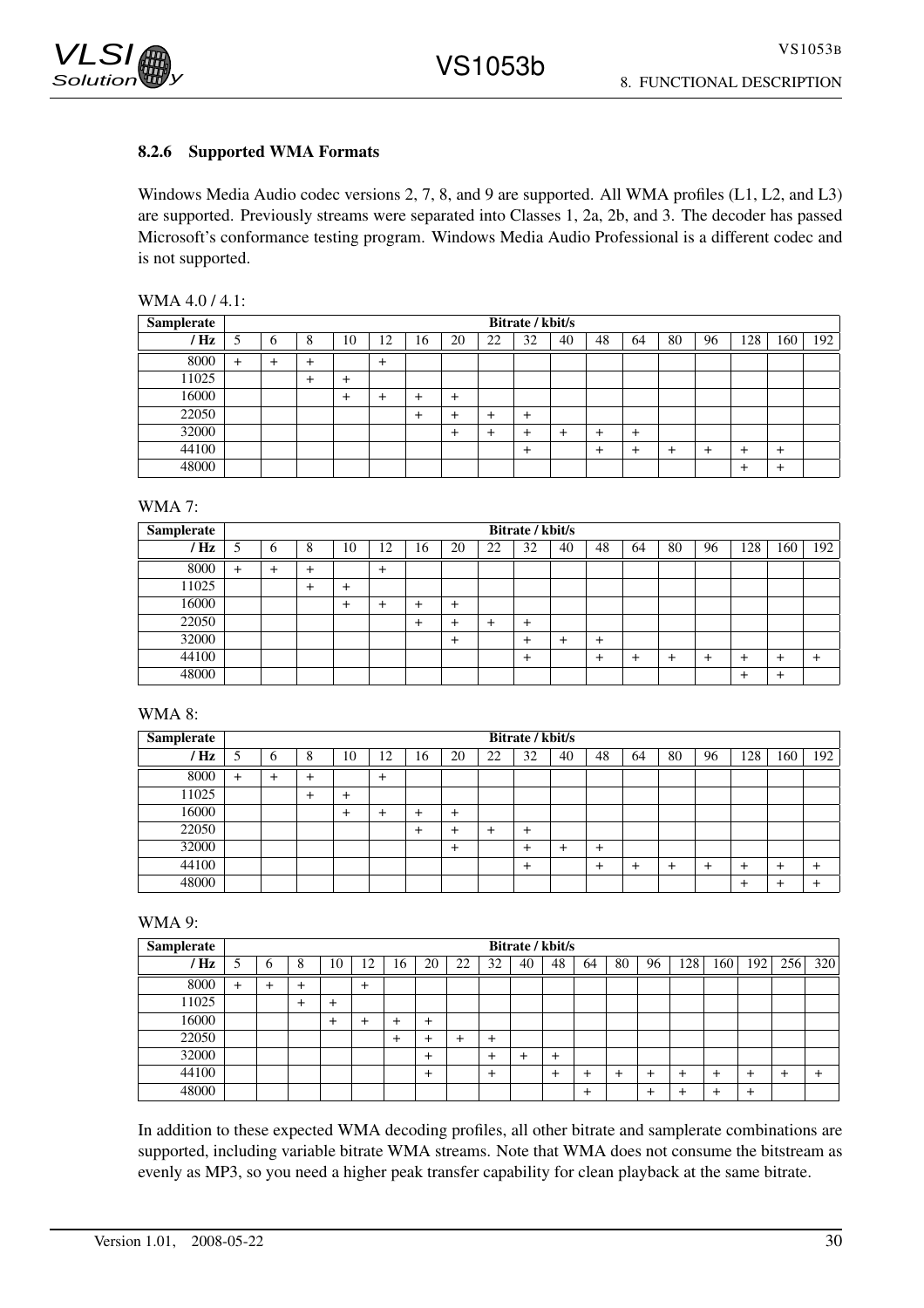

# 8.2.7 Supported RIFF WAV Formats

The most common RIFF WAV subformats are supported, with 1 or 2 audio channels.

| Format | <b>Name</b>       | <b>Supported</b>         | <b>Comments</b>                            |
|--------|-------------------|--------------------------|--------------------------------------------|
| 0x01   | <b>PCM</b>        | $\ddot{}$                | 16 and 8 bits, any samplerate $\leq$ 48kHz |
| 0x02   | <b>ADPCM</b>      |                          |                                            |
| 0x03   | <b>IEEE_FLOAT</b> |                          |                                            |
| 0x06   | ALAW              |                          |                                            |
| 0x07   | <b>MULAW</b>      | $\overline{\phantom{0}}$ |                                            |
| 0x10   | <b>OKI_ADPCM</b>  |                          |                                            |
| 0x11   | <b>IMA_ADPCM</b>  | $\ddot{}$                | Any samplerate $\leq 48$ kHz               |
| 0x15   | <b>DIGISTD</b>    | $\overline{\phantom{0}}$ |                                            |
| 0x16   | <b>DIGIFIX</b>    |                          |                                            |
| 0x30   | DOLBY_AC2         |                          |                                            |
| 0x31   | GSM610            |                          |                                            |
| 0x3b   | ROCKWELL_ADPCM    | $\overline{\phantom{0}}$ |                                            |
| 0x3c   | ROCKWELL_DIGITALK |                          |                                            |
| 0x40   | G721_ADPCM        |                          |                                            |
| 0x41   | <b>G728_CELP</b>  | $\overline{\phantom{0}}$ |                                            |
| 0x50   | <b>MPEG</b>       |                          |                                            |
| 0x55   | MPEGLAYER3        | $+$                      | For supported MP3 modes, see Chapter 8.2.1 |
| 0x64   | G726_ADPCM        | $\overline{\phantom{0}}$ |                                            |
| 0x65   | G722_ADPCM        |                          |                                            |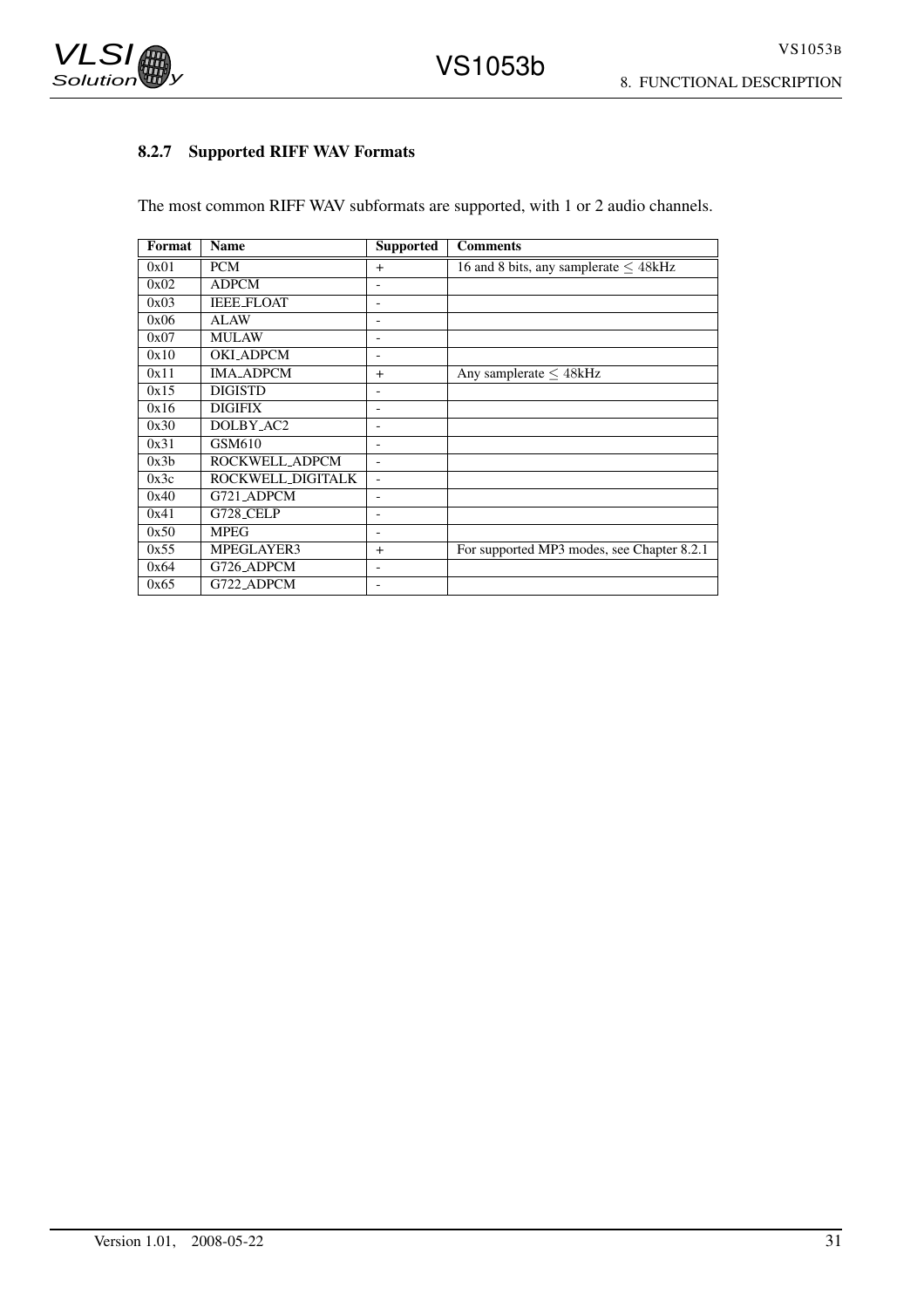#### 8.2.8 Supported MIDI Formats

General MIDI and SP-MIDI format 0 files are played. Format 1 and 2 files must be converted to format 0 by the user. The maximum polyphony is 64, the maximum sustained polyphony is 40. Actual polyphony depends on the internal clock rate (which is user-selectable), the instruments used, whether the reverb effect is enabled, and the possible global postprocessing effects enabled, such as bass enhancer, treble control or EarSpeaker spatial processing. The polyphony restriction algorithm makes use of the SP-MIDI MIP table, if present, and uses smooth note removal.

43 MHz (3.5× input clock) achieves 19-31 simultaneous sustained notes. The instantaneous amount of notes can be larger. This is a fair compromise between power consumption and quality, but higher clocks can be used to increase polyphony.

Reverb effect can be controlled by the user. In addition to reverb automatic and reverb off modes, 14 different decay times can be selected. These roughly correspond to different room sizes. Also, each midi song decides how much effect each instrument gets. Because the reverb effect uses about 4 MHz of processing power the automatic control enables reverb only when the internal clock is at least  $3.0\times$ .

In VS1053b both EarSpeaker and MIDI reverb can be on simultaneously. This is ideal for listening MIDI songs with headphones.

New instruments have been implemented in addition to the 36 that are available in VS1003. VS1053b now has unique instruments in the whole GM1 instrument set and one bank of GM2 percussions.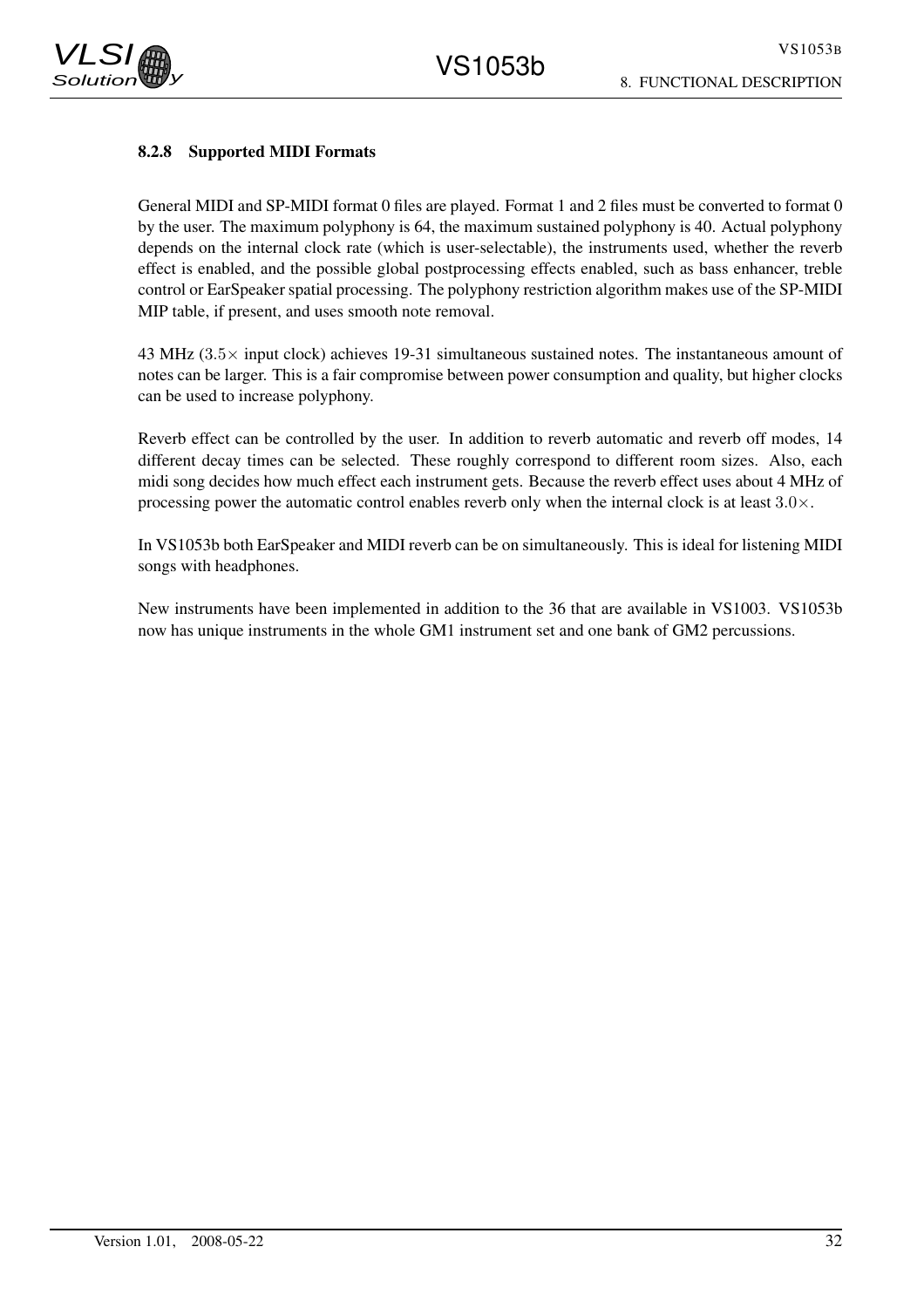8. FUNCTIONAL DESCRIPTION

| VS1053b Melodic Instruments (GM1)          |                             |                           |                         |  |  |  |
|--------------------------------------------|-----------------------------|---------------------------|-------------------------|--|--|--|
| 1 Acoustic Grand Piano<br>33 Acoustic Bass |                             | 65 Soprano Sax            | 97 Rain (FX 1)          |  |  |  |
| 2 Bright Acoustic Piano                    | 34 Electric Bass (finger)   | 66 Alto Sax               | 98 Sound Track (FX 2)   |  |  |  |
| 3 Electric Grand Piano                     | 35 Electric Bass (pick)     | 67 Tenor Sax              | 99 Crystal (FX 3)       |  |  |  |
| 4 Honky-tonk Piano                         | <b>36 Fretless Bass</b>     | <b>68 Baritone Sax</b>    | 100 Atmosphere $(FX 4)$ |  |  |  |
| 5 Electric Piano 1                         | 37 Slap Bass 1              | 69 Oboe                   | 101 Brightness (FX 5)   |  |  |  |
| 6 Electric Piano 2                         | 38 Slap Bass 2              | 70 English Horn           | $102$ Goblins (FX $6$ ) |  |  |  |
| 7 Harpsichord                              | 39 Synth Bass 1             | 71 Bassoon                | 103 Echoes (FX 7)       |  |  |  |
| 8 Clavi                                    | 40 Synth Bass 2             | 72 Clarinet               | 104 Sci-fi (FX 8)       |  |  |  |
| 9 Celesta                                  | 41 Violin                   | 73 Piccolo                | 105 Sitar               |  |  |  |
| 10 Glockenspiel                            | 42 Viola                    | 74 Flute                  | 106 Banjo               |  |  |  |
| 11 Music Box                               | 43 Cello                    | 75 Recorder               | 107 Shamisen            |  |  |  |
| 12 Vibraphone                              | 44 Contrabass               | 76 Pan Flute              | 108 Koto                |  |  |  |
| 13 Marimba                                 | 45 Tremolo Strings          | 77 Blown Bottle           | 109 Kalimba             |  |  |  |
| 14 Xylophone                               | <b>46 Pizzicato Strings</b> | 78 Shakuhachi             | 110 Bag Pipe            |  |  |  |
| 15 Tubular Bells                           | 47 Orchestral Harp          | 79 Whistle                | 111 Fiddle              |  |  |  |
| 16 Dulcimer                                | 48 Timpani                  | 80 Ocarina                | 112 Shanai              |  |  |  |
| 17 Drawbar Organ                           | 49 String Ensembles 1       | 81 Square Lead (Lead 1)   | 113 Tinkle Bell         |  |  |  |
| 18 Percussive Organ                        | 50 String Ensembles 2       | 82 Saw Lead (Lead)        | 114 Agogo               |  |  |  |
| 19 Rock Organ                              | 51 Synth Strings 1          | 83 Calliope Lead (Lead 3) | 115 Pitched Percussion  |  |  |  |
| 20 Church Organ                            | 52 Synth Strings 2          | 84 Chiff Lead (Lead 4)    | 116 Woodblock           |  |  |  |
| 21 Reed Organ                              | 53 Choir Aahs               | 85 Charang Lead (Lead 5)  | 117 Taiko Drum          |  |  |  |
| $22$ Accordion                             | 54 Voice Oohs               | 86 Voice Lead (Lead 6)    | 118 Melodic Tom         |  |  |  |
| 23 Harmonica                               | 55 Synth Voice              | 87 Fifths Lead (Lead 7)   | 119 Synth Drum          |  |  |  |
| 24 Tango Accordion                         | 56 Orchestra Hit            | 88 Bass + Lead (Lead 8)   | 120 Reverse Cymbal      |  |  |  |
| 25 Acoustic Guitar (nylon)                 | 57 Trumpet                  | 89 New Age (Pad 1)        | 121 Guitar Fret Noise   |  |  |  |
| 26 Acoustic Guitar (steel)                 | 58 Trombone                 | 90 Warm Pad (Pad 2)       | 122 Breath Noise        |  |  |  |
| 27 Electric Guitar (jazz)                  | 59 Tuba                     | 91 Polysynth (Pad 3)      | 123 Seashore            |  |  |  |
| 28 Electric Guitar (clean)                 | <b>60 Muted Trumpet</b>     | 92 Choir (Pad 4)          | 124 Bird Tweet          |  |  |  |
| 29 Electric Guitar (muted)                 | 61 French Horn              | 93 Bowed (Pad 5)          | 125 Telephone Ring      |  |  |  |
| 30 Overdriven Guitar                       | <b>62 Brass Section</b>     | 94 Metallic (Pad 6)       | 126 Helicopter          |  |  |  |
| 31 Distortion Guitar                       | 63 Synth Brass 1            | 95 Halo (Pad 7)           | 127 Applause            |  |  |  |
| 32 Guitar Harmonics                        | 64 Synth Brass 2            | 96 Sweep (Pad 8)          | 128 Gunshot             |  |  |  |

| <b>VS1053b Percussion Instruments (GM1+GM2)</b> |                         |                            |                          |  |  |  |
|-------------------------------------------------|-------------------------|----------------------------|--------------------------|--|--|--|
| 27 High Q                                       | 43 High Floor Tom       | 59 Ride Cymbal 2           | 75 Claves                |  |  |  |
| 28 Slap                                         | 44 Pedal Hi-hat [EXC 1] | 60 High Bongo              | 76 Hi Wood Block         |  |  |  |
| 29 Scratch Push [EXC 7]                         | 45 Low Tom              | 61 Low Bongo               | 77 Low Wood Block        |  |  |  |
| 30 Scratch Pull [EXC 7]                         | 46 Open Hi-hat [EXC 1]  | 62 Mute Hi Conga           | 78 Mute Cuica [EXC 4]    |  |  |  |
| 31 Sticks                                       | 47 Low-Mid Tom          | 63 Open Hi Conga           | 79 Open Cuica [EXC 4]    |  |  |  |
| 32 Square Click                                 | 48 High Mid Tom         | 64 Low Conga               | 80 Mute Triangle [EXC 5] |  |  |  |
| 33 Metronome Click                              | 49 Crash Cymbal 1       | 65 High Timbale            | 81 Open Triangle [EXC 5] |  |  |  |
| 34 Metronome Bell                               | 50 High Tom             | 66 Low Timbale             | 82 Shaker                |  |  |  |
| 35 Acoustic Bass Drum                           | 51 Ride Cymbal 1        | $\overline{67}$ High Agogo | 83 Jingle bell           |  |  |  |
| 36 Bass Drum 1                                  | 52 Chinese Cymbal       | 68 Low Agogo               | 84 Bell tree             |  |  |  |
| 37 Side Stick                                   | 53 Ride Bell            | 69 Cabasa                  | 85 Castanets             |  |  |  |
| 38 Acoustic Snare                               | 54 Tambourine           | 70 Maracas                 | 86 Mute Surdo [EXC 6]    |  |  |  |
| 39 Hand Clap                                    | 55 Splash Cymbal        | 71 Short Whistle [EXC 2]   | 87 Open Surdo [EXC 6]    |  |  |  |
| 40 Electric Snare                               | 56 Cowbell              | 72 Long Whistle [EXC 2]    |                          |  |  |  |
| 41 Low Floor Tom                                | 57 Crash Cymbal 2       | 73 Short Guiro [EXC 3]     |                          |  |  |  |
| 42 Closed Hi-hat [EXC 1]                        | 58 Vibra-slap           | 74 Long Guiro [EXC 3]      |                          |  |  |  |

**VLSI** 

 $Solution$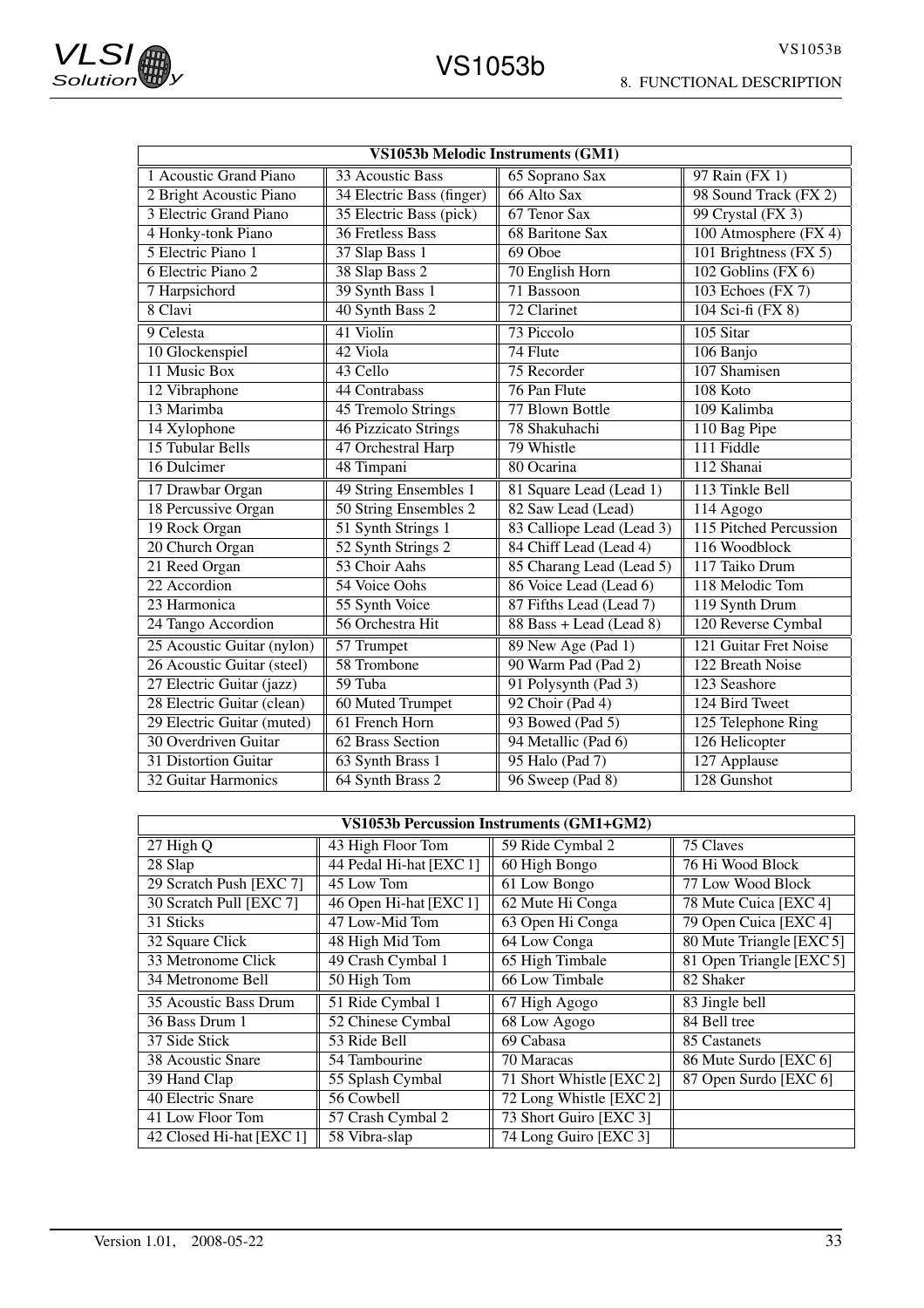

#### 8.3 Data Flow of VS1053b



Figure 13: Data Flow of VS1053b.

First, depending on the audio data, and provided ADPCM encoding mode is not set, Ogg Vorbis, MP3, WMA, AAC, PCM WAV, IMA ADPCM WAV, or MIDI data is received and decoded from the SDI bus.

After decoding, if SCI AIADDR is non-zero, application code is executed from the address pointed to by that register. For more details, see Application Notes for VS10XX.

Then data may be sent to the Bass Enhancer and Treble Control depending on the SCI BASS register.

Next, headphone processing is performed, if the EarSpeaker spatial processing is active.

After that the data to the Audio FIFO, which holds the data until it is read by the Audio interrupt and fed to the samplerate converter and DACs. The size of the audio FIFO is 2048 stereo  $(2\times16$ -bit) samples, or 8 KiB.

The samplerate converter upsamples all different samplerates to XTALI/2, or 128 times the highest usable samplerate with 18-bit precision. Volume control is performed in the upsampled domain. New volume settings are loaded only when the upsampled signal crosses the zero point (or after a timeout). This zerocrossing detection almost completely removes all audible noise that occurs when volume is suddenly changed.

The samplerate conversion to a common samplerate removes the need for complex PLL-based clocking schemes and allows almost unlimited sample rate accuracy with one fixed input clock frequency. With a 12.288 MHz clock, the DA converter operates at  $128 \times 48$  kHz, i.e. 6.144 MHz, and creates a stereo in-phase analog signal. The oversampled output is low-pass filtered by an on-chip analog filter. This signal is then forwarded to the earphone amplifier.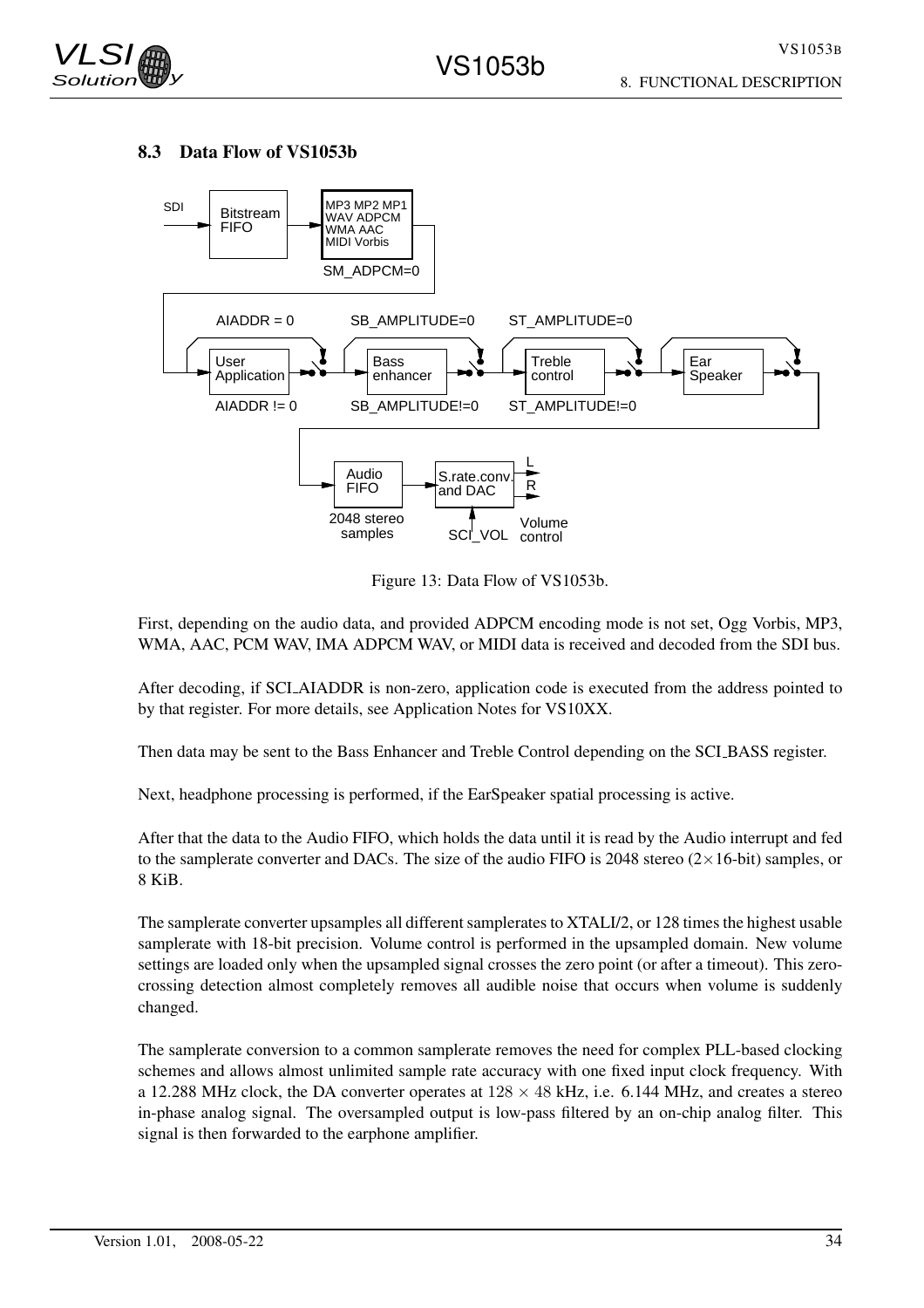# 8.4 EarSpeaker Spatial Processing

While listening to headphones the sound has a tendency to be localized inside the head. The sound field becomes flat and lacking the sensation of dimensions. This is an unnatural, awkward and sometimes even disturbing situation. This phenomenon is often referred in literature as 'lateralization', meaning 'in-the-head' localization. Long-term listening to lateralized sound may lead to listening fatigue.

All real-life sound sources are external, leaving traces to the acoustic wavefront that arrives to the ear drums. From these traces, the auditory system of the brain is able to judge the distance and angle of each sound source. In loudspeaker listening the sound is external and these traces are available. In headphone listening these traces are missing or ambiguous.

EarSpeaker processes sound to make listening via headphones more like listening to the same music from real loudspeakers or live music. Once EarSpeaker processing is activated, the instruments are moved from inside to the outside of the head, making it easier to separate the different instruments (see figure 14). The listening experience becomes more natural and pleasant, and the stereo image is sharper as the instruments are widely on front of the listener instead of being inside the head.



Figure 14: EarSpeaker externalized sound sources vs. normal inside-the-head sound

Note that EarSpeaker differs from any common spatial processing effects, such as echo, reverb, or bass boost. EarSpeaker accurately simulates the human auditory model and real listening environment acoustics. Thus is does not change the tonal character of the music by introducing artificial effects.

EarSpeaker processing can be parameterized to a few different modes, each simulating a little different type of acoustical situation, suiting different personal preferences and types of recording. See section 8.7.1 for how to activate different modes.

- *Off*: Best option when listening through loudspeakers or if the audio to be played contains binaural preprocessing.
- *minimal*: Suited for listening to normal musical scores with headphones, very subtle.
- *normal*: Suited for listening to normal musical scores with headphones, moves sound source further away than *minimal*.
- *extreme*: Suited for old or 'dry' recordings, or if the audio to be played is artificial, for example generated MIDI.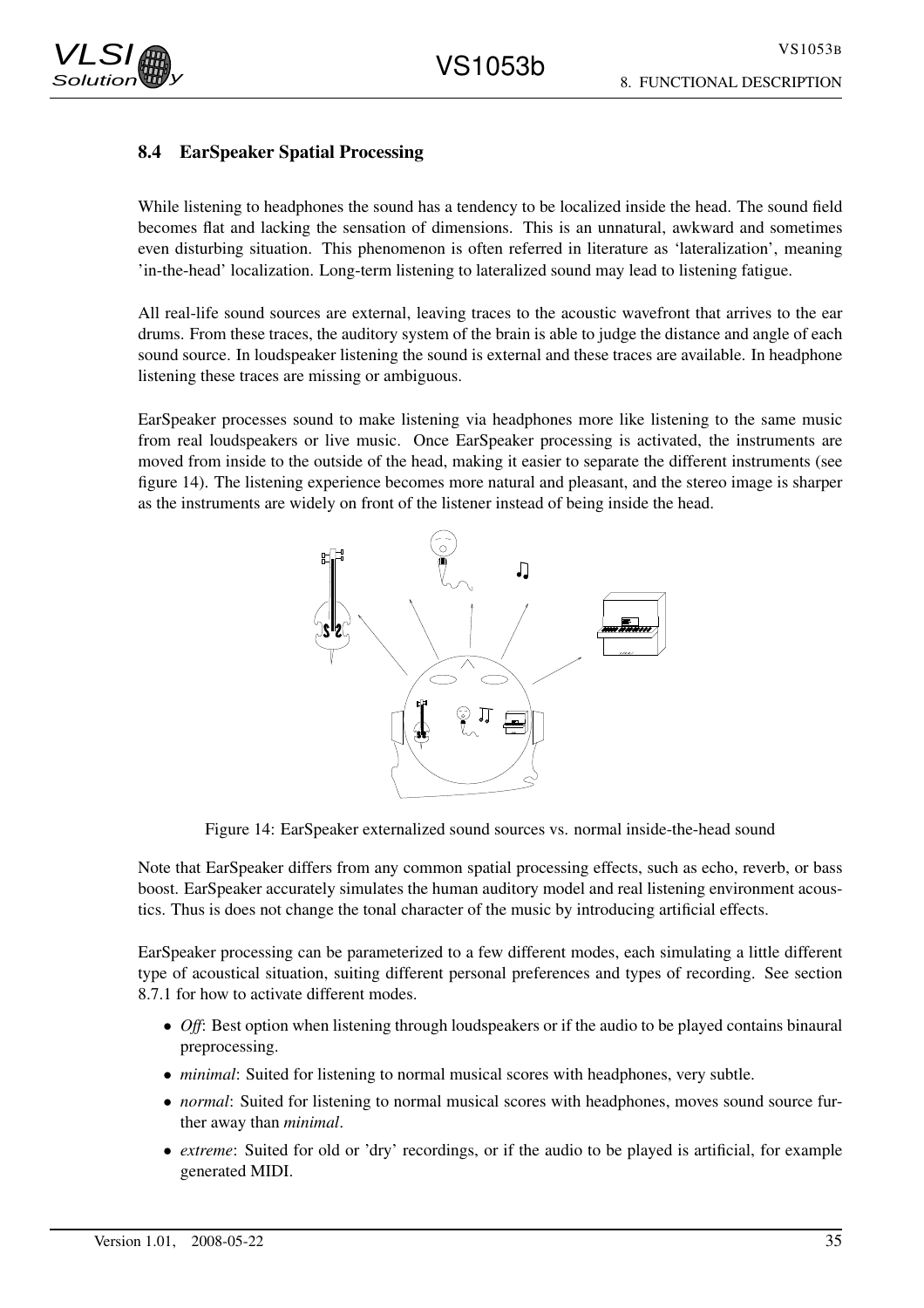

# 8.5 Serial Data Interface (SDI)

The serial data interface is meant for transferring compressed data for the different decoders of VS1053b.

If the input of the decoder is invalid or it is not received fast enough, analog outputs are automatically muted.

Also several different tests may be activated through SDI as described in Chapter 9.

### 8.6 Serial Control Interface (SCI)

The serial control interface is compatible with the SPI bus specification. Data transfers are always 16 bits. VS1053b is controlled by writing and reading the registers of the interface.

The main controls of the serial control interface are:

- control of the operation mode, clock, and builtin effects
- access to status information and header data
- receiving encoded data in recording mode
- uploading and controlling user programs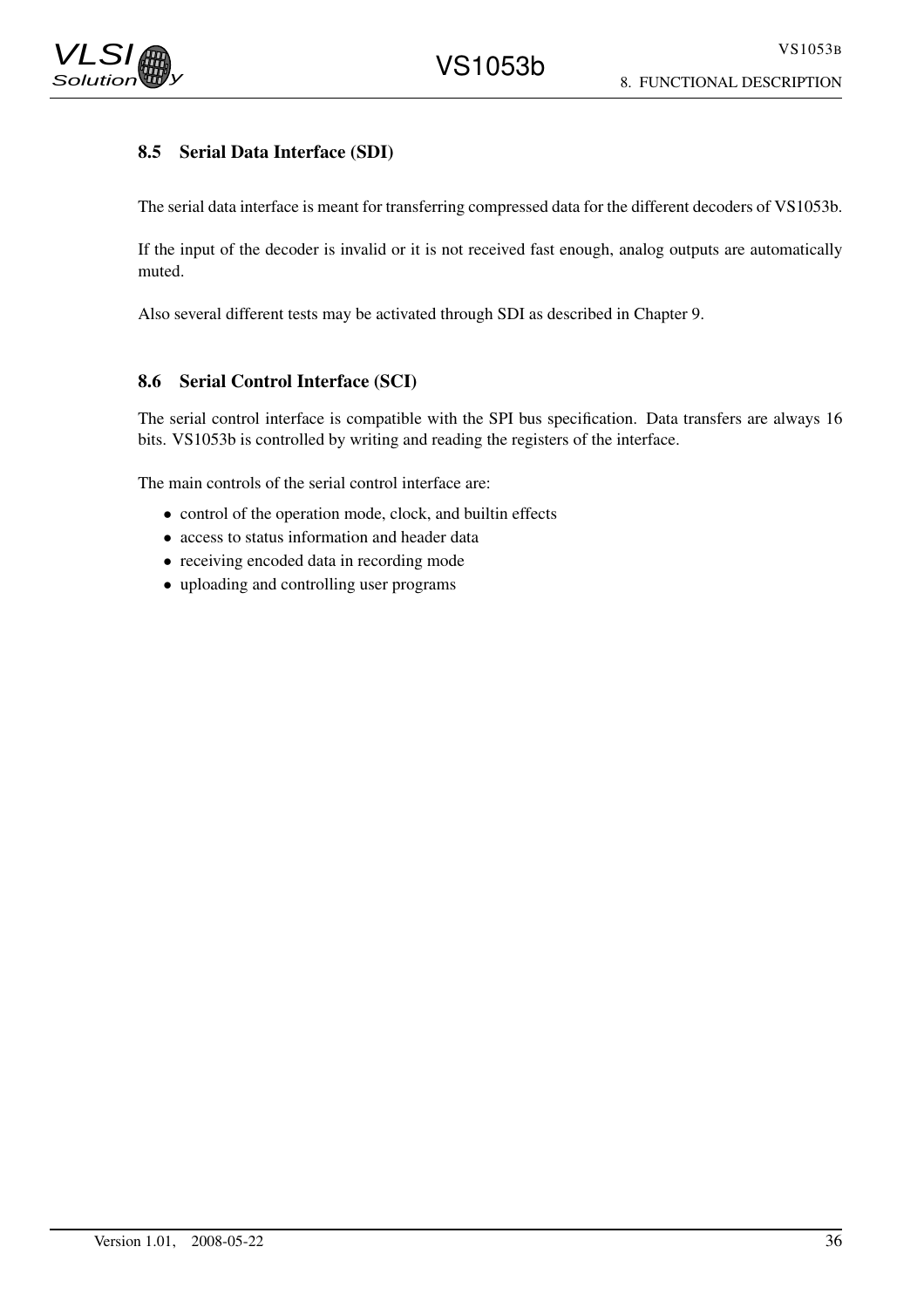

## 8.7 SCI Registers

VS1053b sets DREQ low when it detects an SCI operation (this delay is 16 to 40 CLKI cycles depending on whether an interrupt service routine is active) and restores it when it has processed the operation. The duration depends on the operation. If DREQ is low when an SCI operation is performed, it also stays low after SCI operation processing.

If DREQ is high before a SCI operation, do not start a new SCI/SDI operation before DREQ is high again. If DREQ is low before a SCI operation because the SDI can not accept more data, make certain there is enough time to complete the operation before sending another.

|            | <b>SCI</b> registers, prefix SCI_ |                  |                           |                   |                                 |  |  |  |
|------------|-----------------------------------|------------------|---------------------------|-------------------|---------------------------------|--|--|--|
| <b>Reg</b> | <b>Type</b>                       | <b>Reset</b>     | Time <sup>1</sup>         | Abbrev[bits]      | <b>Description</b>              |  |  |  |
| 0x0        | rw                                | 0x4800           | $80$ CLKI <sup>4</sup>    | <b>MODE</b>       | Mode control                    |  |  |  |
| 0x1        | rw                                | $0x000C^3$       | 80 CLKI                   | <b>STATUS</b>     | Status of VS1053b               |  |  |  |
| 0x2        | rw                                | $\Omega$         | 80 CLKI                   | <b>BASS</b>       | Built-in bass/treble control    |  |  |  |
| 0x3        | rw                                | $\Omega$         | $1200$ XTALI <sup>5</sup> | <b>CLOCKF</b>     | $Clock freq + multiplier$       |  |  |  |
| 0x4        | rw                                | $\boldsymbol{0}$ | 100 CLKI                  | DECODE_TIME       | Decode time in seconds          |  |  |  |
| 0x5        | rw                                | $\theta$         | $450$ CLKI <sup>2</sup>   | <b>AUDATA</b>     | Misc. audio data                |  |  |  |
| 0x6        | rw                                | $\theta$         | <b>100 CLKI</b>           | <b>WRAM</b>       | RAM write/read                  |  |  |  |
| 0x7        | rw                                | $\theta$         | <b>100 CLKI</b>           | <b>WRAMADDR</b>   | Base address for RAM write/read |  |  |  |
| 0x8        | $\mathbf{r}$                      | $\overline{0}$   | 80 CLKI                   | HDAT <sub>0</sub> | Stream header data 0            |  |  |  |
| 0x9        | $\mathbf{r}$                      | $\Omega$         | 80 CLKI                   | HDAT1             | Stream header data 1            |  |  |  |
| 0xA        | rw                                | $\theta$         | $210$ CLKI <sup>2</sup>   | <b>AIADDR</b>     | Start address of application    |  |  |  |
| 0xB        | rw                                | $\theta$         | 80 CLKI                   | <b>VOL</b>        | Volume control                  |  |  |  |
| 0xC        | rw                                | $\theta$         | $80$ CLKI <sup>2</sup>    | AICTRL0           | Application control register 0  |  |  |  |
| 0xD        | rw                                | $\theta$         | $80$ CLKI <sup>2</sup>    | AICTRL1           | Application control register 1  |  |  |  |
| 0xE        | rw                                | $\overline{0}$   | $80$ CLKI <sup>2</sup>    | AICTRL2           | Application control register 2  |  |  |  |
| 0xF        | rw                                | $\overline{0}$   | $80$ CLKI <sup>2</sup>    | AICTRL3           | Application control register 3  |  |  |  |

 $1$  This is the worst-case time that DREQ stays low after writing to this register. The user may choose to skip the DREQ check for those register writes that take less than 100 clock cycles to execute and use a fixed delay instead.

 $2$  In addition, the cycles spent in the user application routine must be counted.

 $3$  Firmware changes the value of this register immediately to 0x48 (analog enabled), and after a short while to  $0x40$  (analog drivers enabled).

<sup>4</sup> When mode register write specifies a software reset the worst-case time is 22000 XTALI cycles.

<sup>5</sup> Writing to CLOCKF register may force internal clock to run at  $1.0 \times XTALI$  for a while. Thus it is not a good idea to send SCI or SDI bits while this register update is in progress.

Reads from all SCI registers complete in under 100 CLKI cycles, except a read from AIADDR in 200 cycles. In addition the cycles spent in the user application routine must be counted to the read time of AIADDR, AUDATA, and AICTRL0..3.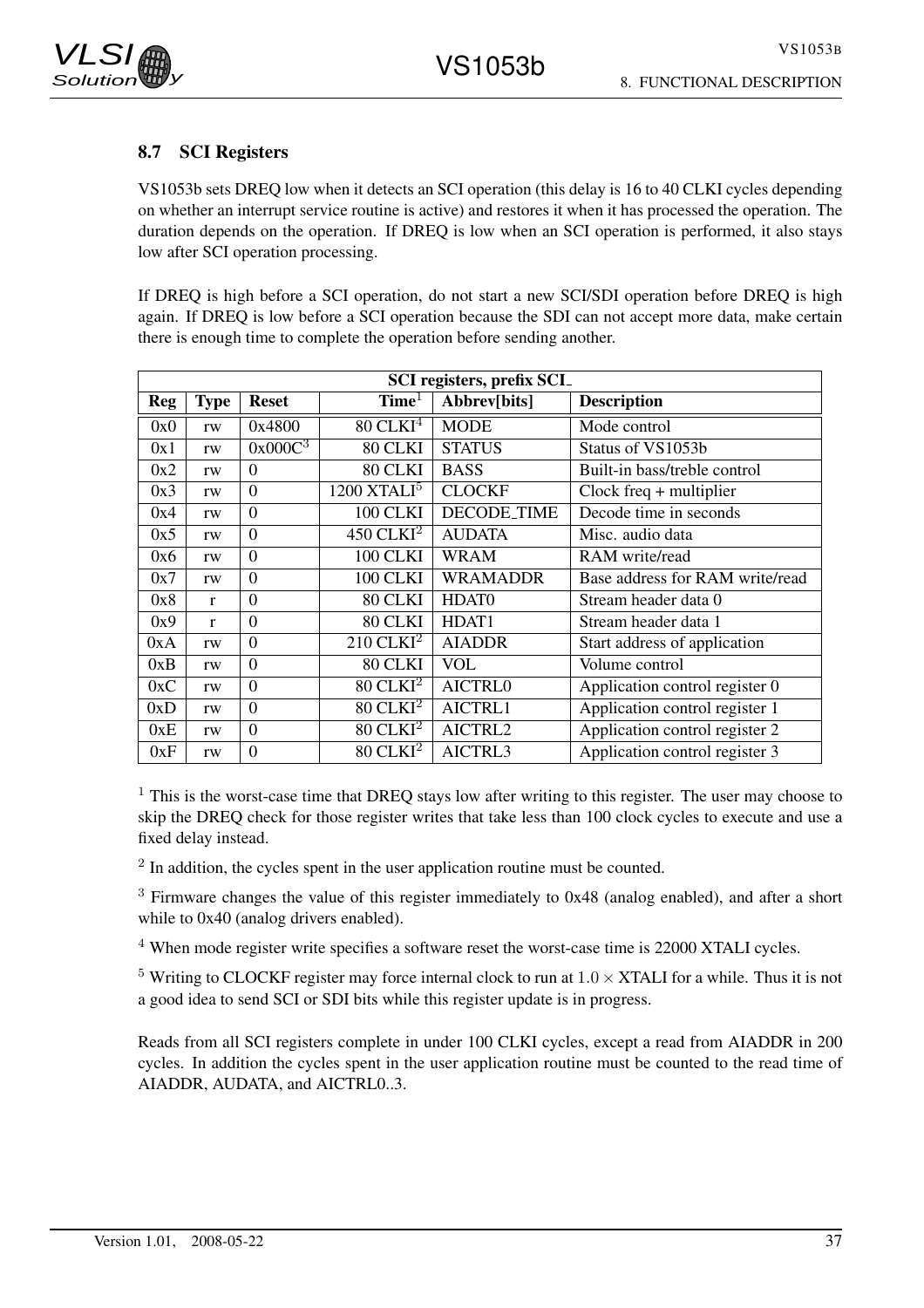

#### 8.7.1 SCI MODE (RW)

SCI\_MODE is used to control the operation of VS1053b and defaults to 0x0800 (SM\_SDINEW set).

| <b>Bit</b>     | <b>Name</b>             | Function                      | <b>Value</b>     | <b>Description</b>              |
|----------------|-------------------------|-------------------------------|------------------|---------------------------------|
| $\Omega$       | <b>SM_DIFF</b>          | Differential                  | $\Omega$         | normal in-phase audio           |
|                |                         |                               | 1                | left channel inverted           |
| 1              | SM_LAYER12              | Allow MPEG layers I & II      | $\theta$         | no                              |
|                |                         |                               | 1                | yes                             |
| 2              | <b>SM_RESET</b>         | Soft reset                    | $\boldsymbol{0}$ | no reset                        |
|                |                         |                               | 1                | reset                           |
| $\overline{3}$ | <b>SM_CANCEL</b>        | Cancel decoding current file  | $\theta$         | no                              |
|                |                         |                               | 1                | yes                             |
| 4              | <b>SM_EARSPEAKER_LO</b> | EarSpeaker low setting        | $\boldsymbol{0}$ | $\overline{\text{off}}$         |
|                |                         |                               | 1                | active                          |
| $\overline{5}$ | <b>SM_TESTS</b>         | <b>Allow SDI</b> tests        | $\boldsymbol{0}$ | not allowed                     |
|                |                         |                               | 1                | allowed                         |
| 6              | <b>SM_STREAM</b>        | Stream mode                   | $\boldsymbol{0}$ | no                              |
|                |                         |                               | 1                | yes                             |
| 7              | SM_EARSPEAKER_HI        | EarSpeaker high setting       | $\theta$         | off                             |
|                |                         |                               | 1                | active                          |
| 8              | <b>SM_DACT</b>          | <b>DCLK</b> active edge       | $\boldsymbol{0}$ | rising                          |
|                |                         |                               | 1                | falling                         |
| 9              | SM_SDIORD               | SDI bit order                 | $\overline{0}$   | <b>MSb</b> first                |
|                |                         |                               | 1                | MSb last                        |
| 10             | <b>SM_SDISHARE</b>      | Share SPI chip select         | $\theta$         | no                              |
|                |                         |                               | 1                | yes                             |
| 11             | <b>SM_SDINEW</b>        | VS1002 native SPI modes       | $\theta$         | no                              |
|                |                         |                               | 1                | yes                             |
| 12             | <b>SM_ADPCM</b>         | <b>ADPCM</b> recording active | $\theta$         | no                              |
|                |                         |                               | 1                | yes                             |
| 13             | $\overline{a}$          | ÷,                            | $\theta$         | right                           |
|                |                         |                               | 1                | wrong                           |
| 14             | <b>SM_LINE1</b>         | MIC / LINE1 selector          | $\theta$         | <b>MICP</b>                     |
|                |                         |                               | 1                | LINE1                           |
| 15             | <b>SM_CLK_RANGE</b>     | Input clock range             | $\theta$         | $12.13 \overline{\mathrm{MHz}}$ |
|                |                         |                               | 1                | 2426 MHz                        |

When SM DIFF is set, the player inverts the left channel output. For a stereo input this creates virtual surround, and for a mono input this creates a differential left/right signal.

SM LAYER12 enables MPEG 1.0 and 2.0 layer I and II decoding in addition to layer III. If you enable Layer I and Layer II decoding, you are liable for any patent issues that may arise. Joint licensing of MPEG 1.0 / 2.0 Layer III does not cover all patents pertaining to layers I and II.

Software reset is initiated by setting SM RESET to 1. This bit is cleared automatically.

If you want to stop decoding a in the middle, set SM CANCEL, and continue sending data honouring DREQ. When SM\_CANCEL is detected by a codec, it will stop decoding and return to the main loop. The stream buffer content is discarded and the SM CANCEL bit cleared. SCI HDAT1 will also be cleared. See Chapter 9.5.2 for details.

Bits SM EARSPEAKER LO and SM EARSPEAKER HI control the EarSpeaker spatial processing. If both are 0, the processing is not active. Other combinations activate the processing and select 3 different effect levels: LO = 1, HI = 0 selects *minimal*, LO = 0, HI = 1 selects *normal*, and LO = 1, HI = 1 selects *extreme*. EarSpeaker takes approximately 12 MIPS at 44.1 kHz samplerate.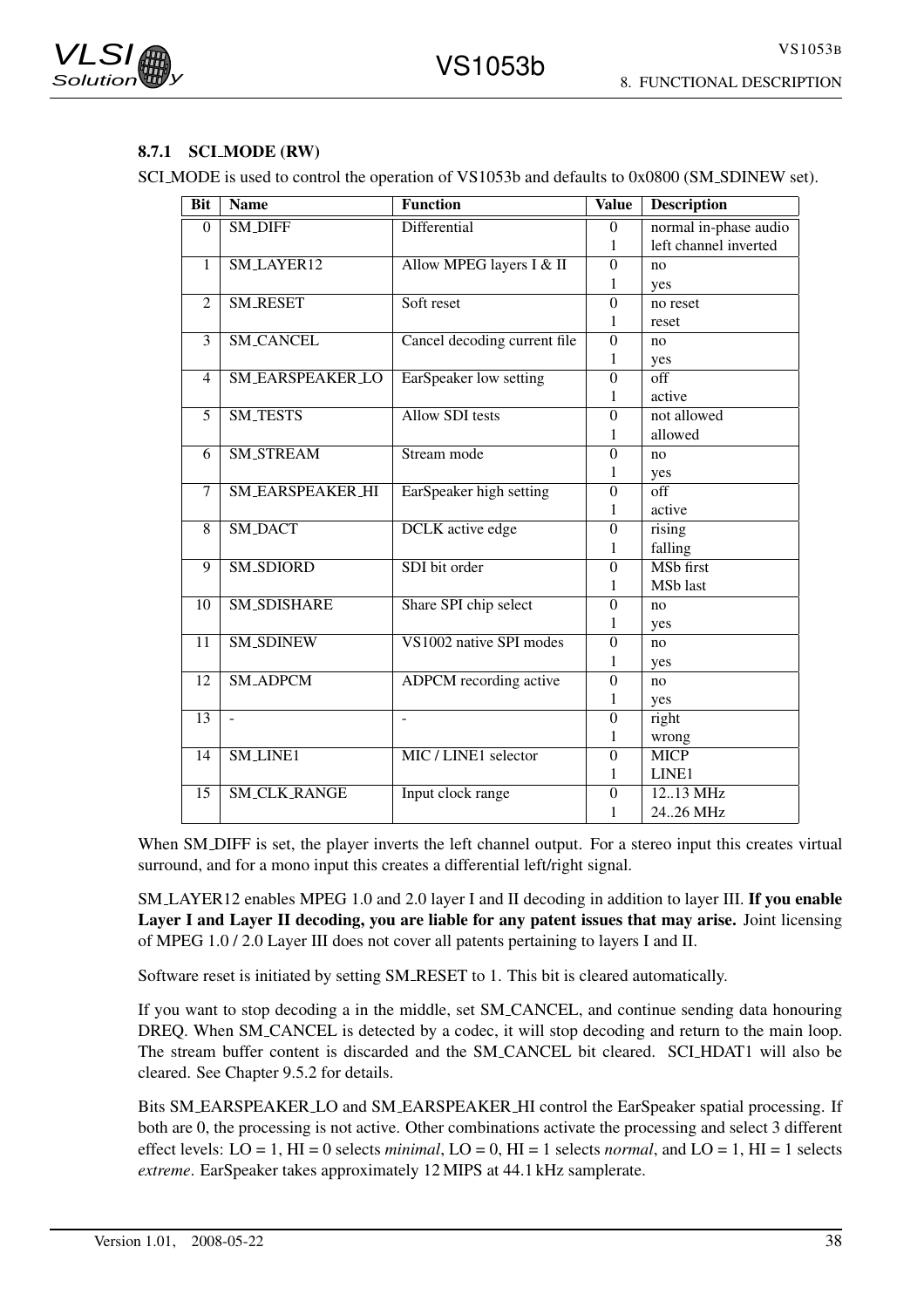If SM TESTS is set, SDI tests are allowed. For more details on SDI tests, look at Chapter 9.12.

SM STREAM activates VS1053b's stream mode. In this mode, data should be sent with as even intervals as possible and preferable in blocks of less than 512 bytes, and VS1053b makes every attempt to keep its input buffer half full by changing its playback speed upto 5%. For best quality sound, the average speed error should be within 0.5%, the bitrate should not exceed 160 kbit/s and VBR should not be used. For details, see Application Notes for VS10XX. This mode only works with MP3 and WAV files.

SM DACT defines the active edge of data clock for SDI. When '0', data is read at the rising edge, when '1', data is read at the falling edge.

When SM\_SDIORD is clear, bytes on SDI are sent MSb first. By setting SM\_SDIORD, the user may reverse the bit order for SDI, i.e. bit 0 is received first and bit 7 last. Bytes are, however, still sent in the default order. This register bit has no effect on the SCI bus.

Setting SM SDISHARE makes SCI and SDI share the same chip select, as explained in Chapter 7.2, if also SM SDINEW is set.

Setting SM SDINEW will activate VS1002 native serial modes as described in Chapters 7.2.1 and 7.4.2. Note, that this bit is set as a default when VS1053b is started up.

By activating SM ADPCM and SM RESET at the same time, the user will activate IMA ADPCM recording mode (see section 9.8).

SM LINE IN is used to select the left-channel input for ADPCM recording. If '0', differential microphone input pins MICP and MICN are used; if '1', line-level MICP/LINEIN1 pin is used.

SM CLK RANGE activates a clock divider in the XTAL input. When SM CLK RANGE is set, the clock is divided by 2 at the input. From the chip's point of view e.g. 24 MHz becomes 12 MHz. SM CLK RANGE should be set as soon as possible after a chip reset.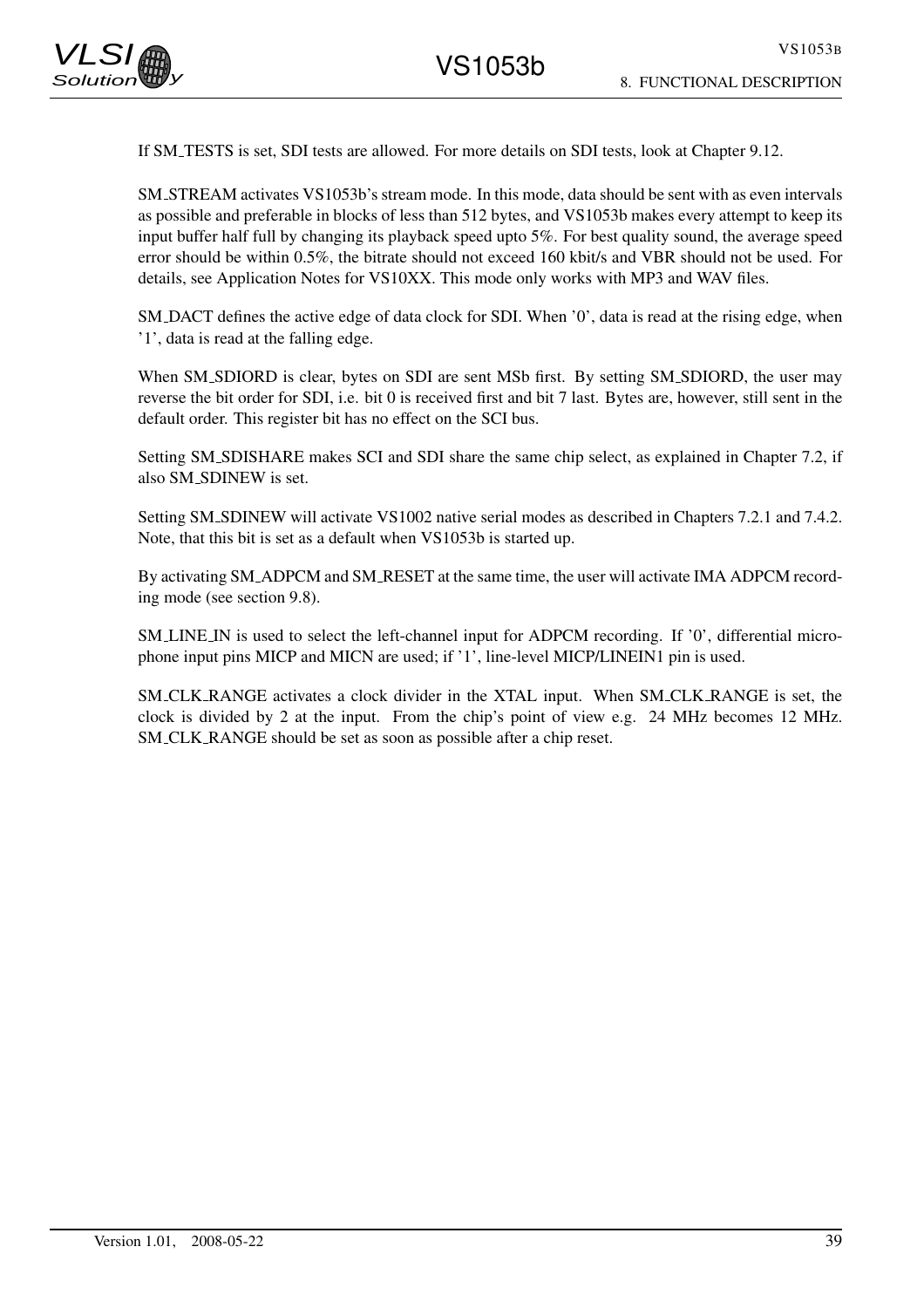

## 8.7.2 SCI STATUS (RW)

SCI STATUS contains information on the current status of VS1053b. It also controls some low-level things that the user does not usually have to care about.

| <b>Name</b>             | <b>Bits</b> | <b>Description</b>                                                           |  |
|-------------------------|-------------|------------------------------------------------------------------------------|--|
| <b>SS_DO_NOT_JUMP</b>   | 15          | Header in decode, do not fast forward/rewind                                 |  |
| <b>SS_SWING</b>         | 14:12       | Set swing to $+0$ dB, $+0.5$ dB, , or $+3.5$ dB                              |  |
| <b>SS_VCM_OVERLOAD</b>  | 11          | GBUF overload indicator $'1'$ = overload                                     |  |
| <b>SS_VCM_DISABLE</b>   | 10          | GBUF overload detection $'1'$ = disable                                      |  |
|                         | 9:8         | reserved                                                                     |  |
| <b>SS_VER</b>           | 7:4         | Version                                                                      |  |
| SS_APDOWN2              | 3           | Analog driver powerdown                                                      |  |
| <b>SS_APDOWN1</b>       | 2           | Analog internal powerdown                                                    |  |
| <b>SS_AD_CLOCK</b>      |             | AD clock select, ' $0' = 6$ MHz, ' $1' = 3$ MHz                              |  |
| <b>SS_REFERENCE_SEL</b> | 0           | Reference voltage selection, '0' = $1.23 \text{ V}$ , '1' = $1.65 \text{ V}$ |  |

SS DO NOT JUMP is set when WAV, Ogg Vorbis, WMA, MP4, or AAC-ADIF header is being decoded and jumping to another location in the file is not allowed.

If AVDD is higher at least 3.3 V, SS REFERENCE SEL can be set to select 1.65 V reference voltage to increase the analog output swing.

SS AD CLOCK can be set to divide the AD modulator frequency by 2 if XTALI/2 is too much.

SS VER is 0 for VS1001, 1 for VS1011, 2 for VS1002, 3 for VS1003, 4 for VS1053, 5 for VS1033, and 7 for VS1103.

SS APDOWN2 controls analog driver powerdown. SS APDOWN1 controls internal analog powerdown. These bit are meant to be used by the system firmware only.

If the user wants to powerdown VS1053b with a minimum power-off transient, set SCI VOL to 0xffff, then wait for at least a few milliseconds before activating reset.

VS1053b contains GBUF protection circuit which disconnects the GBUF driver when too much current is drawn, indicating a short-circuit to ground. SS VCM OVERLOAD is high while the overload is detected. SS VCM DISABLE can be set to disable the protection feature.

SS SWING allows you to go above the 0 dB volume setting. Value 0 is normal mode, 1 gives +0.5 dB, and 2 gives +1.0 dB. Although the range of the register is upto 7, higher settings than 2 do not work and should not be used.

Note: Due to a firmware bug in VS1053b, volume calculation routine clears SS AD CLOCK and SS\_REFERENCE\_SEL bits. Write to SCL\_STATUS or SCL\_VOLUME, and sample rate change (if bass enhancer or treble control are active) causes the volume calculation routine to be called. As a workaround you can write to SCI STATUS through SCI WRAMADDR and SCI WRAM after each volume change. Write 0xc001 to SCL WRAMADDR, then write the value to SCL WRAM. However, the difference in performance between the modes is not significant, so it is easier to just use the default mode.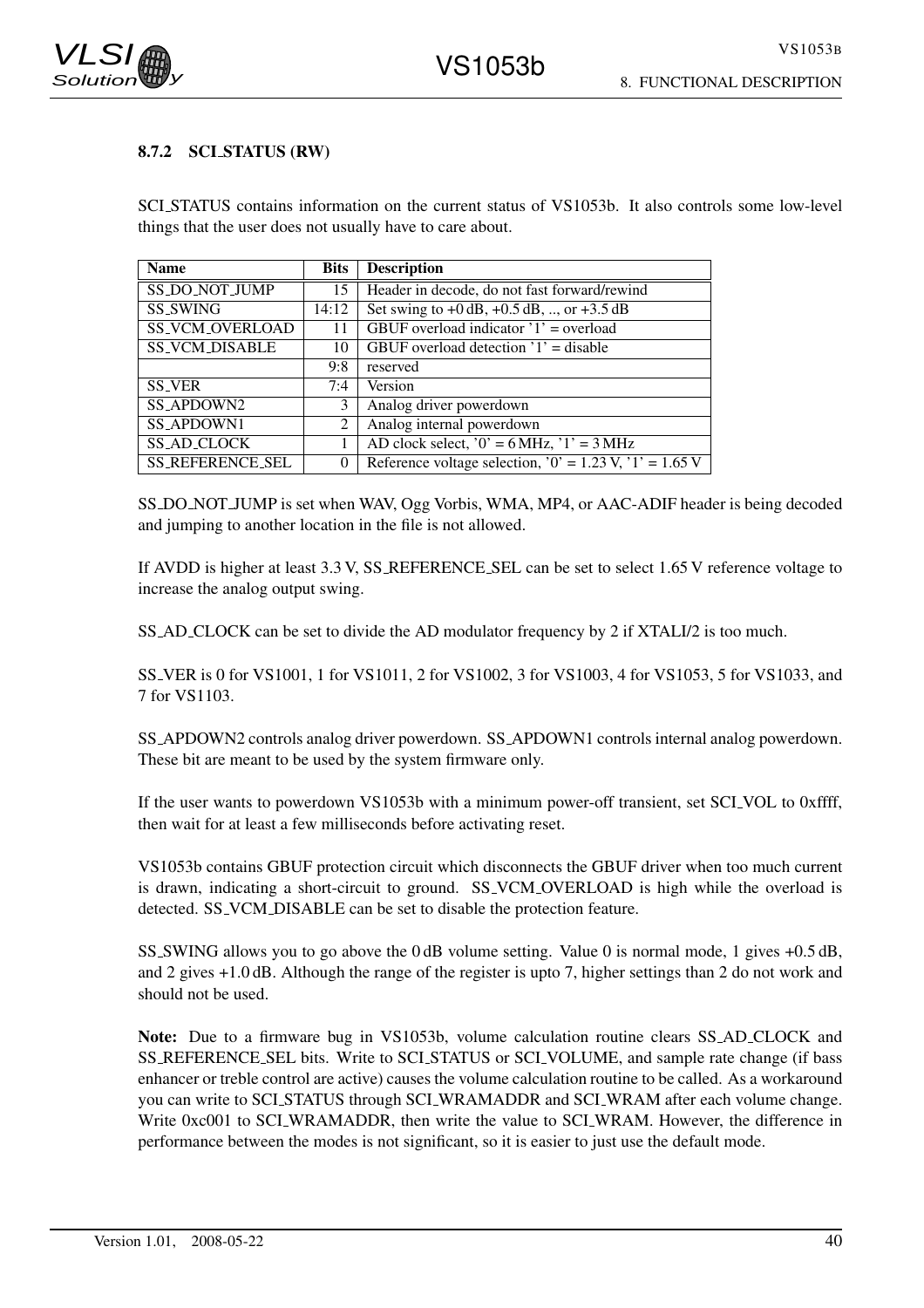

### 8.7.3 SCI BASS (RW)

| <b>Name</b>         | <b>Bits</b> | <b>Description</b>                              |
|---------------------|-------------|-------------------------------------------------|
| <b>ST AMPLITUDE</b> | 15:12       | Treble Control in 1.5 dB steps $(-87, 0 = off)$ |
| <b>ST_FREOLIMIT</b> | 11:8        | Lower limit frequency in 1000 Hz steps (115)    |
| <b>SB_AMPLITUDE</b> | 7:4         | Bass Enhancement in 1 dB steps $(015, 0 = off)$ |
| <b>SB_FREQLIMIT</b> | 3:0         | Lower limit frequency in 10 Hz steps (215)      |

The Bass Enhancer VSBE is a powerful bass boosting DSP algorithm, which tries to take the most out of the users earphones without causing clipping.

VSBE is activated when SB AMPLITUDE is non-zero. SB AMPLITUDE should be set to the user's preferences, and SB FREQLIMIT to roughly 1.5 times the lowest frequency the user's audio system can reproduce. For example setting SCI BASS to 0x00f6 will have 15 dB enhancement below 60 Hz.

Note: Because VSBE tries to avoid clipping, it gives the best bass boost with dynamical music material, or when the playback volume is not set to maximum. It also does not create bass: the source material must have some bass to begin with.

Treble Control VSTC is activated when ST AMPLITUDE is non-zero. For example setting SCI BASS to 0x7a00 will have 10.5 dB treble enhancement at and above 10 kHz.

Bass Enhancer uses about 2.1 MIPS and Treble Control 1.2 MIPS at 44100 Hz samplerate. Both can be on simultaneously.

In VS1053b bass and treble initialization and volume change is delayed until the next batch of samples are sent to the audio FIFO. Thus, unlike with earlier VS10XX chips, audio interrupts can no longer be missed when SCI BASS or SCI VOL is written to.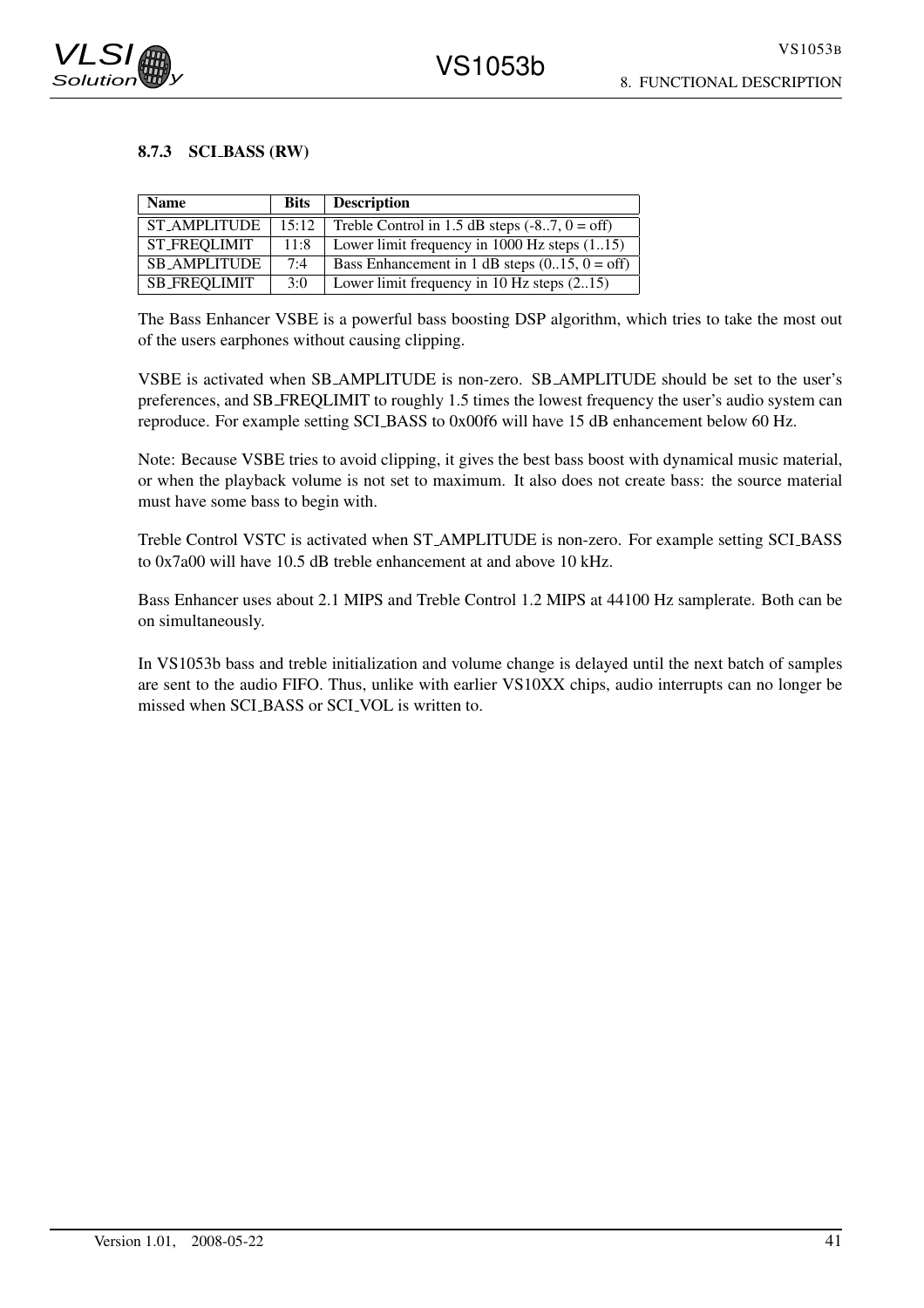## 8.7.4 SCLCLOCKF (RW)

The operation of SCLCLOCKF has changed slightly in VS1053b compared to VS1003 and VS1033. Multiplier  $1.5\times$  and addition  $0.5\times$  have been removed to allow higher clocks to be configured.

| <b>SCI CLOCKF bits</b>                    |       |                              |  |  |  |  |
|-------------------------------------------|-------|------------------------------|--|--|--|--|
| <b>Description</b><br>Name<br><b>Bits</b> |       |                              |  |  |  |  |
| <b>SC_MULT</b>                            | 15:13 | Clock multiplier             |  |  |  |  |
| 12:11<br>SC ADD                           |       | Allowed multiplier addition  |  |  |  |  |
| <b>SC_FREQ</b>                            |       | 10: $0 \mid$ Clock frequency |  |  |  |  |

SC MULT activates the built-in clock multiplier. This will multiply XTALI to create a higher CLKI. The values are as follows:

| <b>SC_MULT</b> | <b>MASK</b> | <b>CLKI</b>        |
|----------------|-------------|--------------------|
| 0              | 0x0000      | <b>XTALI</b>       |
| 1              | 0x2000      | $XTALI \times 2.0$ |
| $\mathfrak{D}$ | 0x4000      | $XTALI \times 2.5$ |
| 3              | 0x6000      | $XTALI \times 3.0$ |
| 4              | 0x8000      | $XTALI \times 3.5$ |
| 5              | 0xa000      | $XTALI \times 4.0$ |
| 6              | 0xc000      | $XTALI \times 4.5$ |
| 7              | 0xe000      | $XTALI \times 5.0$ |

SC ADD tells, how much the decoder firmware is allowed to add to the multiplier specified by SC MULT if more cycles are temporarily needed to decode a WMA or AAC stream. The values are:

| <b>SC_ADD</b> | MASK   | <b>Multiplier addition</b> |
|---------------|--------|----------------------------|
|               | 0x0000 | No modification is allowed |
|               | 0x0800 | $1.0\times$                |
|               | 0x1000 | $1.5\times$                |
|               | 0x1800 | $2.0\times$                |

SC FREQ is used to tell if the input clock XTALI is running at something else than 12.288 MHz. XTALI is set in 4 kHz steps. The formula for calculating the correct value for this register is  $\frac{XTALI-8000000}{4000}$ (XTALI is in Hz).

Note: The default value 0 is assumed to mean XTALI=12.288 MHz.

Note: because maximum samplerate is  $\frac{XTALI}{256}$ , all samplerates are not available if XTALI < 12.288 MHz.

Note: Automatic clock change can only happen when decoding WMA and AAC files. Automatic clock change is done one  $0.5\times$  at a time. This does not cause a drop to  $1.0\times$  clock and you can use the same SCI and SDI clock throughout the file.

Example: If SCI\_CLOCKF is 0x9BE8, SC\_MULT = 4, SC\_ADD = 3 and SC\_FREQ =  $0x3E8 = 1000$ . This means that XTALI =  $1000 \times 4000 + 8000000 = 12$  MHz. The clock multiplier is set to  $3.5 \times$ XTALI = 42 MHz, and the maximum allowed multiplier that the firmware may automatically choose to use is  $(3.5 + 2.0) \times$ XTALI = 66 MHz.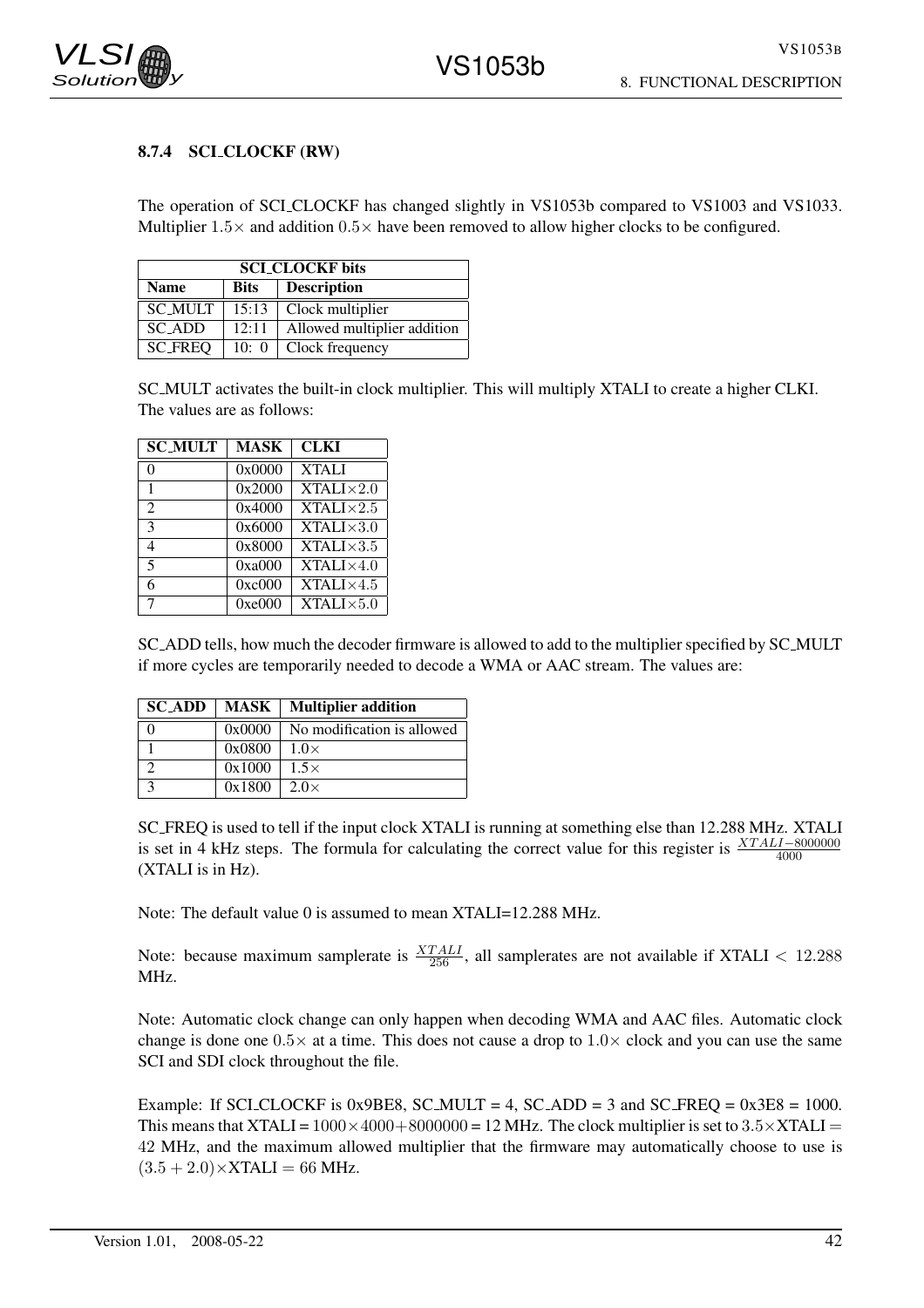

## 8.7.5 SCI DECODE TIME (RW)

When decoding correct data, current decoded time is shown in this register in full seconds.

The user may change the value of this register. In that case the new value should be written twice to make absolutely certain that the change is not overwritten by the firmware.

A write to SCI DECODE TIME also resets the byteRate calculation.

SCI DECODE TIME is reset at every hardware and software reset. It is no longer cleared when decoding of a file ends to allow the decode time to proceed automatically with looped files and with seamless playback of multiple files.

With fast playback (see the playSpeed extra parameter) the decode time also counts faster.

Some codecs (WMA and Ogg Vorbis) can also indicate the absolute play position, see the positionMsec extra parameter in section 9.11.

### 8.7.6 SCI AUDATA (RW)

When decoding correct data, the current samplerate and number of channels can be found in bits 15:1 and 0 of SCI AUDATA, respectively. Bits 15:1 contain the samplerate divided by two, and bit 0 is 0 for mono data and 1 for stereo. Writing to SCI AUDATA will change the samplerate directly.

Example: 44100 Hz stereo data reads as 0xAC45 (44101). Example: 11025 Hz mono data reads as 0x2B10 (11024). Example: Writing 0xAC80 sets samplerate to 44160 Hz, stereo mode does not change.

To reduce the digital power consumption when in idle, you can write a low samplerate to SCI AUDATA.

### 8.7.7 SCI\_WRAM (RW)

SCI WRAM is used to upload application programs and data to instruction and data RAMs. The start address must be initialized by writing to SCI WRAMADDR prior to the first write/read of SCI WRAM. As 16 bits of data can be transferred with one SCI WRAM write/read, and the instruction word is 32 bits long, two consecutive writes/reads are needed for each instruction word. The byte order is big-endian (i.e. most significant words first). After each full-word write/read, the internal pointer is autoincremented.

### 8.7.8 SCI WRAMADDR (W)

SCI WRAMADDR is used to set the program address for following SCI WRAM writes/reads. Address offset of 0 is used for X, 0x4000 for Y, and 0x8000 for instruction memory. Peripheral registers can also be accessed.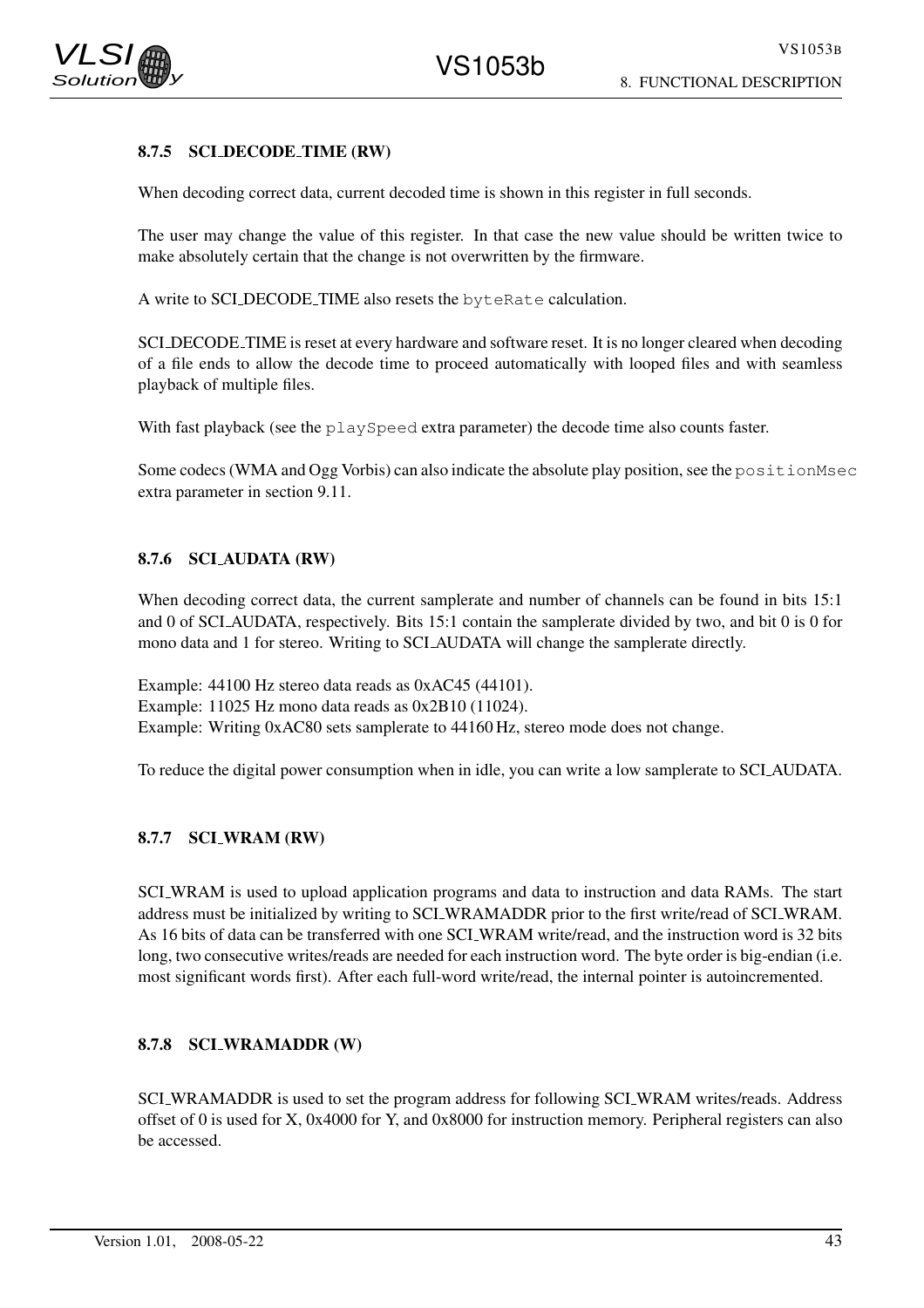| <b>SM_WRAMADDR</b> | Dest. addr.     | <b>Bits/</b> | <b>Description</b>     |
|--------------------|-----------------|--------------|------------------------|
| StartEnd           | StartEnd        | Word         |                        |
| 0x18000x18XX       | 0x18000x18XX    | -16          | X data RAM             |
| 0x58000x58XX       | 0x18000x18XX    | 16           | Y data RAM             |
| 0x80400x84FF       | 0x00400x04FF    | 32           | <b>Instruction RAM</b> |
| $0xC0000x$ FFFF    | $0xC0000x$ FFFF | 16           | I/O                    |

Only user areas in X, Y, and instruction memory are listed above. Other areas can be accessed, but should not be written to unless otherwise specified.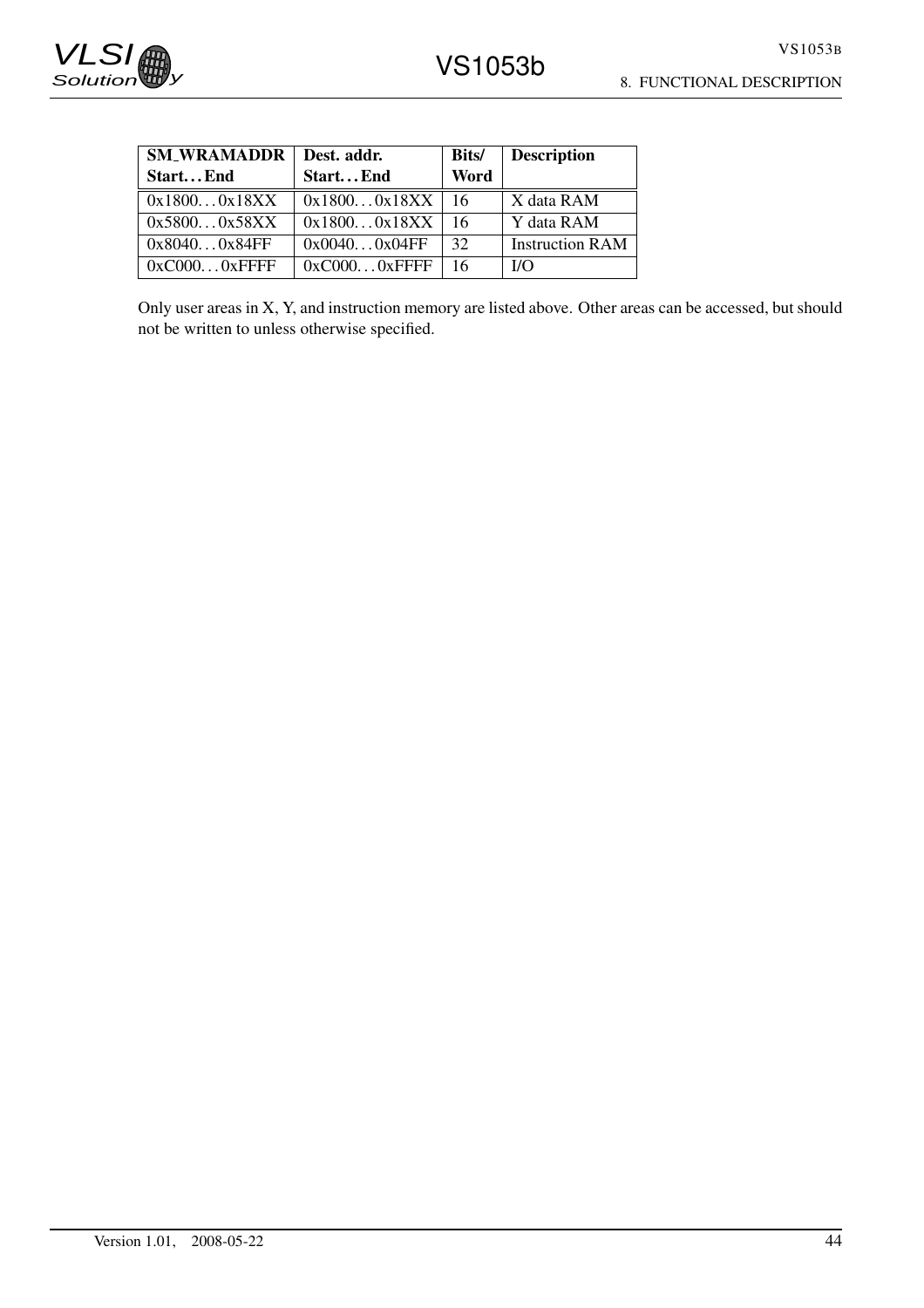#### 8.7.9 SCI\_HDAT0 and SCI\_HDAT1 (R)

For WAV files, SCI\_HDAT1 contains 0x7665 ("ve"). SCI\_HDAT0 contains the data rate measured in bytes per second for all supported RIFF WAVE formats: mono and stereo 8-bit or 16-bit PCM, mono and stereo IMA ADPCM. To get the bitrate of the file, multiply the value by 8.

For AAC ADTS streams, SCI HDAT1 contains 0x4154 ("AT"). For AAC ADIF files, SCI HDAT1 contains 0x4144 ("AD"). For AAC .mp4 / .m4a files, SCLHDAT1 contains 0x4D34 ("M4"). SCLHDAT0 contains the average data rate in bytes per second. To get the bitrate of the file, multiply the value by 8.

For WMA files, SCI\_HDAT1 contains  $0x574D$  ("WM") and SCI\_HDAT0 contains the data rate measured in bytes per second. To get the bitrate of the file, multiply the value by 8.

For MIDI files, SCI HDAT1 contains 0x4D54 ("MT") and SCI HDAT0 contains the average data rate in bytes per second. To get the bitrate of the file, multiply the value by 8.

For Ogg Vorbis files, SCI HDAT1 contains 0x4F67 "Og". SCI HDAT0 contains the average data rate in bytes per second. To get the bitrate of the file, multiply the value by 8.

For MP3 files, SCLHDAT1 is between 0xFFE0 and 0xFFFF. SCLHDAT1 / 0 contain the following:

| <b>Bit</b>      | <b>Function</b> | <b>Value</b>     | <b>Explanation</b>             |
|-----------------|-----------------|------------------|--------------------------------|
| HDAT1[15:5]     | syncword        | $\sqrt{2047}$    | stream valid                   |
| HDAT1[4:3]      | <b>ID</b>       | 3                | ISO 11172-3 MPG 1.0            |
|                 |                 | $\overline{c}$   | ISO 13818-3 MPG 2.0 (1/2-rate) |
|                 |                 | $\mathbf{1}$     | MPG 2.5 (1/4-rate)             |
|                 |                 | $\overline{0}$   | MPG 2.5 (1/4-rate)             |
| HDAT1[2:1]      | layer           | $\overline{3}$   | T                              |
|                 |                 | $\overline{2}$   | $\Pi$                          |
|                 |                 | $\mathbf{1}$     | III                            |
|                 |                 | $\theta$         | reserved                       |
| HDAT1[0]        | protect bit     | 1                | No CRC                         |
|                 |                 | $\theta$         | CRC protected                  |
| HDAT0[15:12]    | bitrate         |                  | see bitrate table              |
| HDAT0[11:10]    | samplerate      | $\overline{3}$   | reserved                       |
|                 |                 | $\overline{c}$   | 32/16/8 kHz                    |
|                 |                 | $\mathbf{1}$     | 48/24/12 kHz                   |
|                 |                 | $\boldsymbol{0}$ | 44/22/11 kHz                   |
| HDAT0[9]        | pad bit         | 1                | additional slot                |
|                 |                 | $\mathbf{0}$     | normal frame                   |
| <b>HDAT0[8]</b> | private bit     |                  | not defined                    |
| HDAT0[7:6]      | mode            | 3                | mono                           |
|                 |                 | $\overline{c}$   | dual channel                   |
|                 |                 | $\mathbf{1}$     | joint stereo                   |
|                 |                 | $\overline{0}$   | stereo                         |
| HDAT0[5:4]      | extension       |                  | see ISO 11172-3                |
| HDAT0[3]        | copyright       | $\mathbf{1}$     | copyrighted                    |
|                 |                 | $\boldsymbol{0}$ | free                           |
| HDAT0[2]        | original        | $\overline{1}$   | original                       |
|                 |                 | $\boldsymbol{0}$ | copy                           |
| HDAT0[1:0]      | emphasis        | $\overline{3}$   | CCITT J.17                     |
|                 |                 | $\overline{c}$   | reserved                       |
|                 |                 | $\mathbf{1}$     | 50/15 microsec                 |
|                 |                 | $\overline{0}$   | none                           |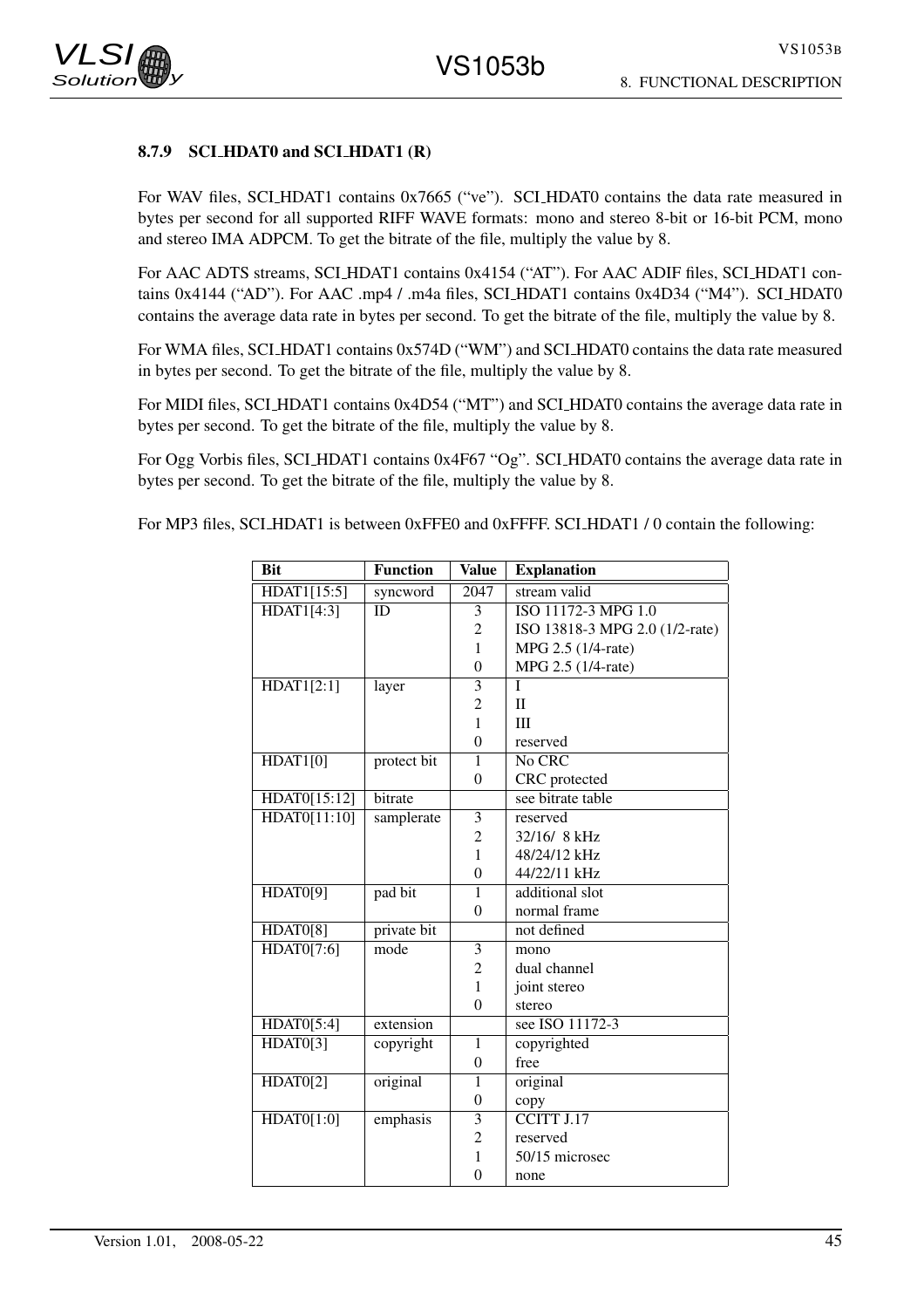

When read, SCI\_HDAT0 and SCI\_HDAT1 contain header information that is extracted from MP3 stream currently being decoded. After reset both registers are cleared, indicating no data has been found yet.

The "samplerate" field in SCI HDAT0 is interpreted according to the following table:

| "samplerate" | $ID=3$ | $ID=2$ | $ID=0.1$ |
|--------------|--------|--------|----------|
|              |        |        |          |
|              | 32000  | 16000  | 8000     |
|              | 48000  | 24000  | 12000    |
| 0            | 44100  | 22050  | 11025    |

The "bitrate" field in HDAT0 is read according to the following table. Notice that for variable bitrate stream the value changes constantly.

|                |                   | Layer I    |           | <b>Layer II</b>     | <b>Layer III</b>         |            |
|----------------|-------------------|------------|-----------|---------------------|--------------------------|------------|
| "bitrate"      | $ID=3$            | $ID=0,1,2$ |           | $ID=3$   $ID=0,1,2$ | $ID=3$                   | $ID=0,1,2$ |
|                |                   | kbit/s     |           | kbit/s              | kbit/s                   |            |
| 15             | forbidden         | forbidden  | forbidden | forbidden           | forbidden                | forbidden  |
| 14             | 448               | 256        | 384       | 160                 | 320                      | 160        |
| 13             | 416               | 224        | 320       | 144                 | 256                      | 144        |
| 12             | 384               | 192        | 256       | 128                 | 224                      | 128        |
| 11             | 352               | 176        | 224       | 112                 | 192                      | 112        |
| 10             | 320               | 160        | 192       | 96                  | 160                      | 96         |
| 9              | 288               | 144        | 160       | 80                  | 128                      | 80         |
| 8              | 256               | 128        | 128       | 64                  | 112                      | 64         |
| 7              | 224               | 112        | 112       | 56                  | 96                       | 56         |
| 6              | 192               | 96         | 96        | 48                  | 80                       | 48         |
| 5              | 160               | 80         | 80        | 40                  | 64                       | 40         |
| 4              | 128               | 64         | 64        | 32                  | 56                       | 32         |
| 3              | 96                | 56         | 56        | 24                  | 48                       | 24         |
| $\overline{2}$ | 64                | 48         | 48        | 16                  | 40                       | 16         |
| 1              | 32                | 32         | 32        | 8                   | 32                       | 8          |
| $\theta$       | $\qquad \qquad -$ |            | -         | -                   | $\overline{\phantom{0}}$ |            |

The average data rate in bytes per second can be read from memory, see the byteRate extra parameter. This variable contains the byte rate for all codecs. To get the bitrate of the file, multiply the value by 8.

The bitrate calculation is not automatically reset between songs, but it can also be reset without a software or hardware reset by writing to SCI DECODE TIME.

### 8.7.10 SCI AIADDR (RW)

SCI AIADDR indicates the start address of the application code written earlier with SCI WRAMADDR and SCI WRAM registers. If no application code is used, this register should not be initialized, or it should be initialized to zero. For more details, see Application Notes for VS10XX.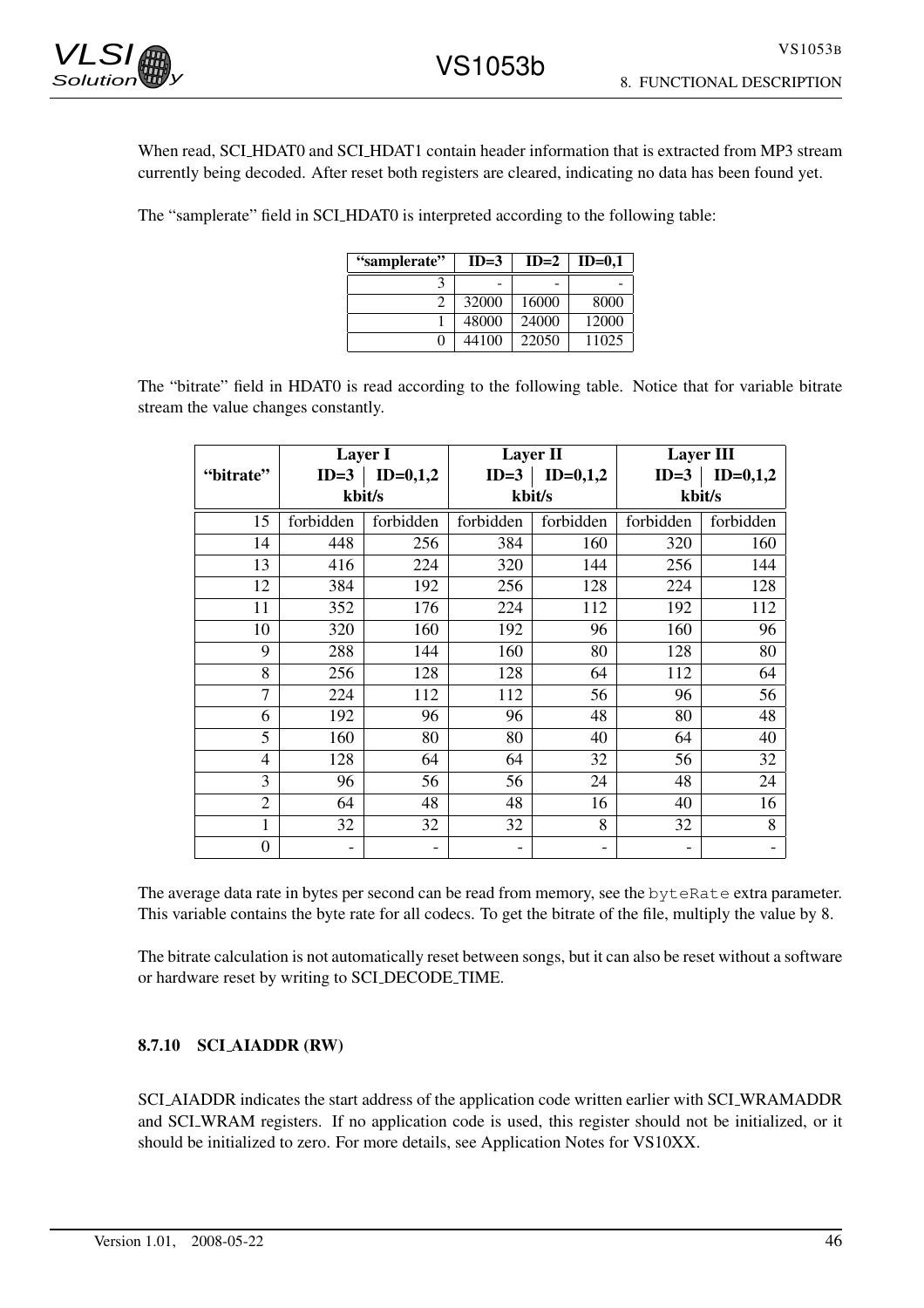# 8. FUNCTIONAL DESCRIPTION

## 8.7.11 SCI\_VOL (RW)

SCI VOL is a volume control for the player hardware. The most significant byte of the volume register controls the left channel volume, the low part controls the right channel volume. The channel volume sets the attenuation from the maximum volume level in 0.5 dB steps. Thus, maximum volume is 0x0000 and total silence is 0xFEFE.

Note, that after hardware reset the volume is set to full volume. Resetting the software does not reset the volume setting.

Setting SCI\_VOL to 0xFFFF will activate analog powerdown mode.

Example: for a volume of -2.0 dB for the left channel and -3.5 dB for the right channel:  $(2.0/0.5) = 4$ ,  $3.5/0.5 = 7 \rightarrow \text{SCI_VOL} = 0x0407.$ 

Example: SCI\_VOL =  $0x2424 \rightarrow$  both left and right volumes are  $0x24 * -0.5 = -18.0$  dB

In VS1053b bass and treble initialization and volume change is delayed until the next batch of samples are sent to the audio FIFO. Thus, audio interrupts can no longer be missed during a write to SCI BASS or SCI VOL.

This delays the volume setting slightly, but because the volume control is now done in the DAC hardware instead of performing it to the samples going into the audio FIFO, the overall volume change response is better than before. Also, the actual volume control has zero-cross detection, which almost completely removes all audible noise that occurs when volume is suddenly changed.

### 8.7.12 SCI AICTRL[x] (RW)

SCI\_AICTRL[x] registers  $(x=[0..3])$  can be used to access the user's application program.

The AICTRL registers are also used with IMA ADPCM encoding mode.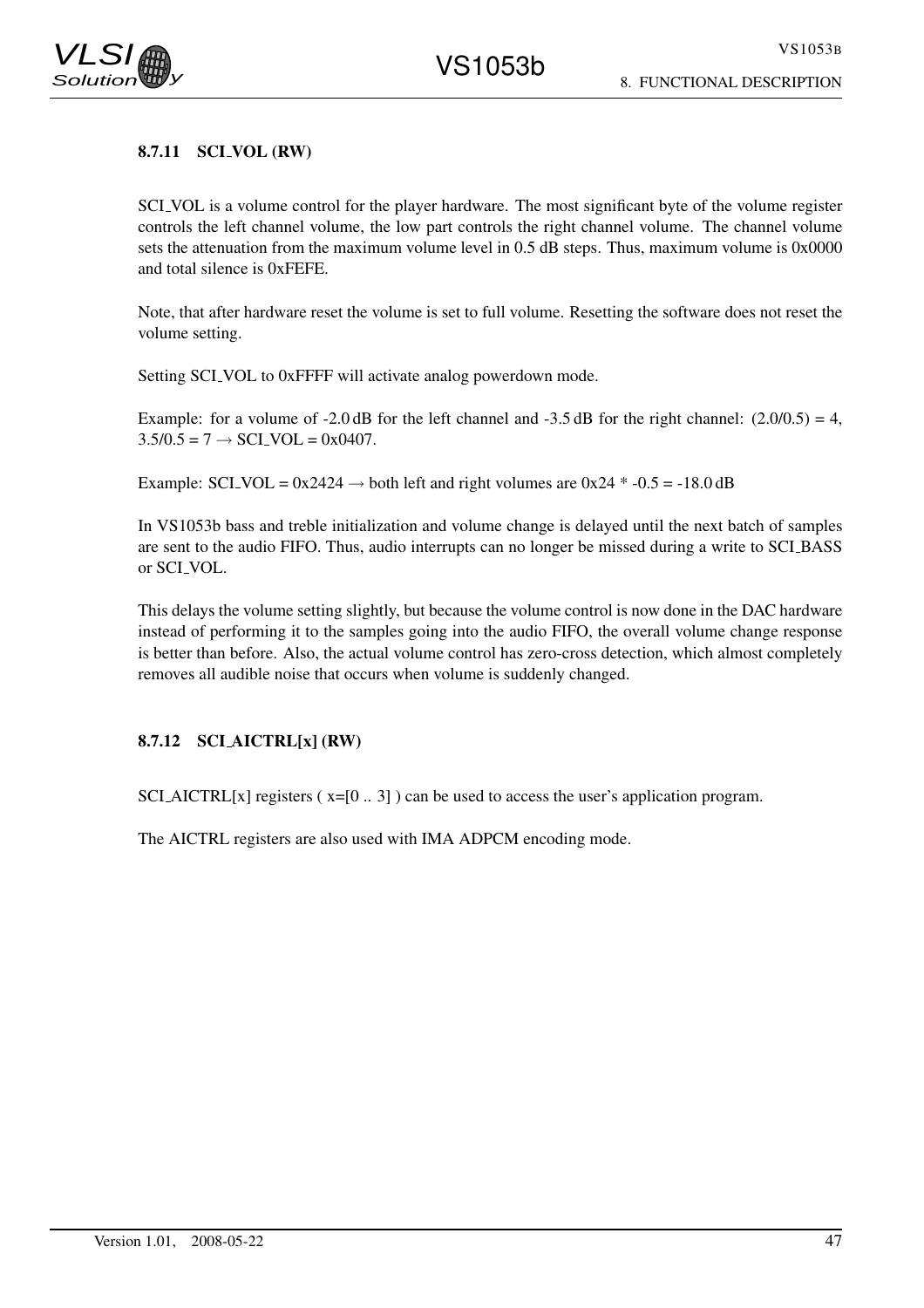# 9 Operation

# 9.1 Clocking

VS1053b operates on a single, nominally 12.288 MHz fundamental frequency master clock. This clock can be generated by external circuitry (connected to pin XTALI) or by the internal clock crystal interface (pins XTALI and XTALO). This clock is used by the analog parts and determines the highest available samplerate. With 12.288 MHz clock all samplerates upto 48000 Hz are available.

VS1053b can also use 24..26 MHz clocks when SM CLK RANGE in the SCI MODE register is set to 1. The system clock is then divided by 2 at the clock input and the chip gets a 12..13 MHz input clock.

# 9.2 Hardware Reset

When the XRESET -signal is driven low, VS1053b is reset and all the control registers and internal states are set to the initial values. XRESET-signal is asynchronous to any external clock. The reset mode doubles as a full-powerdown mode, where both digital and analog parts of VS1053b are in minimum power consumption stage, and where clocks are stopped. Also XTALO is grounded.

When XRESET is asseted, all output pins go to their default states. All input pins will go to highimpedance state (to input state), except SO, which is still controlled by the XCS.

After a hardware reset (or at power-up) DREQ will stay down for around 22000 clock cycles, which means an approximate 1.8 ms delay if VS1053b is run at 12.288 MHz. After this the user should set such basic software registers as SCI MODE, SCI BASS, SCI CLOCKF, and SCI VOL before starting decoding. See section 8.7 for details.

If the input clock is 24..26 MHz, SM CLK RANGE should be set as soon as possible after a chip reset without waiting for DREQ.

Internal clock can be multiplied with a PLL. Supported multipliers through the SCI CLOCKF register are  $1.0 \times \ldots 5.0 \times$  the input clock. Reset value for Internal Clock Multiplier is  $1.0 \times$ . If typical values are wanted, the Internal Clock Multiplier needs to be set to  $3.5\times$  after reset. Wait until DREO rises, then write value 0x9800 to SCLCLOCKF (register 3). See section 8.7.4 for details.

## 9.3 Software Reset

In some cases the decoder software has to be reset. This is done by activating bit SM RESET in register SCI MODE (Chapter 8.7.1). Then wait for at least  $2 \mu s$ , then look at DREQ. DREQ will stay down for about 22000 clock cycles, which means an approximate 1.8 ms delay if VS1053b is run at 12.288 MHz. After DREQ is up, you may continue playback as usual.

As opposed to all earlier VS10XX chips, it is not recommended to do a software reset between songs. This way the user may be sure that even files with low samplerates or bitrates are played right to their end.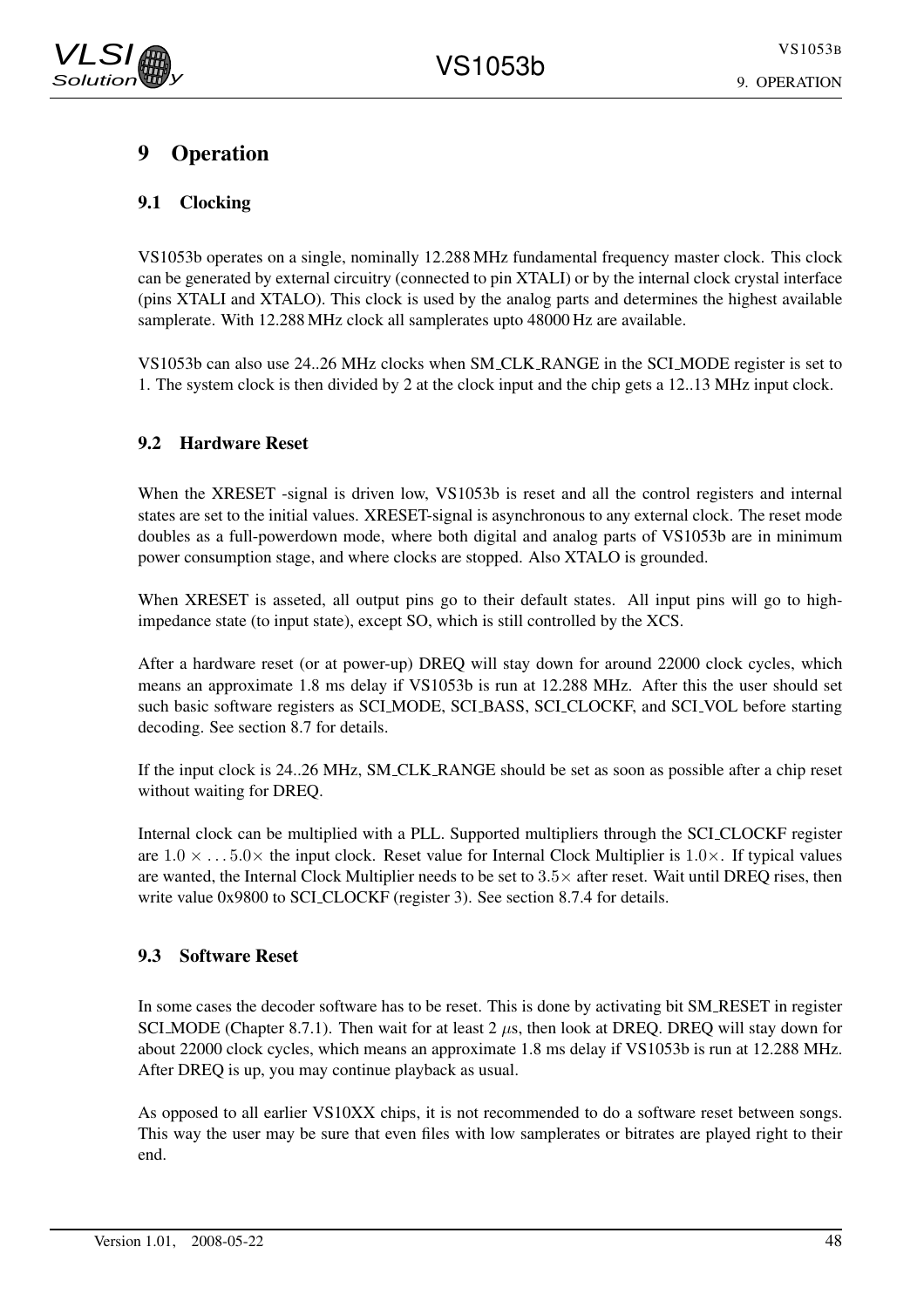9. OPERATION

## 9.4 Low Power Mode

If you need to keep the system running while not decoding data, but need to lower the power consumption, you can use the following tricks.

- Select the  $1.0 \times$  clock by writing 0x0000 to SCL CLOCKF. This disables the PLL and saves some power.
- Write a low non-zero value, such as 0x0010 to SCLAUDATA. This will reduce the samplerate and the number of audio interrupts required. Between audio interrupts the VSDSP core will just wait for an interrupt, thus saving power.
- Turn off all audio post-processing (tone controls and EarSpeaker).
- If possible for the application, write 0xffff to SCI VOL to disable the analog drivers.

To return from low-power mode, revert register values in reverse order.

Note: The low power mode consumes significantly more electricity than hardware reset.

## 9.5 Play and Decode

This is the normal operation mode of VS1053b. SDI data is decoded. Decoded samples are converted to analog domain by the internal DAC. If no decodable data is found, SCI HDAT0 and SCI HDAT1 are set to 0.

When there is no input for decoding, VS1053b goes into idle mode (lower power consumption than during decoding) and actively monitors the serial data input for valid data.

### 9.5.1 Playing a Whole File

This is the default playback mode.

- 1. Send an audio file to VS1053b.
- 2. Read extra parameter value endFillByte (Chapter 9.11).
- 3. Send at least 2052 bytes of endFillByte[7:0].
- 4. Set SCI MODE bit SM CANCEL.
- 5. Send at least 32 bytes of endFillByte[7:0].
- 6. Read SCI MODE. If SM CANCEL is still set, go to 5. If SM CANCEL hasn't cleared after sending 2048 bytes, do a software reset (this should be extremely rare).
- 7. The song has now been successfully sent. HDAT0 and HDAT1 should now both contain 0 to indicate that no format is being decoded. Return to 1.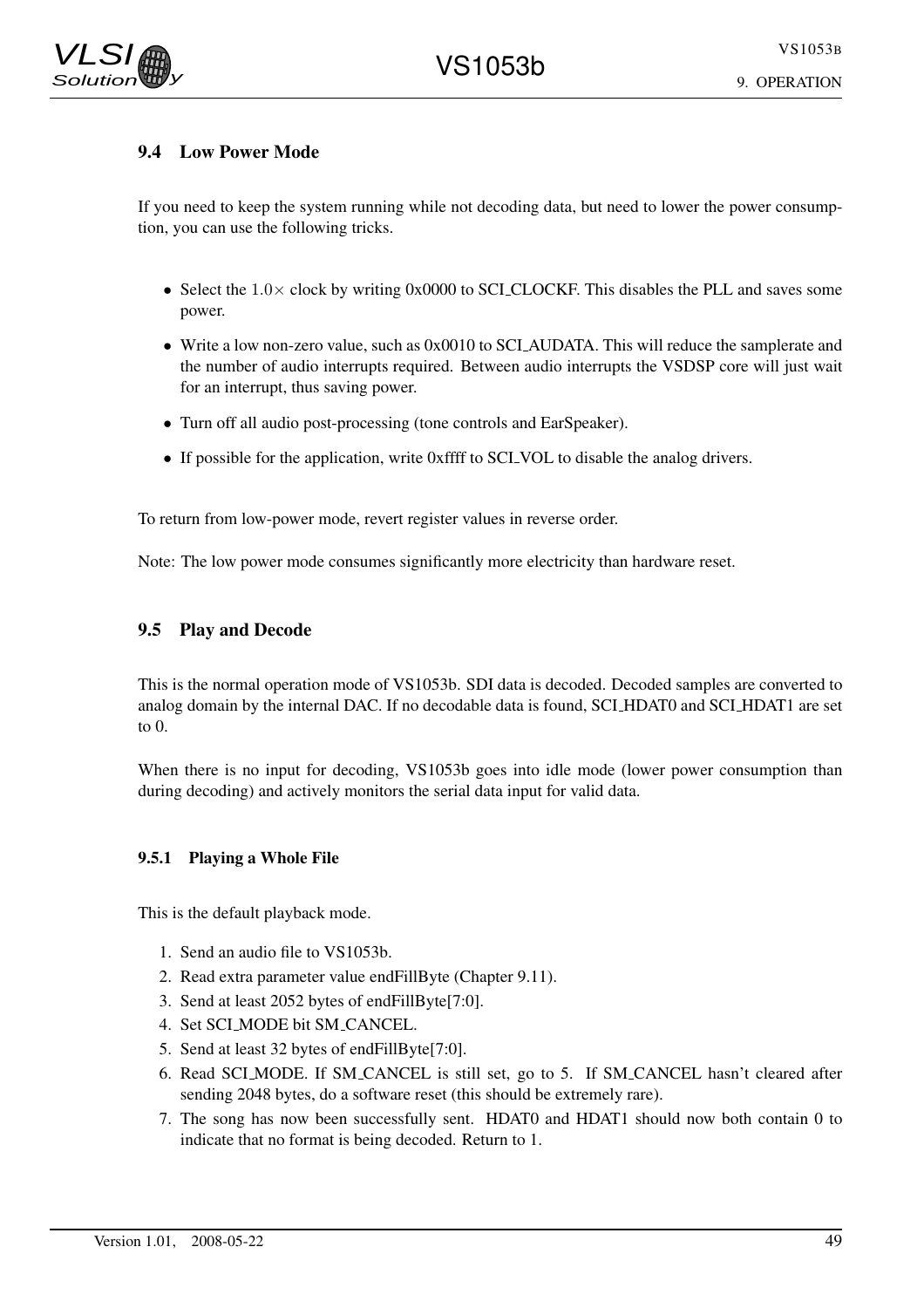# 9.5.2 Cancelling Playback

Cancelling playback of a song is a normal operation when the user wants to jump to another song while doing playback.

- 1. Send a portion of an audio file to VS1053b.
- 2. Set SCI MODE bit SM CANCEL.
- 3. Continue sending audio file, but check SM CANCEL after every 32 bytes of data. If it is still set, goto 3. If SM CANCEL doesn't clear after 2048 bytes or one second, do a software reset (this should be extremely rare).
- 4. When SM CANCEL has cleared, read extra parameter value endFillByte (Chapter 9.11).
- 5. Send 2052 bytes of endFillByte[7:0].
- 6. HDAT0 and HDAT1 should now both contain 0 to indicate that no format is being decoded. You can now send the next audio file.

## 9.5.3 Fast Play

VS1053b allows fast audio playback. If your microcontroller can feed data fast enough to the VS1053b, this is the preferred way to fast forward audio.

- 1. Start sending an audio file to VS1053b.
- 2. To set fast play, set extra parameter value playSpeed (Chapter 9.11).
- 3. Continue sending audio file.
- 4. To exit fast play mode, write 1 to playSpeed.

To estimate whether or not your microcontroller can feed enough data to VS1053b in fast play mode, see contents of extra parameter value byteRate (Chapter 9.11). Note that byteRate contains the data speed of the file played back at nominal speed even when fast play is active.

Note: Play speed is not reset when song is changed.

### 9.5.4 Fast Forward and Rewind without Audio

To do fast forward and rewind you need the capability to do random access to the audio file. Unfortunately fast forward and rewind isn't available at all times, like when file headers are being read.

- 1. Send a portion of an audio file to VS1053b.
- 2. When random access is required, read SCI STATUS bit SS DO NOT JUMP. If that bit is set, random access cannot be performed, so go back to 1.
- 3. Read extra parameter value endFillByte (Chapter 9.11).
- 4. Send at least 2048 bytes of endFillByte[7:0].
- 5. Jump forwards or backwards in the file.
- 6. Continue sending the file.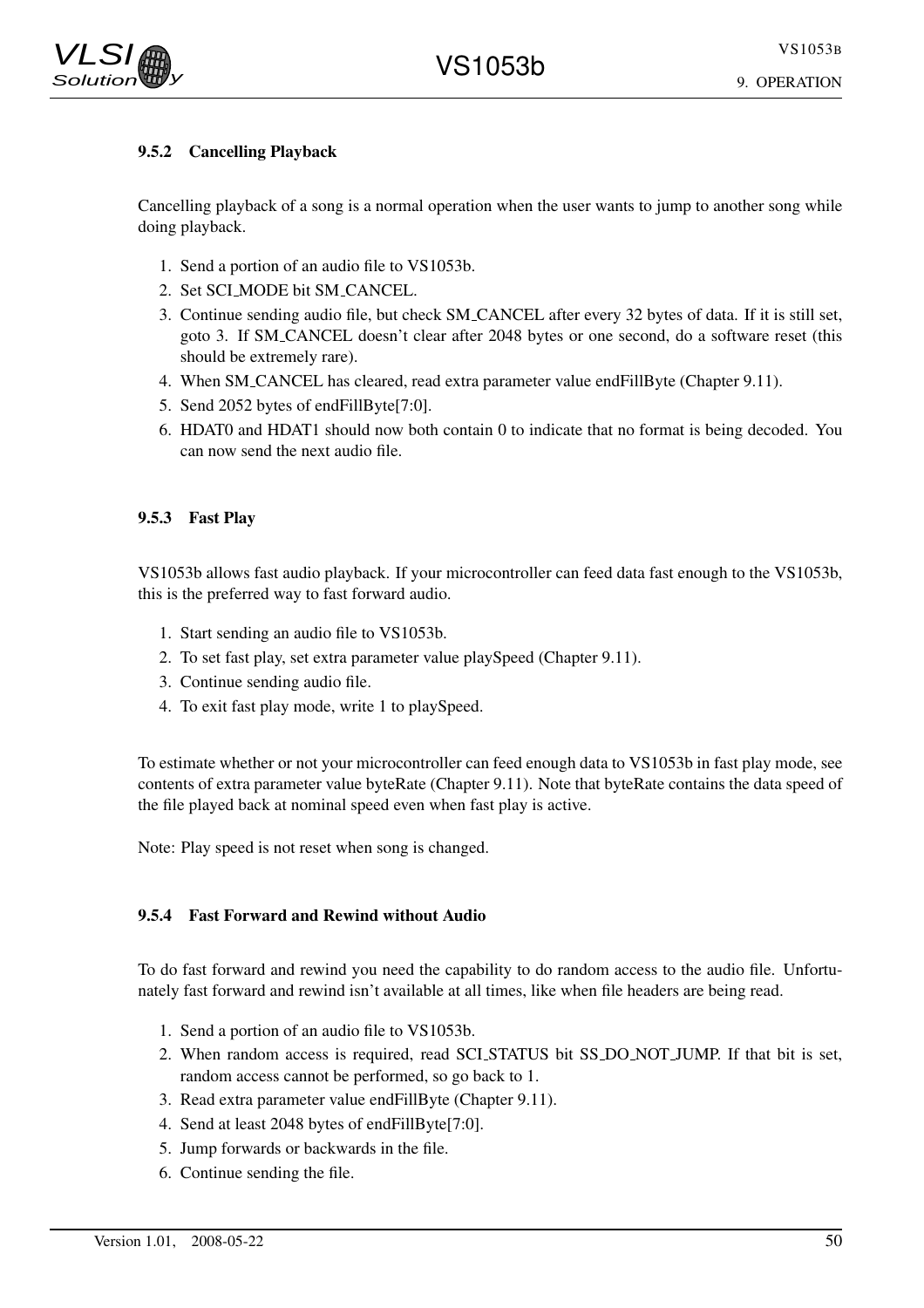

Note: It is recommended that playback volume is decreased by e.g. 10 dB when fast forwarding/rewinding.

Note: Register DECODE TIME does not take jumps into account.

Note: Midi is not suitable for random-access. You can implement fast forward using the playSpeed extra parameter to select  $1-128 \times$  play speed. SCLDECODE\_TIME also speeds up. If necessary, rewind can be implemented by restarting decoding of a MIDI file and fast playing to the appropriate place. SCI DECODE TIME can be used to decide when the right place has been reached.

#### 9.5.5 Maintaining Correct Decode Time

When fast forward and rewind operations are performed, there is no way to maintain correct decode time for most files. However, WMA and Ogg Vorbis offer exact time information in the file. To use accurate time information whenever possible, use the following algorithm:

- 1. Start sending an audio file to VS1053b.
- 2. Read extra parameter value pair positionMsec (Chapter 9.11).
- 3. If positionMsec is -1, show you estimation of decoding time using DECODE TIME (and your estimate of file position if you have performed fast forward / rewind operations).
- 4. If positionMsec is not -1, use this time to show the exact position in the file.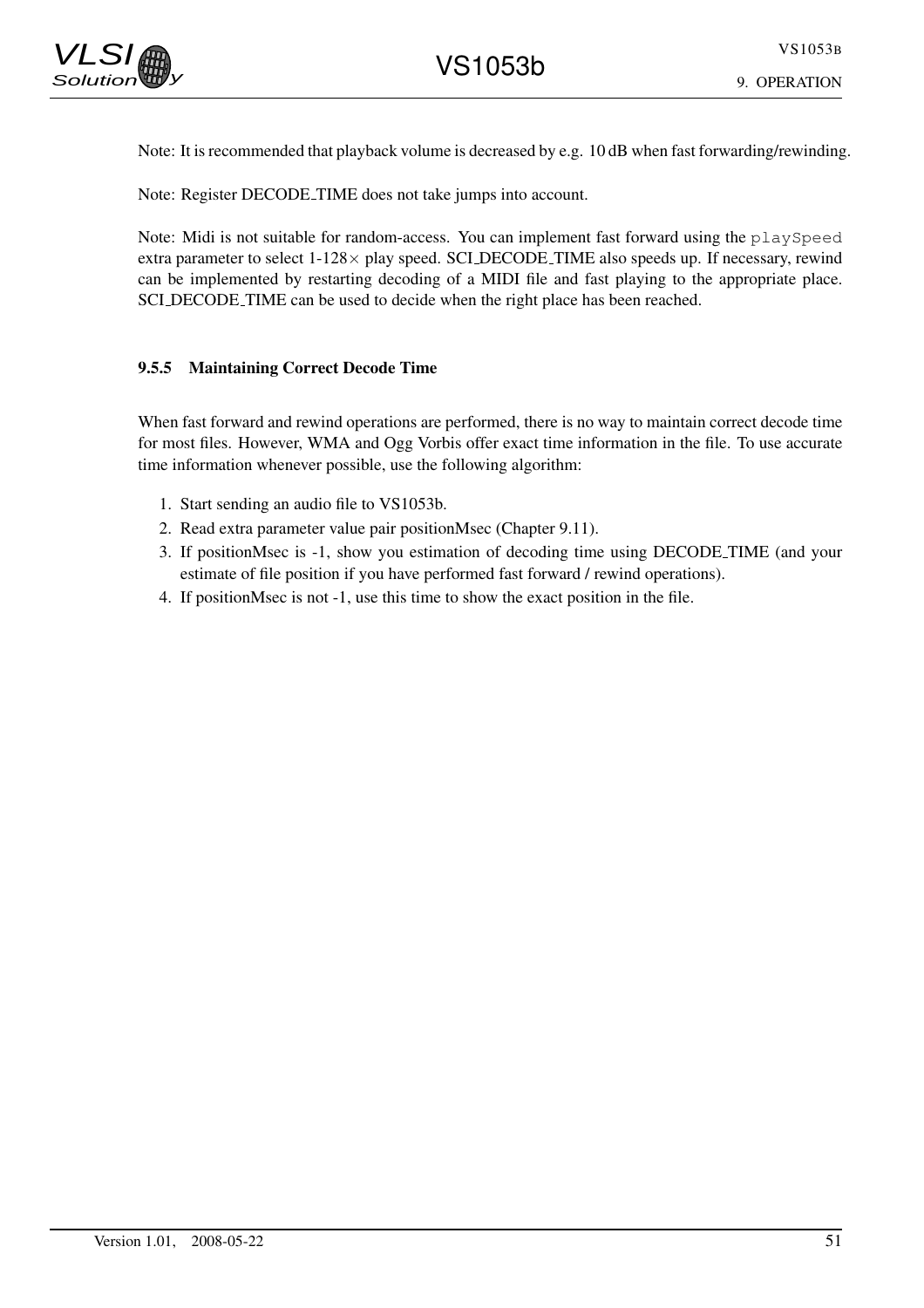## 9.6 Feeding PCM data

VS1053b can be used as a PCM decoder by sending a WAV file header. If the length sent in the WAV header is 0xFFFFFFFF, VS1053b will stay in PCM mode indefinitely (or until SM\_CANCEL has been set). 8-bit linear and 16-bit linear audio is supported in mono or stereo. A WAV header looks like this:

| <b>File Offset</b> | <b>Field Name</b>    | <b>Size</b>    | <b>Bytes</b>                                                | <b>Description</b>              |
|--------------------|----------------------|----------------|-------------------------------------------------------------|---------------------------------|
| 0                  | ChunkID              | 4              | "RIFF"                                                      |                                 |
| 4                  | ChunkSize            | 4              | $0xff$ $0xff$ $0xff$ $0xff$                                 |                                 |
| 8                  | Format               | 4              | "WAVE"                                                      |                                 |
| 12                 | SubChunk1ID          | 4              | "fmt"                                                       |                                 |
| 16                 | SubChunk1Size        | 4              | 0x100x00x00x0                                               | 16                              |
| 20                 | AudioFormat          | 2              | 0x10x0                                                      | Linear PCM                      |
| 22                 | NumOfChannels        | 2              | CO <sub>CI</sub>                                            | 1 for mono, 2 for stereo        |
| 24                 | SampleRate           | 4              | S <sub>0</sub> S <sub>1</sub> S <sub>2</sub> S <sub>3</sub> | $0x1f40$ for 8 kHz              |
| 28                 | <b>ByteRate</b>      | 4              | R0 R1 R2 R3                                                 | $0x3e80$ for 8 kHz 16-bit mono  |
| 32                 | BlockAlign           | $\overline{2}$ | AOA1                                                        | 2 for mono, 4 for stereo 16-bit |
| 34                 | <b>BitsPerSample</b> | 2              | B00xB1                                                      | 16 for 16-bit data              |
| 52                 | SubChunk2ID          | 4              | "data"                                                      |                                 |
| 56                 | SubChunk2Size        | 4              | $0xff$ $0xff$ $0xff$ $0xff$                                 | Data size                       |

The rules to calculate the four variables are as follows:

- $S =$  sample rate in Hz, e.g. 44100 for 44.1 kHz.
- For 8-bit data  $B = 8$ , and for 16-bit data  $B = 16$ .
- For mono data  $C = 1$ , for stereo data  $C = 2$ .
- $A = \frac{C \times B}{8}$  $\frac{\times B}{8}$ .
- $R = S \times A$ .

Example: A 44100 Hz 16-bit stereo PCM header would read as follows:

|                                          |  |  |  |  |  |  |  |  | 0000 52 49 46 46 ff ff ff ff 57 41 56 45 66 6d 74 20   RIFF WAVEfmt                      |
|------------------------------------------|--|--|--|--|--|--|--|--|------------------------------------------------------------------------------------------|
|                                          |  |  |  |  |  |  |  |  | 0100 10 00 00 00 01 00 02 00 44 ac 00 00 10 b1 02 00 $  \dots \dots \dots \dots \dots  $ |
| 0200 04 00 10 00 64 61 74 61 ff ff ff ff |  |  |  |  |  |  |  |  | $  \ldots$ data $\ldots  $                                                               |

### 9.7 Ogg Vorbis Recording

Ogg Vorbis is an open file format that allows for very high sound quality with low to medium bitrates.

Ogg Vorbis recording is activated by loading the Ogg Vorbis Encoder Application to the 16 KiB program RAM memory of the VS1053b. After activation, encoder results can be read from registers SCI HDAT0 and SCI HDAT1, much like when using ADPCM recording (Chapter 9.8).

Three profiles are provided: one for high-quality stereo recording at a bitrate of approx. 140 kbit/s, and two for speech-quality mono recording at a bitrates between 15 and 30 kbit/s.

To use the Ogg Vorbis Encoder application, please load the application from VLSI Solution's Web page *http://www.vlsi.fi/software/plugins/plugins.shtml* and read the accompanying documentation.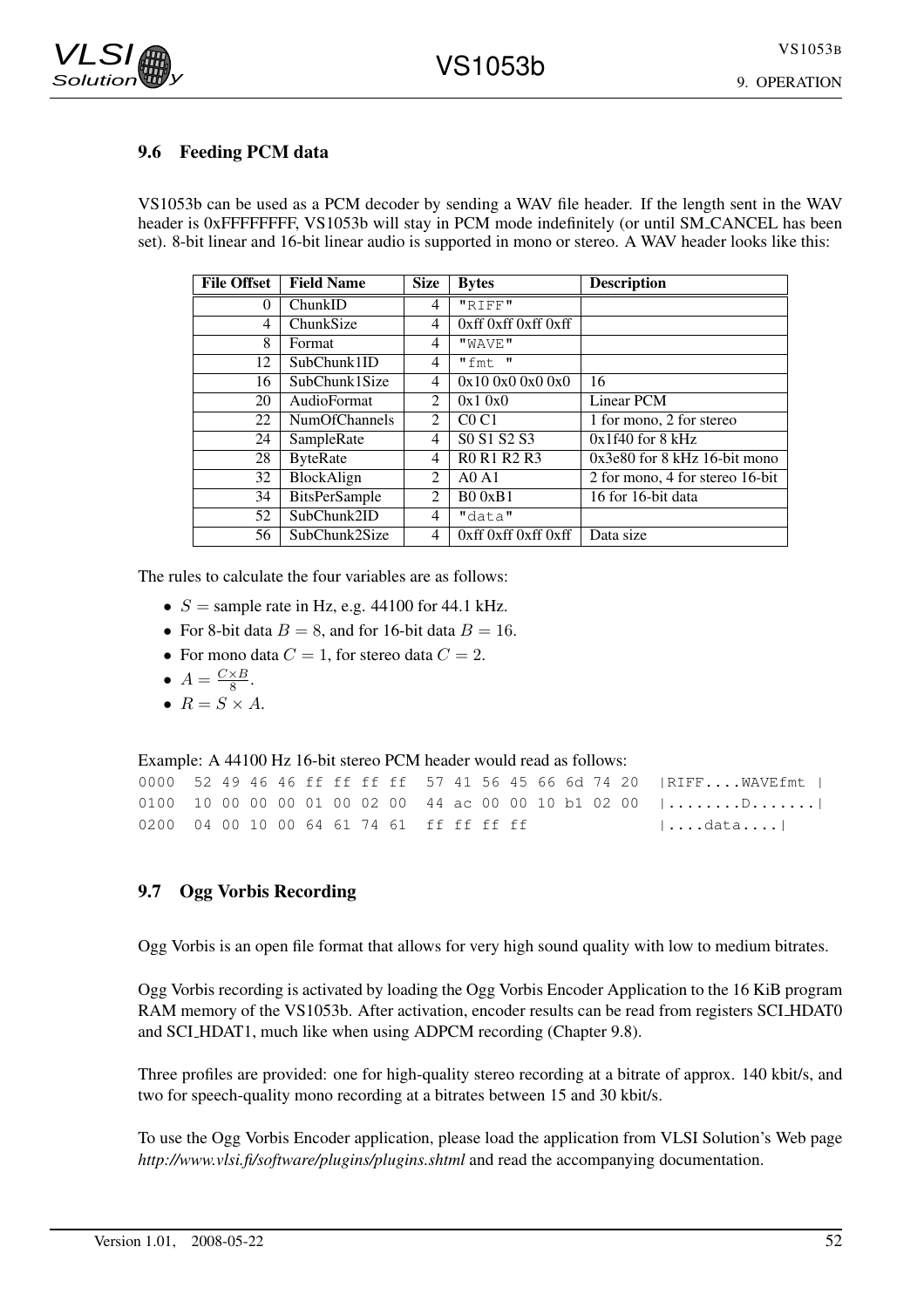# 9.8 ADPCM Recording

This chapter explains how to create RIFF/WAV file with IMA ADPCM format. This is a widely supported ADPCM format and many PC audio playback programs can play it. IMA ADPCM recording gives roughly a compression ratio of 4:1 compared to linear, 16-bit audio. This makes it possible to record for example ono 8 kHz audio at 32.44 kbit/s.

VS1053 has a stereo ADC, thus also two-channel (separate AGC, if AGC enabled) and stereo (common AGC, if AGC enabled) modes are available. Mono recording mode selects either left or right channel. Left channel is either MIC or LINE1 depending on the SCI MODE register.

| <b>Register</b>    | <b>Bits</b>     | <b>Description</b>                                                        |
|--------------------|-----------------|---------------------------------------------------------------------------|
| <b>SCLMODE</b>     | 2, 12, 14       | Start ADPCM mode, select MIC/LINE1                                        |
| <b>SCI_AICTRL0</b> | 15.0            | Sample rate 800048000 Hz (read at recording startup)                      |
| <b>SCI_AICTRL1</b> | 15.0            | Recording gain (1024 = $1 \times$ ) or 0 for automatic gain control       |
| <b>SCI_AICTRL2</b> | 15.0            | Maximum autogain amplification (1024 = $1 \times$ , 65535 = 64 $\times$ ) |
| <b>SCI_AICTRL3</b> | $1_{.0}$        | $0 =$ joint stereo (common AGC), $1 =$ dual channel (separate AGC),       |
|                    |                 | $2 = left channel$ , $3 = right channel$                                  |
|                    | 2               | $0 = IMA ADPCM$ mode, $1 = LINEAR$ PCM mode                               |
|                    | 15 <sup>3</sup> | reserved, set to 0                                                        |

### 9.8.1 Activating ADPCM Mode

IMA ADPCM recording mode is activated by setting bits SM RESET and SM ADPCM in SCI MODE. Line input 1 is used instead of differential mic input if SM LINE1 is set. Before activating ADPCM recording, user must write the right values to SCI AICTRL0 and SCI AICTRL3. These values are only read at recording startup. SCI AICTRL1 and SCI AICTRL2 can be altered anytime, but it is preferable to write good init values before activation.

SCI\_AICTRL1 controls linear recording gain. 1024 is equal to digital gain 1, 512 is equal to digital gain 0.5 and so on. If the user wants to use automatic gain control (AGC), SCI AICTRL1 should be set to 0. Typical speech applications usually are better off using AGC, as this takes care of relatively uniform speech loudness in recordings.

SCI AICTRL2 controls the maximum AGC gain. This can be used to limit the amplification of noise when there is no signal. If SCL-AICTRL2 is zero, the maximum gain is initialized to 65535 (64 $\times$ ), i.e. whole range is used.

```
For example:
```

```
WriteVS10xxRegister(SCI_AICTRL0, 16000U);
WriteVS10xxRegister(SCI_AICTRL1, 0);
WriteVS10xxRegister(SCI_AICTRL2, 4096U);
WriteVS10xxRegister(SCI_AICTRL3, 0);
WriteVS10xxReqister(SCI_MODE, ReadVS10xxReqister(SCI_MODE) |
                              SM_RESET | SM_ADPCM | SM_LINE1);
WriteVS10xxPatch(); /* Only for VS1053b */
```
selects 16 kHz, stereo mode with automatic gain control and maximum amplification of  $4\times$ .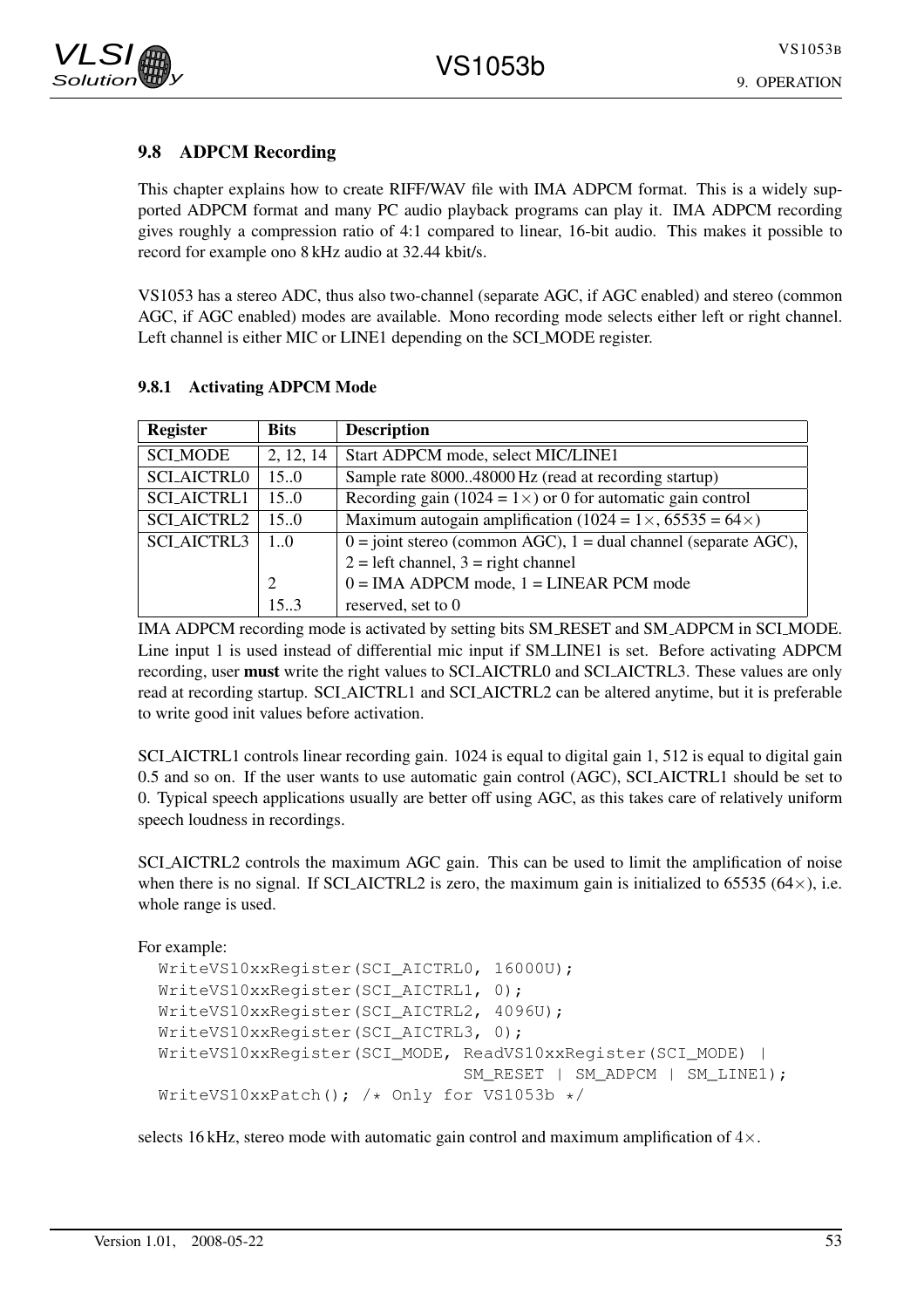9. OPERATION

| <b>Register</b>     | Reg. No | <b>Value</b> |
|---------------------|---------|--------------|
| <b>SCLWRAMADDR</b>  | 0x7     | 0x8010       |
| <b>SCI_WRAM</b>     | 0x6     | 0x3e12       |
| <b>SCI_WRAM</b>     | 0x6     | 0xb817       |
| <b>SCI_WRAM</b>     | 0x6     | 0x3e14       |
| <b>SCI_WRAM</b>     | 0x6     | 0xf812       |
| <b>SCI_WRAM</b>     | 0x6     | 0x3e01       |
| <b>SCLWRAM</b>      | 0x6     | 0xb811       |
| <b>SCI_WRAM</b>     | 0x6     | 0x0007       |
| <b>SCLWRAM</b>      | 0x6     | 0x9717       |
| <b>SCI_WRAM</b>     | 0x6     | 0x0020       |
| <b>SCLWRAM</b>      | 0x6     | 0xffd2       |
| <b>SCI_WRAM</b>     | 0x6     | 0x0030       |
| <b>SCLWRAM</b>      | 0x6     | 0x11d1       |
| <b>SCLWRAM</b>      | 0x6     | 0x3111       |
| <b>SCI_WRAM</b>     | 0x6     | 0x8024       |
| <b>SCI_WRAM</b>     | 0x6     | 0x3704       |
| <b>SCLWRAM</b>      | 0x6     | 0xc024       |
| <b>SCI_WRAM</b>     | 0x6     | 0x3b81       |
| <b>SCI_WRAM</b>     | 0x6     | 0x8024       |
| <b>SCLWRAM</b>      | 0x6     | 0x3101       |
| <b>SCLWRAM</b>      | 0x6     | 0x8024       |
| <b>SCI_WRAM</b>     | 0x6     | 0x3b81       |
| <b>SCLWRAM</b>      | 0x6     | 0x8024       |
| <b>SCI_WRAM</b>     | 0x6     | 0x3f04       |
| <b>SCLWRAM</b>      | 0x6     | 0xc024       |
| <b>SCLWRAM</b>      | 0x6     | 0x2808       |
| <b>SCI_WRAM</b>     | 0x6     | 0x4800       |
| <b>SCLWRAM</b>      | 0x6     | 0x36f1       |
| <b>SCI_WRAM</b>     | 0x6     | 0x9811       |
| <b>SCI_WRAMADDR</b> | 0x7     | 0x8028       |
| <b>SCLWRAM</b>      | 0x6     | 0x2a00       |
| <b>SCI_WRAM</b>     | 0x6     | 0x040e       |

WriteVS10xxPatch() should perform the following SCI writes (only for VS1053b):

VS1053b

form at VLSI Solution's web page *http://www.vlsi.fi/en/support/software/vs10xxpatches.html* by the name of *VS1053b IMA ADPCM Encoder Fix*.

### 9.8.2 Reading IMA ADPCM Data

After IMA ADPCM recording has been activated, registers SCI HDAT0 and SCI HDAT1 have new functions.

The IMA ADPCM sample buffer is 1024 16-bit words. The fill status of the buffer can be read from SCI\_HDAT1. If SCI\_HDAT1 is greater than 0, you can read as many 16-bit words from SCI\_HDAT0. If the data is not read fast enough, the buffer overflows and returns to empty state.

Note: if SCLHDAT1  $\geq$  896, it may be better to wait for the buffer to overflow and clear before reading samples. That way you may avoid buffer aliasing.

Each IMA ADPCM block is 128 words, i.e. 256 bytes. If you wish to interrupt reading data and possibly continue later, please stop at a 128-word boundary. This way whole blocks are skipped and the encoded stream stays valid.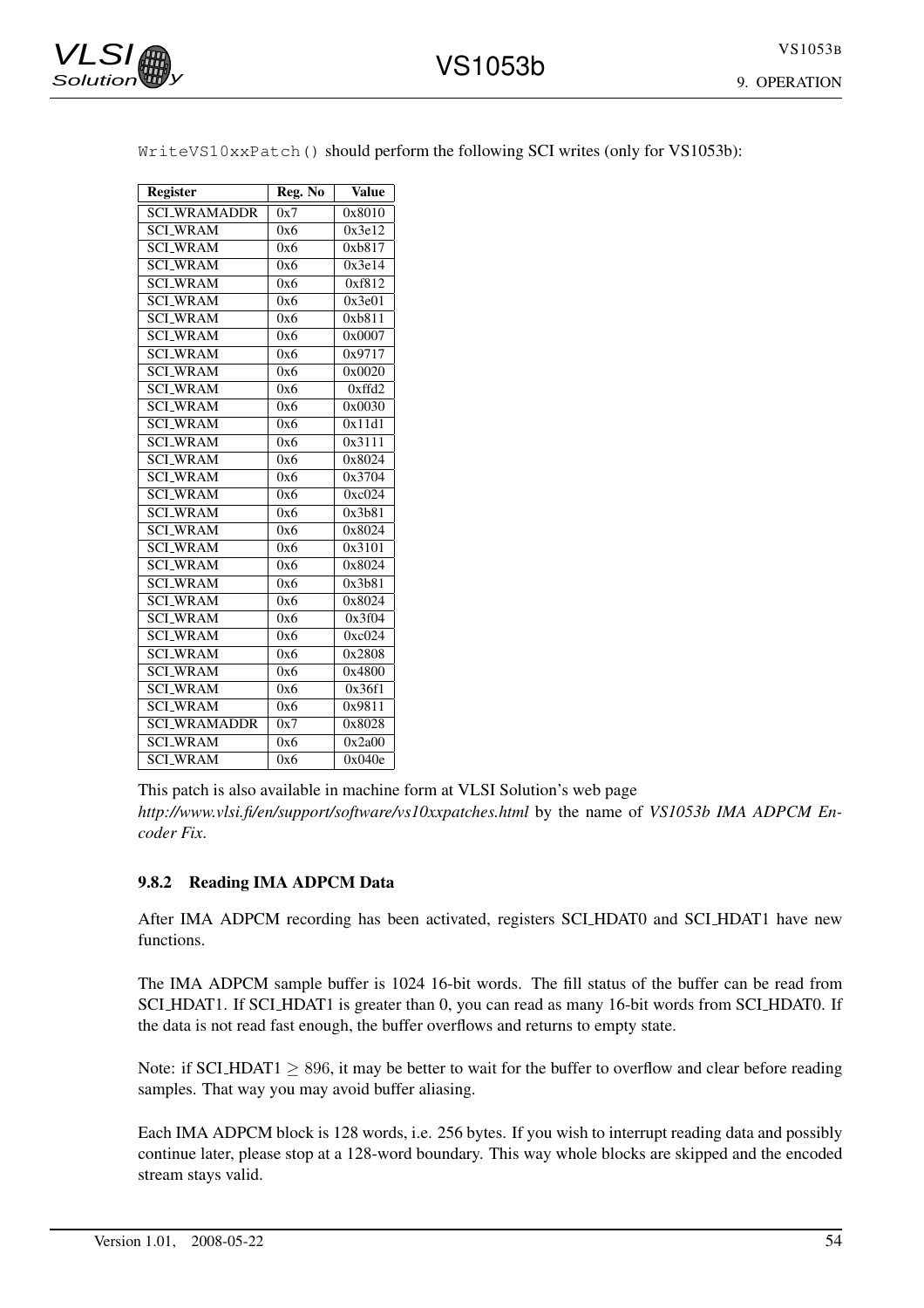

#### 9.8.3 Adding a RIFF Header

To make your IMA ADPCM file a RIFF / WAV file, you have to add a header before the actual data. The following shows a header for mono file. Note that 2- and 4-byte values are little-endian (lowest byte first) in this format:

| <b>File Offset</b> | <b>Field Name</b>    | <b>Size</b>    | <b>Bytes</b>     | <b>Description</b>            |
|--------------------|----------------------|----------------|------------------|-------------------------------|
| 0                  | ChunkID              | $\overline{4}$ | "RIFF"           |                               |
| 4                  | ChunkSize            | 4              | F0 F1 F2 F3      | File size - 8                 |
| 8                  | Format               | $\overline{4}$ | "WAVE"           |                               |
| 12                 | SubChunk1ID          | 4              | "fmt"            |                               |
| 16                 | SubChunk1Size        | $\overline{4}$ | 0x140x00x00x0    | 20                            |
| 20                 | AudioFormat          | $\overline{2}$ | 0x110x0          | 0x11 for IMA ADPCM            |
| 22                 | <b>NumOfChannels</b> | 2              | CO <sub>CI</sub> | 1 for mono, 2 for stereo      |
| 24                 | SampleRate           | $\overline{4}$ | R0 R1 R2 R3      | $\overline{0x1f40}$ for 8 kHz |
| 28                 | <b>ByteRate</b>      | 4              | B0 B1 B2 B3      | 0xfd7 for 8 kHz mono          |
| 32                 | BlockAlign           | $\overline{2}$ | 0x00x1           | 0x100                         |
| 34                 | <b>BitsPerSample</b> | 2              | 0x40x0           | 4-bit ADPCM                   |
| 36                 | <b>ByteExtraData</b> | 2              | 0x20x0           | $\overline{2}$                |
| 38                 | <b>ExtraData</b>     | 2              | 0xf90x1          | Samples per block (505)       |
| 40                 | SubChunk2ID          | $\overline{4}$ | "fact"           |                               |
| 44                 | SubChunk2Size        | $\overline{4}$ | 0x40x00x00x0     | $\overline{4}$                |
| 48                 | NumOfSamples         | $\overline{4}$ | S0 S1 S2 S3      |                               |
| 52                 | SubChunk3ID          | 4              | "data"           |                               |
| 56                 | SubChunk3Size        | 4              | D0 D1 D2 D3      | Data size (File Size-60)      |
| 60                 | Block1               | 256            |                  | First ADPCM block             |
| 316                | $\cdots$             |                |                  | More ADPCM data blocks        |

If we have  $n$  audio blocks, the values in the table are as follows:

 $F = n \times C \times 256 + 52$  $R = F_s$  (see Chapter 9.8.1 to see how to calculate  $F_s$ )  $B = \frac{F_s \times C \times 256}{505}$ 505  $S = n \times 505$ .  $D = n \times C \times 256$ 

If you know beforehand how much you are going to record, you may fill in the complete header before any actual data. However, if you don't know how much you are going to record, you have to fill in the header size datas  $F$ ,  $S$  and  $D$  after finishing recording.

The 128 words (256 bytes) of an ADPCM block are read from SCI HDAT0 and written into file as follows. The high 8 bits of SCI HDAT0 should be written as the first byte to a file, then the low 8 bits. Note that this is contrary to the default operation of some 16-bit microcontrollers, and you may have to take extra care to do this right.

A way to see if you have written the file in the right way is to check bytes 2 and 3 (the first byte counts as byte 0) of each 256-byte block. Byte 3 should always be zero.

Below is an example of a valid header for a 44.1 kHz stereo IMA ADPCM file that has a final length of 10038844 (0x992E3C) bytes:

0000 52 49 46 46 34 2e 99 00 57 41 56 45 66 6d 74 20 | RIFF4... WAVEfmt | 0010 14 00 00 00 11 00 02 00 44 ac 00 00 a7 ae 00 00 |........D.......| 0020 00 02 04 00 02 00 f9 01 66 61 63 74 04 00 00 00 |........fact....| 0030 14 15 97 00 64 61 74 61 00 2e 99 00 |....data....|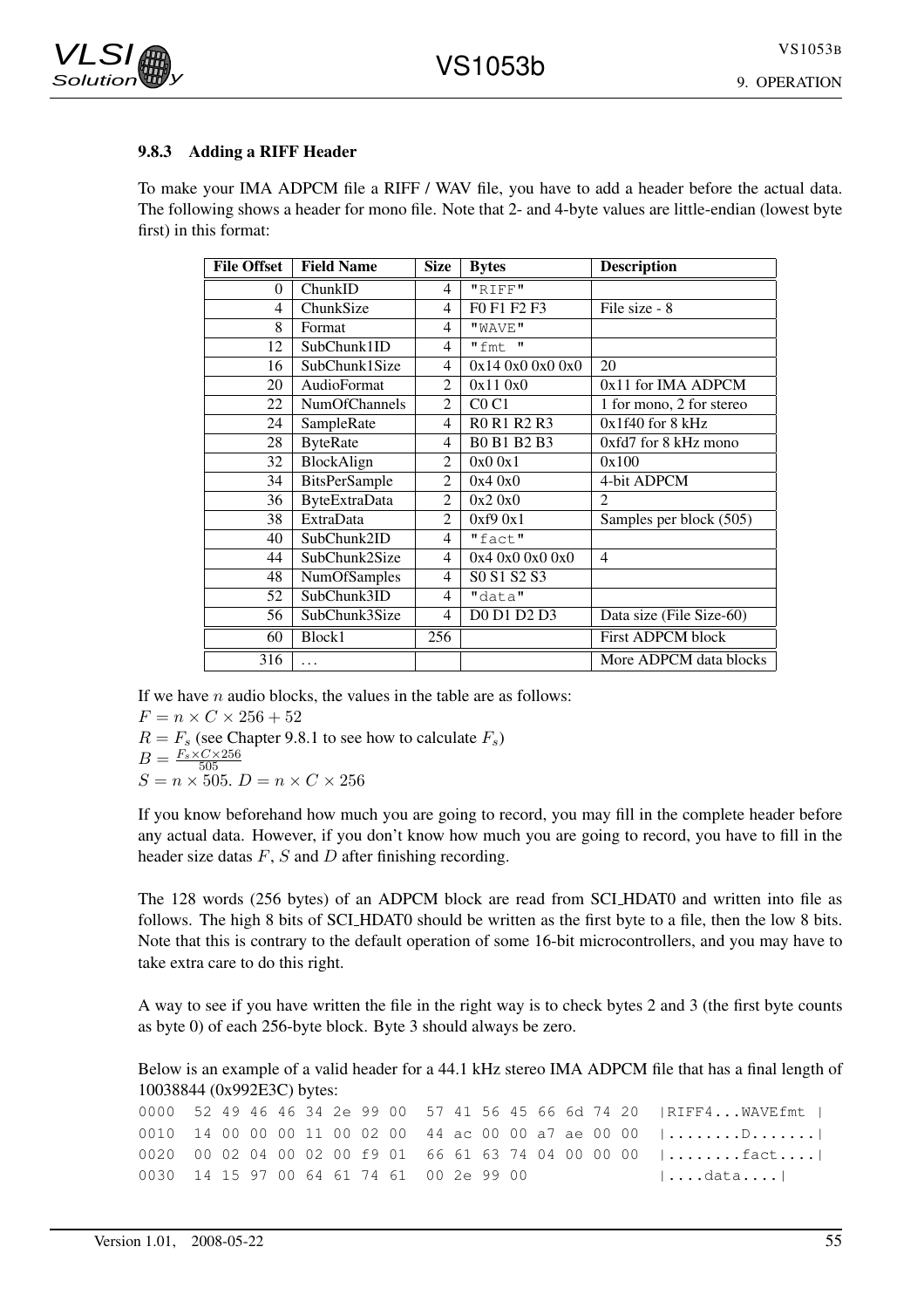

VLSI  $Solution$ 

# 9.8.4 Playing ADPCM Data

In order to play back your IMA ADPCM recordings, you have to have a file with a header as described in Chapter 9.8.3. If this is the case, all you need to do is to provide the ADPCM file through SDI as you would with any audio file.

# 9.8.5 Sample Rate Considerations

VS10xx chips that support IMA ADPCM playback are capable of playing back ADPCM files with any sample rate. However, some other programs may expect IMA ADPCM files to have some exact sample rates, like 8000 or 11025 Hz. Also, some programs or systems do not support sample rates below 8000 Hz.

If you want better quality with the expense of increased data rate, you can use higher sample rates, for example 16 kHz.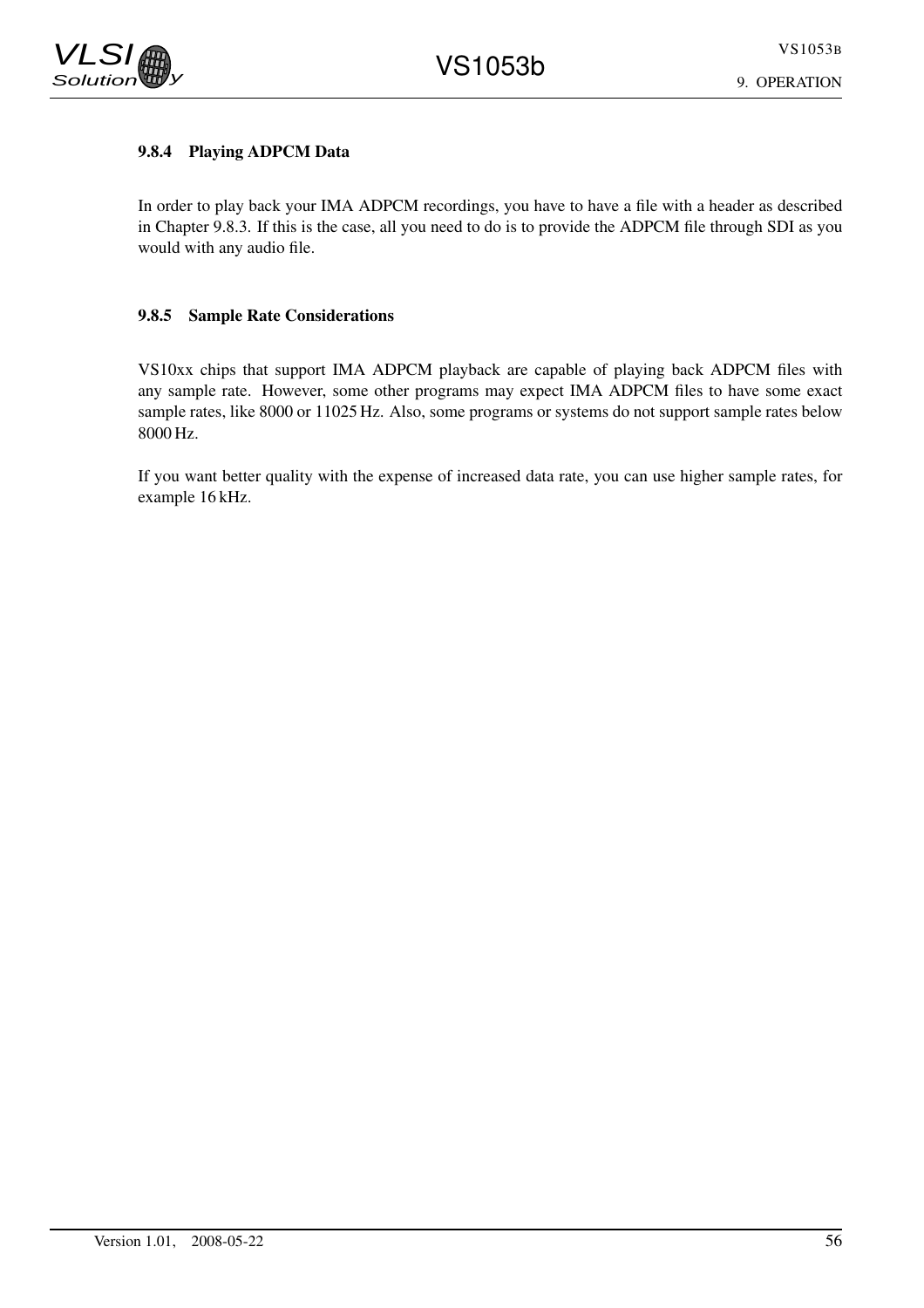## 9.9 SPI Boot

If GPIO0 is set with a pull-up resistor to 1 at boot time, VS1053b tries to boot from external SPI memory.

SPI boot redefines the following pins:

| <b>Normal Mode</b> | <b>SPI Boot Mode</b> |
|--------------------|----------------------|
| GPIO <sub>0</sub>  | xCS                  |
| GPIO1              | <b>CLK</b>           |
| <b>DREQ</b>        | <b>MOSI</b>          |
| GPIO2              | <b>MISO</b>          |

The memory has to be an SPI Bus Serial EEPROM with 16-bit or 24-bit addresses. The serial speed used by VS1053b is 245 kHz with the nominal 12.288 MHz clock. The first three bytes in the memory have to be 0x50, 0x26, 0x48.

# 9.10 Real-Time MIDI

If GPIO0 is low and GPIO1 is high during boot, real-time MIDI mode is activated. In this mode the PLL is configured to 4.0×, the UART is configured to the MIDI data rate 31250 bps, and real-time MIDI data is then read from UART and SDI. Both input methods should not be used simultaneously. If you use SDI, first send 0xff and then send the MIDI data byte.

EarSpeaker setting can be configured with GPIO2 and GPIO3. The state of GPIO2 and GPIO3 are only read at startup.

Real-Time MIDI can also be started with a small patch code using SCI.

Note: The real-time MIDI parser in VS1053b does not know how to skip SysEx messages. An improved version can be loaded into IRAM if needed.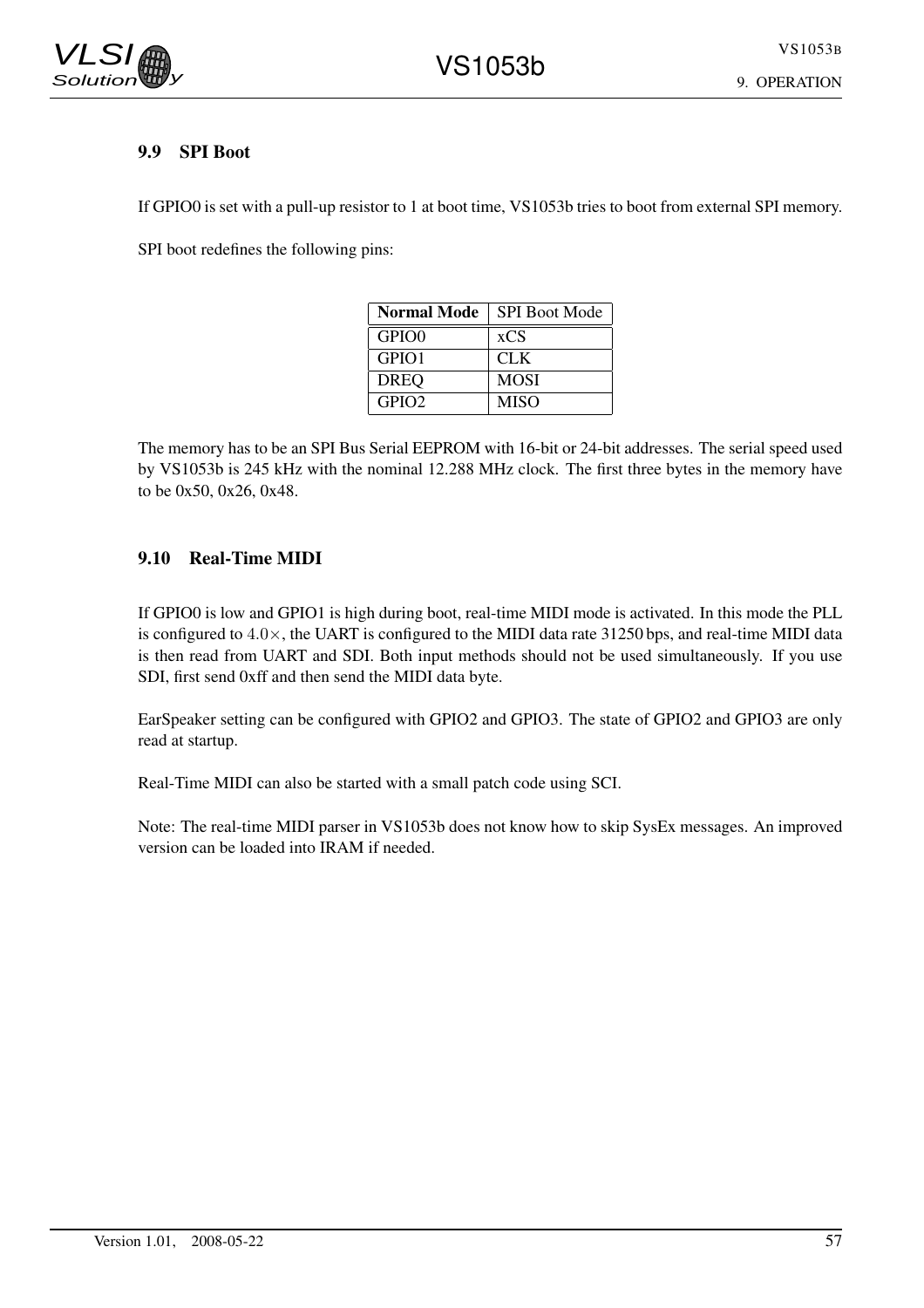VS1053B



# 9.11 Extra Parameters

The following structure is in X memory at address 0x1e00 (note the different location than in VS1033) and can be used to change some extra parameters or get useful information. The chip ID is also easily available.

```
#define PARAMETRIC_VERSION 0x0003
struct parametric {
  /* configs are not cleared between files */<br>u int32 chipID; /*1e00/01 Initialized a
  u_int32 chipID; \frac{1}{1000} /*1e00/01 Initialized at reset for your convenience */<br>u_int16 version; \frac{1}{1000} /*1e02 - structure version */
  u_int16 version; <br>u_int16 config1; /*1e02 - structure version */<br>u_int16 config1; /*1e03 ---- ---- ppss RRRR F
                           /*1e03 ---- ---- ppss RRRR PS mode, SBR mode, Reverb */
  u_int16 playSpeed; /*1e04 0,1 = normal speed, 2 = twice, 3 = three times etc. */
  u_int16 byteRate; /*1e05 average byterate */
  u_int16 endFillByte; /*1e06 byte value to send after file sent */
  u_int16 reserved[16]; /*1e07..15 file byte offsets */
  u_int32 jumpPoints[8]; /*1e16..25 file byte offsets */
  u_int16 latestJump; /*1e26 index to lastly updated jumpPoint */
  u_int32 positionMsec /*1e27-28 play position, if known (WMA, Ogg Vorbis) */<br>s int16 resvnc: /*1e29 > 0 for automatic m4a, ADIF. WMA resvncs */
                           \frac{1}{1629} > 0 for automatic m4a, ADIF, WMA resyncs */
  union {
    struct {
       u_int32 curPacketSize;
       u_int32 packetSize;
     } wma;
     struct {
       u_int16 sceFoundMask; /*1e2a SCE's found since last clear */
       u_int16 cpeFoundMask; /*1e2b CPE's found since last clear */
       u_int16 lfeFoundMask; /*1e2c LFE's found since last clear */<br>u_int16 playSelect; /*1e2d 0 = first any, initialized at a
                                   /*le2d 0 = first any, initialized at aac init */
       s_int16 dynCompress; /*1e2e -8192=1.0, initialized at aac init */<br>s_int16 dynBoost; /*1e2f 8192=1.0, initialized at aac init */
                                 \frac{1}{16} /*1e2f 8192=1.0, initialized at aac init */
       u_int16 sbrAndPsStatus; /*0x1e30 1=SBR, 2=upsample, 4=PS, 8=PS active */
     \overline{)} aac:
     struct {
      u_int32 bytesLeft;
     } midi;
     struct {
       s_int16 gain; /* 0x1e2a proposed gain offset in 0.5dB steps, default = -12 */
     } vorbis;
  } i;
};
```
Notice that reading two-word variables through the SCI WRAMADDR and SCI WRAM interface is not protected in any way. The variable can be updated between the read of the low and high parts. The problem arises when both the low and high parts change values. To determine if the value is correct, you should read the value twice and compare the results.

The following example shows what happens when  $b$ ytesLeft is decreased from 0x10000 to 0xffff and the update happens between low and high part reads or after high part read.

|                | <b>Read Invalid</b>      |                | <b>Read Valid</b>          | <b>No Update</b> |              |
|----------------|--------------------------|----------------|----------------------------|------------------|--------------|
| <b>Address</b> | Value                    | <b>Address</b> | Value                      | <b>Address</b>   | <b>Value</b> |
| 0x1e2a         | 0x0000 change after this | 0x1e2a         | 0x0000                     | 0x1e2a           | 0x0000       |
| 0x1e2b         | 0x0000                   | 0x1e2b         | $0x0001$ change after this | 0x1e2b           | 0x0001       |
| 0x1e2a         | 0xffff                   | 0x1e2a         | $0x$ ffff                  | 0x1e2a           | 0x0000       |
| 0x1e2b         | 0x0000                   | 0x1e2b         | 0x0000                     | 0x1e2b           | 0x0001       |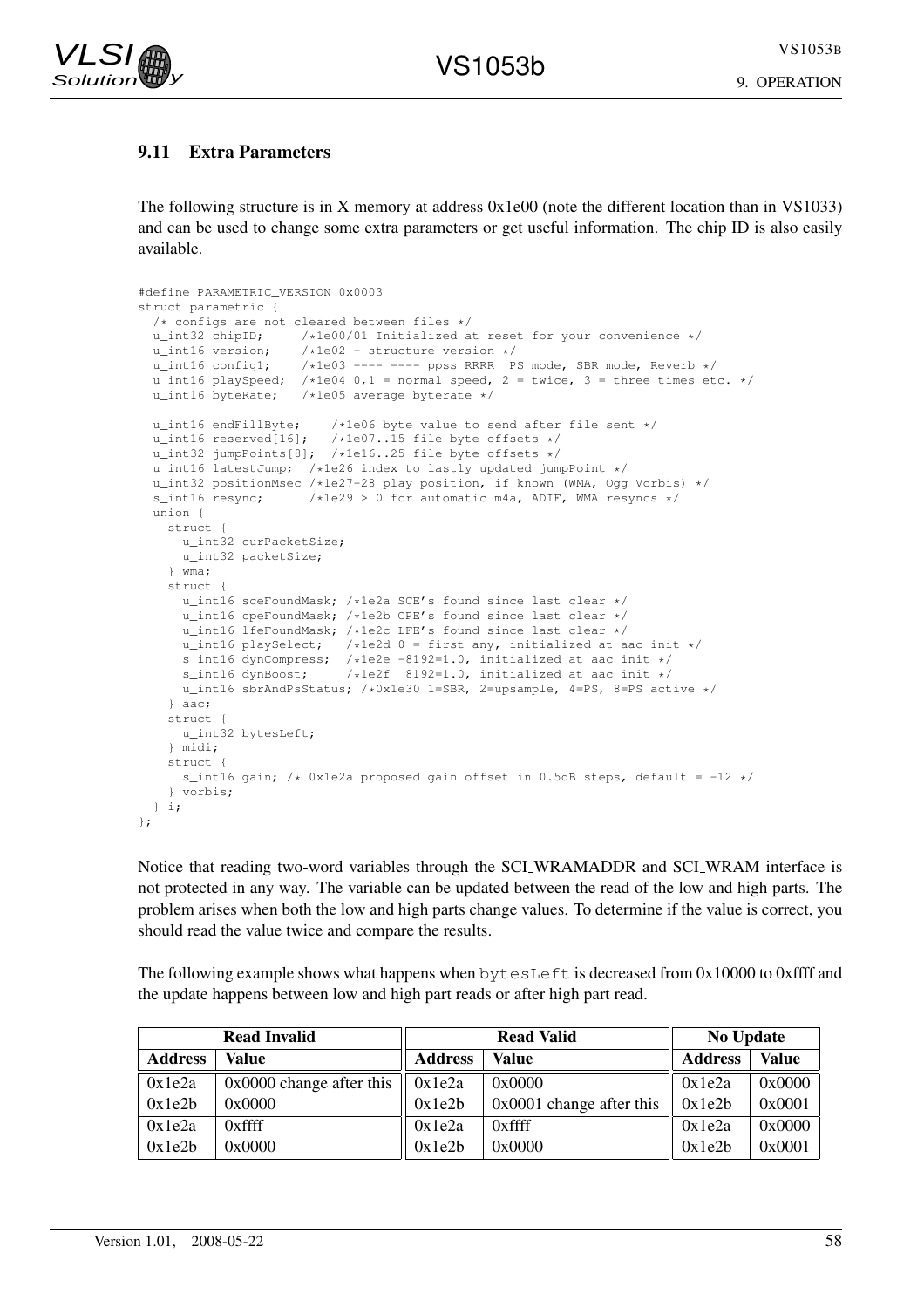You can see that in the invalid read the low part wraps from 0x0000 to 0xffff while the high part stays the same. In this case the second read gives a valid answer, otherwise always use the value of the first read. The second read is needed when it is possible that the low part wraps around, changing the high part, i.e. when the low part is small. bytesLeft is only decreased by one at a time, so a reread is needed only if the low part is 0.

### 9.11.1 Common Parameters

These parameters are common for all codecs. Other fields are only valid when the corresponding codec is active. The currently active codec can be determined from SCI HDAT1.

| <b>Parameter</b> | <b>Address</b> | <b>Usage</b>                                           |
|------------------|----------------|--------------------------------------------------------|
| chipID           | $0x1e00-01$    | Fuse-programmed unique ID (cosmetic copy of the fuses) |
| version          | 0x1e02         | Structure version $- 0x0003$                           |
| config1          | 0x1e03         | Miscellaneous configuration                            |
| playSpeed        | 0x1e04         | $0,1$ = normal speed, 2 = twice, 3 = three times etc.  |
| byteRate         | 0x1e05         | average byterate                                       |
| endFillByte      | 0x1e06         | byte to send after file                                |
| jumpPoints[8]    | $0x1e16-25$    | Packet offsets for WMA and AAC                         |
| latestJump       | 0x1e26         | Index to latest jumpPoint                              |
| positionMsec     | $0x1e27-28$    | File position in milliseconds, if available            |
| resync           | 0x1e29         | Automatic resync selector                              |

The fuse-programmed ID is read at startup and copied into the chipID field. If not available, the value will be all zeros. The version field can be used to determine the layout of the rest of the structure. The version number is changed when the structure is changed. For VS1053b the structure version is 3.

config1 controls MIDI Reverb and AAC's SBR and PS settings.

playSpeed makes it possible to fast forward songs. Decoding of the bitstream is performed, but only each playSpeed frames are played. For example by writing 4 to playSpeed will play the song four times as fast as normal, if you are able to feed the data with that speed. Write 0 or 1 to return to normal speed. SCI\_DECODE\_TIME will also count faster. All current codecs support the playSpeed configuration.

byteRate contains the average bitrate in bytes per second for every code. The value is updated once per second and it can be used to calculate an estimate of the remaining playtime. This value is also available in SCI HDAT0 for all codecs except MP3, MP2, and MP1.

endFillByte indicates what byte value to send after file is sent before SM\_CANCEL.

jumpPoints contain 32-bit file offsets. Each valid (non-zero) entry indicates a start of a packet for WMA or start of a raw data block for AAC (ADIF, .mp4 / .m4a). Latest Jump contains the index of the entry that was updated last. If you only read entry pointed to by latestJump you do *not* need to read the entry twice to ensure validity. Jump point information can be used to implement perfect fast forward and rewind for WMA and AAC (ADIF, .mp4 / .m4a).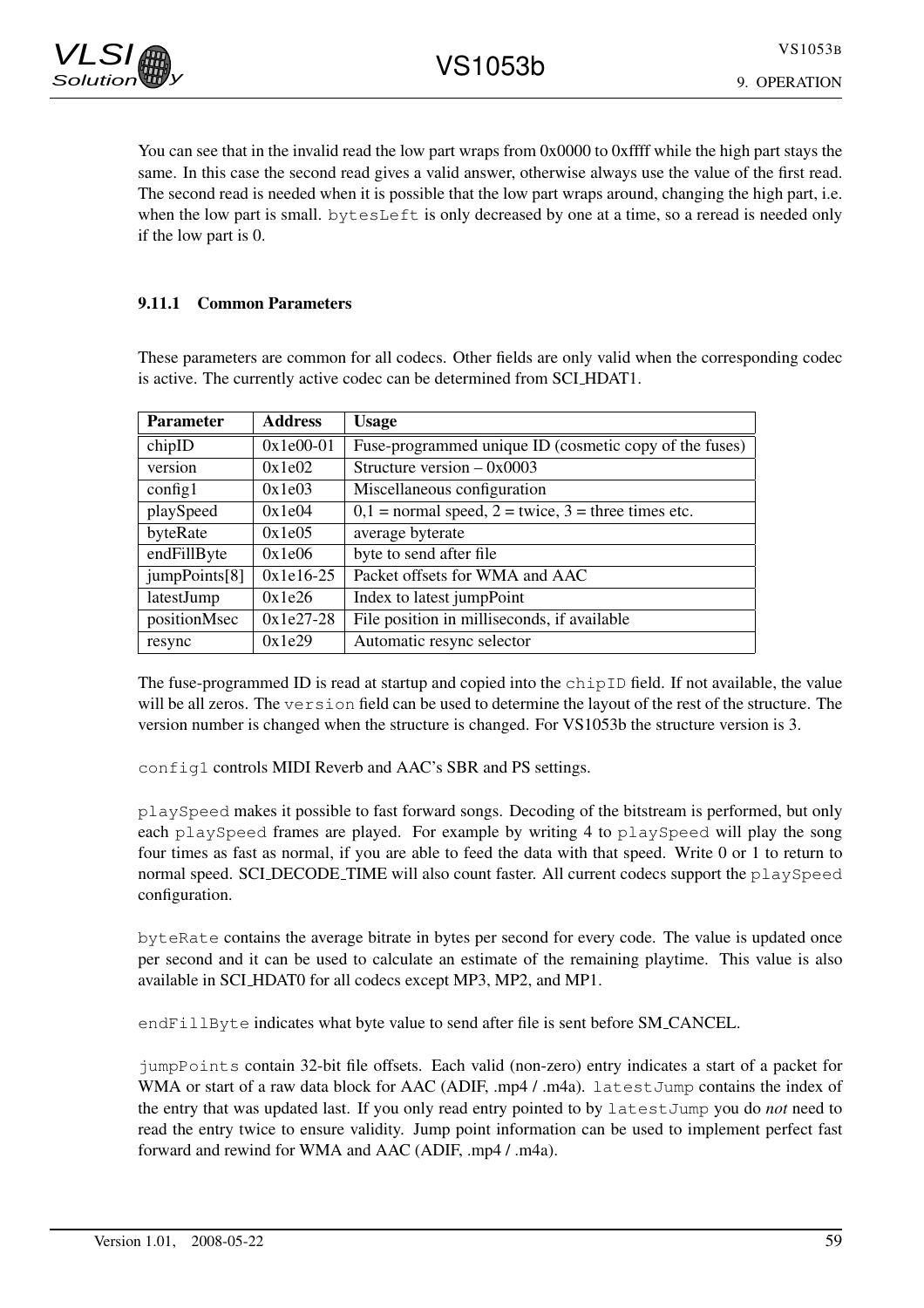positionMsec is a field that gives the current play position in a file in milliseconds, regardless of rewind and fast forward operations. The value is only available in codecs that can determine the play position from the stream itself. Currently WMA and Ogg Vorbis provide this information. If the position is unknown, this field contains -1.

resync field is used to force a resynchronization to the stream for WMA and AAC (ADIF, .mp4 / .m4a) instead of ending the decode at first error. This field can be used to implement almost perfect fast forward and rewind for WMA and AAC (ADIF, .mp4 / .m4a). The user should set this field before performing data seeks if they are not in packet or data block boundaries. The field value tells how many tries are allowed before giving up. The value 32767 gives infinite tries.

The resync field is set to 32767 after a reset to make resynchronization the default action, but it can be cleared after reset to restore the old action. When resync is set, every file decode should always end as described in Chapter 9.5.1.

Seek fields no longer exist. When resync is required, WMA and AAC codecs now enter broadcast/stream mode where file size information is ignored. Also, the file size and sample size information of WAV files are ignored when resync is non-zero. The user must use SM CANCEL or software reset to end decoding.

Note: WAV, WMA, ADIF, and .mp4 / .m4a files begin with a metadata or header section, which must be fully processed before any fast forward or rewind operation. SS\_DO\_NOT\_JUMP (in SCL\_STATUS) is clear when the header information has been processed and jumps are allowed.

### 9.11.2 WMA

| Parameter  | <b>Address</b> | <b>Usage</b>                                                                   |
|------------|----------------|--------------------------------------------------------------------------------|
|            |                | curPacketSize $\vert$ 0x1e2a/2b $\vert$ The size of the packet being processed |
| packetSize |                | $0x1e2c/2d$ The packet size in ASF header                                      |

The ASF header packet size is available in  $package$  is  $exists z$  e. With this information and a packet start offset from jumpPoints you can parse the packet headers and skip packets in ASF files.

WMA decoder can also increase the internal clock automatically when it detects that a file can not be decoded correctly with the current clock. The maximum allowed clock is configured with the SCI CLOCKF register.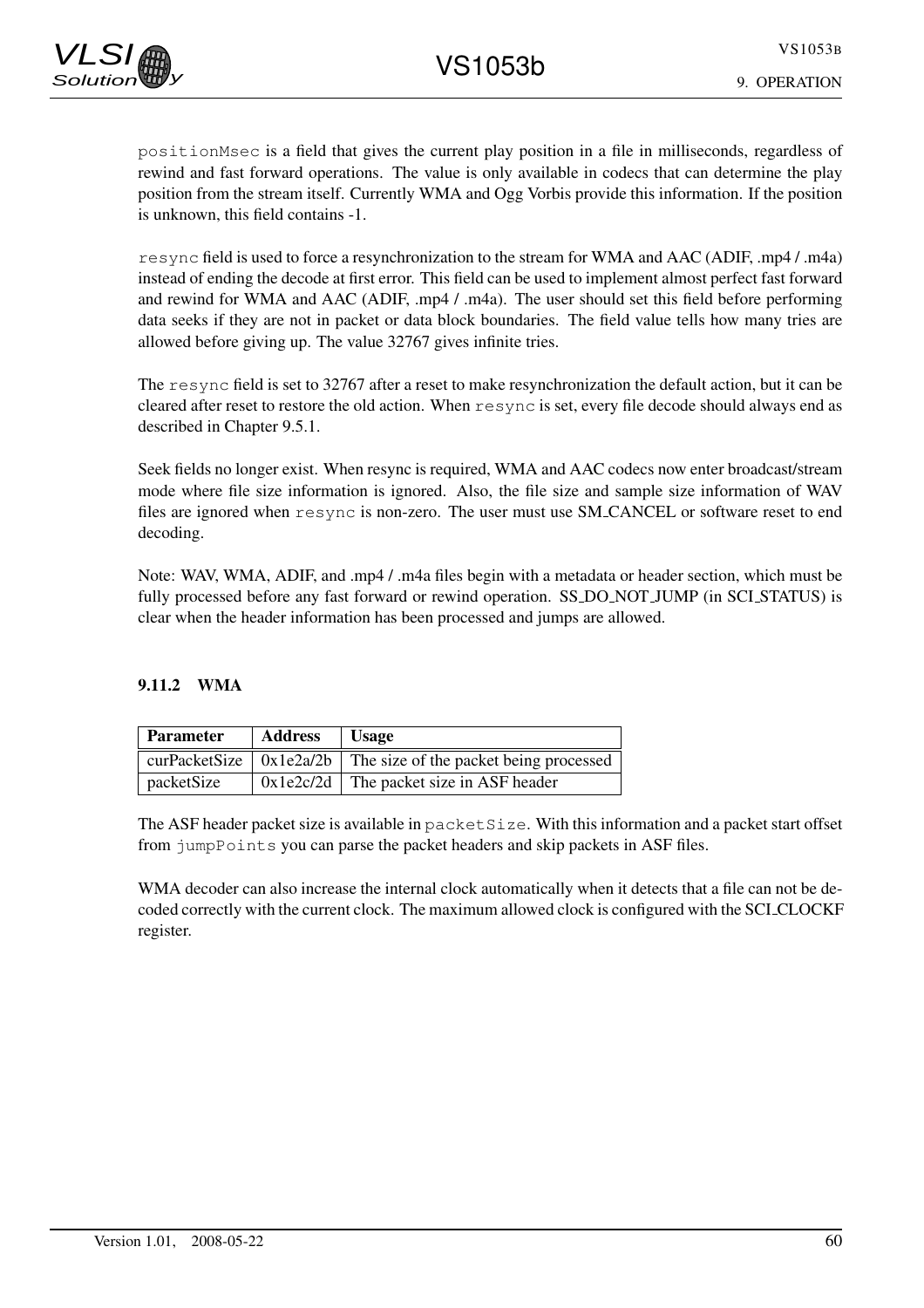## 9.11.3 AAC

| Parameter           | <b>Address</b> | <b>Usage</b>                            |
|---------------------|----------------|-----------------------------------------|
| config1             | 0x1e03(7:4)    | SBR and PS select                       |
| sceFoundMask        | 0x1e2a         | Single channel elements found           |
| cpeFoundMask        | 0x1e2h         | Channel pair elements found             |
| <b>lfeFoundMask</b> | 0x1e2c         | Low frequency elements found            |
| playSelect          | 0x1e2d         | Play element selection                  |
| dynCompress         | 0x1e2e         | Compress coefficient for DRC, -8192=1.0 |
| dynBoost            | 0x1e2f         | Boost coefficient for DRC, 8192=1.0     |
| sbrAndPsStatus      | 0x1e30         | SBR and PS available flags              |

playSelect determines which element to decode if a stream has multiple elements. The value is set to 0 each time AAC decoding starts, which causes the first element that appears in the stream to be selected for decoding. Other values are: 0x01 - select first single channel element (SCE), 0x02 - select first channel pair element (CPE),  $0x03$  - select first low frequency element (LFE),  $S * 16 + 5$  - select SCE number S,  $P * 16 + 6$  - select CPE number P,  $L * 16 + 7$  - select LFE number L. When automatic selection has been performed, playSelect reflects the selected element.

sceFoundMask, cpeFoundMask, and lfeFoundMask indicate which elements have been found in an AAC stream since the variables have last been cleared. The values can be used to present an element selection menu with only the available elements.

dynCompress and dynBoost change the behavior of the dynamic range control (DRC) that is present in some AAC streams. These are also initialized when AAC decoding starts.

sbrAndPsStatus indicates spectral band replication (SBR) and parametric stereo (PS) status.

| <b>Bit</b>     | <b>Usage</b>      |
|----------------|-------------------|
| 0              | SBR present       |
|                | upsampling active |
| $\overline{2}$ | PS present        |
| $\mathbf{c}$   | <b>PS</b> active  |

Bits 7 to 4 in config1 can be used to control the SBR and PS decoding. Bits 5 and 4 select SBR mode and bits 7 and 6 select PS mode. These configuration bits are useful if your AAC license does not cover SBR and/or PS.

| config1(5:4)           | <b>Usage</b>                                                           |
|------------------------|------------------------------------------------------------------------|
| 00                     | normal mode, upsample <24 kHz AAC files                                |
| $^{\prime}$ 01'        | do not automatically upsample $\langle 24 \text{ kHz }$ AAC files, but |
|                        | enable upsampling if SBR is encountered                                |
| $^{\prime}10^{\prime}$ | never upsample                                                         |
| ,11,                   | disable SBR (also disables PS)                                         |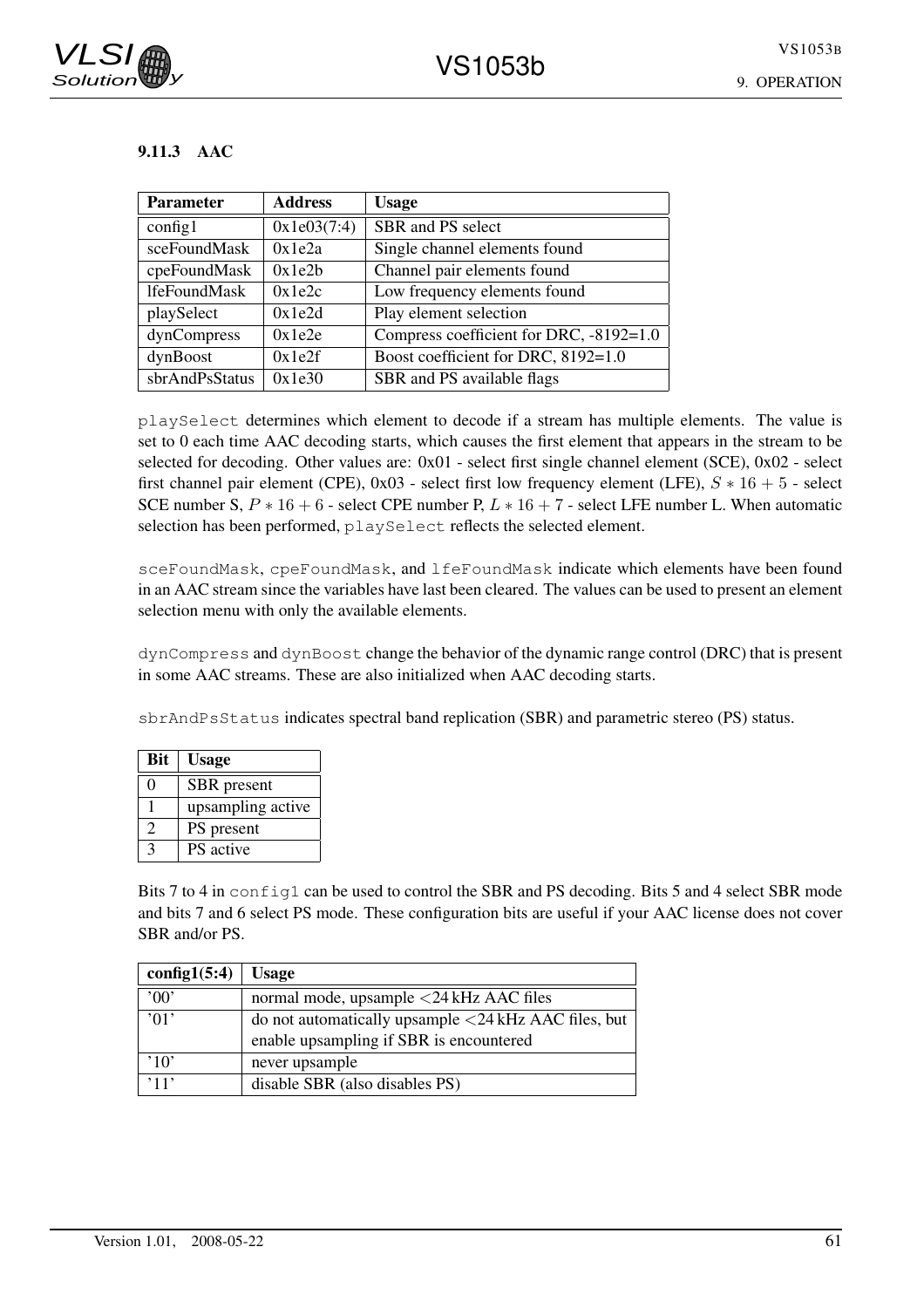| config1 $(7:6)$ Usage  |                                                        |
|------------------------|--------------------------------------------------------|
| $^{\prime}00'$         | normal mode, process PS if it is available             |
| ,01,                   | process PS if it is available, but in downsampled mode |
| $^{\prime}10^{\prime}$ | reserved                                               |
| , 11,                  | disable PS processing                                  |

AAC decoder can also increase the internal clock automatically when it detects that a file can not be decoded correctly with the current clock. The maximum allowed clock is configured with the SCI CLOCKF register.

If even the highest allowed clock is too slow to decode an AAC file with SBR and PS components, the advanced decoding features are automatically dropped one by one until the file can be played. First the parametric stereo processing is dropped (the playback becomes mono). If that is not enough, the spectral band replication is turned into downsampled mode (reduced bandwidth). As the last resort the spectral band replication is fully disabled. Dropped features are restored at each song change.

#### 9.11.4 Midi

| <b>Parameter</b> | <b>Address</b> | <b>Usage</b>                                       |
|------------------|----------------|----------------------------------------------------|
| config1          | 0x1e03         | Miscellaneous configuration                        |
|                  | bits $[3:0]$   | Reverb: $0 =$ auto (ON if clock $> = 3.0 \times$ ) |
|                  |                | $1 = \text{off}, 2 - 15 = \text{room size}$        |
| bytesLeft        |                | $0x1e2a/2b$ The number of bytes left in this track |

The lowest 4 bits of config1 controls the reverb effect.

## 9.11.5 Ogg Vorbis

| Parameter   Address   Usage |        |                              |
|-----------------------------|--------|------------------------------|
| $\vert$ gain                | 0x1e2a | Preferred replay-gain offset |

Ogg Vorbis decoding supports Replay Gain technology. The Replay Gain technology is used to automatically give all songs a matching volume so that the user does not need to adjust the volume setting between songs. If the Ogg Vorbis decoder finds a Replay Gain tag in the song header, the tag is parsed and the decoded gain setting can be found from the gain parameter. For a song without any Replay Gain tag, a default of -6 dB (gain value -12) is used. For more details about Replay Gain, see *http://en.wikipedia.org/wiki/Replay Gain* and *http://www.replaygain.org/*.

The player software can use the gain value to adjust the volume level. Negative values mean that the volume should be decreased, positive values mean that the volume should be increased.

For example gain = -11 means that volume should be decreased by 5.5 dB  $(-11/2 = -5.5)$ , and left and right attenuation should be increased by 11. When  $gain = 2$  volume should be increased by 1 dB  $(2/2 = 1.0)$ , and left and right attenuation should be decreased by 2. Because volume setting can not go above +0 dB, the value should be saturated.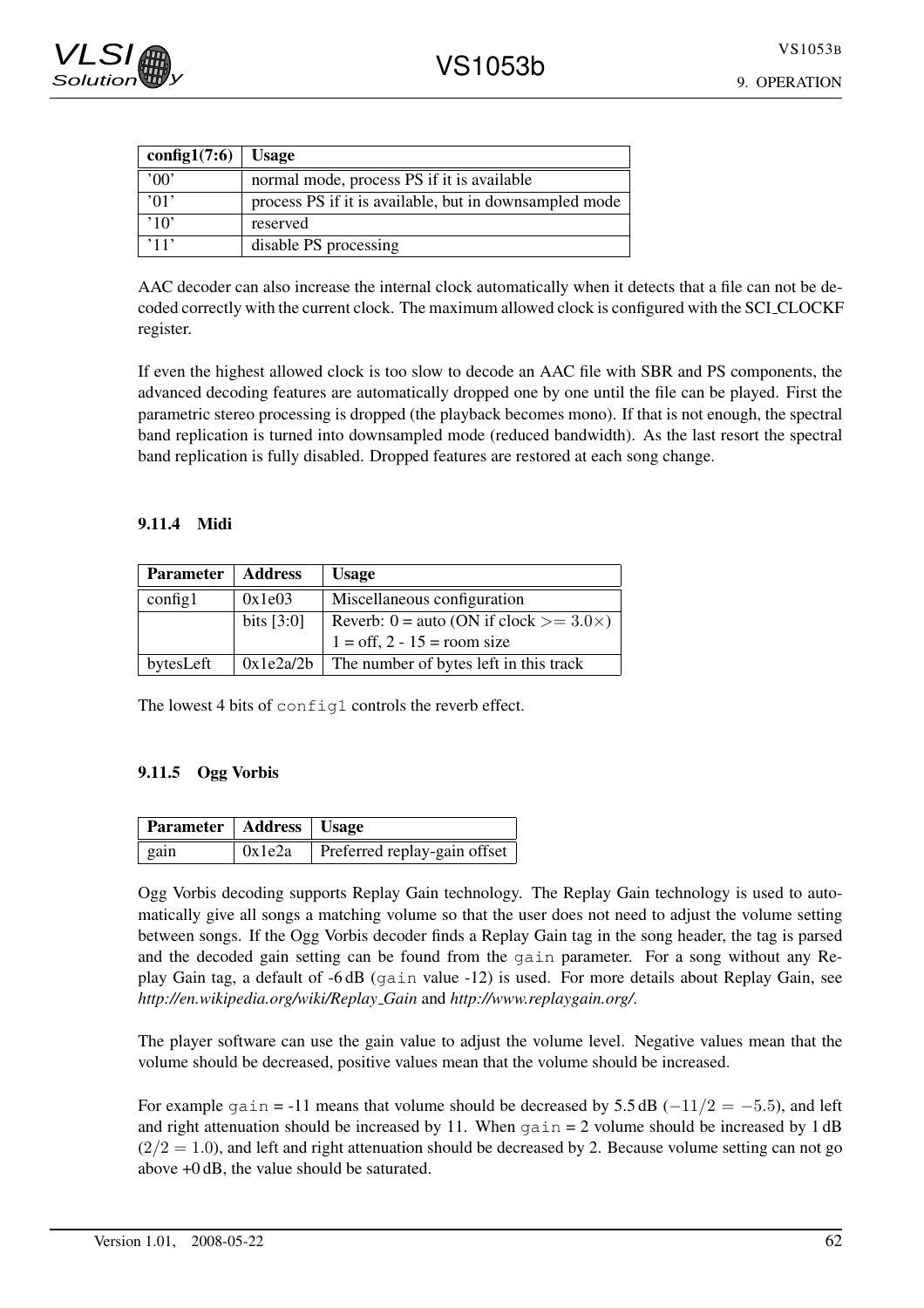| Gain              | <b>Volume</b> | <b>SCLVOL</b> (Volume-Gain) |
|-------------------|---------------|-----------------------------|
| $-11$ $(-5.5 dB)$ | $0 (+0.0 dB)$ | $0x0b0b (-5.5 dB)$          |
| $-11$ $(-5.5 dB)$ | $3(-1.5dB)$   | $0x0e0e(-7.0dB)$            |
| $+2 (+1.0 dB)$    | $0 (+0.0 dB)$ | $0x0000 (+0.0 dB)$          |
| $+2 (+1.0 dB)$    | $1(-0.5 dB)$  | $0x0000 (+0.0 dB)$          |
| $+2 (+1.0 dB)$    | $4(-2.0 dB)$  | $0x0202$ (-1.0 dB)          |

## 9.12 SDI Tests

There are several test modes in VS1053b, which allow the user to perform memory tests, SCI bus tests, and several different sine wave tests.

All tests are started in a similar way: VS1053b is hardware reset, SM TESTS is set, and then a test command is sent to the SDI bus. Each test is started by sending a 4-byte special command sequence, followed by 4 zeros. The sequences are described below.

#### 9.12.1 Sine Test

Sine test is initialized with the 8-byte sequence  $0x53$   $0xEF$   $0x6E n 0000$ , where n defines the sine test to use.  $n$  is defined as follows:

| $n$ bits                  |       |                  |  |  |
|---------------------------|-------|------------------|--|--|
| Name   Bits   Description |       |                  |  |  |
| $F_s I dx$                | $7:5$ | Samplerate index |  |  |
| $\mathcal{S}$             | 4:0   | Sine skip speed  |  |  |

| $F_s I dx$ | $F_{\bullet}$ | $F_s I dx$ | $F$ .    |
|------------|---------------|------------|----------|
|            | 44100 Hz      |            | 24000 Hz |
|            | 48000 Hz      |            | 16000 Hz |
|            | 32000 Hz      | 6          | 11025 Hz |
|            | 22050 Hz      |            | 12000 Hz |

The frequency of the sine to be output can now be calculated from  $F = F_s \times \frac{S}{128}$ .

Example: Sine test is activated with value 126, which is 0b01111110. Breaking  $n$  to its components,  $F_s I dx = 0b011 = 3$  and thus  $F_s = 22050Hz$ .  $S = 0b11110 = 30$ , and thus the final sine frequency  $F = 22050Hz \times \frac{30}{128} \approx 5168Hz.$ 

To exit the sine test, send the sequence  $0x450x780x690x740000$ .

Note: Sine test signals go through the digital volume control, so it is possible to test channels separately.

#### 9.12.2 Pin Test

Pin test is activated with the 8-byte sequence  $0x50$   $0xED$   $0x6E$   $0x54$  0 0 0 0. This test is meant for chip production testing only.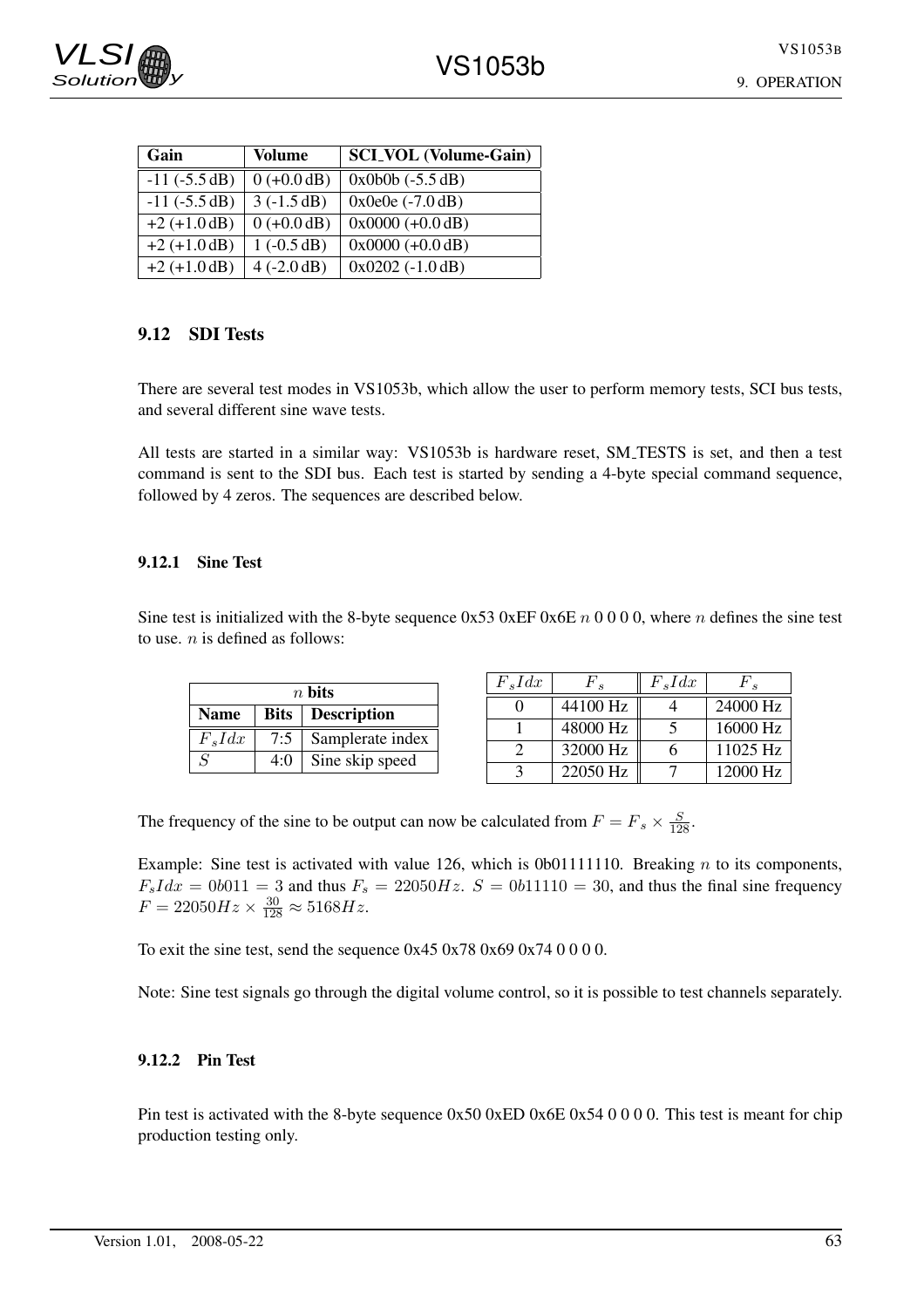## 9.12.3 SCI Test

Sci test is initialized with the 8-byte sequence 0x53 0x70 0xEE n 0 0 0 0, where  $n - 48$  is the register number to test. The content of the given register is read and copied to SCI HDAT0. If the register to be tested is HDAT0, the result is copied to SCI HDAT1.

Example: if n is 48, contents of SCI register 0 (SCI MODE) is copied to SCI HDAT0.

#### 9.12.4 Memory Test

Memory test mode is initialized with the 8-byte sequence 0x4D 0xEA 0x6D 0x54 0 0 0 0. After this sequence, wait for 1100000 clock cycles. The result can be read from the SCI register SCI HDAT0, and 'one' bits are interpreted as follows:

| Bit(s)         | Mask   | <b>Meaning</b>     |
|----------------|--------|--------------------|
| 15             | 0x8000 | Test finished      |
| 14:10          |        | Unused             |
| 9              | 0x0200 | Mux test succeeded |
| 8              | 0x0100 | Good MAC RAM       |
| 7              | 0x0080 | Good I RAM         |
| 6              | 0x0040 | Good Y RAM         |
| 5              | 0x0020 | Good X RAM         |
| 4              | 0x0010 | Good I ROM 1       |
| 3              | 0x0008 | Good I ROM 2       |
| $\overline{2}$ | 0x0004 | Good Y ROM         |
| 1              | 0x0002 | Good X ROM 1       |
| 0              | 0x0001 | Good X ROM 2       |
|                | 0x83ff | All ok             |

Memory tests overwrite the current contents of the RAM memories.

#### 9.12.5 New Sine and Sweep Tests

A more frequency-accurate sine test can be started and controlled from SCI. SCI AICTRL0 and SCI AICTRL1 set the sine frequencies for left and right channel, respectively. These registers, volume (SCI\_VOL), and samplerate (SCI AUDATA) can be set before or during the test. Write 0x4020 to SCI AIADDR to start the test.

SCI AICTRLn can be calculated from the desired frequency and DAC samplerate by:

 $SCI\_AICTRLn = F_{sin} \times 65536/F_s$ 

The maximum value for SCI AICTRLn is 0x8000U. For the best S/N ratio for the generated sine, three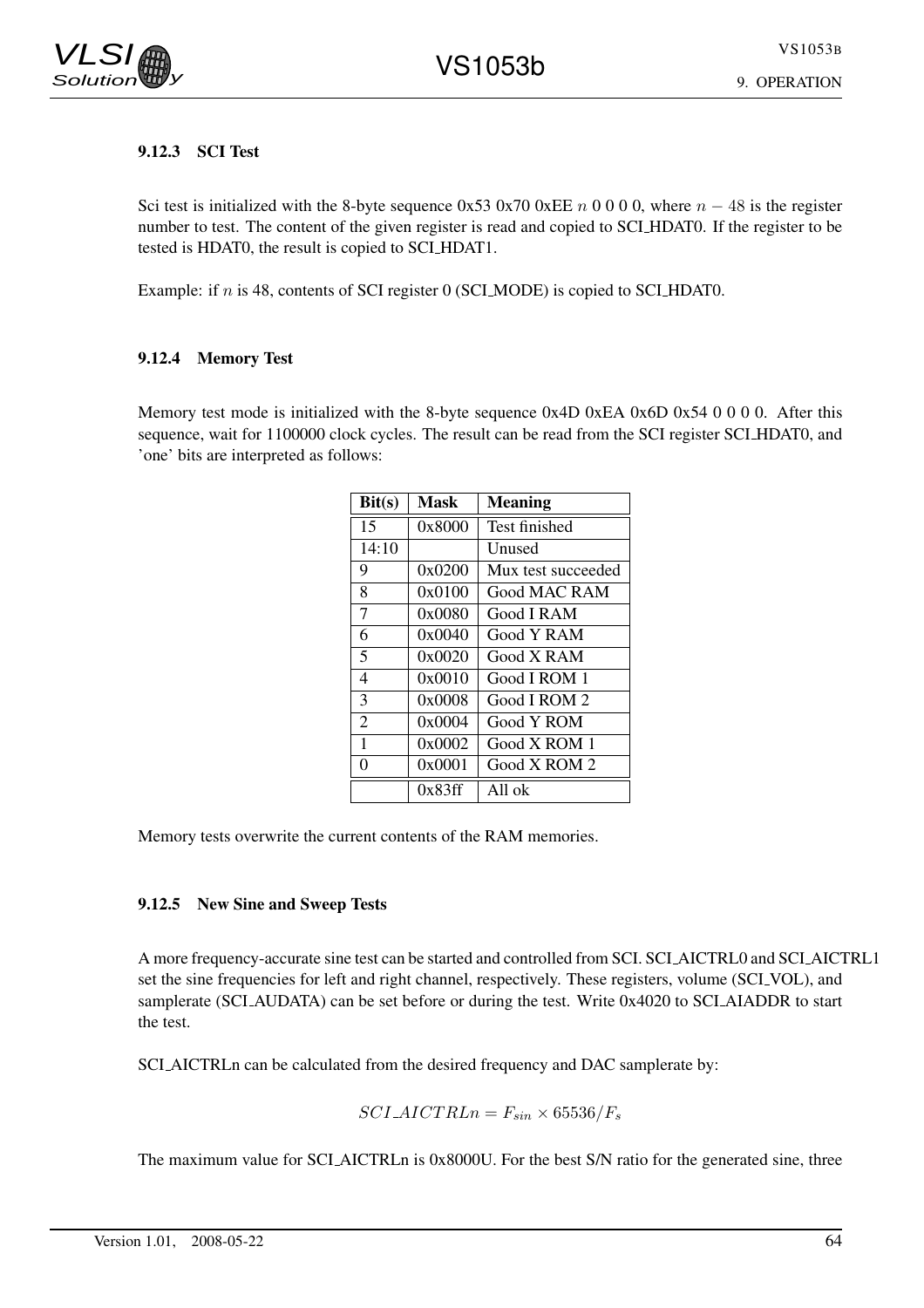LSb's of the SCLAICTRLn should be zero. The resulting frequencies  $F_{sin}$  can be calculated from the DAC samplerate  $F_s$  and SCI AICTRL0 / SCI AICTRL1 using the following equation.

$$
F_{sin} = SCI \_\text{AICTRLn} \times F_s / 65536
$$

Sine sweep test can be started by writing 0x4022 to SCI AIADDR.

Both these tests use the normal audio path, thus also SCI BASS, differential output mode, and EarSpeaker settings have an effect.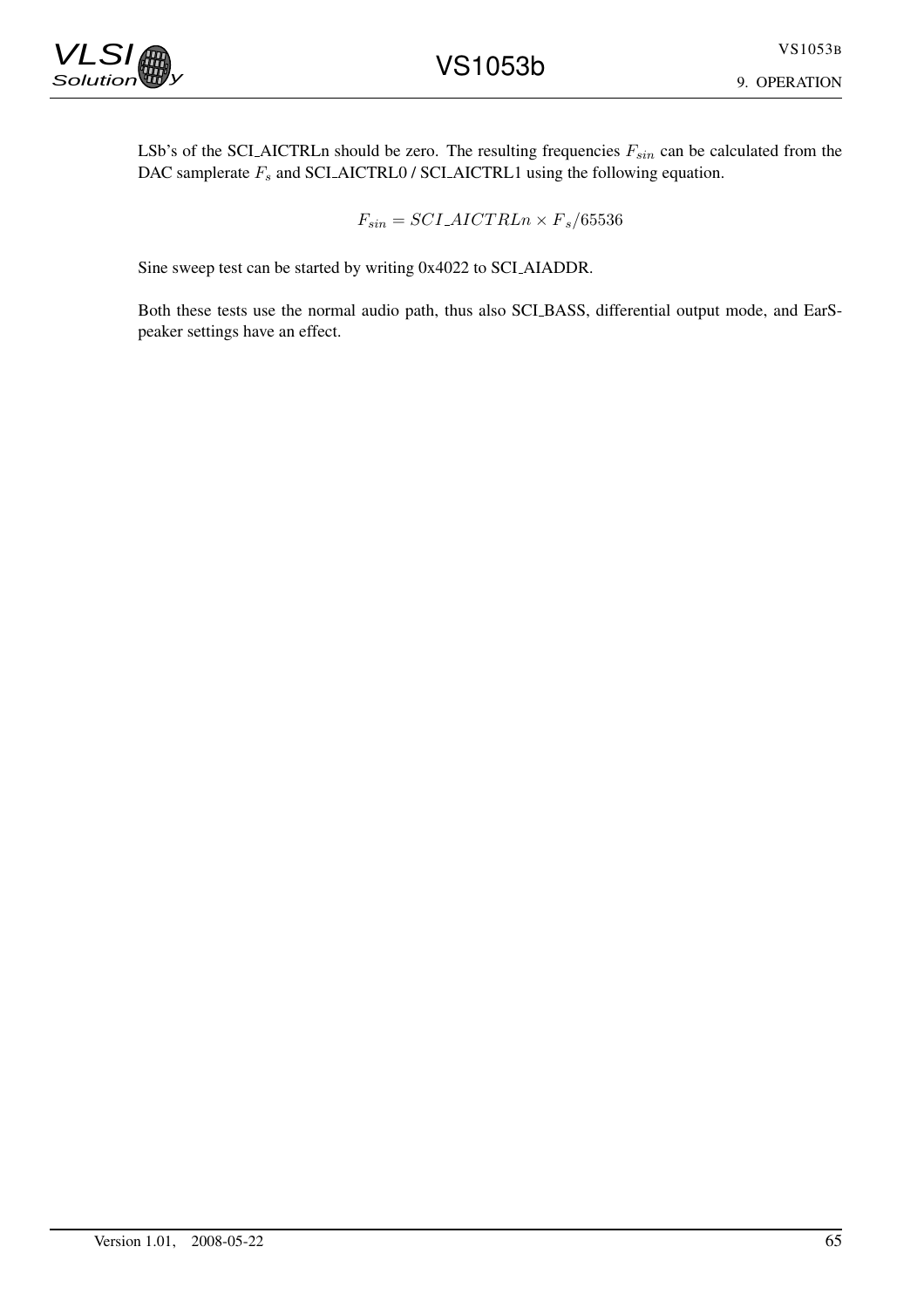

# 10 VS1053b Registers

## 10.1 Who Needs to Read This Chapter

User software is required when a user wishes to add some own functionality like DSP effects to VS1053b.

However, most users of VS1053b don't need to worry about writing their own code, or about this chapter, including those who only download software plug-ins from VLSI Solution's Web site.

#### 10.2 The Processor Core

VS DSP is a 16/32-bit DSP processor core that also had extensive all-purpose processor features. VLSI Solution's free VSKIT Software Package contains all the tools and documentation needed to write, simulate and debug Assembly Language or Extended ANSI C programs for the VS DSP processor core. VLSI Solution also offers a full Integrated Development Environment VSIDE for full debug capabilities.

| X-memory         |                    | Y-memory                  |                    | <b>I-memory</b> |                    |
|------------------|--------------------|---------------------------|--------------------|-----------------|--------------------|
| <b>Address</b>   | <b>Description</b> | <b>Address</b>            | <b>Description</b> |                 | <b>Description</b> |
| 0x00000x17ff     | <b>System RAM</b>  | 0x00000x17ff              | System RAM         | 0x00000x004f    | System RAM         |
| 0x18000x187f     | <b>User RAM</b>    | $\overline{0x18000x187f}$ | <b>User RAM</b>    | $0x00500x0$ fff | <b>User RAM</b>    |
| 0x18800x197f     | <b>Stack</b>       | 0x18800x197f              | <b>Stack</b>       | $0x10000x1$ fff |                    |
| $0x19800x3$ fff  | <b>System RAM</b>  | 0x19800x3fff              | <b>System RAM</b>  | $0x20000x$ ffff | ROM 56k            |
| $0x40000xb$ fff  | ROM 32k            | $0x40000x$ dfff           | ROM 40k            |                 | and banked         |
| 0xc0000xc0ff     | Peripherals        | $0xe0000x$ ffff           | <b>System RAM</b>  | $0xc0000x$ ffff | <b>ROM4 16k</b>    |
| $0xc100.0x$ ffff | <b>ROM 15.75k</b>  |                           |                    |                 |                    |

#### 10.3 VS1053b Memory Map

### 10.4 SCI Registers

SCI registers described in Chapter 8.7 can be found here between 0xC000..0xC00F. In addition to these registers, there is one in address 0xC010, called SCI CHANGE.

| SCI registers, prefix SCI |                                                   |  |             |                         |  |
|---------------------------|---------------------------------------------------|--|-------------|-------------------------|--|
| Reg                       | Type   Reset   Abbrev[bits]<br><b>Description</b> |  |             |                         |  |
| 0xC010                    |                                                   |  | CHANGE[5:0] | Last SCI access address |  |

| <b>SCLCHANGE</b> bits                  |     |                                             |  |  |
|----------------------------------------|-----|---------------------------------------------|--|--|
| <b>Bits</b> Description<br><b>Name</b> |     |                                             |  |  |
| <b>SCLCH_WRITE</b>                     |     | $4 \mid 1$ if last access was a write cycle |  |  |
| SCI CH ADDR                            | 3.0 | SCI address of last access                  |  |  |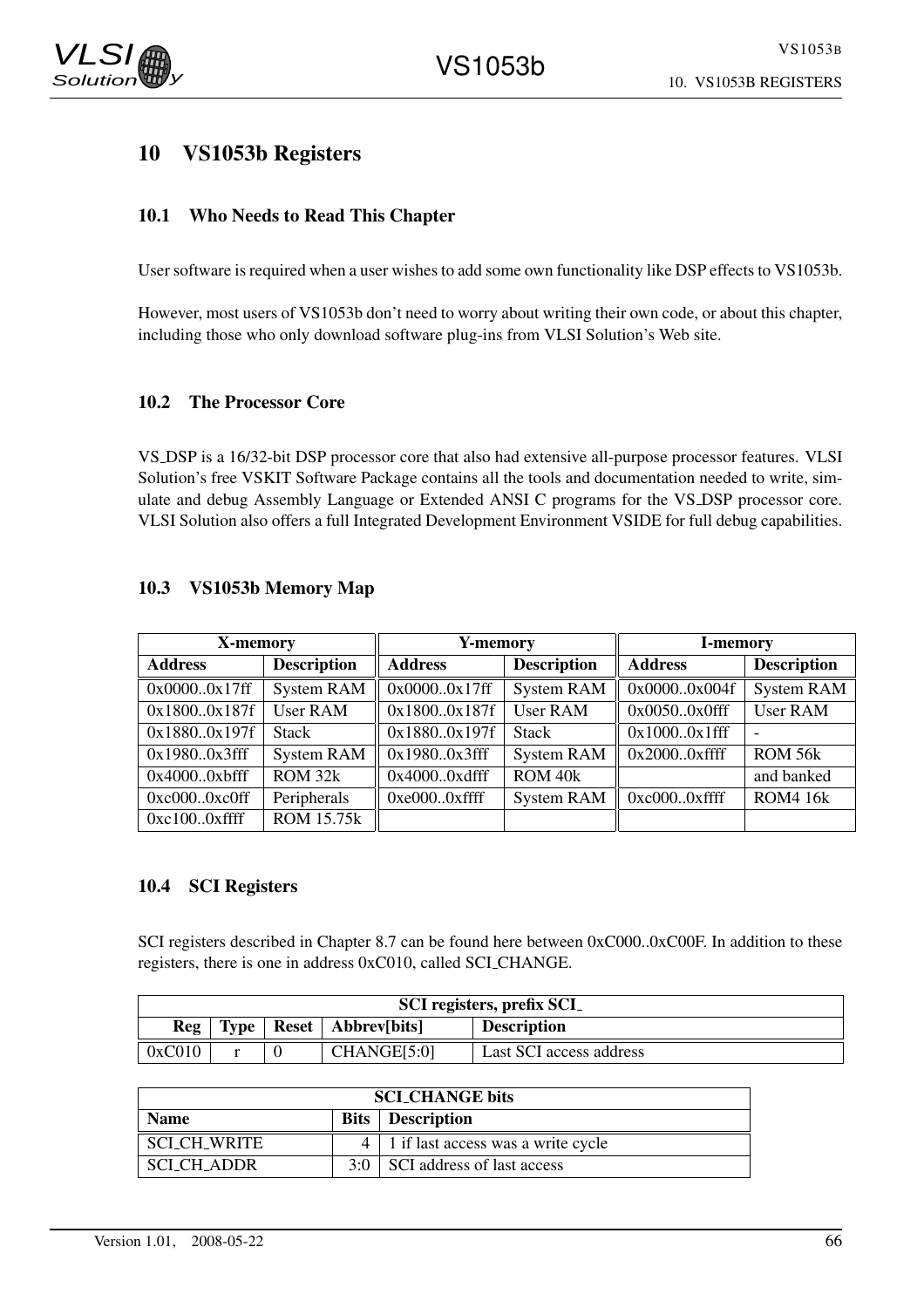

#### 10.5 Serial Data Registers

| SDI registers, prefix SER                                 |                                                  |  |         |                  |  |
|-----------------------------------------------------------|--------------------------------------------------|--|---------|------------------|--|
| <b>Description</b><br>Reg<br>Type<br>Reset   Abbrev[bits] |                                                  |  |         |                  |  |
| 0xC011                                                    | Last received 2 bytes, big-endian<br><b>DATA</b> |  |         |                  |  |
| 0xC012                                                    | W                                                |  | DREQ[0] | DREQ pin control |  |

### 10.6 DAC Registers

| DAC registers, prefix DAC_ |      |              |              |                                          |  |
|----------------------------|------|--------------|--------------|------------------------------------------|--|
| Reg                        | Type | <b>Reset</b> | Abbrev[bits] | <b>Description</b>                       |  |
| 0xC013                     | rw   |              | <b>FCTLL</b> | DAC frequency control, 16 LSbs           |  |
| 0xC014                     | rw   |              | <b>FCTLH</b> | DAC frequency control 4MSbs, PLL control |  |
| 0xC015                     | rw   |              | <b>LEFT</b>  | DAC left channel PCM value               |  |
| 0xC016                     | rw   |              | <b>RIGHT</b> | DAC right channel PCM value              |  |

Every fourth clock cycle, an internal 26-bit counter is added to by (DAC FCTLH & 15)  $\times$  65536 + DAC FCTLL. Whenever this counter overflows, values from DAC LEFT and DAC RIGHT are read and a DAC interrupt is generated.

## 10.7 GPIO Registers

| GPIO registers, prefix GPIO_ |      |  |                      |                           |  |  |
|------------------------------|------|--|----------------------|---------------------------|--|--|
| Reg                          | Type |  | Reset   Abbrev[bits] | <b>Description</b>        |  |  |
| 0xC017                       | rw   |  | DDR[7:0]             | Direction                 |  |  |
| 0xC018                       |      |  | IDATA[7:0]           | Values read from the pins |  |  |
| 0xC019                       | rw   |  | ODATA[7:0]           | Values set to the pins    |  |  |

GPIO DIR is used to set the direction of the GPIO pins. 1 means output. GPIO ODATA remembers its values even if a GPIO DIR bit is set to input.

GPIO registers don't generate interrupts.

Note that in VS1053b the VSDSP registers can be read and written through the SCI WRAMADDR and SCI WRAM registers. You can thus use the GPIO pins quite conveniently.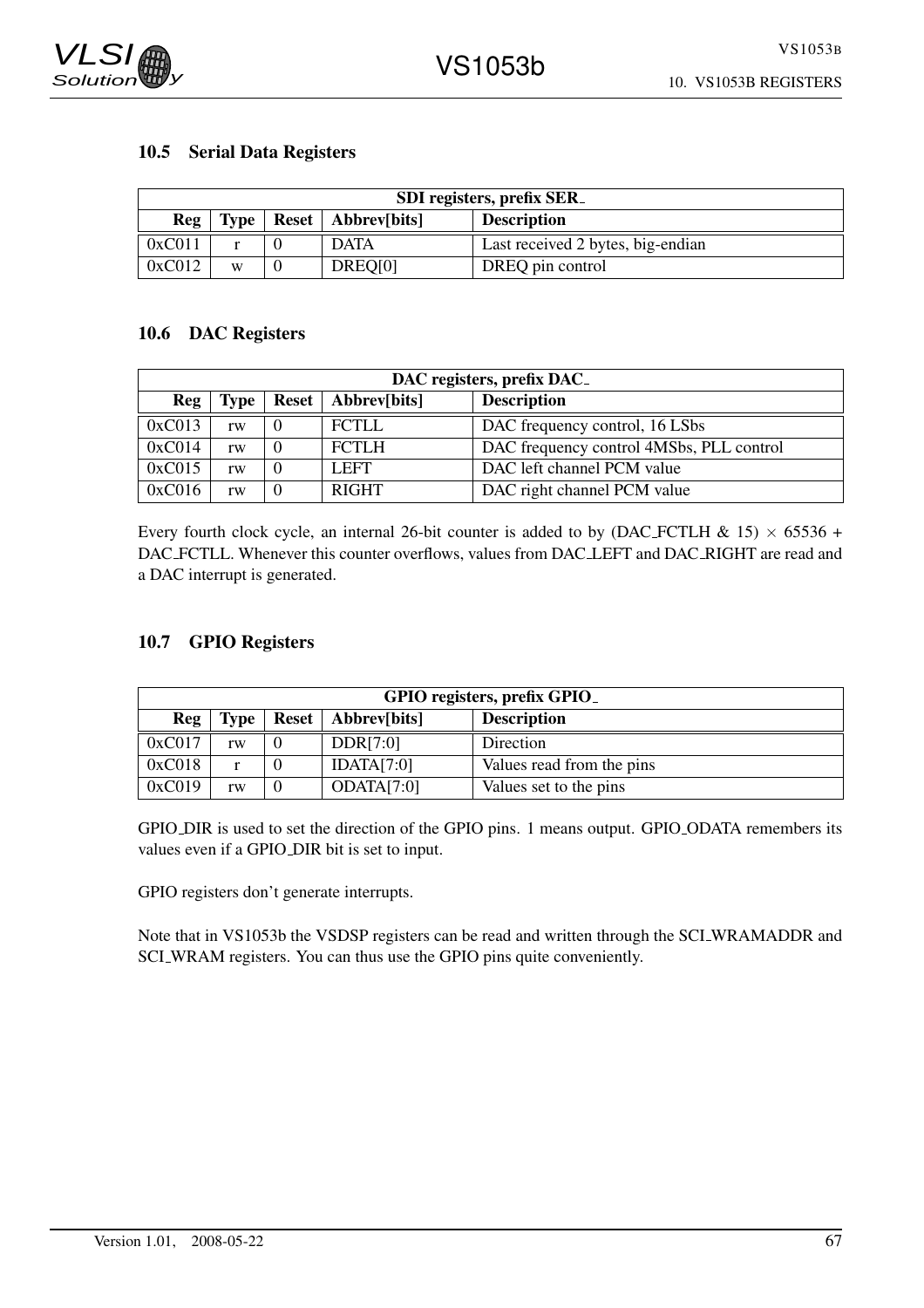

## 10.8 Interrupt Registers

| Interrupt registers, prefix INT_ |             |       |              |                                          |  |
|----------------------------------|-------------|-------|--------------|------------------------------------------|--|
| Reg                              | <b>Type</b> | Reset | Abbrev[bits] | <b>Description</b>                       |  |
| 0xC01A                           | rw          |       | ENABLE[7:0]  | Interrupt enable                         |  |
| 0xC01B                           | W           |       | GLOB_DIS[-]  | Write to add to interrupt counter        |  |
| 0xC01C                           | W           |       | GLOB_ENA[-]  | Write to subtract from interrupt counter |  |
| 0xC01D                           | rw          |       | COUNTER[4:0] | Interrupt counter                        |  |

INT ENABLE controls the interrupts. The control bits are as follows:

| <b>INT_ENABLE</b> bits |             |                          |  |
|------------------------|-------------|--------------------------|--|
| <b>Name</b>            | <b>Bits</b> | <b>Description</b>       |  |
| INT_EN_TIM1            |             | Enable Timer 1 interrupt |  |
| <b>INT_EN_TIM0</b>     | 6           | Enable Timer 0 interrupt |  |
| <b>INT_EN_RX</b>       | 5           | Enable UART RX interrupt |  |
| <b>INT_EN_TX</b>       | 4           | Enable UART TX interrupt |  |
| <b>INT_EN_SDI</b>      | 2           | Enable Data interrupt    |  |
| <b>INT_EN_SCI</b>      |             | Enable SCI interrupt     |  |
| <b>INT_EN_DAC</b>      | $\Omega$    | Enable DAC interrupt     |  |

Note: It may take upto 6 clock cycles before changing INT ENABLE has any effect.

Writing any value to INT GLOB DIS adds one to the interrupt counter INT COUNTER and effectively disables all interrupts. It may take upto 6 clock cycles before writing to this register has any effect.

Writing any value to INT GLOB ENA subtracts one from the interrupt counter (unless INT COUNTER already was 0). If the interrupt counter becomes zero, interrupts selected with INT ENABLE are restored. An interrupt routine should always write to this register as the last thing it does, because interrupts automatically add one to the interrupt counter, but subtracting it back to its initial value is the responsibility of the user. It may take upto 6 clock cycles before writing this register has any effect.

By reading INT COUNTER the user may check if the interrupt counter is correct or not. If the register is not 0, interrupts are disabled.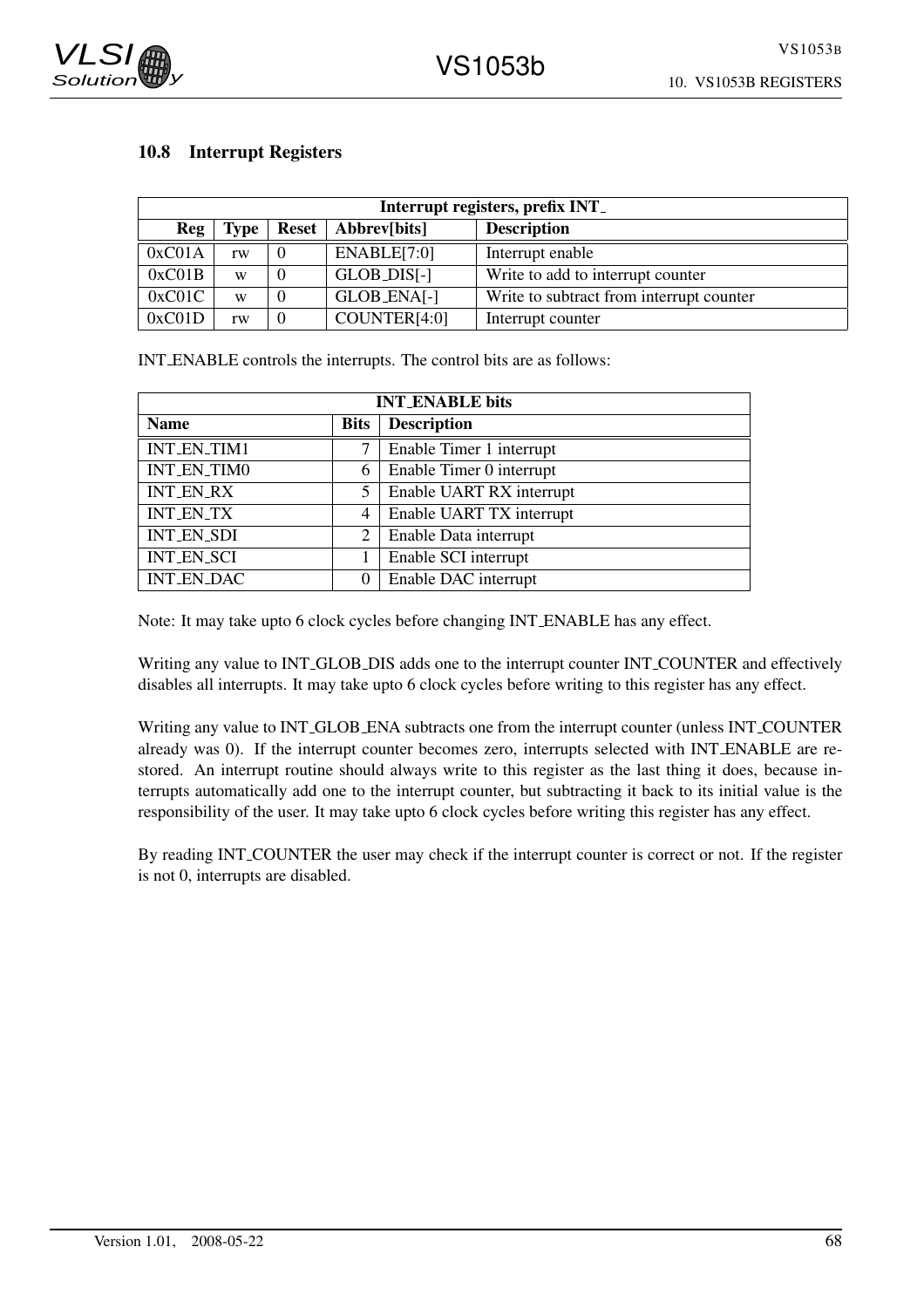### 10.9 Watchdog v1.0 2002-08-26

The watchdog consist of a watchdog counter and some logic. After reset, the watchdog is inactive. The counter reload value can be set by writing to WDOG CONFIG. The watchdog is activated by writing 0x4ea9 to register WDOG RESET. Every time this is done, the watchdog counter is reset. Every 65536'th clock cycle the counter is decremented by one. If the counter underflows, it will activate vsdsp's internal reset sequence.

Thus, after the first 0x4ea9 write to WDOG RESET, subsequent writes to the same register with the same value must be made no less than every  $65536\times WDOG_CONFIG$  clock cycles.

Once started, the watchdog cannot be turned off. Also, a write to WDOG CONFIG doesn't change the counter reload value.

After watchdog has been activated, any read/write operation from/to WDOG CONFIG or WDOG DUMMY will invalidate the next write operation to WDOG RESET. This will prevent runaway loops from resetting the counter, even if they do happen to write the correct number. Writing a wrong value to WDOG RESET will also invalidate the next write to WDOG RESET.

Reads from watchdog registers return undefined values.

#### 10.9.1 Registers

| Watchdog, prefix WDOG_                                            |   |  |                      |                     |  |
|-------------------------------------------------------------------|---|--|----------------------|---------------------|--|
| <b>Description</b><br><b>Reset</b>   Abbrev<br>Reg<br><b>Type</b> |   |  |                      |                     |  |
| 0xC020                                                            | W |  | <b>CONFIG</b>        | Configuration       |  |
| 0xC021                                                            | W |  | <b>RESET</b>         | Clock configuration |  |
| 0xC022                                                            | W |  | DUMMY <sup>[-]</sup> | Dummy register      |  |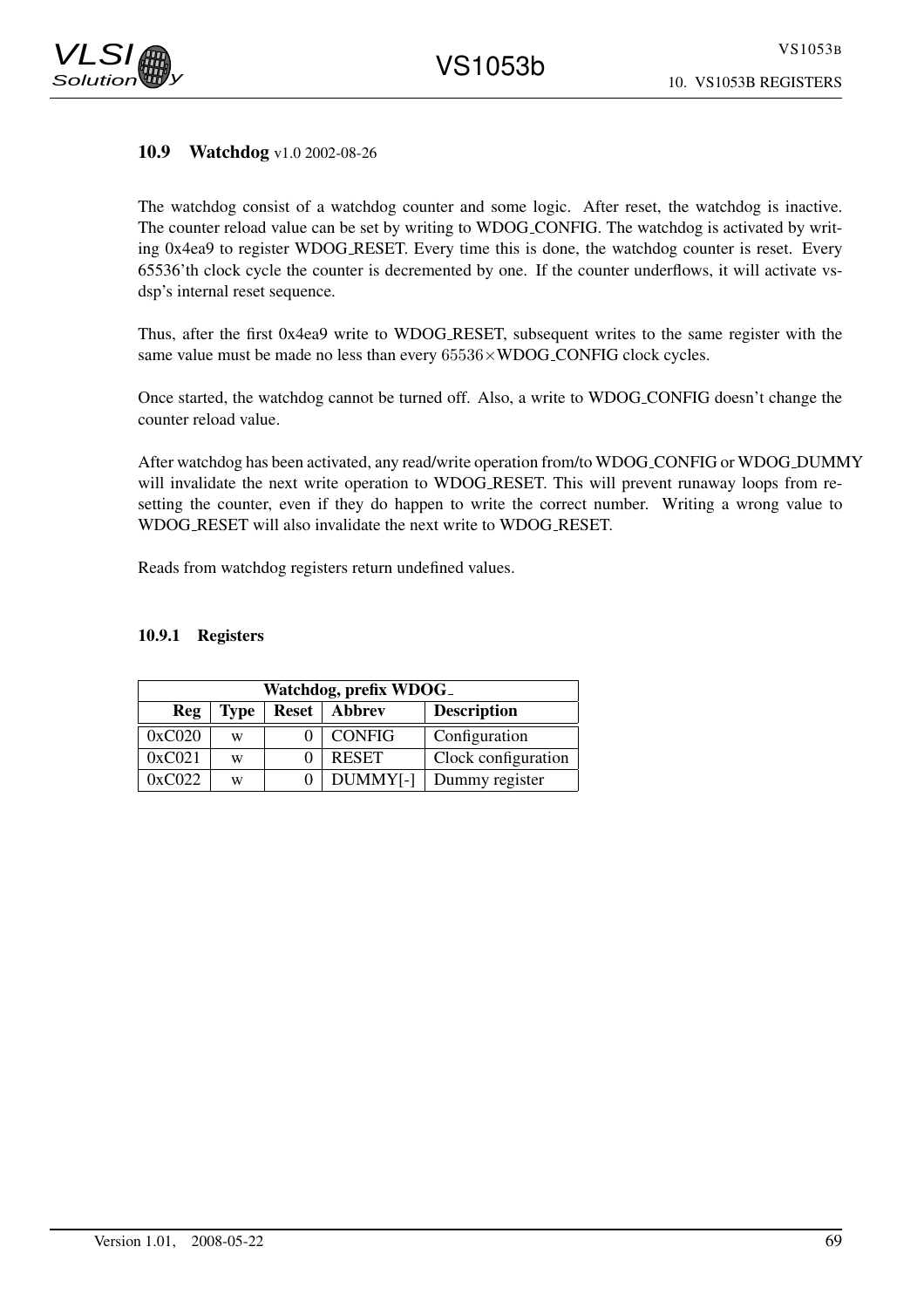

#### 10.10 UART v1.1 2004-10-09

RS232 UART implements a serial interface using rs232 standard.



#### Figure 15: RS232 Serial Interface Protocol

When the line is idling, it stays in logic high state. When a byte is transmitted, the transmission begins with a start bit (logic zero) and continues with data bits (LSB first) and ends up with a stop bit (logic high). 10 bits are sent for each 8-bit byte frame.

#### 10.10.1 Registers

| <b>UART</b> registers, prefix UART <sub>x</sub> _ |             |              |               |                    |  |
|---------------------------------------------------|-------------|--------------|---------------|--------------------|--|
| Reg                                               | <b>Type</b> | <b>Reset</b> | <b>Abbrev</b> | <b>Description</b> |  |
| 0xC028                                            | r           |              | STATUS[4:0]   | <b>Status</b>      |  |
| 0xC029                                            | r/w         |              | DATA[7:0]     | Data               |  |
| 0xC02A                                            | r/w         |              | DATAH[15:8]   | Data High          |  |
| 0xC02B                                            | r/w         |              | DIV           | Divider            |  |

#### 10.10.2 Status UARTx STATUS

A read from the status register returns the transmitter and receiver states.

| <b>UARTx_STATUS Bits</b> |             |                                |  |  |
|--------------------------|-------------|--------------------------------|--|--|
| <b>Name</b>              | <b>Bits</b> | <b>Description</b>             |  |  |
| <b>UART_ST_FRAMEERR</b>  | 4           | Framing error (stop bit was 0) |  |  |
| <b>UART_ST_RXORUN</b>    |             | Receiver overrun               |  |  |
| <b>UART_ST_RXFULL</b>    | 2           | Receiver data register full    |  |  |
| <b>UART_ST_TXFULL</b>    |             | Transmitter data register full |  |  |
| UART_ST_TXRUNNING        |             | Transmitter running            |  |  |

UART ST FRAMEERR is set if the stop bit of the received byte was 0.

UART ST RXORUN is set if a received byte overwrites unread data when it is transferred from the receiver shift register to the data register, otherwise it is cleared.

UART ST RXFULL is set if there is unread data in the data register.

UART ST TXFULL is set if a write to the data register is not allowed (data register full).

UART ST TXRUNNING is set if the transmitter shift register is in operation.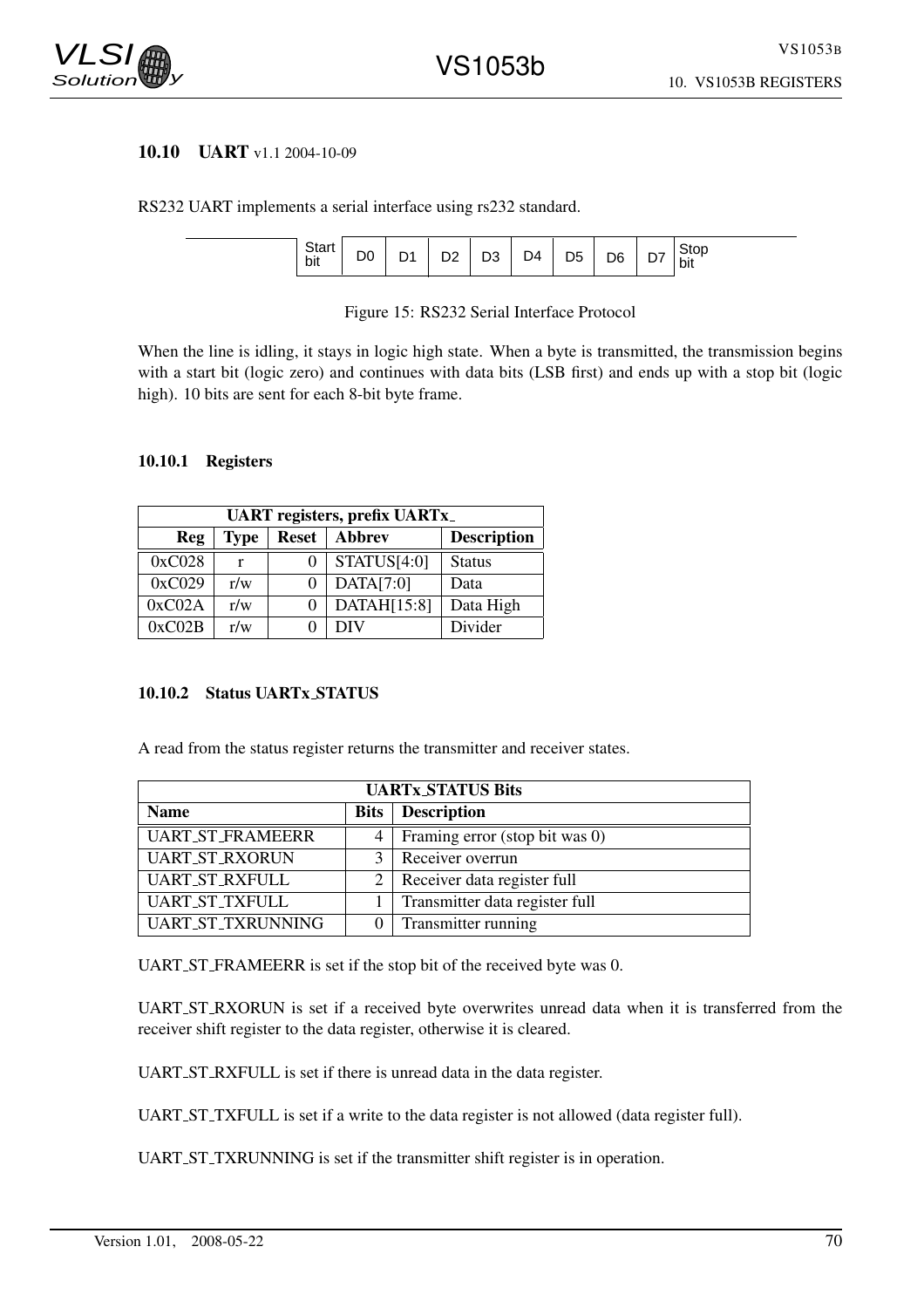## 10.10.3 Data UARTx DATA

A read from UARTx DATA returns the received byte in bits 7:0, bits 15:8 are returned as '0'. If there is no more data to be read, the receiver data register full indicator will be cleared.

A receive interrupt will be generated when a byte is moved from the receiver shift register to the receiver data register.

A write to UARTx DATA sets a byte for transmission. The data is taken from bits 7:0, other bits in the written value are ignored. If the transmitter is idle, the byte is immediately moved to the transmitter shift register, a transmit interrupt request is generated, and transmission is started. If the transmitter is busy, the UART ST TXFULL will be set and the byte remains in the transmitter data register until the previous byte has been sent and transmission can proceed.

### 10.10.4 Data High UARTx DATAH

The same as UARTx DATA, except that bits 15:8 are used.

#### 10.10.5 Divider UARTx DIV

| <b>UARTX DIV Bits</b> |  |                           |  |
|-----------------------|--|---------------------------|--|
| <b>Name</b>           |  | <b>Bits</b> Description   |  |
| <b>UART DIV D1</b>    |  | 15:8   Divider 1 $(0255)$ |  |
| LIART DIV D2          |  | 7:0   Divider 2 $(6255)$  |  |

The divider is set to 0x0000 in reset. The ROM boot code must initialize it correctly depending on the master clock frequency to get the correct bit speed. The second divider  $(D_2)$  must be from 6 to 255.

The communication speed  $f = \frac{f_m}{(D_1+1)\times(D_2)}$ , where  $f_m$  is the master clock frequency, and f is the TX/RX speed in bps.

Divider values for common communication speeds at 26 MHz master clock:

| <b>Example UART Speeds,</b> $f_m = 26MHz$ |             |                    |  |  |  |
|-------------------------------------------|-------------|--------------------|--|--|--|
| Comm. Speed [bps]                         | UART_DIV_D1 | <b>UART_DIV_D2</b> |  |  |  |
| 4800                                      | 85          | 63                 |  |  |  |
| 9600                                      | 42          | 63                 |  |  |  |
| 14400                                     | 42          | 42                 |  |  |  |
| 19200                                     | 51          | 26                 |  |  |  |
| 28800                                     | 42          | 21                 |  |  |  |
| 38400                                     | 25          | 26                 |  |  |  |
| 57600                                     |             | 226                |  |  |  |
| 115200                                    |             | 226                |  |  |  |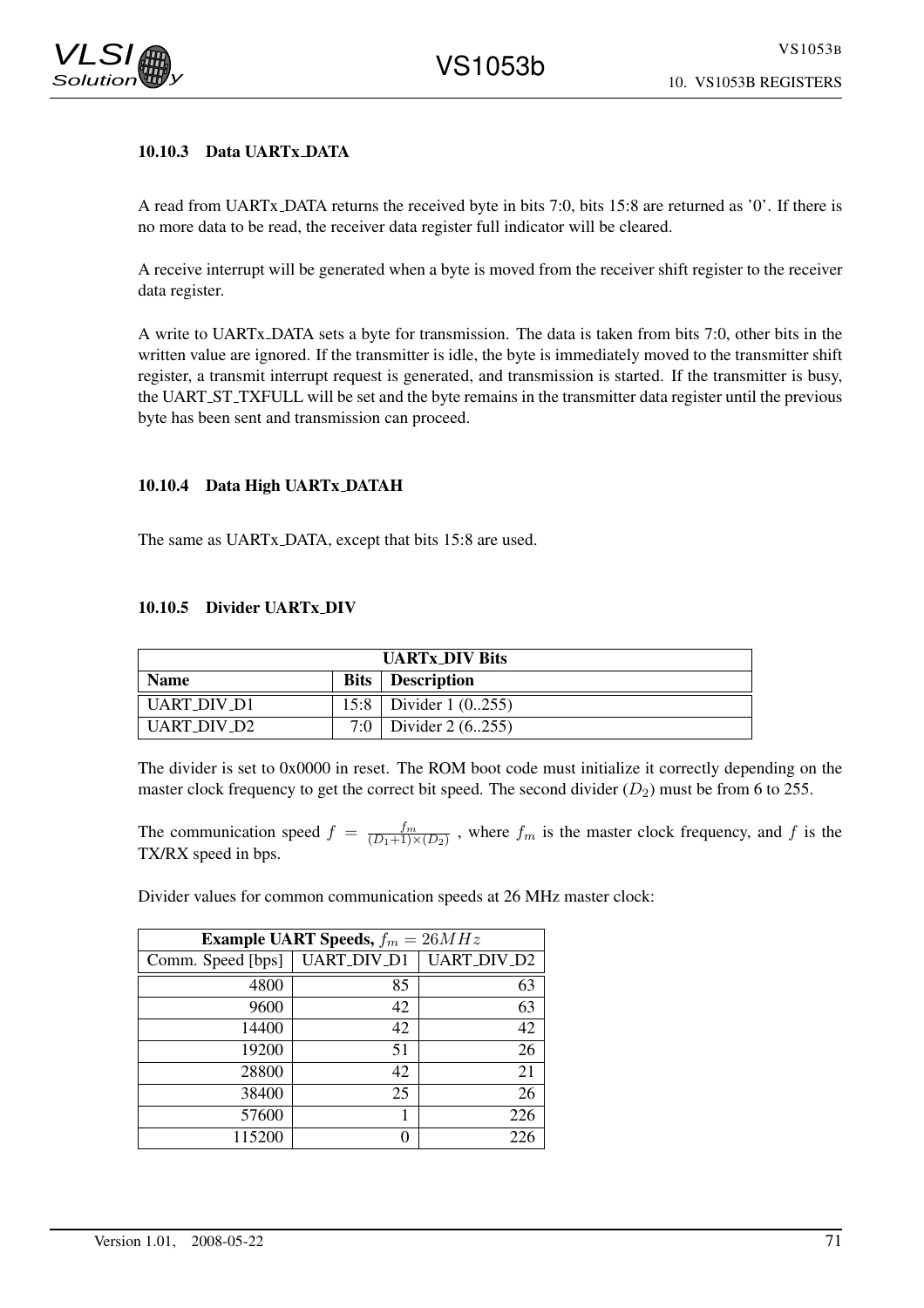



### 10.10.6 Interrupts and Operation

Transmitter operates as follows: After an 8-bit word is written to the transmit data register it will be transmitted instantly if the transmitter is not busy transmitting the previous byte. When the transmission begins a TX INTR interrupt will be sent. Status bit [1] informs the transmitter data register empty (or full state) and bit [0] informs the transmitter (shift register) empty state. A new word must not be written to transmitter data register if it is not empty (bit  $[1] = '0'$ ). The transmitter data register will be empty as soon as it is shifted to transmitter and the transmission is begun. It is safe to write a new word to transmitter data register every time a transmit interrupt is generated.

Receiver operates as follows: It samples the RX signal line and if it detects a high to low transition, a start bit is found. After this it samples each 8 bit at the middle of the bit time (using a constant timer), and fills the receiver (shift register) LSB first. Finally the data in the receiver is moved to the reveive data register, the stop bit state is checked (logic high = ok, logic low = framing error) for status bit[4], the RX INTR interrupt is sent, status bit[2] (receive data register full) is set, and status bit[2] old state is copied to bit[3] (receive data overrun). After that the receiver returns to idle state to wait for a new start bit. Status bit[2] is zeroed when the receiver data register is read.

RS232 communication speed is set using two clock dividers. The base clock is the processor master clock. Bits 15-8 in these registers are for first divider and bits 7-0 for second divider. RX sample frequency is the clock frequency that is input for the second divider.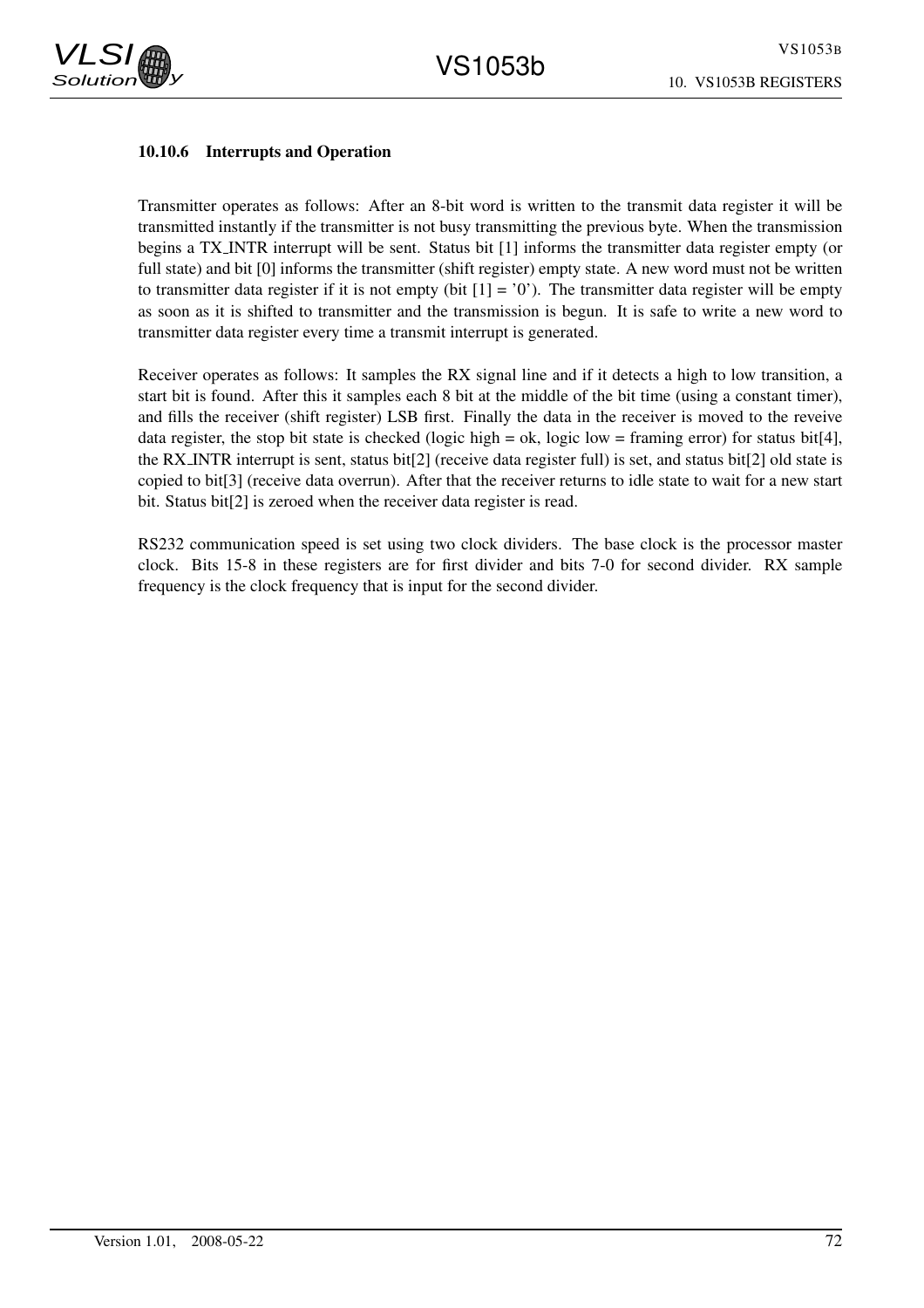

# 10.11 Timers v1.0 2002-04-23

There are two 32-bit timers that can be initialized and enabled independently of each other. If enabled, a timer initializes to its start value, written by a processor, and starts decrementing every clock cycle. When the value goes past zero, an interrupt is sent, and the timer initializes to the value in its start value register, and continues downcounting. A timer stays in that loop as long as it is enabled.

A timer has a 32-bit timer register for down counting and a 32-bit TIMER1 LH register for holding the timer start value written by the processor. Timers have also a 2-bit TIMER ENA register. Each timer is enabled (1) or disabled (0) by a corresponding bit of the enable register.

| Timer registers, prefix TIMER_ |             |              |                  |                                      |
|--------------------------------|-------------|--------------|------------------|--------------------------------------|
| <b>Reg</b>                     | <b>Type</b> | <b>Reset</b> | <b>Abbrev</b>    | <b>Description</b>                   |
| 0xC030                         | r/w         | 0            | CONFIG[7:0]      | Timer configuration                  |
| 0xC031                         | r/w         | 0            | ENABLE[1:0]      | Timer enable                         |
| 0xC034                         | r/w         | 0            | <b>TOL</b>       | Timer <sub>0</sub> startvalue - LSBs |
| 0xC035                         | r/w         | 0            | <b>TOH</b>       | Timer0 startvalue - MSBs             |
| 0xC036                         | r/w         | 0            | <b>TOCNTL</b>    | Timer <sub>0</sub> counter - LSBs    |
| 0xC037                         | r/w         | 0            | <b>TOCNTH</b>    | Timer0 counter - MSBs                |
| 0xC038                         | r/w         | 0            | T1L              | Timer1 startvalue - LSBs             |
| 0xC039                         | r/w         | 0            | T <sub>1</sub> H | Timer1 startvalue - MSBs             |
| 0xC03A                         | r/w         | 0            | T1CNTL           | Timer1 counter - LSBs                |
| 0xC03B                         | r/w         | 0            | <b>T1CNTH</b>    | Timer1 counter - MSBs                |

## 10.11.1 Registers

## 10.11.2 Configuration TIMER CONFIG

| <b>TIMER_CONFIG Bits</b> |             |                      |  |
|--------------------------|-------------|----------------------|--|
| <b>Name</b>              | <b>Bits</b> | <b>Description</b>   |  |
| TIMER_CF_CLKDIV          | 7·0         | Master clock divider |  |

TIMER CF CLKDIV is the master clock divider for all timer clocks. The generated internal clock frequency  $f_i = \frac{f_m}{c+1}$ , where  $f_m$  is the master clock frequency and c is TIMER CF CLKDIV. Example: With a 12 MHz master clock, TIMER CF DIV=3 divides the master clock by 4, and the output/sampling clock would thus be  $f_i = \frac{12MHz}{3+1} = 3MHz$ .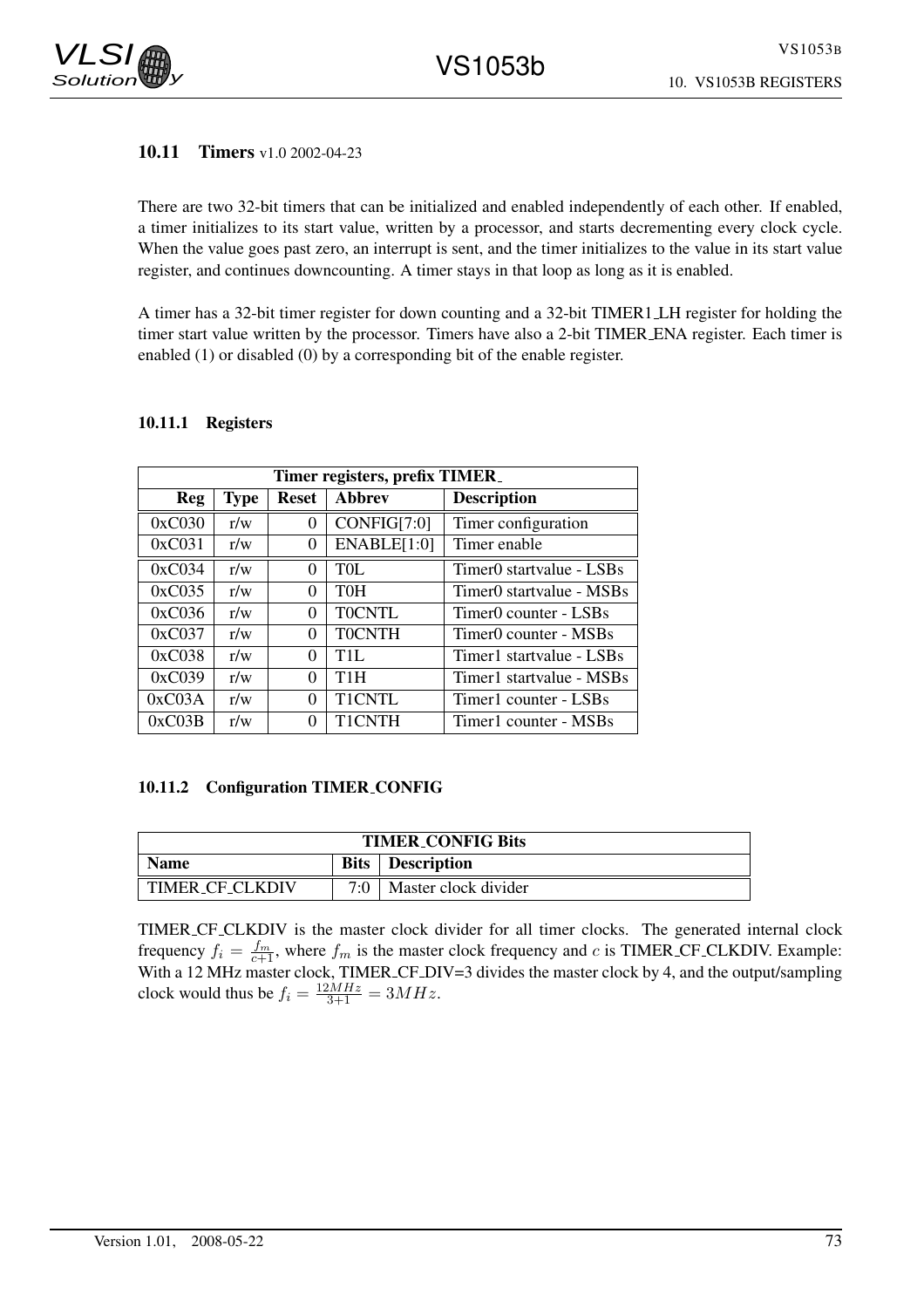

# 10.11.3 Configuration TIMER ENABLE

| <b>TIMER_ENABLE Bits</b> |  |                           |  |  |
|--------------------------|--|---------------------------|--|--|
| <b>Name</b>              |  | <b>Bits</b>   Description |  |  |
| TIMER EN T1              |  | Enable timer 1            |  |  |
| TIMER EN TO              |  | Enable timer 0            |  |  |

# 10.11.4 Timer X Startvalue TIMER Tx[L/H]

The 32-bit start value TIMER Tx[L/H] sets the initial counter value when the timer is reset. The timer interrupt frequency  $f_t = \frac{f_i}{c+1}$  where  $f_i$  is the master clock obtained with the clock divider (see Chapter 10.11.2 and  $c$  is TIMER\_Tx[L/H].

Example: With a 12 MHz master clock and with TIMER CF CLKDIV=3, the master clock  $f_i = 3MHz$ . If TIMER\_TH=0, TIMER\_TL=99, then the timer interrupt frequency  $f_t = \frac{3MHz}{99+1} = 30kHz$ .

# 10.11.5 Timer X Counter TIMER TxCNT[L/H]

TIMER TxCNT[L/H] contains the current counter values. By reading this register pair, the user may get knowledge of how long it will take before the next timer interrupt. Also, by writing to this register, a one-shot different length timer interrupt delay may be realized.

## 10.11.6 Interrupts

Each timer has its own interrupt, which is asserted when the timer counter underflows.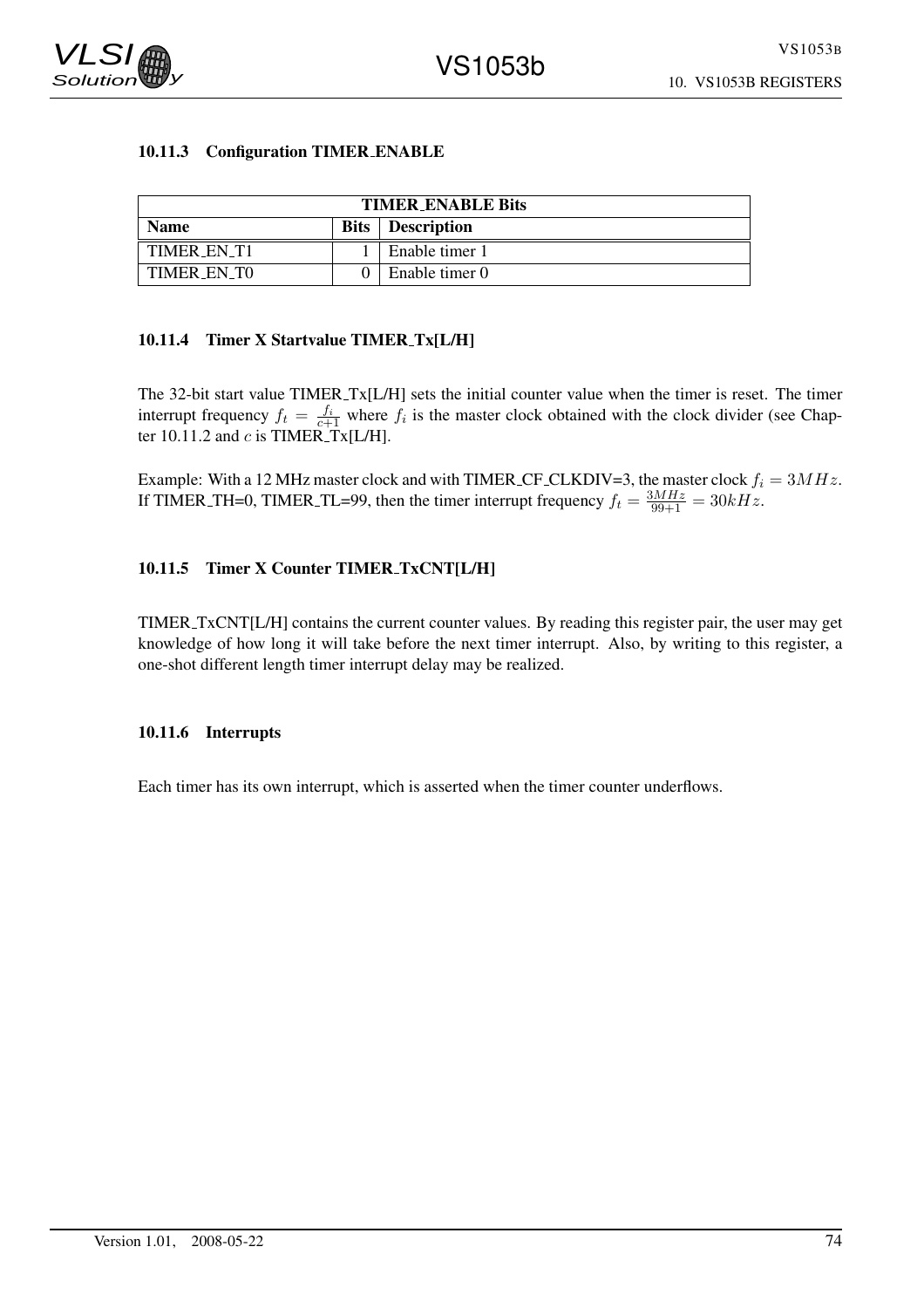





Figure 16: VS1053b ADC and DAC data paths

In IMA ADPCM encoding mode the data from Analog-to-Digital conversion is first processed in 48 kHz or 24 kHz samplerate. The firmware performs DC offset removal and gain control (automatic or fixed), then redirects the data to the audio FIFO. From there the data goes to the samplerate converter with a delay of only a couple of samples. The samplerate converter upsamples the data to XTALI/2 (6.144 MHz with the default clock), from where it is resampled to either  $1\times$ ,  $2\times$ , or  $3\times$  the requested samplerate. The additional decimation is performed in software to get the final data at the right frequency for IMA ADPCM encoding or for PCM samples.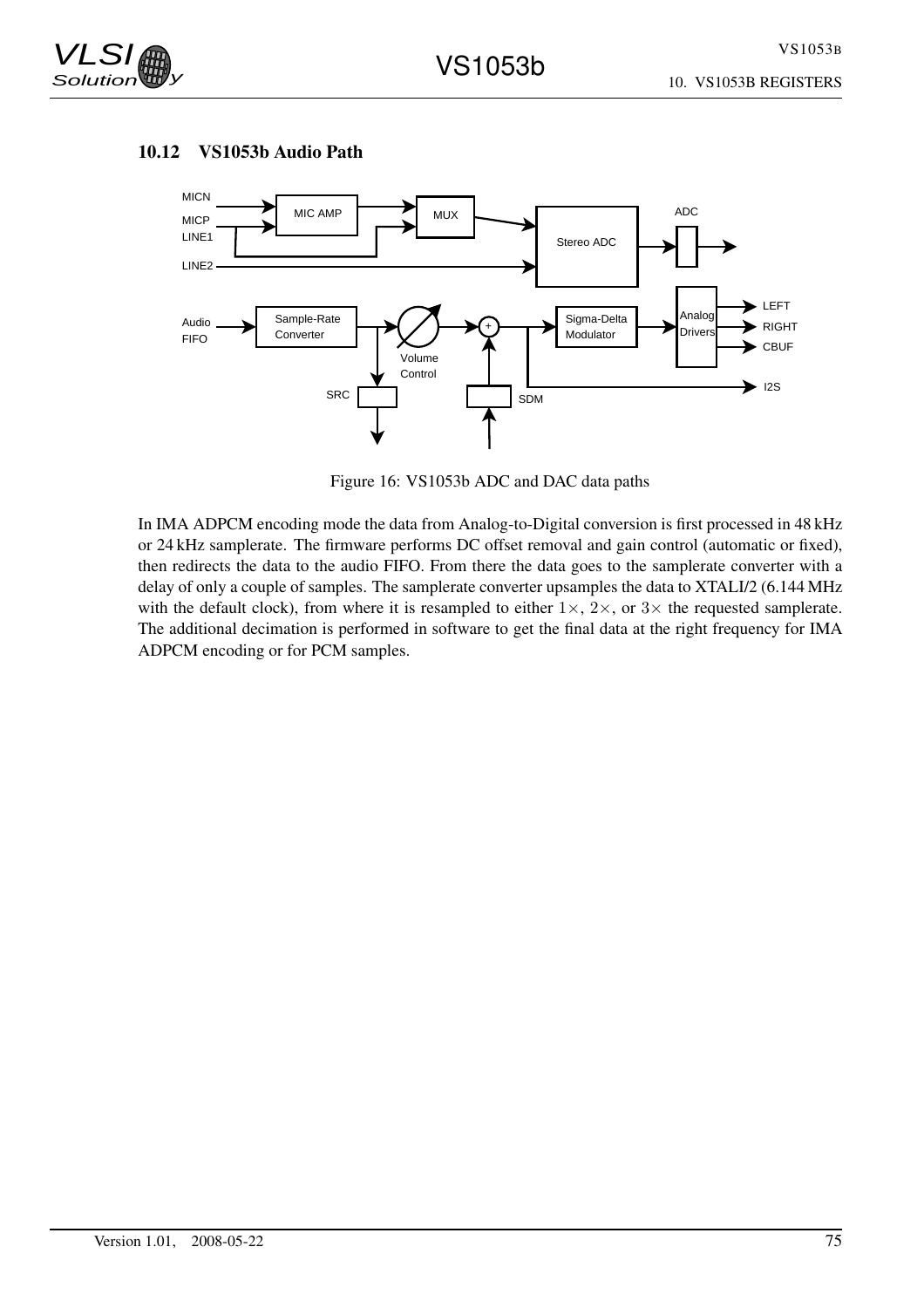

# 10.13 I2S DAC Interface

The I2S Interface makes it possible to attach an external DAC to the system.

Note: in VS1053b the I2S pins share different GPIO pins than in VS1033 to be able to use SPI boot and I2S in the same application.

# 10.13.1 Registers

| I2S registers, prefix I2S |     |  |                       |                    |
|---------------------------|-----|--|-----------------------|--------------------|
| Reg                       |     |  | Type   Reset   Abbrev | <b>Description</b> |
| 0xC040                    | r/w |  | CONFIG[3:0]           | I2S configuration  |

## 10.13.2 Configuration I2S CONFIG

| <b>I2S_CONFIG Bits</b> |                |                                                      |  |  |
|------------------------|----------------|------------------------------------------------------|--|--|
| <b>Name</b>            |                | <b>Bits</b>   Description                            |  |  |
| <b>I2S_CF_MCLK_ENA</b> |                | Enables the MCLK output (12.288 MHz)                 |  |  |
| <b>I2S_CF_ENA</b>      | 2 <sup>1</sup> | Enables I2S, otherwise pins are GPIO                 |  |  |
| I2S_CF_SRATE           |                | 1:0   I2S rate, "10" = 192, "01" = 96, "00" = 48 kHz |  |  |

I2S CF ENA enables the I2S interface. After reset the interface is disabled and the pins are used for GPIO.

I2S CF MCLK ENA enables the MCLK output. The frequency is either directly the input clock (nominal 12.288 MHz), or half the input clock when mode register bit SM CLK RANGE is set to 1 (24- 26 MHz input clock).

I2S CF SRATE controls the output samplerate. When set to 48 kHz, SCLK is MCLK divided by 8, when 96 kHz SCLK is MCLK divided by 4, and when 192 kHz SCLK is MCLK divided by 2.





To enable I2S first write 0xc017 to SCI WRAMADDR and 0xf3 to SCI WRAM, then write 0xc040 to SCI\_WRAMADDR and 0x0c to SCI\_WRAM.

See application notes for more information.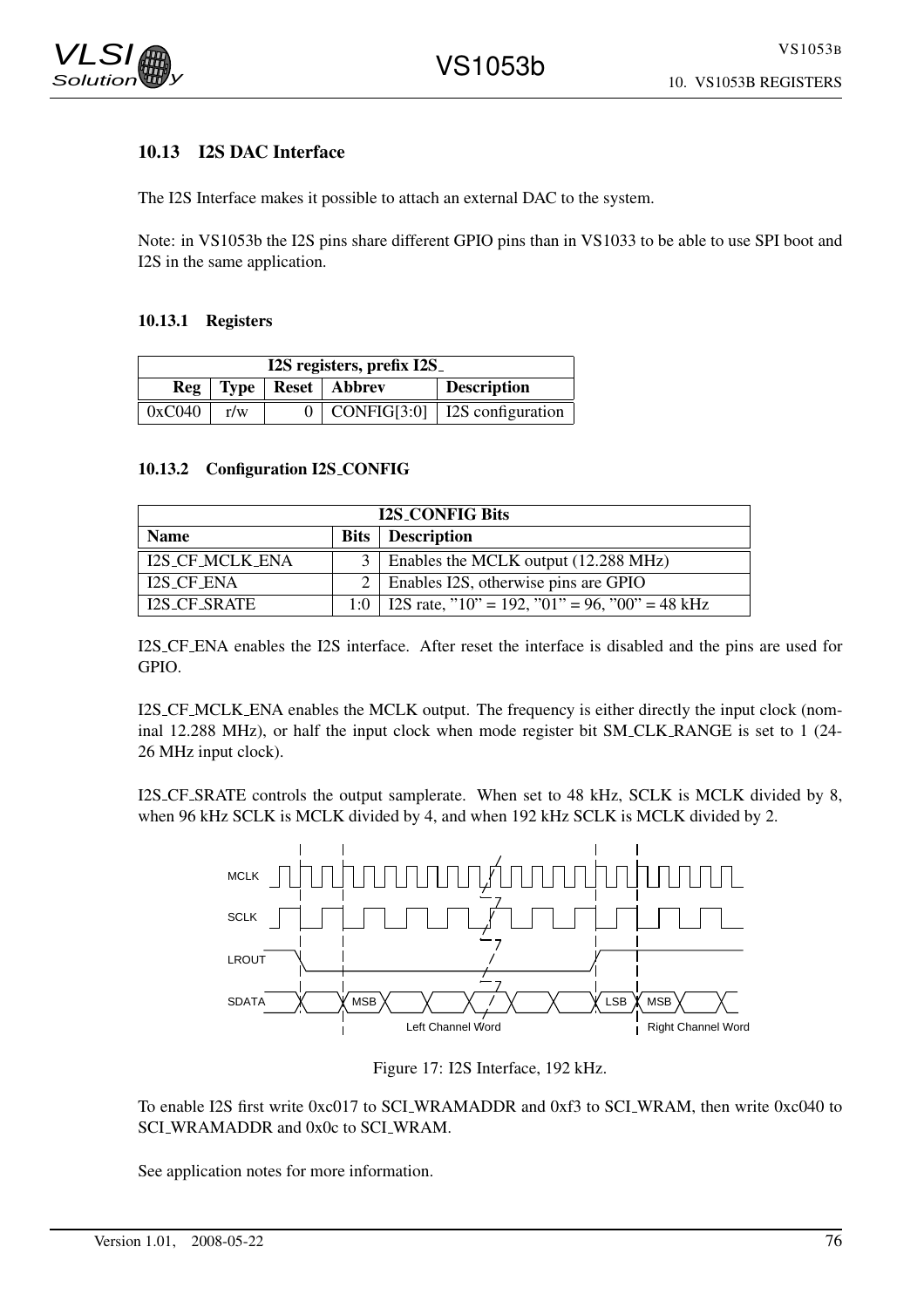

# 11 VS1053 Version Changes

This chapter describes the lastest and most important changes done to VS1053.

# 11.1 Changes Between VS1033c and VS1053a/b Firmware, 2007-03-08

# Completely new or major changes:

- I2S pins are now in GPIO4-GPIO7 and do not overlap with SPI boot pins.
- No software reset required between files when used correctly.
- Ogg Vorbis decoding added. Non-fatal ogg or vorbis decode errors cause automatic resync. This allows easy rewind and fast forward. Decoding ends if the "last frame" flag is reached or SM CANCEL is set.
- HE-AAC v2 Level 3 decoding added. It is possible to disable PS and SBR processing and control the upsampling modes through parametric<sub>x</sub>.control1.
- Like the WMA decoder, the AAC decoder uses the clock adder (see SCLCLOCKF) if it needs more clock to decode the file. HE-AAC features are dropped one by one, if the file can not be decoded correctly even with the highest allowed clock. Parametric stereo is the first feature to be dropped, then downsampled mode is used, and as the final resort Spectral Band Replication is disabled. Features are automatically restored for the next file.
- Completely new volume control with zero-cross detection prevents pops when volume is changed.
- Audio FIFO underrun detection (with slow fade to zero) instead of looping the audio buffer content.
- Average bitrate calculation (byteRate) for all codecs.
- All codecs support fast play mode with selectable speeds for the best-quality fast forward operation. Fast play also advances DECODE TIME faster.
- WMA and Ogg Vorbis provide an absolute decode position in milliseconds.
- When SM CANCEL is detected, the firmware also discards the stream buffer contents.
- Bit SCIST DO NOT JUMP in SCL STATUS is '1' when jumps in the file should not be done: during header processing and with Midi files.
- IMA ADPCM encode now supports stereo encoding and selectable samplerate.

## Other changes or additions:

- Delayed volume and bass/treble control calculation reduces the time the corresponding SCI operations take. This delayed handling and the new volume control hardware prevents audio samples from being missed during volume change.
- SCI DECODE TIME only cleared at hardware and software reset to allow files to be played backto-back or looped.
- Read and write to YRAM at 0xe000..0xffff added to SCI WRAMADDR/SCI WRAM.
- The resync parameter (parametric x resync) is set to 32767 after reset to allow inifinite resynchronization attempts (or until SM CANCEL is set). Old operation can be restored by writing 0 to resync after reset.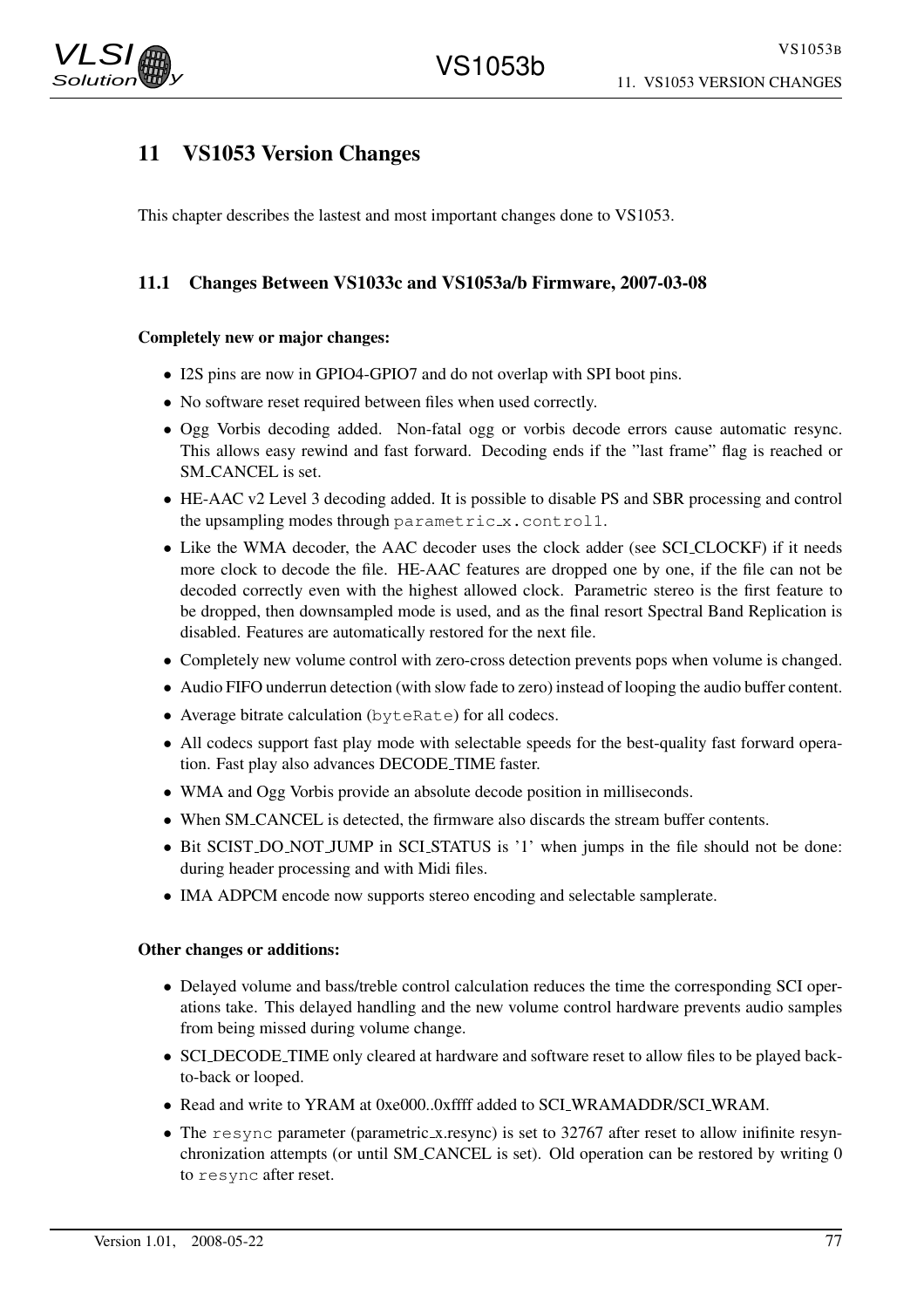

- WMA, AAC: more robust resync.
- WMA,AAC: If resync is performed, broadcast mode is automatically activated. The broadcast mode disables file size checking, and decoding continues until SM CANCEL is set or reset is performed.
- Treble control fixed (volume change could cause bad artefacts).
- MPEG Layer I mono fixed.
- MPEG Layer II half-rate decoding fixed (frame size was calculated wrong).
- MPEG Layer II accuracy problem fixed, invalid grouped values set to 0.
- WAV parser now skips unknown RIFF chunks.
- IMA ADPCM: Maximum blocksize is now 4096 bytes (4088 samples stereo, 8184 mono). Thus, now also plays 44100Hz stereo.
- Rt-midi: starts if in reset GPIO0='0', GPIO1='1', GPIO2&3 give earSpeaker setup.
- NewSinTest() and NewSinSweep() added (AIADDR = 0x4020/0x4022) AICTRL0 and AICTRL1 set sin frequency for left/right.
- Clears memory before SPI boot and not in InitHardware().

# Known quirks, bugs, or features in VS1053b:

- Setting volume clears SS\_REFERENCE\_SEL and SS\_AD\_CLOCK bits. See Chapter 8.7.2.
- Software reset clears GPIO DDR, also affects I2S pins.
- Ogg Vorbis occasionally overflows in windowing causing a small glitch to audio. Patch available.
- IMA ADPCM encoding requires short patch to start. Patch available in Chapter 9.8.1.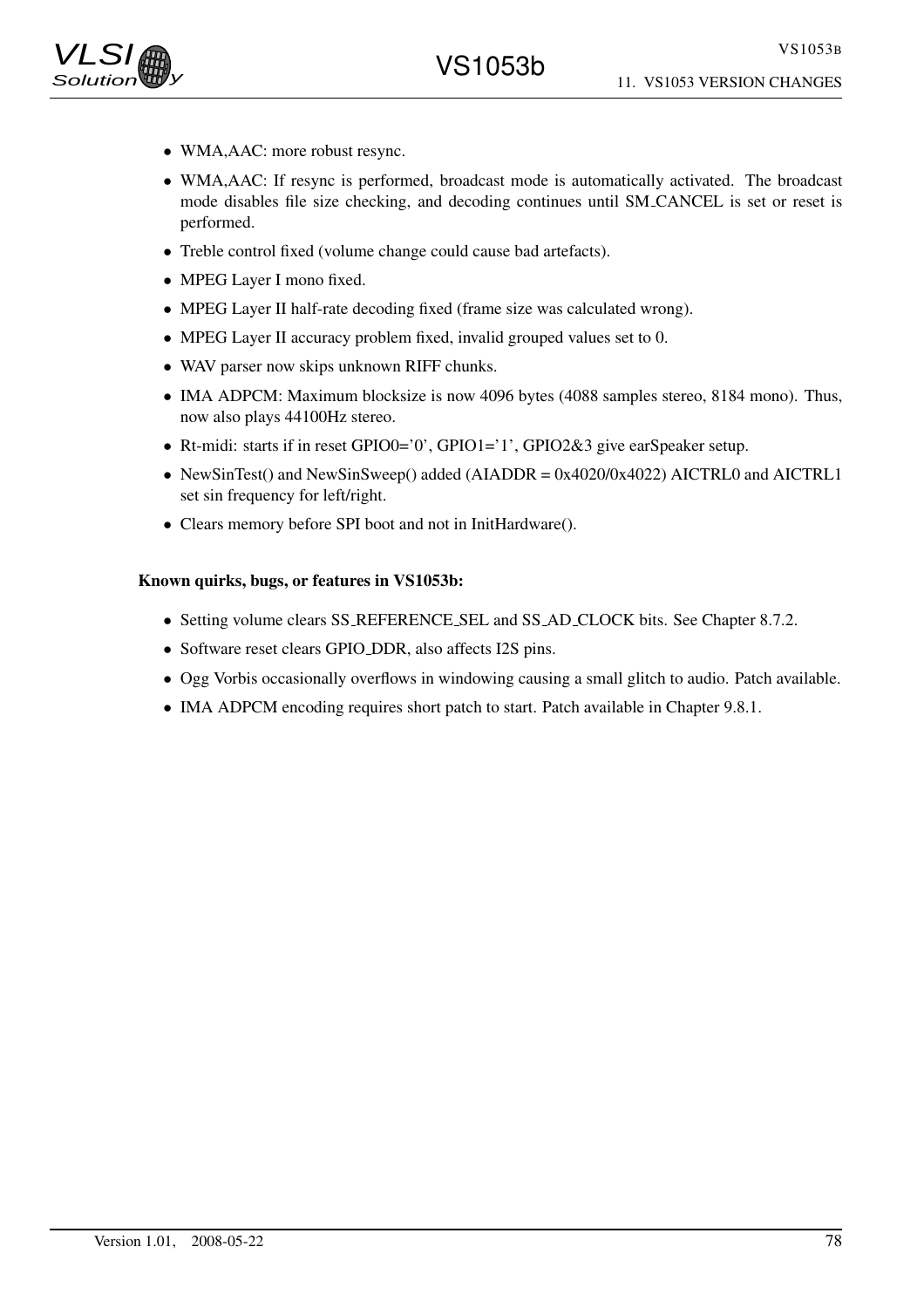# 12 Document Version Changes

This chapter describes the most important changes to this document.

# Version 1.01 for VS1053b, 2008-05-22

• Added IMA ADPCM patch to Chapter 9.8.1.

# Version 1.0 for VS1053b, 2008-05-12

- Production version, removed "PRELIMINARY" tag.
- Update values to tables in Chapter 4.
- Changed minimum temperature back to -30°C.
- Changed maximum SCI Read speed to CLKI/7.

# Version 0.5 for VS1053b, 2007-12-03

- Ogg Vorbis recording now documented in Chapter 9.7.
- Added stereo ADPCM recording and an example to Chapter 9.8.
- Added WAV PCM header example to Chapter 9.6.
- Simplified LQFP-48 Typical Connection Diagram (Chapter 6) by removing one of the images.

## Version 0.4 for VS1053b, 2007-09-06

- First published version.
- Completely rewritten Chapter 9.5: Operation / Play and Decode. New designs should be based on this new version.
- Updated Image 3: Typical Connection Diagram Using LQFP-48.
- Rename SM\_OUTOFWAV SM\_CANCEL.
- Many minor changes like typo corrections.

## Version 0.3 for VS1053a, 2007-01-16

- I2S pins are now in GPIO4-GPIO7, they no longer overlap with GPIO0 and GPIO1.
- Extra parameter structure updated (version 3), location changed to X:0x1e00.